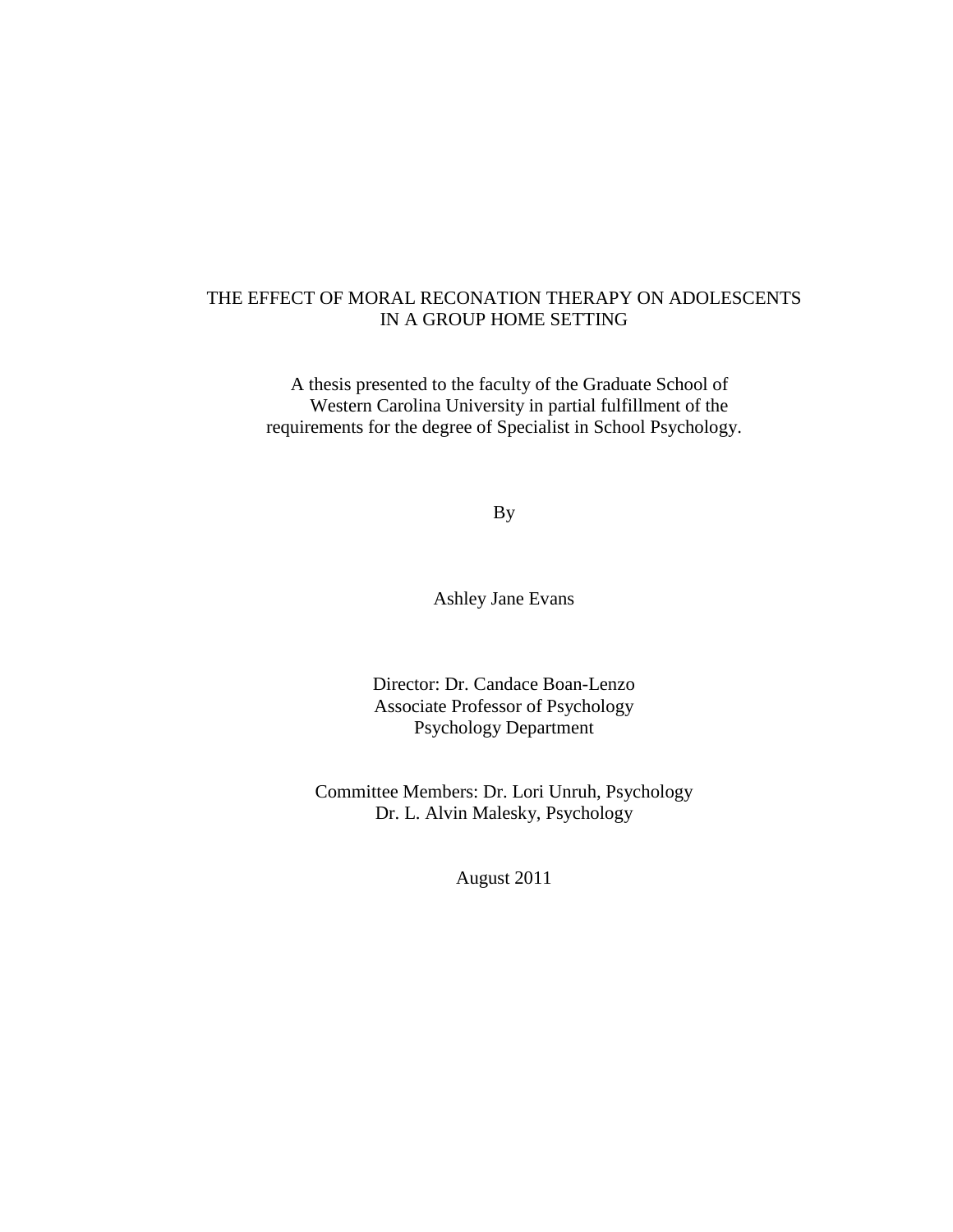# TABLE OF CONTENTS

|                                     | Page |
|-------------------------------------|------|
|                                     |      |
|                                     |      |
|                                     |      |
|                                     |      |
|                                     |      |
|                                     |      |
| CBT with Children and Adolescents15 |      |
|                                     |      |
| Juvenile MRT: Manual Overview20     |      |
|                                     |      |
|                                     |      |
|                                     |      |
|                                     |      |
|                                     |      |
|                                     |      |
|                                     |      |
|                                     |      |
|                                     |      |
|                                     |      |
|                                     |      |
|                                     |      |
|                                     |      |
|                                     |      |
|                                     |      |
|                                     |      |
|                                     |      |
|                                     |      |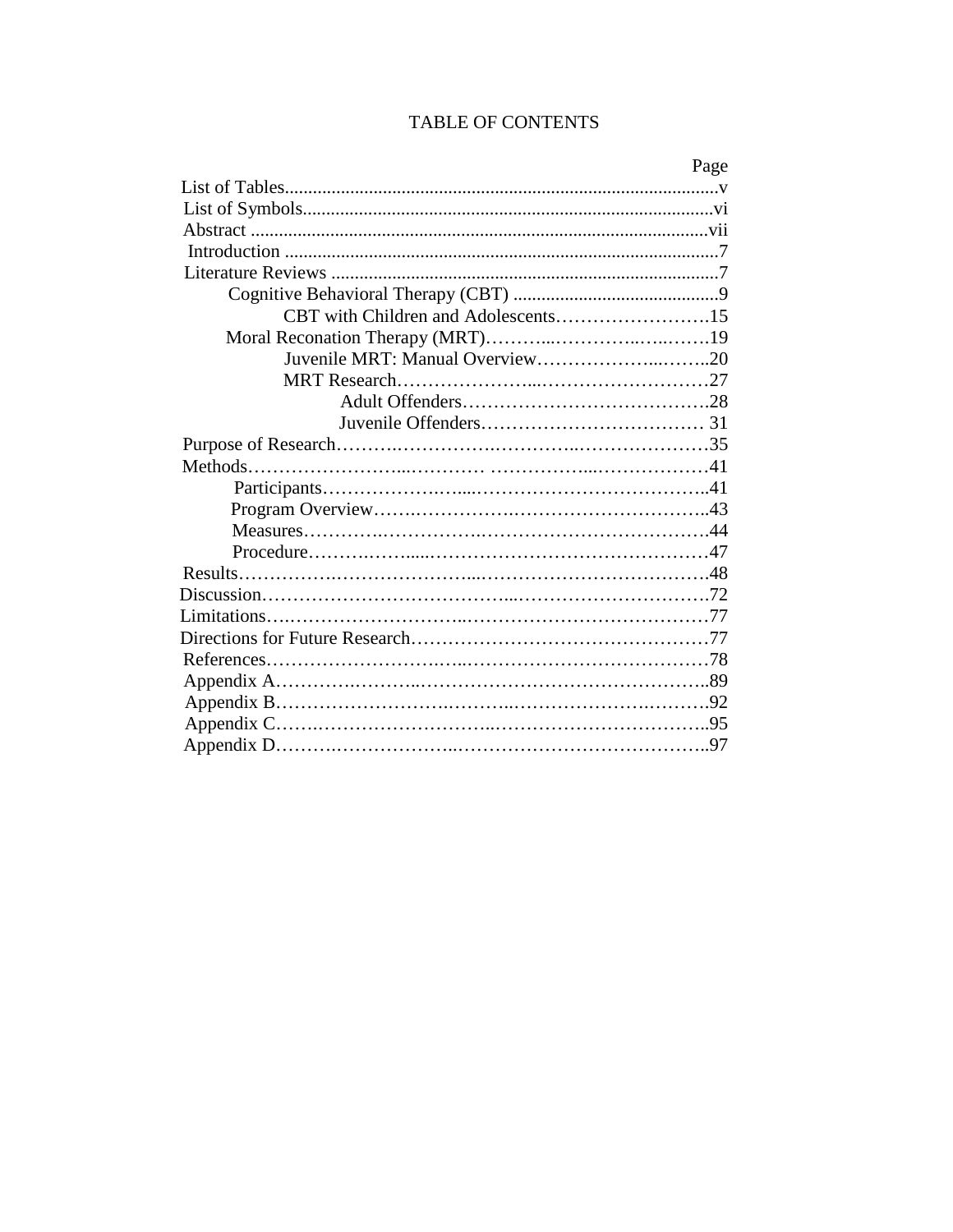# LIST OF TABLES

| Table 2: Pre-test and Post-test BASC-2 Results by MRT Steps Completed52       |
|-------------------------------------------------------------------------------|
| Table 3: Pearson Correlation Matrix among Demographic Variables53             |
|                                                                               |
| Table 5: Parent Marital Status: Pre-test and post-test BASC-2 results56       |
| Table 6: Father's level of education: Pre-test and post-test BASC-2 results57 |
| Table 7: Mother's level of education: Pre-test and post-test BASC-2 results58 |
| Table 8: Recent family problems: Pre-test and post-test BASC-2 results59      |
|                                                                               |
|                                                                               |
|                                                                               |
|                                                                               |
|                                                                               |
|                                                                               |
|                                                                               |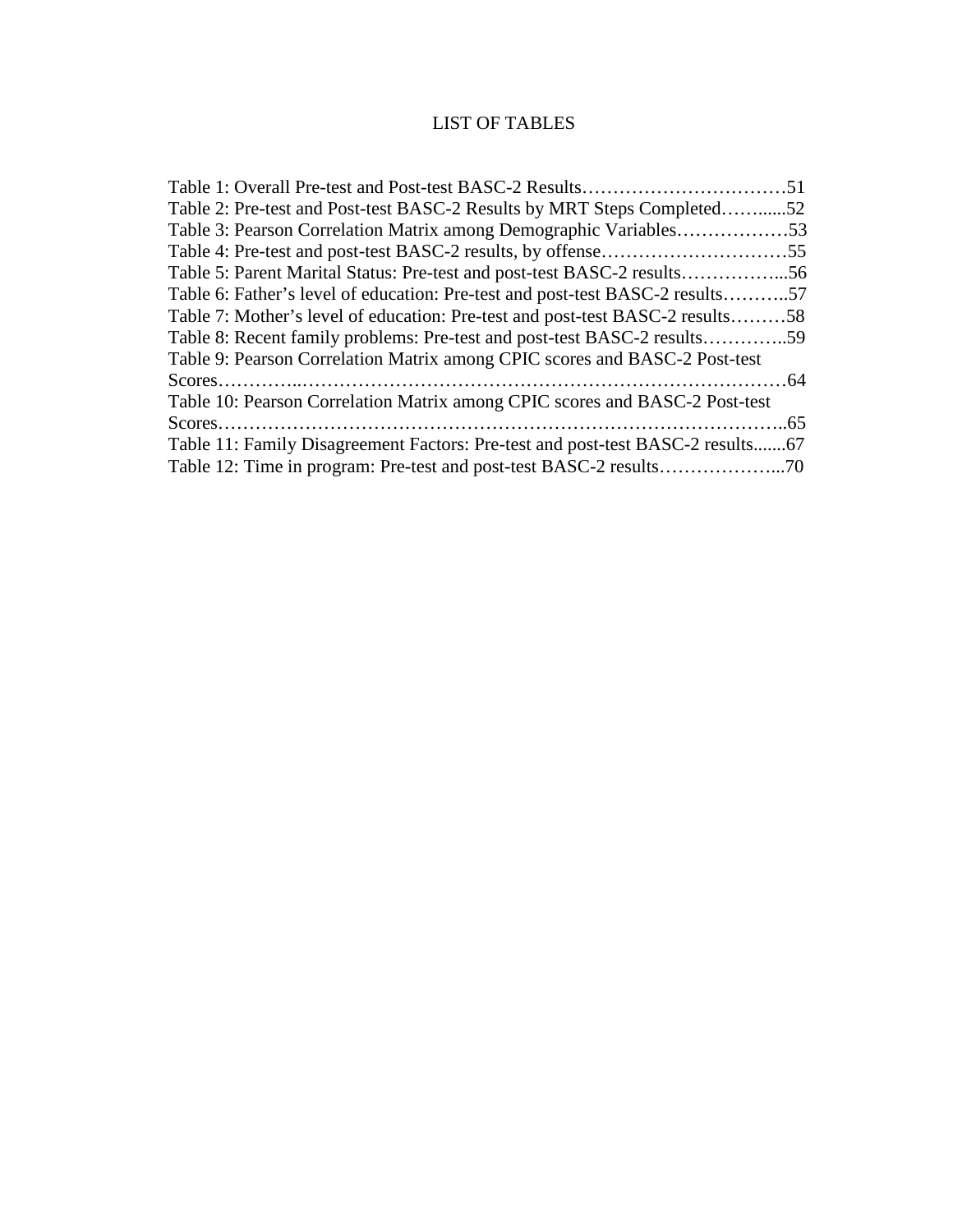# LIST OF SYMBOLS

- *df* degree of freedom *M* Mean (arithmetic a
- Mean (arithmetic average)
- *N* Total number in a sample
- *p* Probability

η

*X* 2

- *r* **Pearson's correlation coefficient**
- *SD* Standard deviation
- *t* Computed value of *t* test
- ∆ Delta (cap); increment of change
	- <sup>2</sup> Eta squared; measure of strength of relationship
	- Chi square, measure of goodness of fit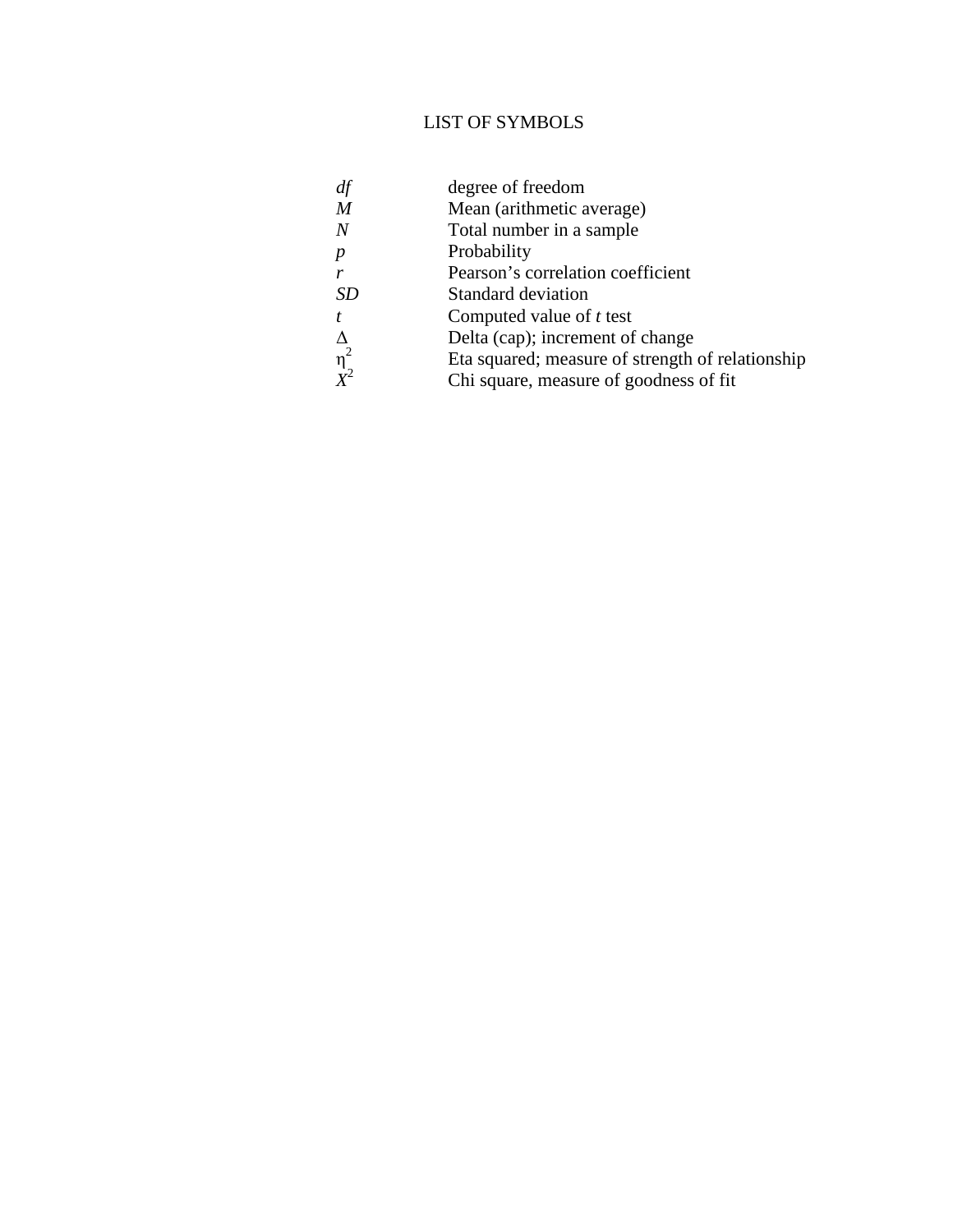### ABSTRACT

# THE EFFECT OF MORAL RECONATION THERAPY ON ADOLESCENTS IN A GROUP HOME SETTING

Ashley Jane Evans, S. S. P. Western Carolina University (August 2011) Director: Dr. Candace Boan-Lenzo

A variety of risk factors have been found to contribute to juvenile delinquency and offending; it is important to consider these factors in prevention and intervention. Rehabilitation and treatment is one approach for addressing the growing concern of juvenile offending. Cognitive-behavioral therapy is a promising treatment approach for offenders. Moral Reconation Therapy (MRT) is a cognitive-behavioral group therapy, designed to rehabilitate offenders and reduce recidivism. The current study explores the effects of Moral Reconation Therapy on adolescents in a group home setting. Participants included 15 adolescents between the ages of 13 and 17, residing in a group home in the Southeastern region of the United States. The Behavior Assessment System for Children, Second Edition (BASC-2) was used as a pre-test and post-test measure to assess participants' self-reported changes in Locus of Control, Social Stress, Anxiety, Depression, Sense of Inadequacy, Sensation Seeking, Relations with Parents, Interpersonal Relations, Self-Esteem and Self-Reliance. Overall results indicated that significant changes existed between pre-test and post-test measures in the areas of Locus of Control, Depression and Relations with Parents. Significant changes were also noted in the areas of Anxiety, Sense of Inadequacy and Self-Reliance, based on factors including the number of MRT Steps completed, type of offense committed, family disagreement factors, length of time spent in the program, and reported family problems. Recidivism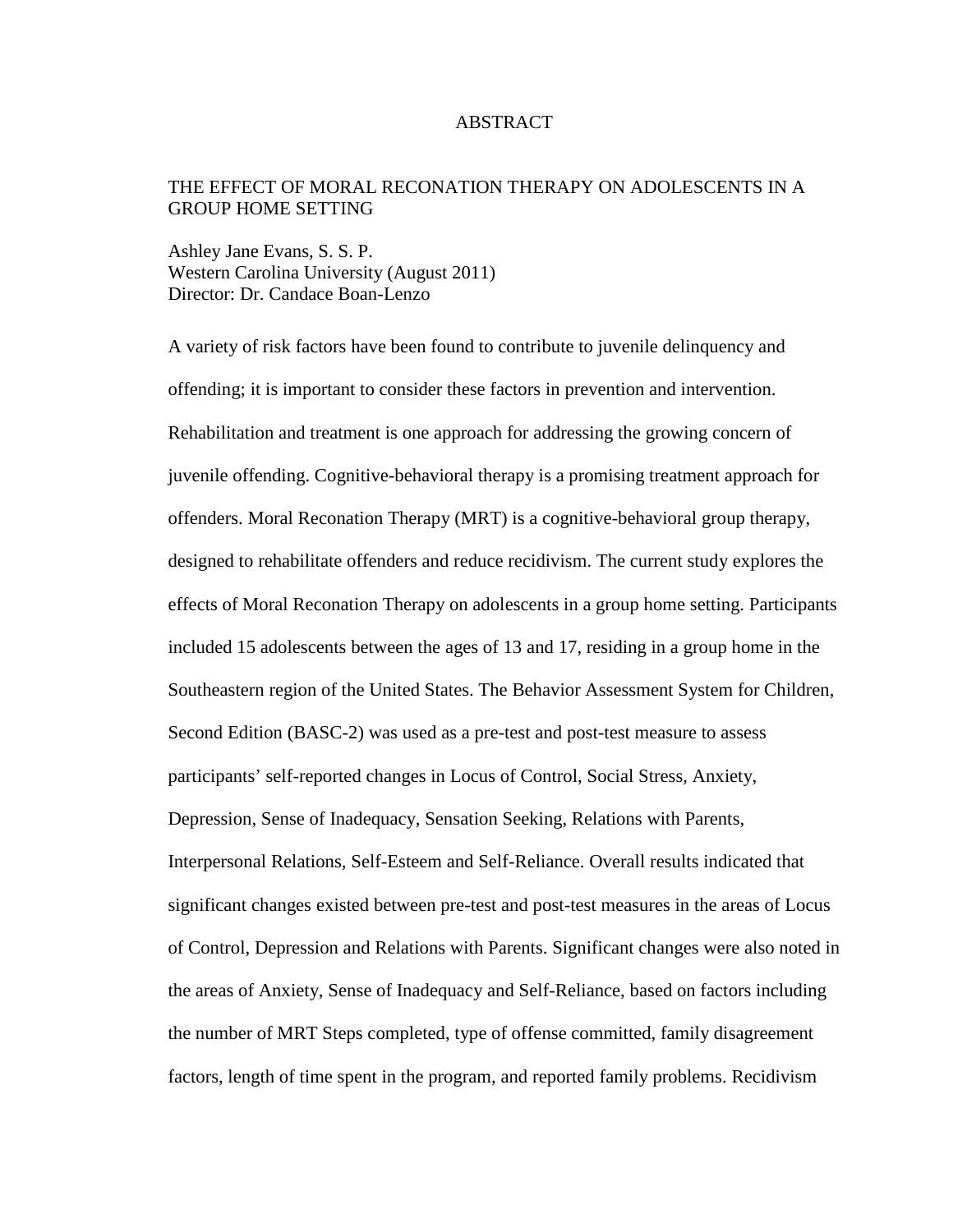data was available on 8 of the 15 participants; rates were found to be significantly below the state average for juvenile recidivism.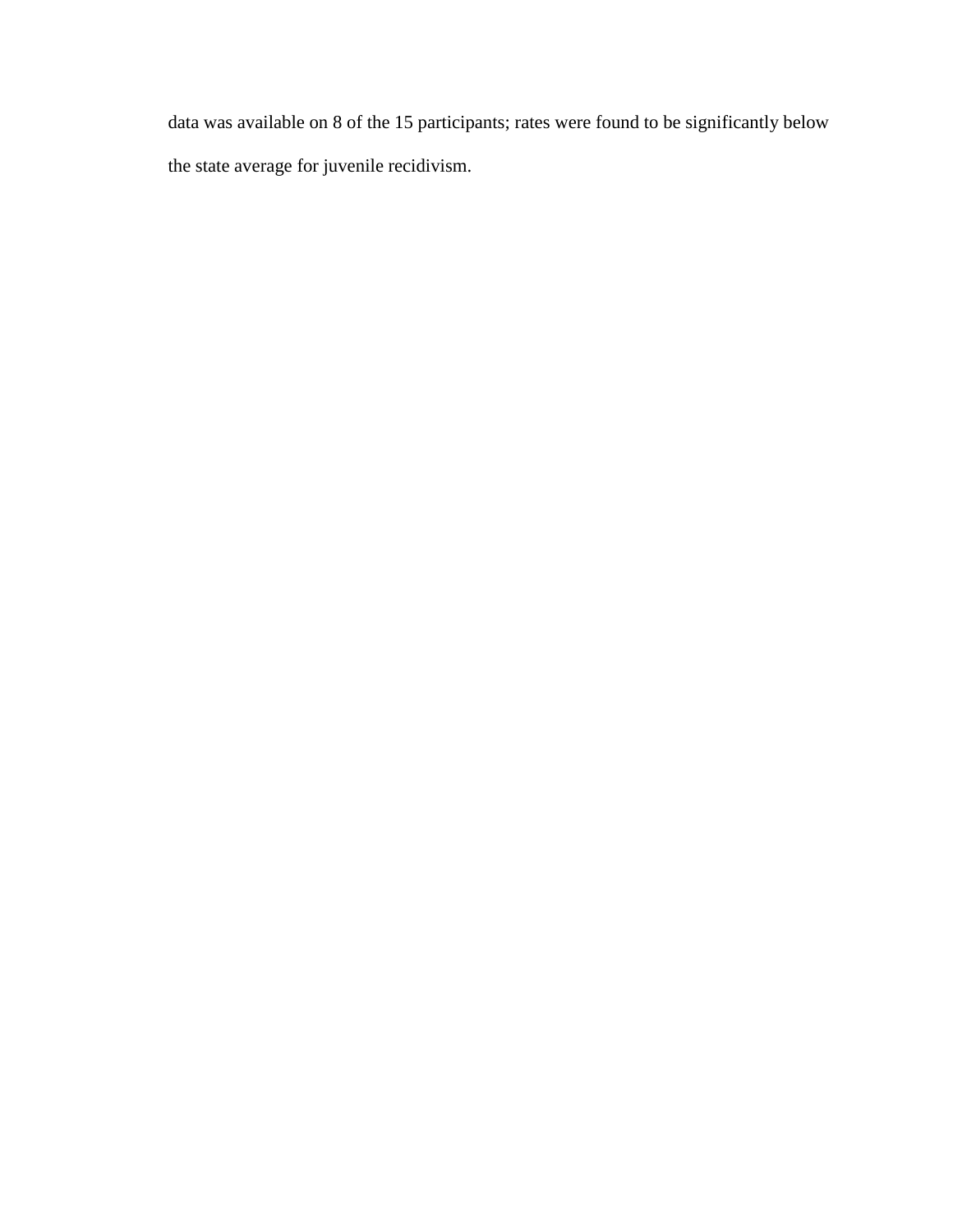The Effect of Moral Reconation Therapy on Adolescents in a Group Home Setting

Adolescents with numerous risk factors for deviant behavior have an increased likelihood of becoming offenders. Risk factors can occur at the individual level, such as impulsivity, sensation seeking and poor social problem-solving skills (Hoge, Guerra  $\&$ Boxer, 2008). Risk factors can take place at a family level, which includes family conflict, abuse, and low supervision and monitoring. There can also be risk factors at the school level, including poor academic performance and low educational goals. Finally, risk factors can exist at the social level, including association with delinquent peers. All of these risk factors increase the likelihood that a young person will engage in delinquent behaviors (Hoge et al., 2008). At-risk youth, as defined by the above variables, who engage in delinquent behavior may be placed in group home settings, in attempts to remove the youth from environments which have been conducive to his or her deviant behavior. Group homes often serve as a protective factor for at-risk youth, in that they are given an opportunity to change their behavior in a controlled environment. However, there are times when at-risk youth do not receive sufficient long-term benefits from their time in a group home and may continue down a path of deviant behavior. This behavior is detrimental not only to the youth, but to the community in which he or she resides.

According to the Federal Bureau of Investigation's Uniform Crime Report, there were over 1.5 million juveniles arrested in 2009, accounting for approximately 14.1% of all arrests nationwide (Crime in the United States, 2010). A juvenile is defined as someone who is under 18 years of age. The number of arrests among juveniles in 2009 decreased slightly from 2008; however, juvenile offending remains problematic. The Uniform Crime Report program divides offenses into two main types: Part 1 offenses and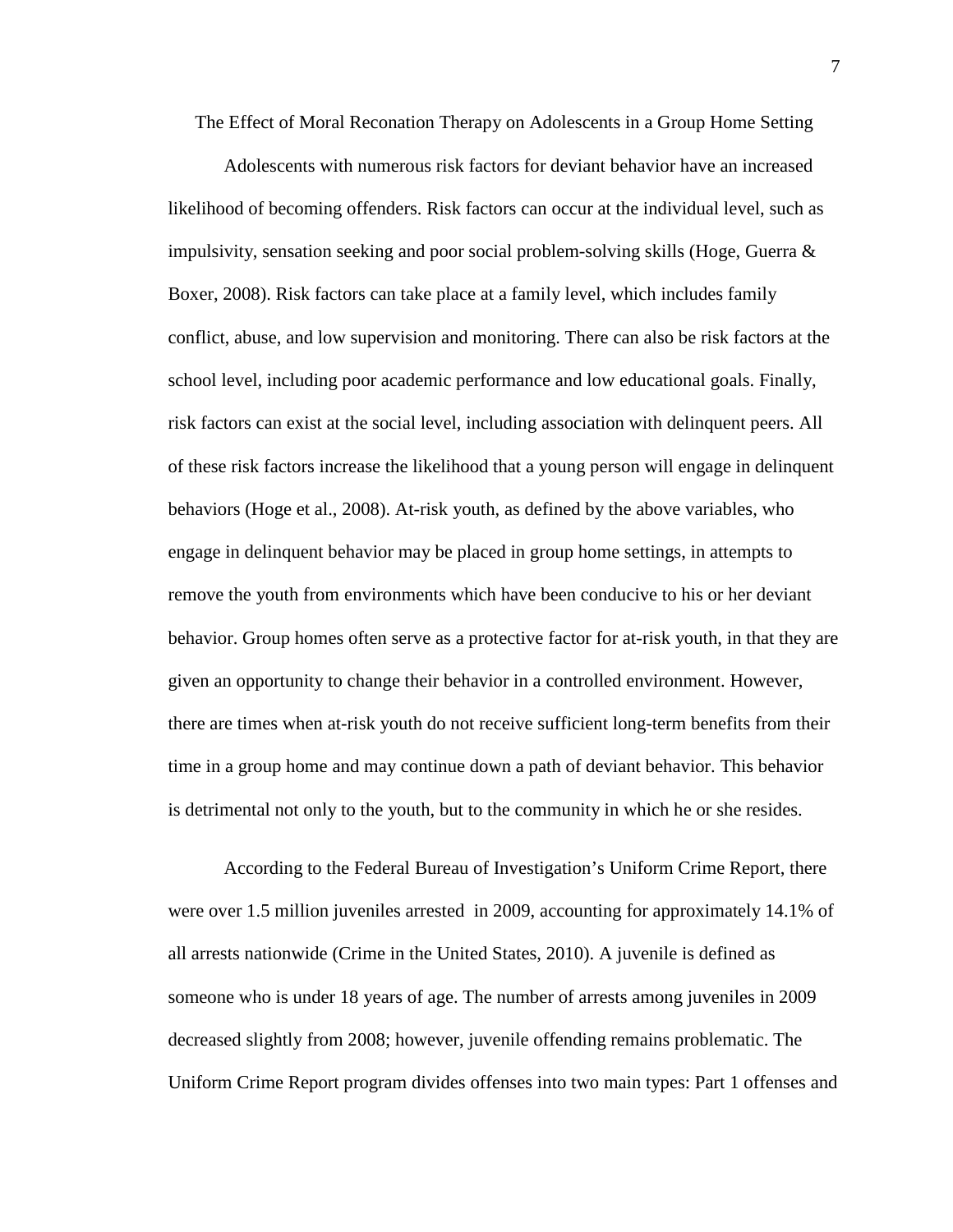Part 2 offenses. Part 1 offenses are more serious offenses that include: criminal homicide, forcible rape, robbery, burglary, larceny, motor vehicle theft and arson. Part Two offenses include simple assault, vandalism, sex offenses, drug abuse violations, curfew and loitering law violation, and runaways. Many Part Two offenses are classified as status offenses. Status offenses only apply to juveniles, including truancy, running away, being ungovernable or incorrigible, violation of curfew or loitering, and possession of alcohol or tobacco.

There are several costs that are associated with juvenile crimes; the most well recognized is the damage to the victims that results when a juvenile engages in delinquent or criminal behavior. Immediate and ongoing costs to the taxpayers include the expense of processing juveniles through the juvenile justice and court systems; long-term costs include the impact the pattern of criminal behavior will have on the juvenile's future, and his or her ability to become contributing members of society (Hoge et al., 2008). There have traditionally been two ways to deal with juvenile offenders: punishment or rehabilitation and treatment. In general, punishment has been the preferred choice; society tends to view juvenile offenders as making conscious choices to offend, for which they should be punished. However, the rehabilitation and treatment perspective looks at juvenile offending as a product of the youth's environment. This perspective holds society responsible for the rehabilitation of juvenile offenders. When dealing with juvenile offenders it is best to consider both the perspectives of punishment and rehabilitation. Effective treatment of juvenile offenders requires an understanding of the risk factors that may contribute to a youth's decision to offend. For juvenile offenders, there are several different types of treatment options to consider; proven treatment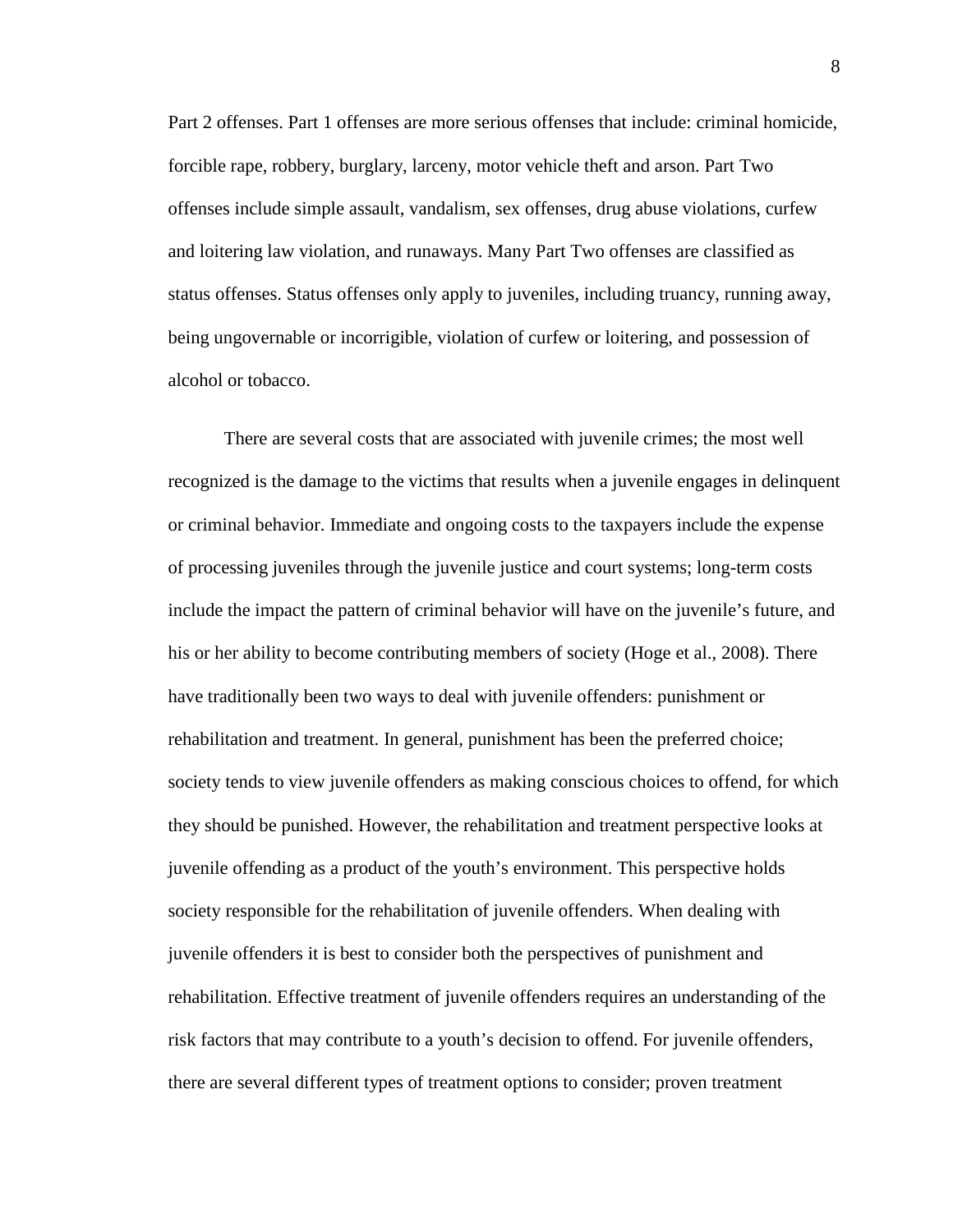programs for offenders include Multisystemic Therapy (Klietz, Borduin & Schaeffer, 2010), Functional Family Therapy (Hinton, Sheperis & Sims, 2003), and Aggression Replacement Training (Holmqvist, Hill & Lang, 2009). Cognitive-behavioral therapies are said to be promising treatment programs for offenders (Hoge, et al., 2008). The next section will provide an overview of cognitive-behavioral therapy.

## *Cognitive Behavioral Therapy*

Cognitive-behavioral therapy (CBT) is used to treat many psychological disorders (Bieling, McCabe & Antony, 2006), such as eating disorders (e.g., Bowers & Andersen, 2007; Bowers & Ansher, 2008; Cohen, Simpson & Bride, 2004), anxiety (e.g., Kendall, Hudson, Gosch, Flannery-Schroeder & Suveg, 2008; Saavedra, Silverman, Morgan-Lopez & Kurtines, 2010), depression (e.g., David-Ferdon & Kaslow, 2008; Gaynor, Weersing, Kolko, Birmaher, Heo & Brent, 2003; Shirk, Kaplinski & Gudmundsen, 2009), trauma disorders (e.g., Deblinger, Mannarino, Cohen, Runyon & Steer, 2011; Feather & Ronan, 2006; Mueser, Rosenberg & Xie, 2008), and obsessive-compulsive disorder (e.g., Farrell, Brisbane, Schlup & Boschen, 2010; Williams, Salkovskis, Forrester, Turner, White & Allsopp, 2010). CBT has also been used as an effective treatment option with offenders (e.g., Hoge, et al., 2008; Little, Robinson & Burnette, 1998; Masters, 2004; Robertson, Grimes & Rogers, 2001). CBT focuses on how thoughts guide and influence behavior. The goal of CBT is to bring change to actions, by changing thought processes. Changing unhealthy self-talk is often an effective strategy used in CBT.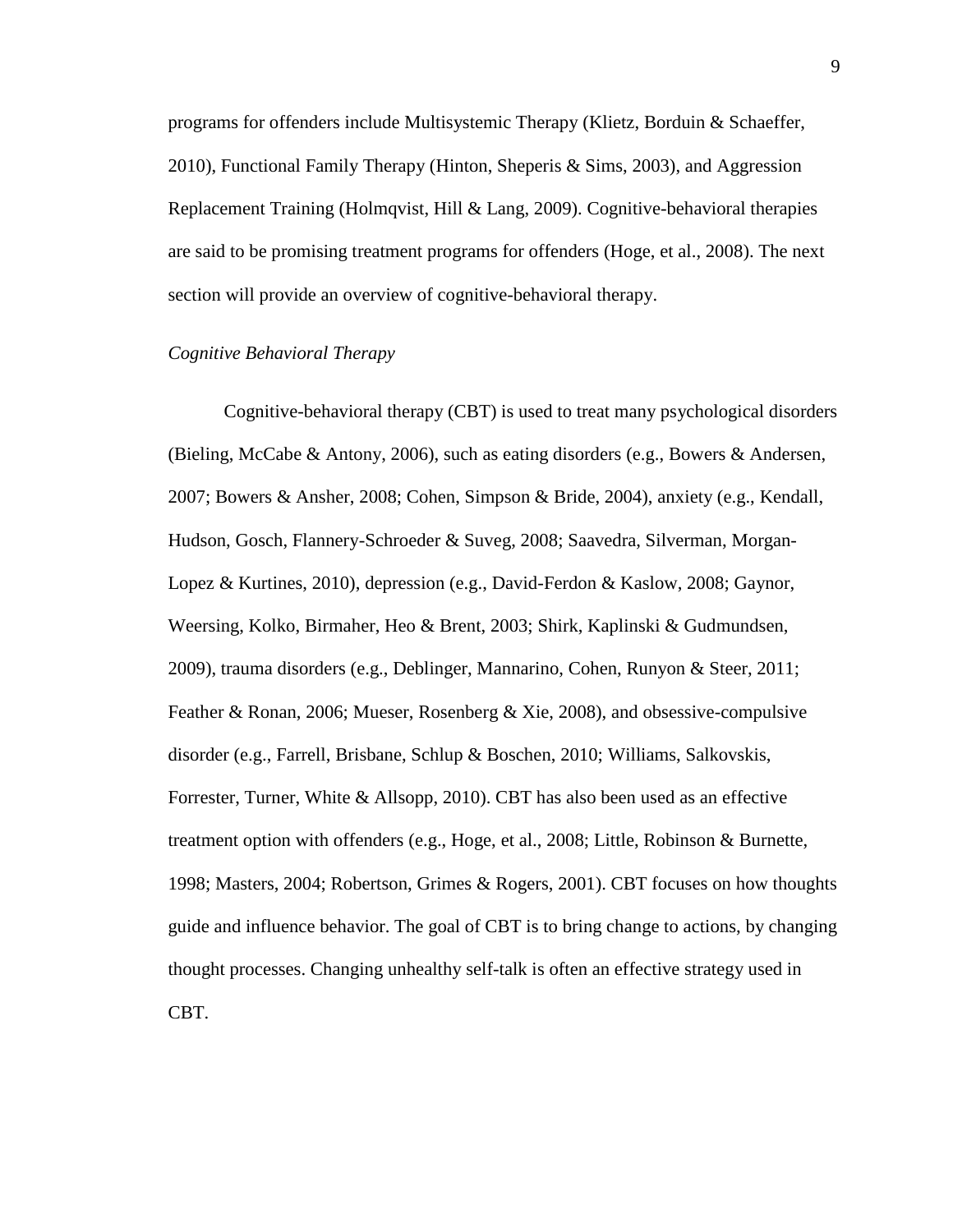Cognitive therapists help clients reduce negative and maladaptive thoughts or beliefs, by replacing them with more constructive thoughts and beliefs (Martin & Pear, 2007). The ideology behind the cognitive and behavioral modification approaches overlaps; in that treatment effectiveness is measured by the amount of improvement seen in the client's behavior. Cognitive behavioral modification approaches include three main methods: cognitive restructuring, self-directed coping, and mindfulness and acceptance. The next subsections will briefly overview models of CBT that are used with children and adolescents, including Rational-Emotive Behavior Therapy (REBT), cognitive therapy, self-instructed training, problem-solving, and Acceptance and Commitment Therapy (ACT).

*Cognitive restructuring.* Cognitive restructuring methods seek to change client's cognitions, which will ultimately change his or her behavior (Martin & Pear, 2007). One assumption in cognitive therapy is that individuals' beliefs, attitudes and expectations affect their behavior. Another assumption is that cognitive deficiencies can cause emotional disorders. In order to counter faulty thinking, strategies like cognitive restructuring are often employed. Cognitive restructuring strategies deal mainly with a client's private verbal behavior and imagery as they relate to the individual and the world around him or her.

Rational-Emotive Behavior Therapy (REBT) is an example of a cognitive restructuring method (Martin & Pear, 2007). It is often used when clients have irrational thoughts or beliefs that can cause anxiety, sadness or anger. Such thoughts include "I always screw up" and "I can't get anything right." The REBT approach is designed to help a client identify these thoughts and replace them with more rational thoughts. Clients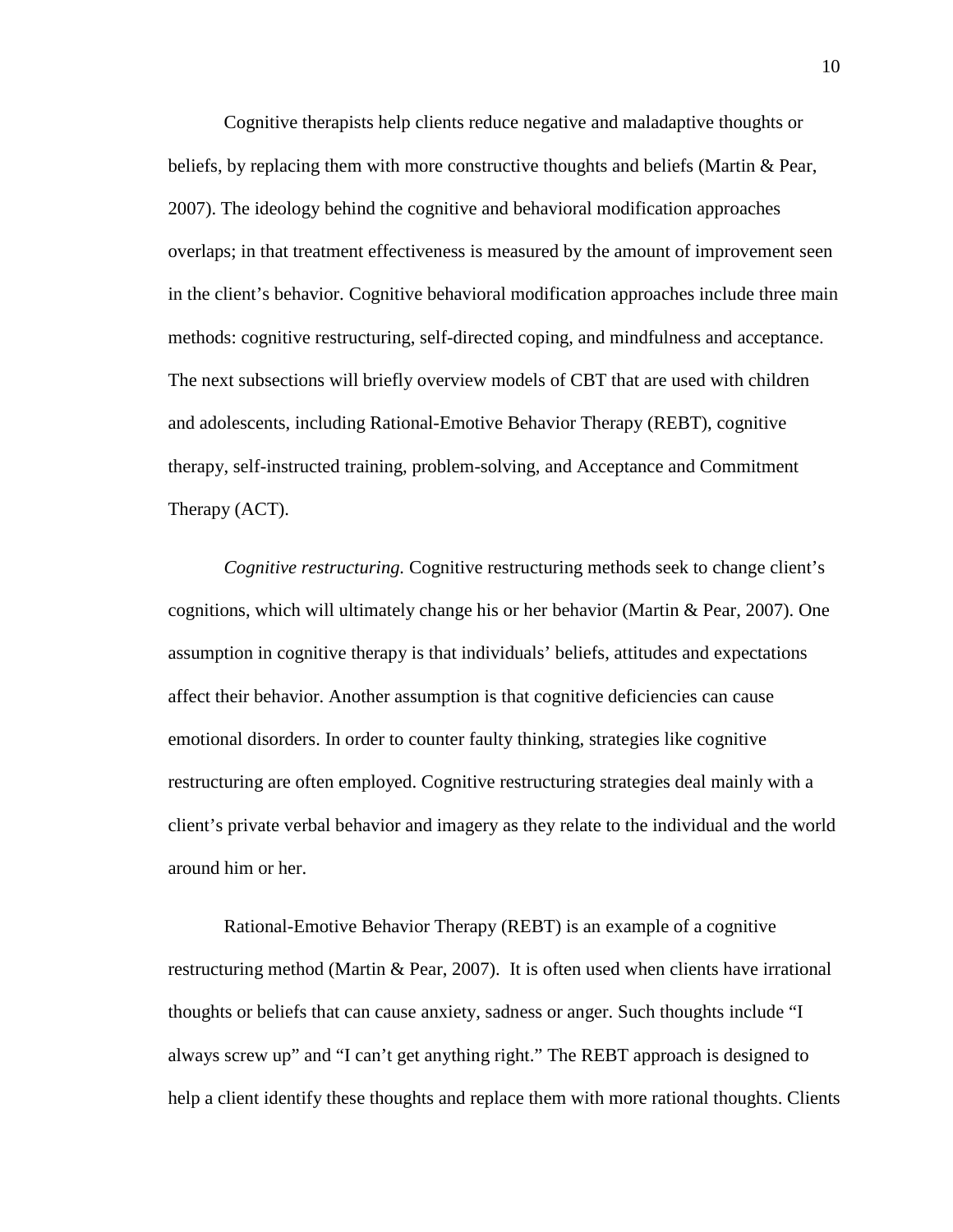commonly think in absolute terms, overgeneralize and catastrophize things in their life. These troublesome thoughts, based on irrational beliefs, can affect one's outward behaviors in detrimental ways. REBT gives clients homework that addresses things such as irrational thinking and allows the client to see how rational thinking can be beneficial. Rational-Emotive Behavior Therapy has been found to be effective in treating psychological disorders (e.g., Szentagotai, David, Lupo & Cosman, 2008; Wilde, 2008), in improving anger management skills (e.g., Flanagan, Allen & Henry, 2010; Fuller, DiGiuseppe, O'Leary, Fountain & Lang, 2010; and in improving social skills (e.g., Flanagan, Allen & Henry, 2010; Flanagan, Povall, Dellino & Byrne, 1998).

 Cognitive therapy is also classified as a cognitive restructuring technique. The basic premise of cognitive therapy is that dysfunctional thoughts are the source of an individual's problems (Beck, 1976). Dysfunctional thinking may include: (1) *dichotomous thinking,* which is thinking in absolute terms, similar to the "all or nothing" mindset, (2) *arbitrary inference*, which involves using inadequate evidence to draw a conclusion, (3) *overgeneralization*, which is using a small number of instances to reach an overall conclusion, and (4) *magnification*, which is exaggerating the meaning or significance of a specific situation. There are three basic components to cognitive therapy: (1) identification of dysfunctional thoughts, that may be the cause of emotional problems, (2) counteracting the dysfunctional thoughts, and testing the hypothesis that the dysfunctional thoughts are not based on reality, often through the use of homework assignments, and (3) completion of additional homework assignments that focus on changing behaviors.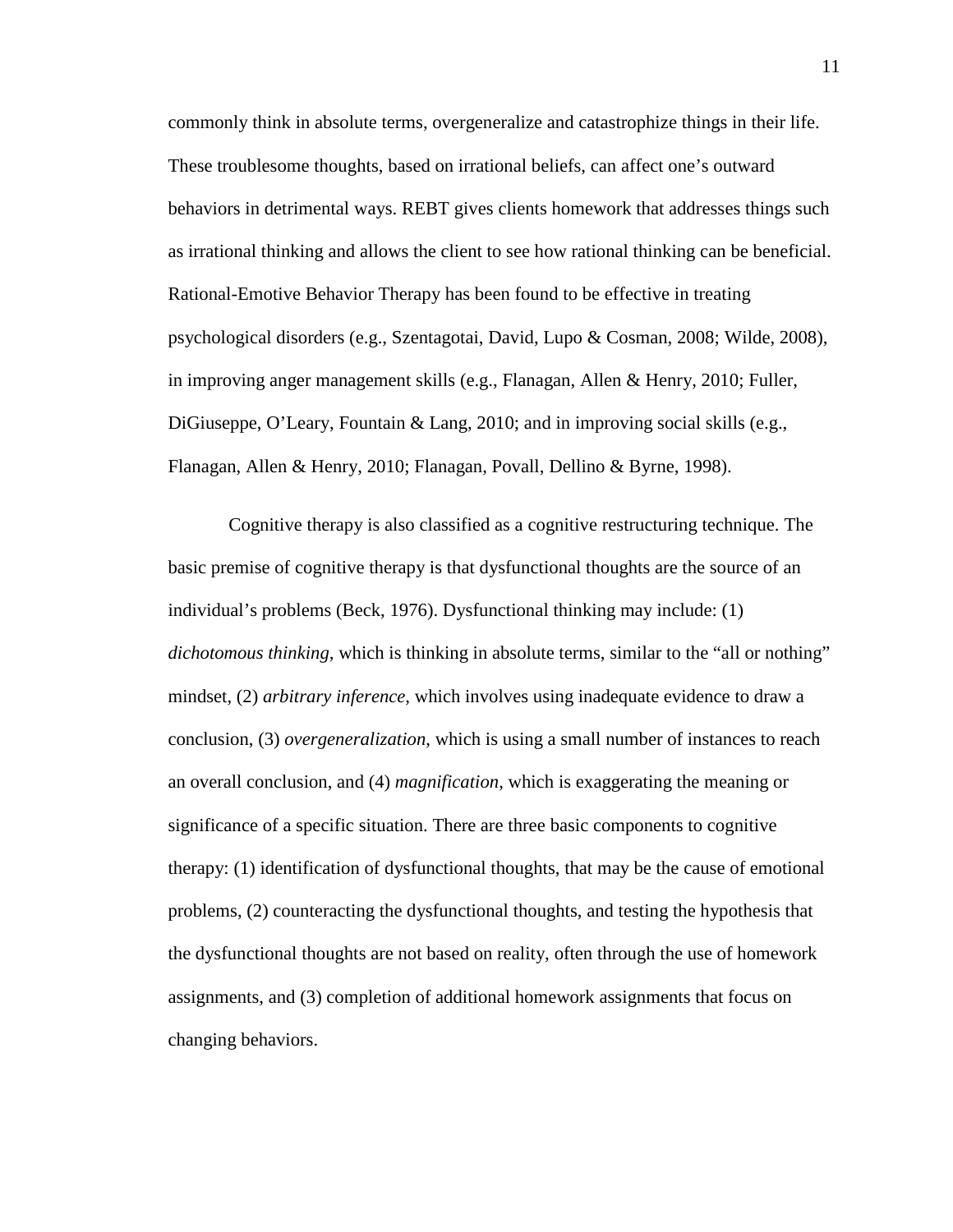Cognitive therapy was initially developed for use with patients suffering from depression, and most of the research conducted on the effectiveness of cognitive therapy has focused on populations suffering from depression. Cognitive therapy has been demonstrated to be effective in changing cognitive schemata and behavior associated with depression (e.g., Dozois, Bieling, Patelis-Siotis, Hoar, Chudzik, McCabe & Westra, 2009; Pace & Dixon; 1993; Parrish, Cohen, Gunthert, Butler, Laurenceau & Beck, 2009). Cognitive therapy has also been found to be an effective treatment for individuals with Obsessive Compulsive Disorder (Whittal, Robichaud, Thordarson & McLean, 2008).

*Self-directed coping methods.* Self-instructional training is one example of a selfdirected coping method. It was initially developed by Meichenbaum and Goodman (1971) to help children control impulsive behavior. Self-instructional training is used to help clients develop strategies for coping with stressful situations that may be out of their control. The emphasis is placed not on eliminating the negative emotions that arise, but on learning how to cope with them. The first step in helping clients cope with stress is to help them identify internal stimuli that result from stressful situations as well as the client's use of negative self-talk. The next step is for clients to use self-talk that counteracts the negative self-talk when they are in stressful situations. The third step is for clients to learn how to instruct themselves into taking the next step for appropriate action. Finally, the clients learn to praise themselves for successfully dealing with a stressful situation. Self-instructional training has been found to help increase self-esteem among individuals with low self-esteem (Lange, Richard, Gest, Vries & Lodder, 1998). Self-instructional training has also been found to reduce impulsive behavior, such as interrupting. One study, enabled parents to utilize self-instructional training with their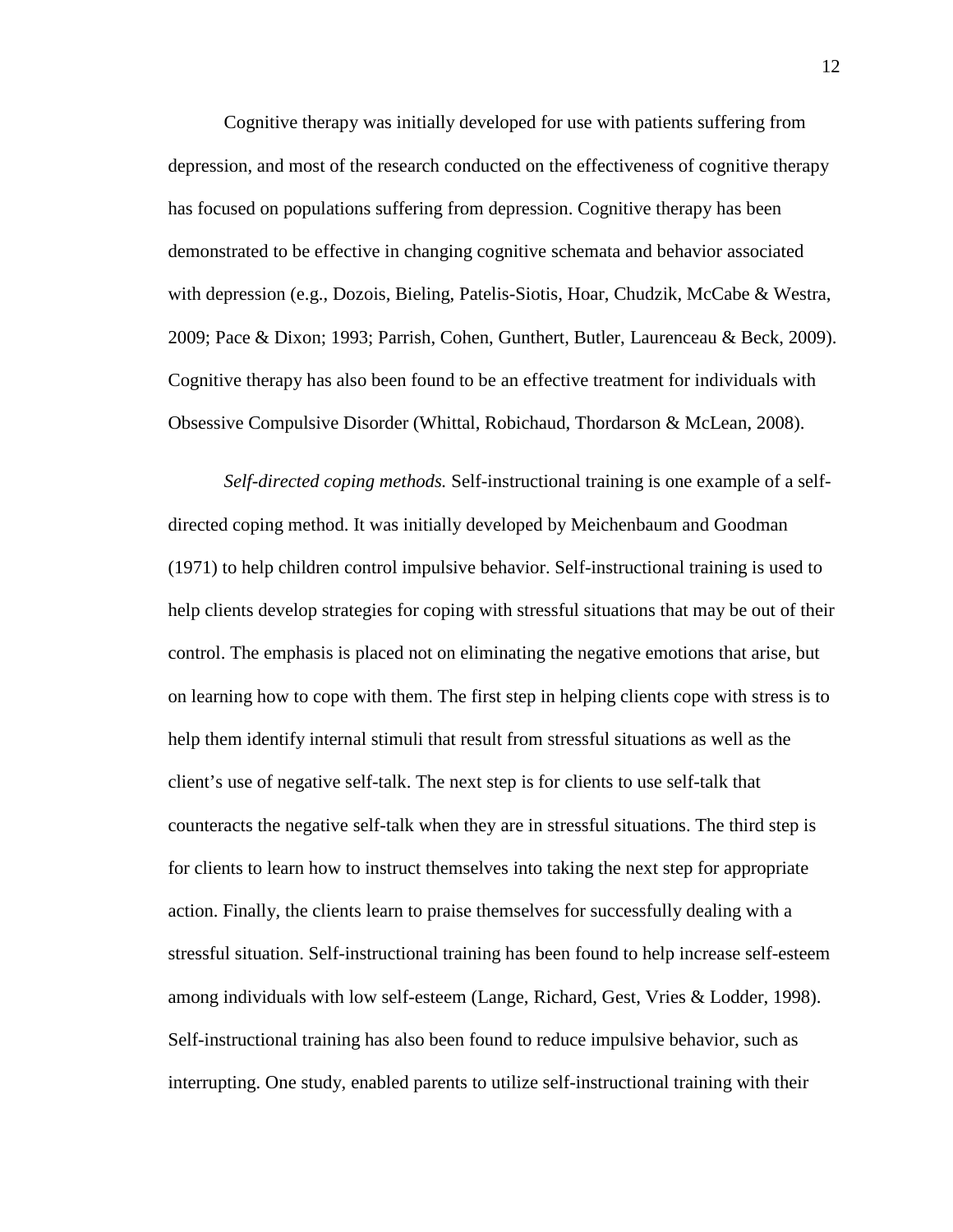school-aged children; results indicated decreased child interruptions (Sloane, Endo, Hawkes & Jenson, 1991).

 Problem-solving is another form of self-directed coping. Problem-solving methods focus on helping people use logical methods to find solutions to personal problems. D'Zurilla and Goldfried (1971) outlined 6 basic steps in using a problemsolving method:

- 1. General orientation, in which clients are taught to recognize problems and to realize that they can be resolved using systematic methods.
- 2. Problem definition, in which clients specifically define what the problem is, which then makes it easier to solve.
- 3. Generation of alternatives, in which clients brainstorm all of the possible solutions to the problem, both good and bad solutions.
- 4. Decision making, in which clients carefully consider the consequences of each solution they came up with, and then selects the solution that would most likely have the best outcome.
- 5. Implementation, in which the client develops a plan for carrying out the optimal solution, decided on in step 4.
- 6. Verification, the plan is put into effect and the client is encouraged to monitor the progress of the solution in solving the problem.

If the solution chosen does not solve the problem, the process must be restarted. When evaluating the problem-solving method, research has found that adults and children can easily learn problem-solving skills, but that these skills are not always used appropriately to obtain the desired results to personal problems (as cited in Martin & Pear, 2007). A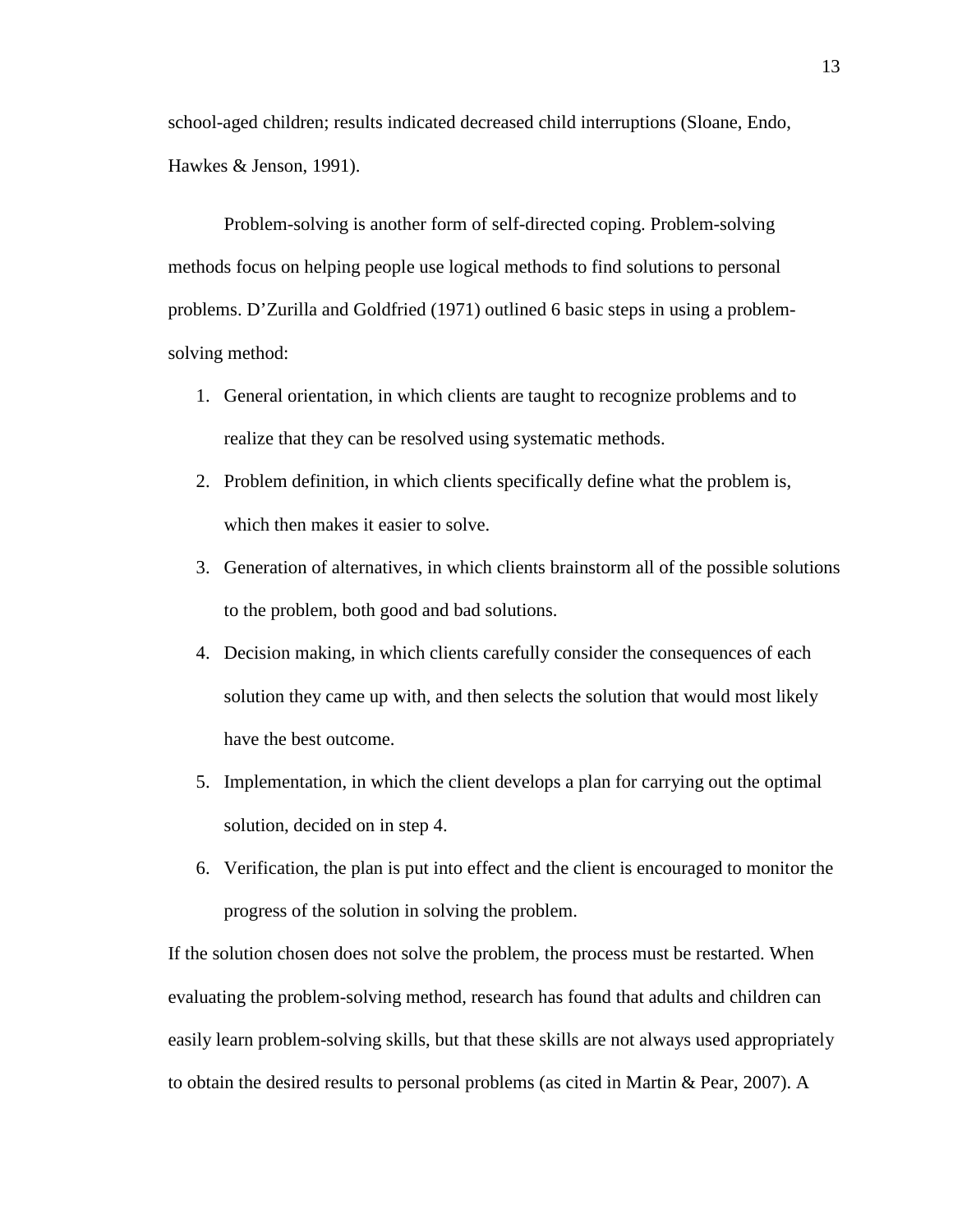meta-analysis evaluated the effectiveness of Problem-Solving Therapy (PST) in reducing depressive symptomalogy (Bell & D'Zurilla, 2009). Results indicated comparable efficacy when compared to other psychosocial treatments and medications, and superior efficacy when compared to support/attention and wait-list control groups.

*Mindfulness and acceptance.* Mindfulness involves awareness, observation and description of one's behaviors, as they occur, in a nonjudgmental way (Baer, 2003). Acceptance is the process of viewing all thoughts as neither good nor bad, neither right nor wrong; rather, simply accepting the thoughts. Acceptance procedures teach individuals that it is acceptable to feel their feelings and think their thoughts, regardless of whether they are good or bad. The individuals can think aversive thoughts, yet still take constructive action that is in line with their life goals and values. Acceptance and Commitment Therapy (ACT) is an intervention that focuses on mindfulness and acceptance. It uses three main phases:

- 1. The client learns that past attempts to control emotions often fail, and often serve to increase the frequency of such thoughts and emotions.
- 2. The client uses mindfulness training and acceptance exercises to experience and embrace their thoughts and emotions in a nonjudgmental manner.
- 3. Clients are encouraged to identify their values in different life domains including work, family and intimate relationships.

The last step is commitment, where clients translate their values into concrete and achievable goals. Clients are also able to identify and attempt to eliminate behaviors that can keep them from reaching their goals (Martin & Pear, 2007).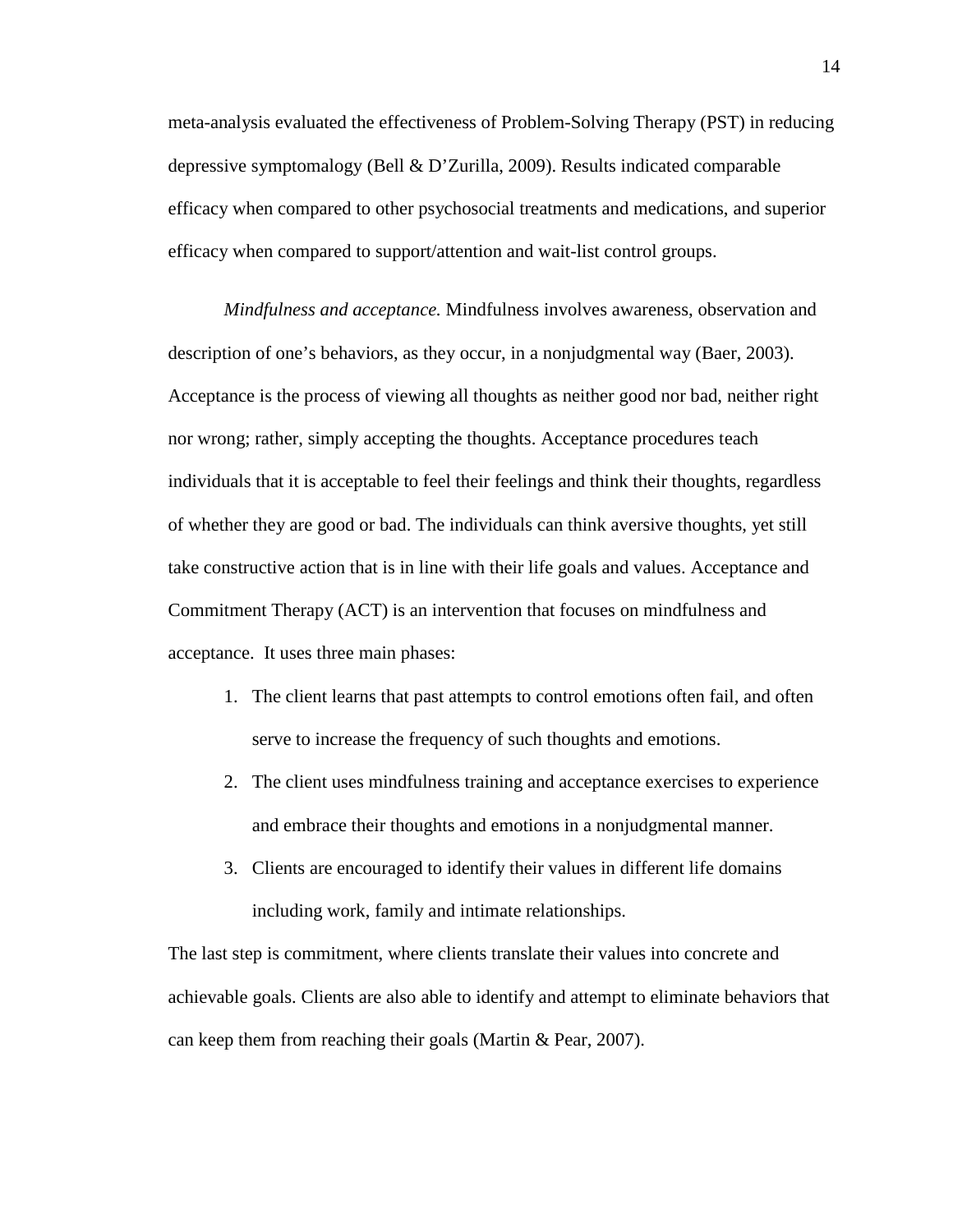Research on the effectiveness of Acceptance and Commitment Therapy (ACT) has demonstrated significant decreases in depressive symptoms, measures of anxiety and measures of fatigue, when compared to a non-treatment group (Bohlmeijer, Fledderus, Rokx & Pieterse, 2011). The beneficial effects of ACT were found to be maintained after three months. ACT has also been utilized with participants diagnosed with Obsessive Compulsive Disorder (OCD) (Twohig, Hayes, Plumb, Pruitt, Collins, Hazlett-Stevens & Woidneck), and eating disordered behavior (Juarascio, Forman & Herbert, 2010).

### *Cognitive Behavioral Therapy with Children and Adolescents*

Cognitive behavioral therapy (CBT) has been found to be an effective treatment approach for children and adolescents with many different disorders. This section reviews three programs designed specifically to treat children and adolescents with problematic anger that may lead to disruptive or delinquent behavior. Although CBT is predominantly a psychological method for treating mental illnesses, it is has also been found to be an acceptable treatment approach for socially problematic behaviors such as substanceabuse and criminal conduct (Milkman & Wanberg, 2007). Adolescents who engage in delinquent behavior or criminal conduct, or are at-risk to do so, may fall into certain thought patterns, including feeling like the victim, feeling invincible, feeling disrespected or justifying one's actions. Many times offenders have cognitive distortions that ultimately impact their behaviors. Examples of such distortions include overgeneralizations, personalization and "all or nothing" thinking (Masters, 2004). CBT attempts to help at-risk youth and juvenile offenders change maladaptive thought processes and thought patterns to more realistic and positive ways of thinking. These programs work to produce positive outcomes for participants, as well as for their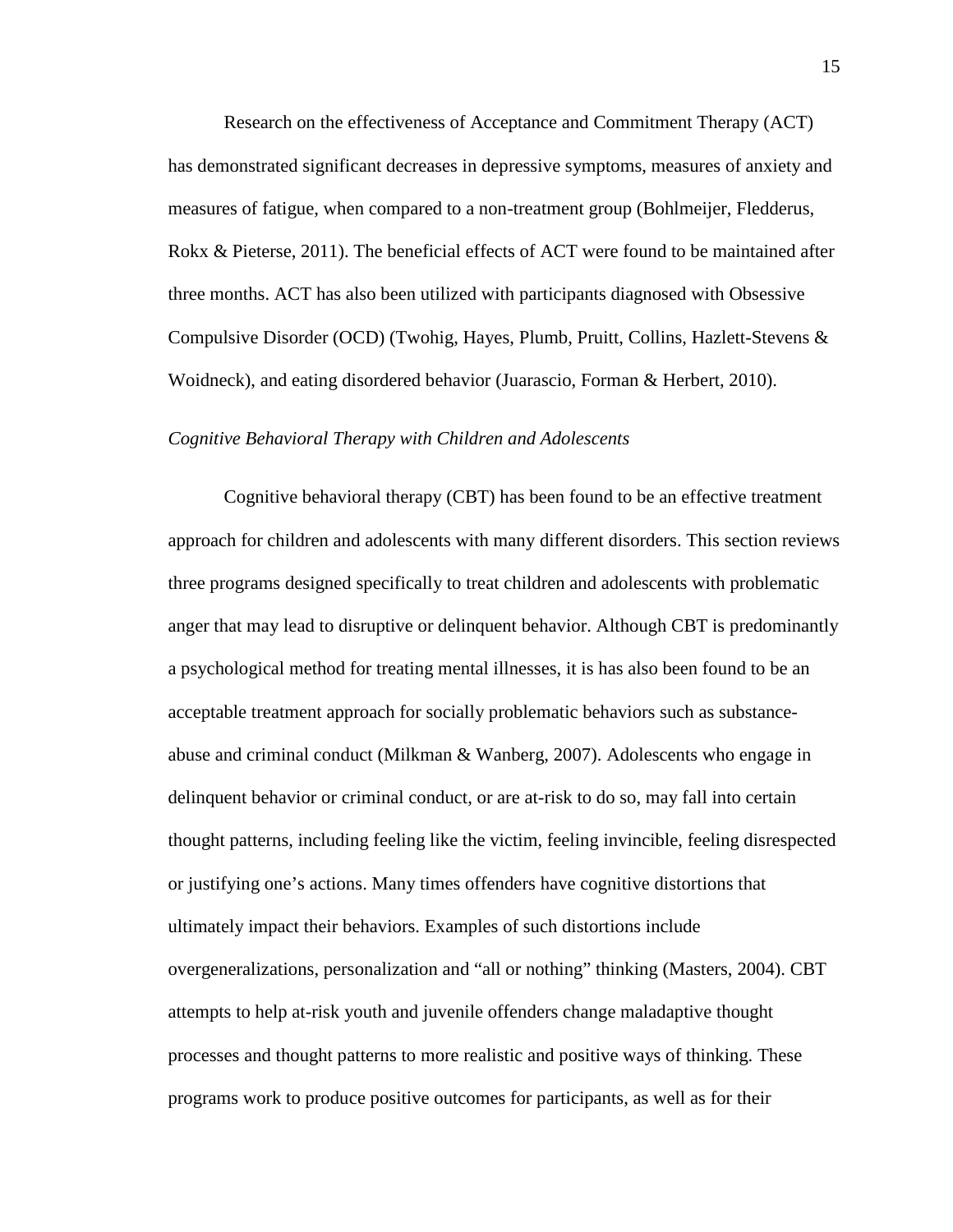communities. Programs designed for juvenile offenders have been found to have the largest and most consistent economic returns (Aos et al., 1999).

*Anger coping program.* The Anger Coping Program was originally designed as a school-based intervention for children exhibiting aggressive behaviors (Reinecke, Dattilio & Freeman, 2003). It has subsequently been used in outpatient mental health settings. The typical length of group sessions in school settings is 45-60 minutes and 60- 90 minutes in outpatient settings. An important aspect of Anger Coping is that initially, each child identifies his or her problem behavior and works on goals designed to improve such self-identified problem behaviors. The Anger Coping Program also places emphasis on finding appropriate coping skills for dealing with anger and working on problemsolving skills in social settings. Anger management techniques used include calming selfthoughts and distraction techniques. The students engage in perspective-taking sessions and are taught to promote generalization of skills learned.

The Anger Coping Program has been found to significantly decrease the disruptive and off-task behaviors in the classroom, among school-aged boys (Lochman, Burch, Curry & Lampron, 1984). Additionally, research indicates long-term effects; one study found that three years after treatment, aggressive boys displayed lower levels of substance abuse, higher levels of self-esteem, and higher levels of home-related selfesteem, when compared to a non-treatment group (Lochman, 1992).

Reinecke (2003) summarized current research on the effectiveness of the Anger Coping Program and found some optimistic outcomes with regard to short-term and longterm behaviors. One study found that aggressive boys in the treatment condition had less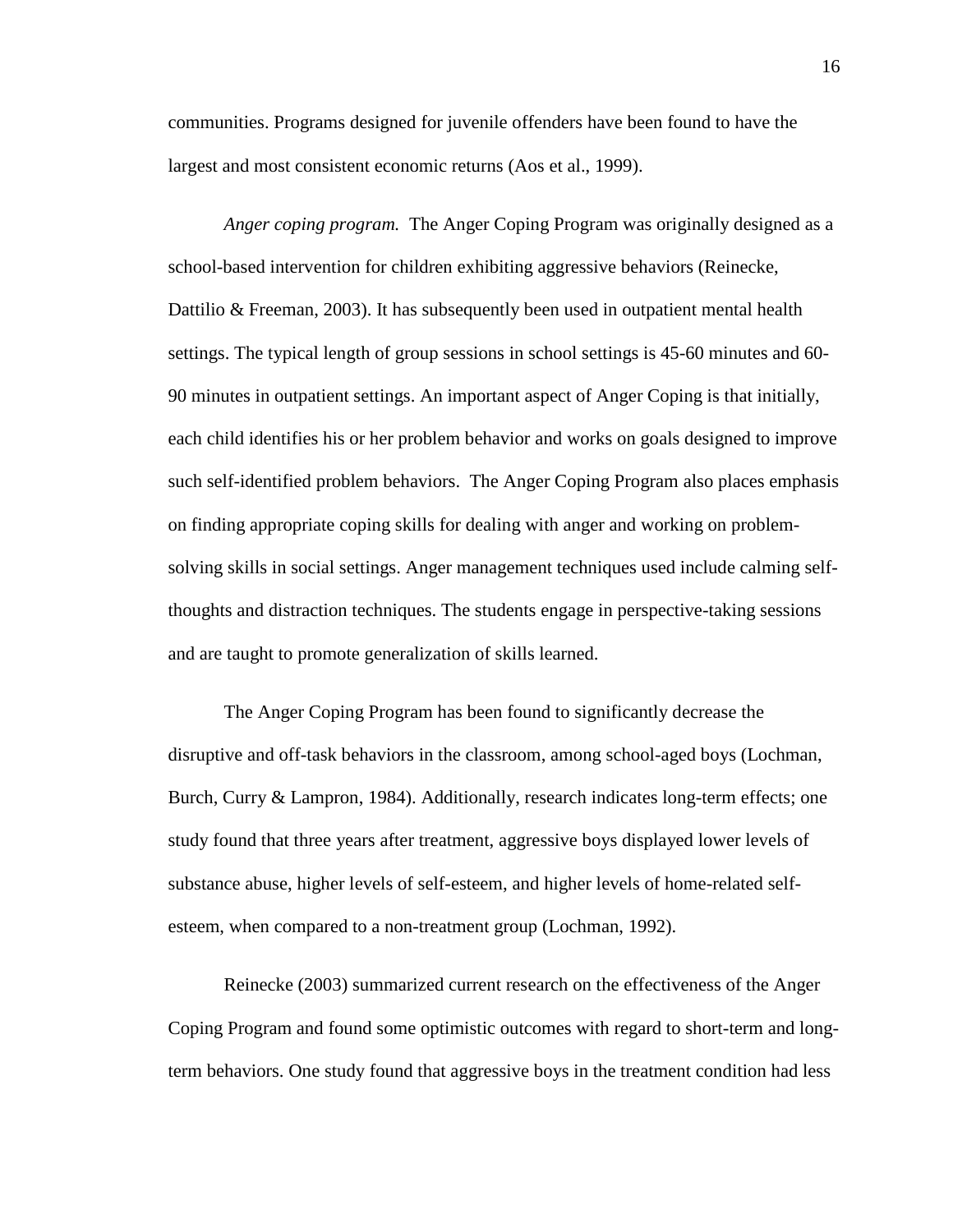parent-reported aggressive behavior, displayed fewer aggressive and disruptive problems in the classroom, and showed an increase in self-esteem than minimal treatment and no treatment conditions. Another study found that after 7 months children who participated in the Anger Coping Program had fewer off-task behaviors at school and after 3 years, exhibited lower levels of substance abuse and continued to maintain their increases in problem-solving skills and self-esteem than they had at the onset of the program. However, in this particular study, there were no significant decreases in delinquent behavior among the boys who participated in the Anger Coping Program

The Coping Power Program is a more complex version of the Anger Coping program, developed to integrate parental involvement into the treatment program (Reinecke, et al., 2003). The program includes additional sessions that focus on emotional awareness, relaxation training, social skills enhancement, positive social and personal goals and dealing with peer pressure (Reinecke et al., 2003). The Coping Power Program includes both individual sessions and parent group sessions.

In one study, the Coping Power Program was found to improve behavior of participants, both at home and at school; however, it did not appear to impact participants' reactive aggressive behavior (Lochman & Wells, 2002). Another study assessed the effects of the Coping Power Program on aggressive boys (Lochman & Wells, 2004). A one-year follow-up indicated lower rates of self-reported covert delinquent behavior, including theft, fraud or property damage. No positive intervention effects were found on overt delinquent behavior, including robbery and assault. Teacher ratings suggested an improvement in school behavior for program participants, during the year following treatment.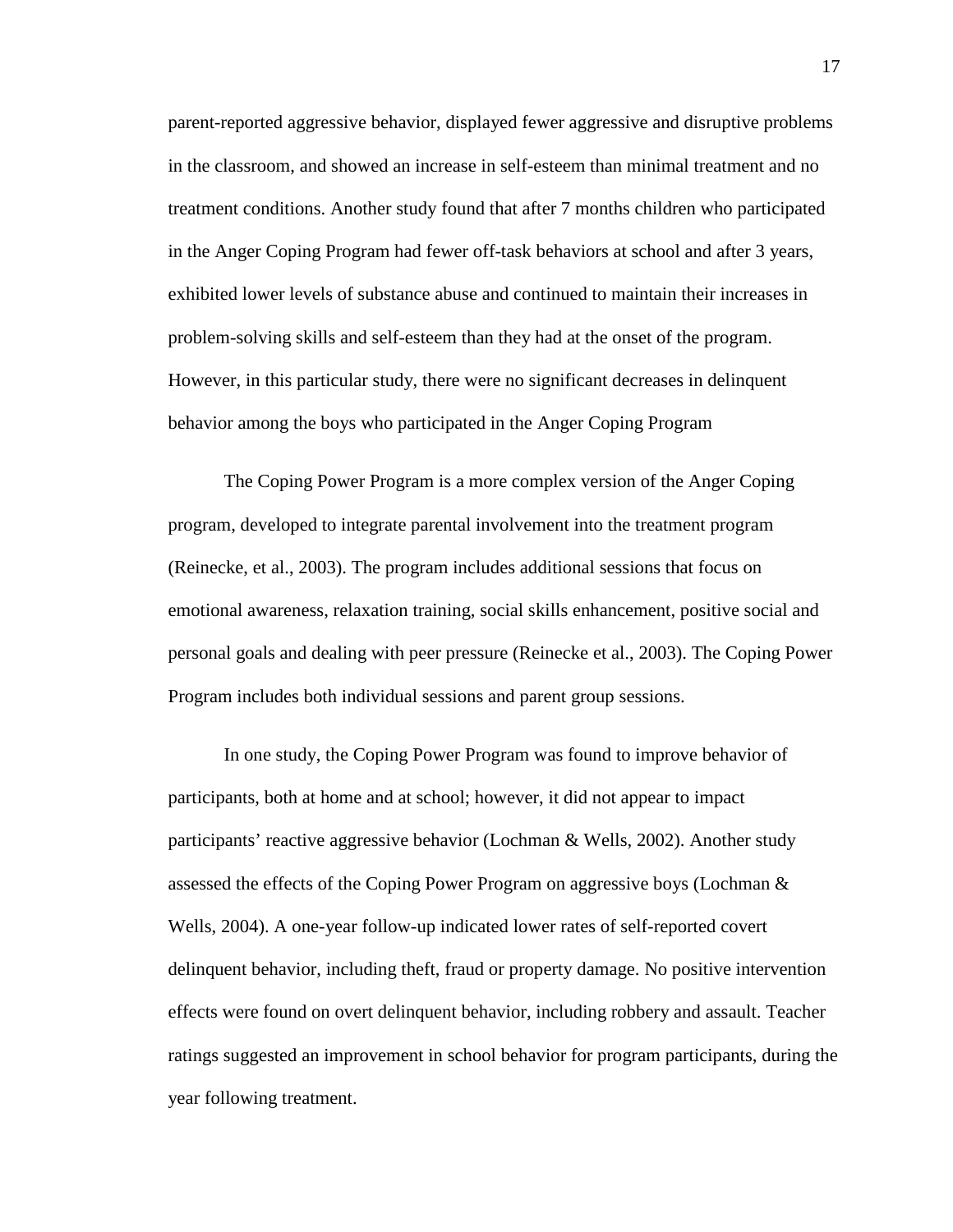The Anger Replacement Training (ART) program is a cognitive behavioral treatment approach for juvenile offenders (Glick & Goldstein, 1987). The program is designed to treat children and adolescents who are aggressive or engage in delinquent behavior. ART consists of three main parts: structured learning training, anger control and moral education. Structured learning training focuses on systematically teaching prosocial behaviors to chronically aggressive youth. Pro-social skills are taught first by modeling, then by engaging in role-play, followed by performance feedback and finally, transfer training, in which the youth are encouraged to generalize the newly learned skills both in the training sessions and in daily experiences. In the anger control training portion of ART, participants record anger-arousing situations and are then taught to analyze them, by identifying triggers and cues, using reminders and reducers, and finally by providing a self-evaluation. The final component of ART is moral education, designed to improve the participants' level of fairness, justice, and concern with the needs and rights of others, using a series of moral dilemmas.

A pilot study evaluating the effectiveness of ART indicated improved in-facility behavior and increased knowledge of pro-social behaviors compared to non-ART groups (Glick & Goldstein, 1987). Post-treatment in-community behavior was also found to be superior for ART participants when compared to non-ART groups. Another study combined ART and a token economy with offenders in a residential facility (Holmqvist et al., 2009); however, results indicated no significant differences between treatment participants and the control group.

 The effect of Aggression Replacement Training (ART) on antisocial behavior was measured on a group of male and female adolescents in a runaway shelter (Nugent,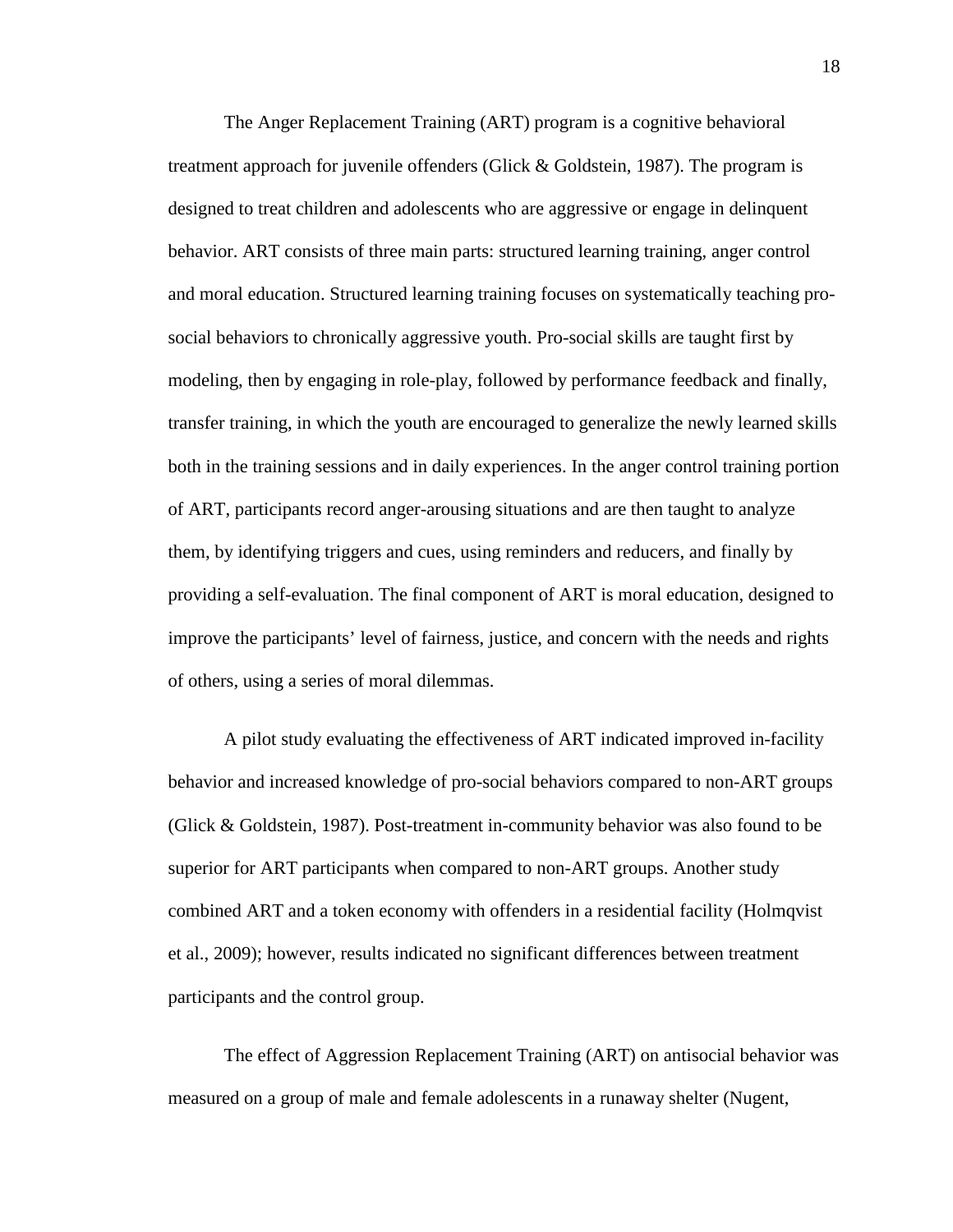Bruley & Allen, 1999). The results indicated a decrease in both male and female antisocial behavior in the context of the short-term residential setting. The results also suggested that ART may be more effective in reducing male antisocial behavior when there are fewer males in the facility. The findings further suggested that ART may be effective in reducing female anti-social behavior, regardless of the number of males or females in the facility.

Many cognitive behavioral treatment programs have been found to be effective in dealing with problematic juvenile behavior. Utilizing cognitive behavioral approaches to address juvenile delinquency has the potential for significant decreases in juvenile recidivism, as the premises behind CBT focus on changing one's thought patterns, to ultimately change behavior. Few programs, utilizing a CBT framework, have been found to produce consistent decreases in juvenile recidivism, following program completion. One program that has had positive results in reducing recidivism among adult offenders is Moral Reconation Therapy; it is a promising approach for reducing juvenile recidivism.

### *Moral Reconation Therapy*

Moral Reconation Therapy (MRT) is similar to other models used with children and adolescents, in that it utilizes a cognitive behavioral therapy approach. MRT, like the Anger Coping Program, Coping Power Program and Aggression Replacement Training, is manual-based, and works to enable participants to change their behavior, by changing their maladaptive cognitions. MRT is a cognitive-behavioral treatment approach that was originally designed for use in prison populations and with substance abusers (Little  $\&$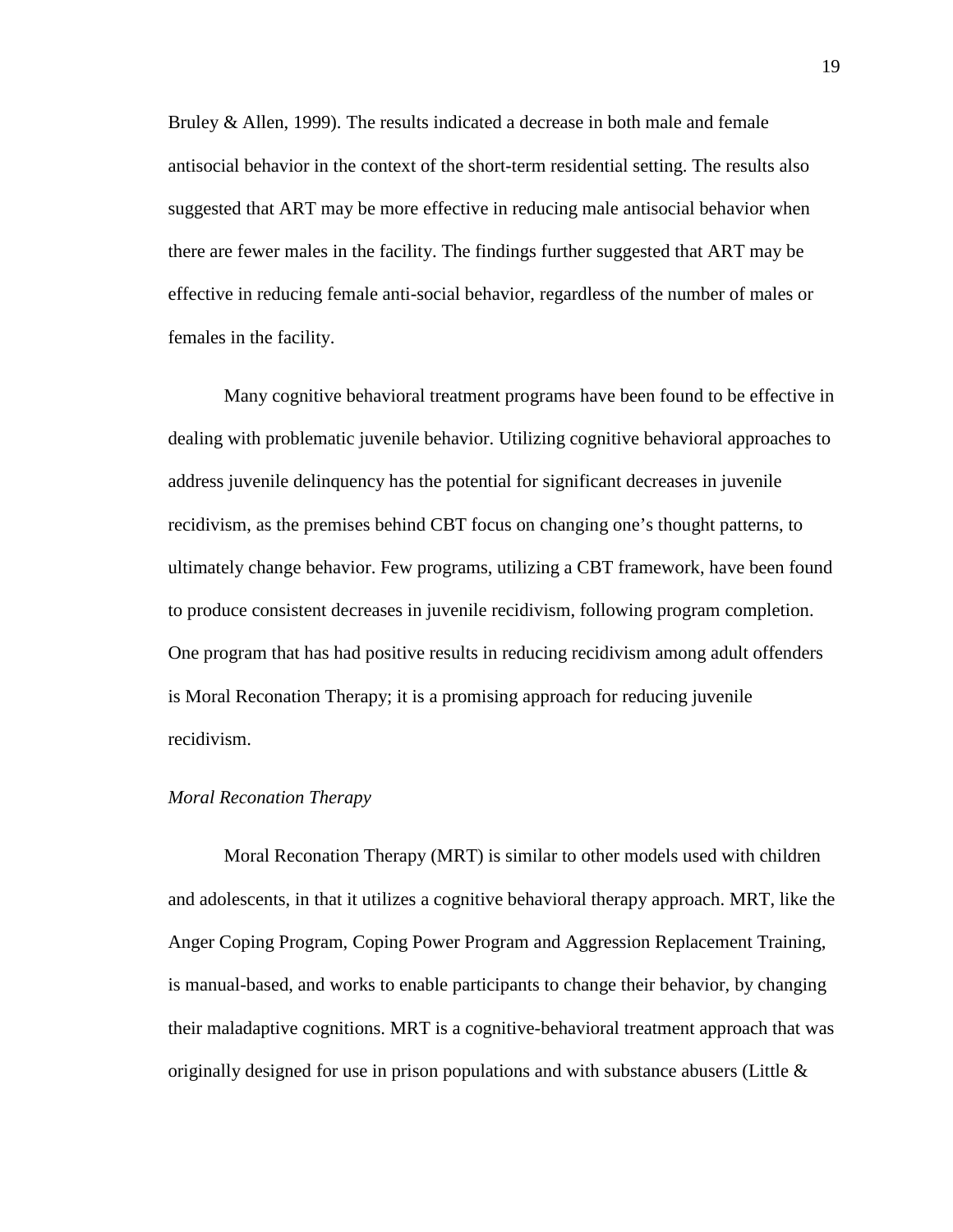Robinson, 1988). The purpose of MRT is to change how offenders make decisions and judgments based on Kohlberg's perspective of moral reasoning (Little, 2000). The word *reconation* refers to the part of the personality that is responsible for conscious decisionmaking. The term *moral* is used for its connection to Kohlberg's moral development. Therefore, MRT seeks to increase the moral decision-making skills of participants. MRT is like many other cognitive behavioral treatment approaches, in that participants identify and address dysfunctional or maladaptive thoughts, and learn to replace them with more constructive thoughts and beliefs. As constructive thoughts and beliefs are developed and moral decision-making skills are improved, participants begin to demonstrate improvements in behavior.

MRT is a sixteen step program; however, the majority of research investigates the efficacy of MRT when using the first twelve steps (Little & Robinson, 2006; Burnette, Swan, Robinson, Woods-Robinson &Little, 2004). Steps thirteen through sixteen typically take place outside of the group setting and are focused on further personal growth. MRT participants meet as a group twice a week and completion of the MRT program usually takes three to six months (Little, 2000). In MRT, participants are given a workbook, in which they have assigned readings for each step. In order to move on to the next step in MRT, participants must complete homework and present it to the group or the group facilitator, as specified in each step. The group facilitator then decides if each participant has been honest and has met the criteria required complete the step. For the purpose of this study, the workbook for juveniles will be used; *Juvenile MRT: How to escape your prison* (Little & Robinson, 1997).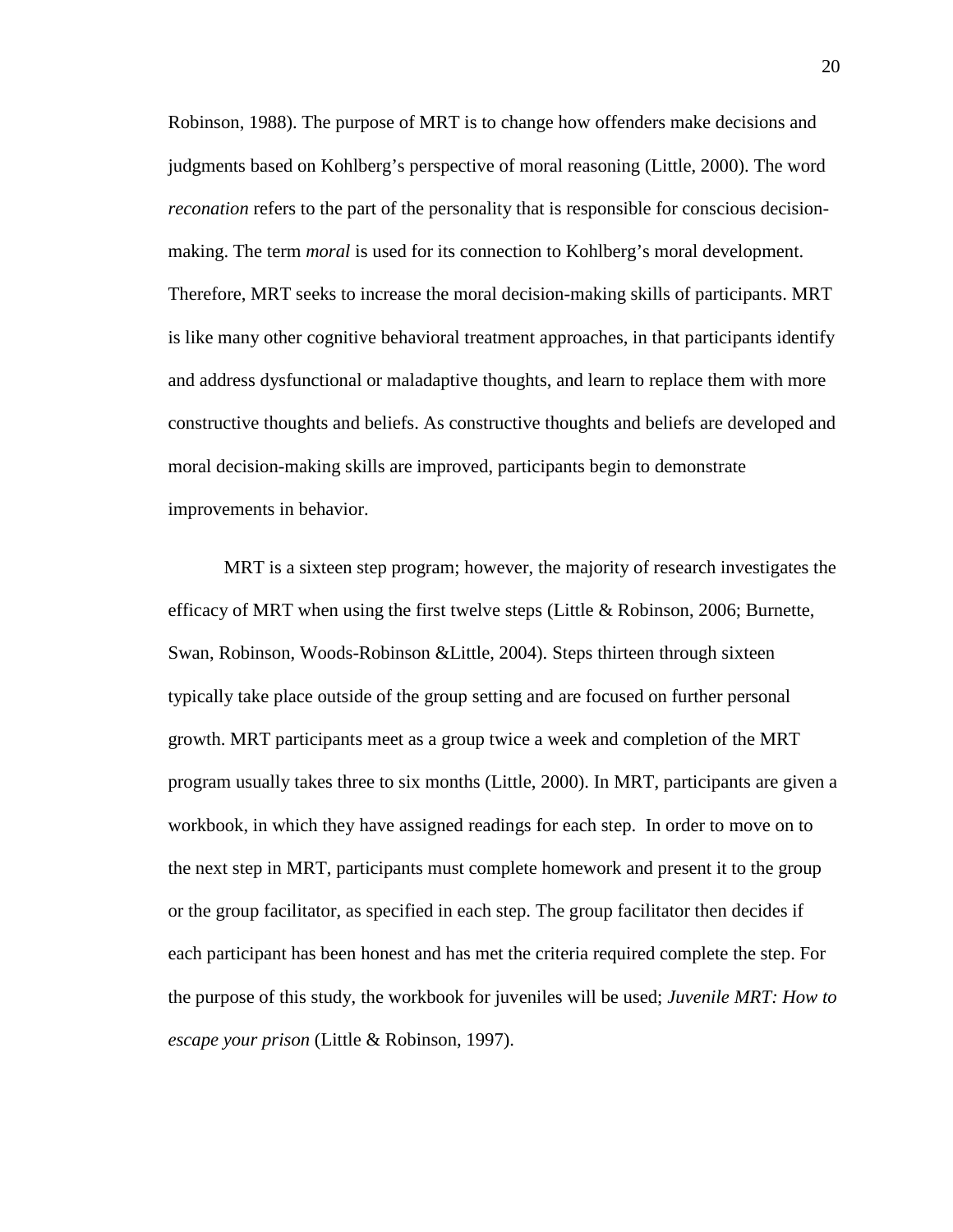*Step 1: Honesty.* "Admitting Disloyalty: Giving up the Lie" is the title of Step 1 (Little & Robinson, 1997). In this first step, participants read about disloyalty, and are then posed with questions to evaluate their own dishonesty. The goal of Step 1 is for the participants to begin the escape from their current difficulties and problems and to take control of their life. In order to do that, participants must first admit that they are the source of the problems in their life and admit to some "disloyalty" in their life. The focus of this step is to allow participants to reflect on their past behaviors, and possibly realize the relationship between their past behaviors that led them to where they currently are: in the MRT group.

*Step 2: Trust*. "Trust in Self and Others: Your Inner Self Waits" is the title of Step 2 (Little & Robinson, 1997). The reading for Step 2 describes how there are two sides to each person; the "good side", which is referred to as the Inner Self, and the "bad side" where negative thoughts that drive negative behavior. The Inner Self is the key to changing, it is what quietly tells an individual to do the right thing, but often the Inner Self is ignored. One's beliefs, whether good or bad, rational or irrational, are the driving force behind behavior and individuals are slaves to their beliefs. The goal of Step 2 is for participants to choose to trust themselves and what they are doing in the program to help themselves, and they must also learn to trust others. Participants must choose to trust that their Inner Self is a force working inside them to create strong desires to better themselves and become something better than they are now.

*Step 3: Acceptance.* "Rules are made to be followed" is the title of Step 3 (Little & Robinson, 1997). At this point in the program, "Opposition" may be setting in. The reading for Step 3 discusses opposition. Participants may be opposing the program or the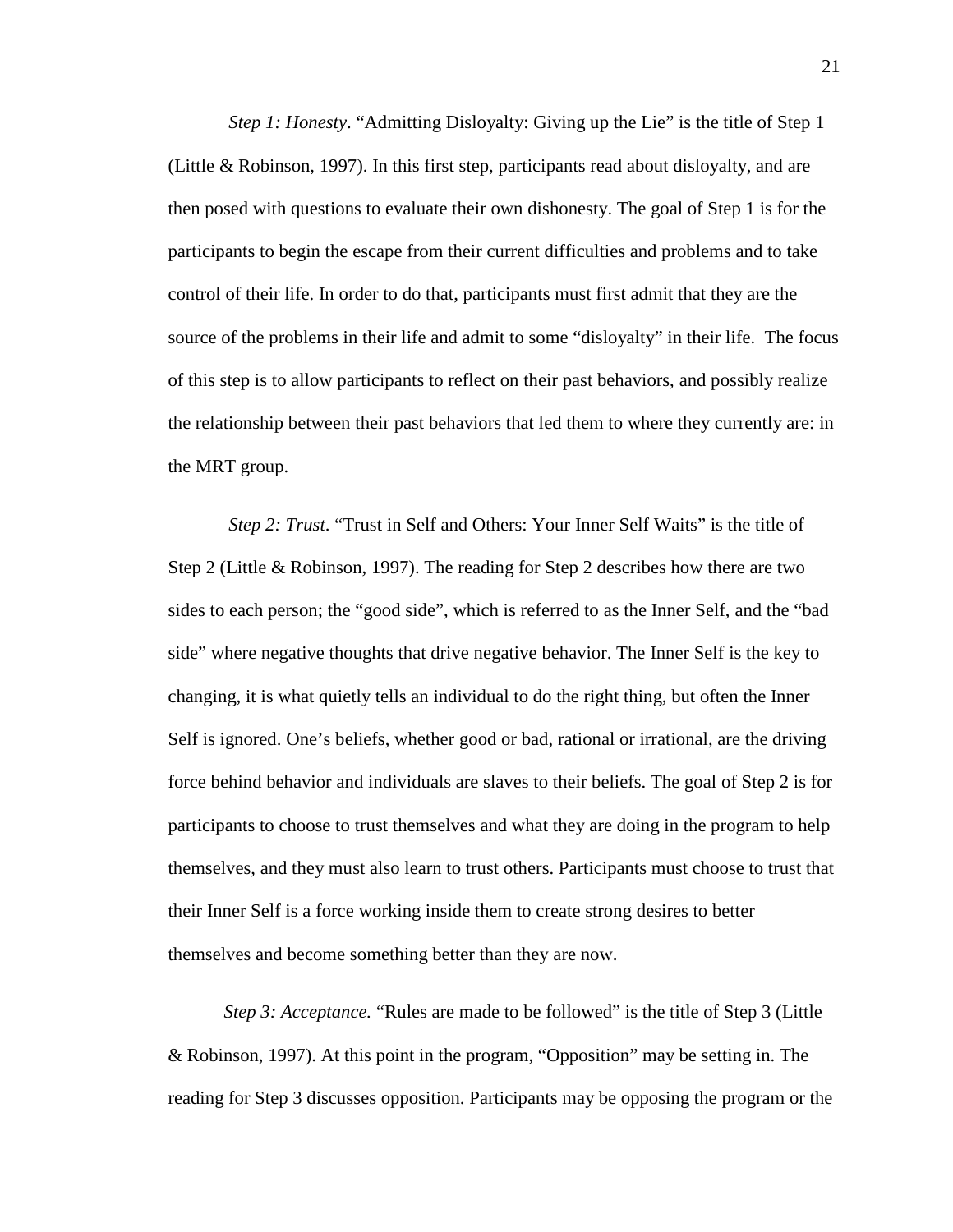people around them. Opposition is what can cause a participant to be resistant to change. Opposition may cause participants to argue with others when they believe they are right. In Opposition, people tend to blame the rules, the system or the way other people are for their problems. People in Opposition may blame their parents, schooling, society or their background for their difficulties in life. However, the fact is, people are unhappy and suffering because they have never learned anything else. People choose to be unhappy and the only way to find happiness is to make the choice to be happy. In order to get started on the road to happiness, participants must commit to following the rules, learn to become acceptant and stop arguing. Acceptance is needed to let go of the need to always be right and to escape opposition. Acceptance is receiving something with a favorable, agreeable and open mind. The goal of Step 3 is for the participants to become adaptable to the circumstances and conditions around them, to understand how their beliefs get in the way of happiness and to learn how the world really operates.

*Step 4: Awareness*. "You are on the Freedom Ladder: Raising Awareness" is the title of Step 4 (Little & Robinson, 1997). In Step 4, the participants read about how they are entering a stage of uncertainty. They have agreed to follow the rules and to do things that they have never done before. Uncertainty does not last long; however, while in the stage of uncertainty, there are a few things that the participant must do. First, the participants need to understand their limits. Next, the participants must fully assess their present life and become certain of all things currently in their life. Finally, they must become totally aware of all things that make up their lives. The essence of Step 4 is that as the participants become honest, trustworthy and acceptant of rules, they must also begin becoming aware of their lives.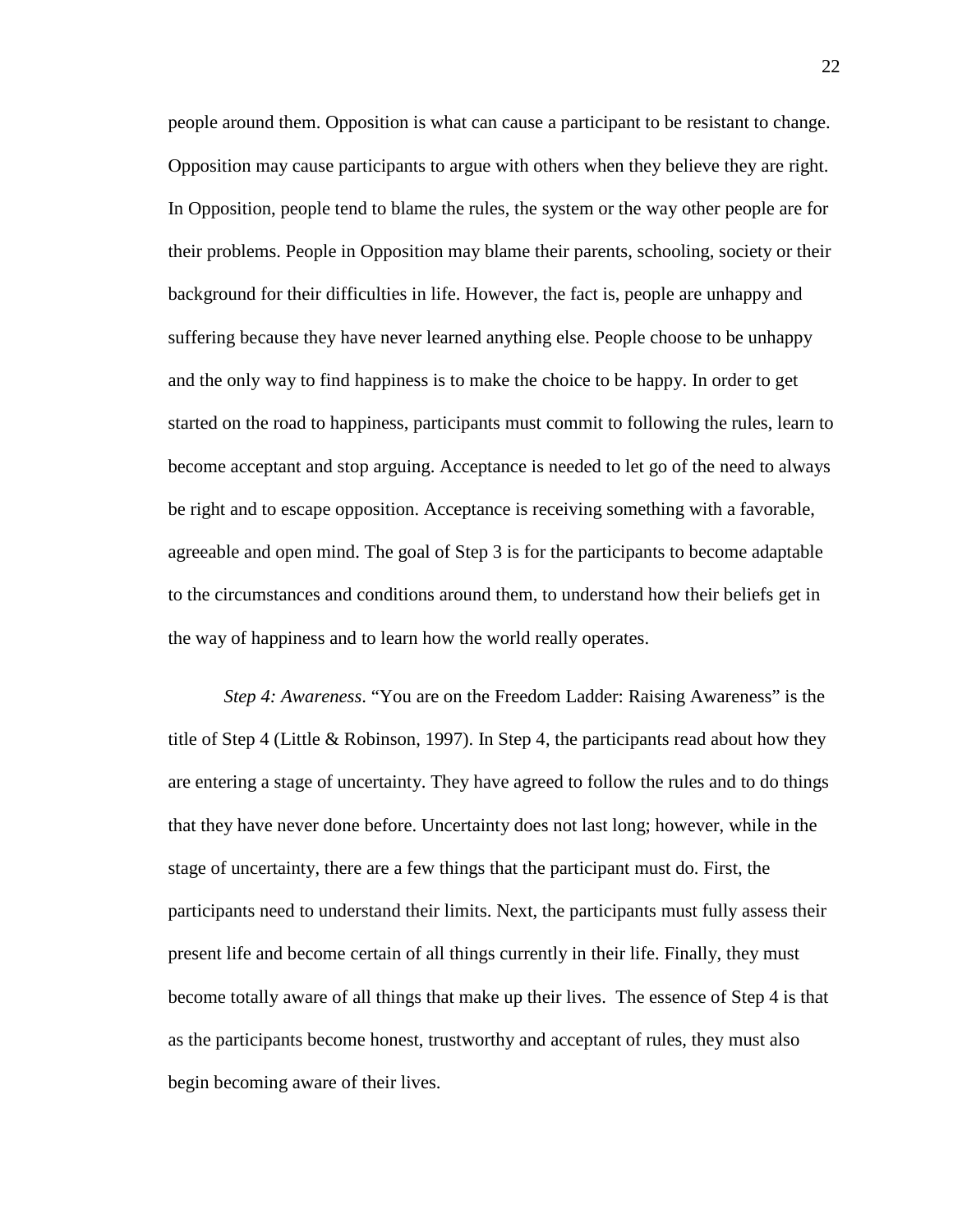*Step 5: Healing Relationships.* The title of Step 5 is "You are Going to Hurt Yourself" (Little & Robinson, 1997). Now that the participants have completed Step 4, they are now in the state of Injury. In this state, participants may make mistakes, let others down or cause pain to themselves or others; this happens because they now have an increased awareness about their life. Step 4 may have made the participants more aware of things they have done to hurt others, problems that exist in their relationships, as well as, things they've done to hurt themselves, such as not doing well in school. Step 5 focuses on the start of the process of healing the relationships that have been damaged. The goal of Step 5 is for participants to begin to repair the injury they have caused to themselves and others. In order to do this, they must examine all important relationships in their life and start working to repair them.

*Step 6: Helping Others.* "Getting to know and Help Others" is the title of Step 6 (Little & Robinson, 1997). Step 6 focuses on helping others and not expecting something in return. The essence of Step 6 is for participants to start helping others to give back to society, and to become a good force in the world. Many participants may not want to help others because they may be perceived as weak or not want to help others because they are angry at the world. Some participants may be apprehensive about helping others because they are afraid of being used or being conned or taken advantage of. Some participants may not want to do something for others, unless there's something in it for them. The goal of Step 6 is to begin understanding and helping other people, especially helping those who can give nothing in return.

*Step 7: Identity.* The title of Step 7 is "You are no longer what you were" (Little & Robinson, 1997). Step 7 focuses on forming an identity by setting life goals. At this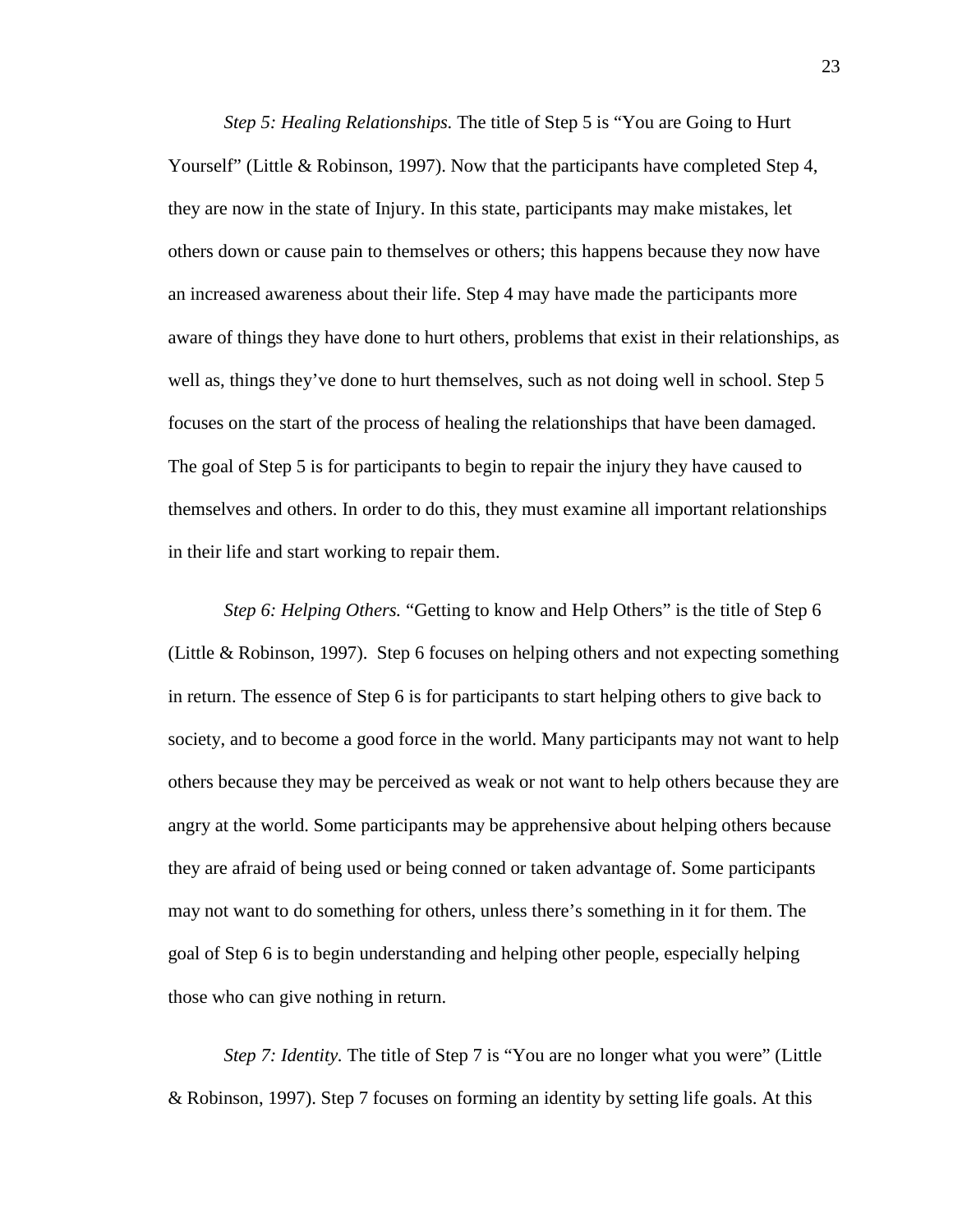point in MRT, participants are in a state of non-existence. In non-existence, participants do not have a real sense of identity, prior to this stage, participants identities may have been defined by the roles they played, such as daughter, tough guy or drug user. Now it is possible for participants to realize that they do have some power and control when it comes to their lives. In Step 7, participants take the first steps in the on-going process of forming their identity by creating meaning in their lives. There are two contributors to the formation of one's identity; the things an individual has done in the past, and the things an individual is trying to become in the future. The goal of Step 7 is to make goals, then act and think in accordance with those goals.

*Step 8: Consistent goals.* The title of Step 8 is "Setting a goal is one thing, doing it is another" (Little & Robinson, 1997). Step 8 focuses on the importance of having an action plan to reach big goals. In the reading for Step 8, participants learn that often times, people focus their energy on getting angry with the world or complaining that life is not fair, when they should be working on their goals. The goal of Step 8 is to stop arguing and complaining about how the world is, and to make plans to be successful in the world as it is. The essence of Step 8 is all about making plans to fulfill goals and understanding that long-term goals can only be reached by planning short-term actions.

*Step 9: Commitment.* The title of Step 9 is "Don't give up: Coping with Danger" (Little & Robinson, 1997). When participants reach Step 9, they reach a stage called Danger. Participants have set goals, but they face the danger of not reaching those goals, they face the risk of failure. However, if participants are really committed to their goals, the danger state can seem like an adventure, that is exciting and challenging. Participants must rethink their definition of failure; failure does not occur when mistakes are made or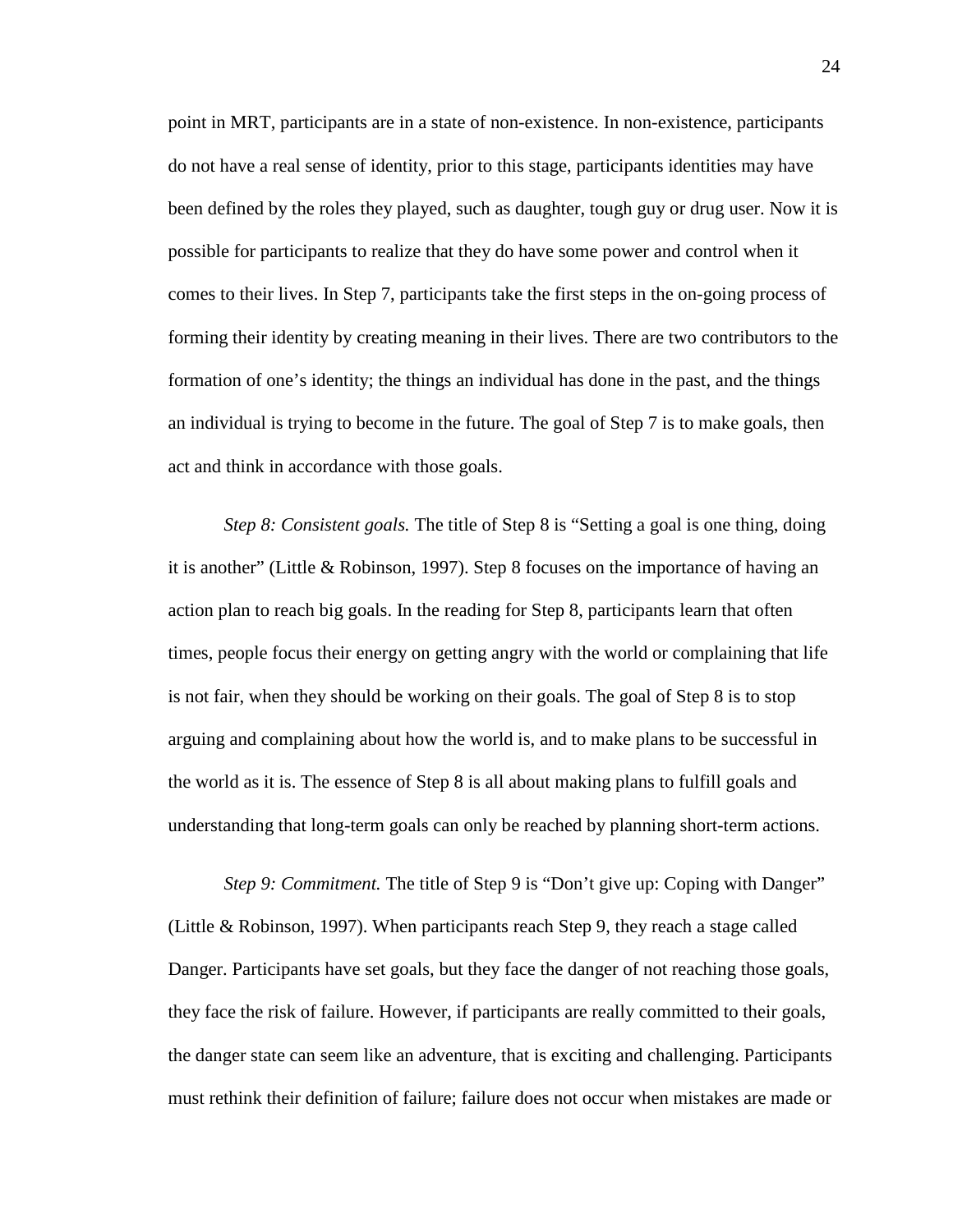setbacks are encountered. Failure occurs when individuals give up. Everyone will face setbacks; action plans and deadlines may need to be modified. Everyone makes mistakes, but these mistakes must be viewed as learning opportunities. The goal of Step 9 is to never give up, to never give in, to take setbacks in stride and to learn from one's mistakes. The essence of Step 9 is for participants resist the temptation to go back to the way they were and to stay committed to the positive changes they have already made.

*Step 10: Maintenance.* "Old habits die hard" is the title of Step 10 (Little & Robinson, 1997). In this step, participants may still feel that they are in the Danger stage. Participants may occasionally find themselves slipping into old attitudes, beliefs and behaviors; it is important that they realize that those things are wrong and will ultimately cause them unhappiness. Participants must realize that everyone has problems in the way they think and behavior and that it is important to become aware of and understand what their problem behaviors are. The goal of Step 10 is to become aware of any negative or self-destructive attitudes or beliefs the participants may have. Once participants recognize these attitudes and beliefs, they must change them. The essence of Step 10 is for participants to become more aware of who they are and to maintain the positive changes they have started since beginning MRT.

*Step 11: Keeping Commitments.* The title of Step 11 is "Don't Panic" (Little & Robinson, 1997). In this step, participants may be feeling a sense of urgency, this is known as the state of Emergency. In this state, participants know that they can be successful, they know they are going to make it, they also feel satisfaction in meeting their goals and setting new ones. Others are going to begin to notice the success of the participants and want to share in the participants' goals. The goal of Step 11 is for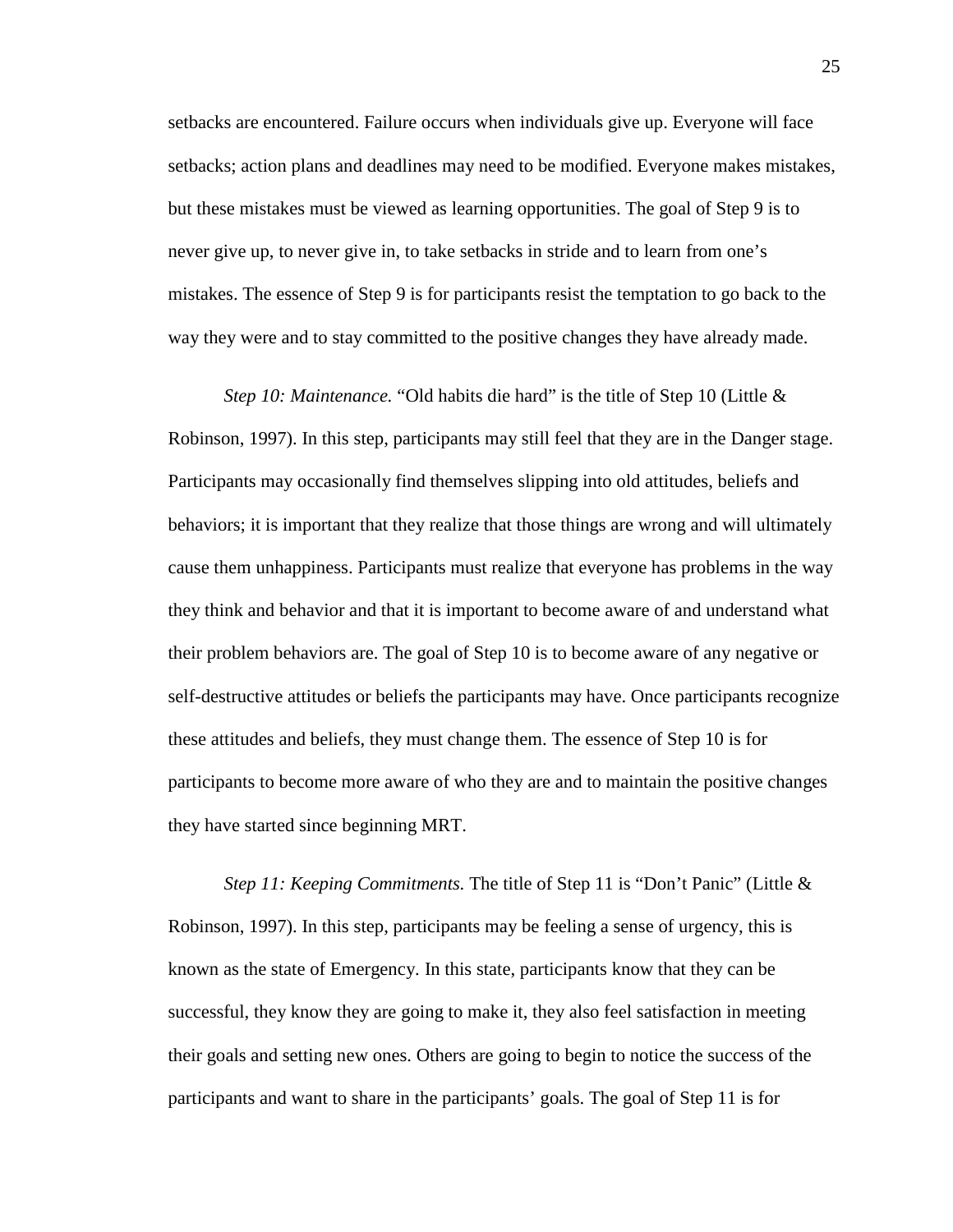participants to stay firm in their conviction to do the right thing and to treat people the way they want to be treated. Having a conviction to do the right thing involves doing what is right just because it is right. The essence of Step 11 is focused on making a commitment to treat others the right way.

*Step 12: Moral Goals.* The title of Step 12 is "You're Normal- So what do you do now?" (Little & Robinson, 1997). Participants who reach Step 12 have had to become aware of their attitudes, beliefs and behaviors and have made several changes throughout their time participating in MRT. They have learned to create freedom for themselves by taking full responsibility for their actions. Participants reach a state called Normal once they reach Step 12. There are some people who will admire them for that, while others will despise them. In this state, participants are not overly concerned with what others think about them, but have developed a great concern for their own opinions of themselves. Participants are able to listen to the conscience of their Inner Self. Participants have come to accept that happiness is a condition of being and that the act of achieving goals alone will not make them happy. The key to happiness is setting the right goals and reaching those goals by doing things the right way. Participants must realize that only they know what the right goals for their lives are and what will lead them to happiness. There are several things that participants have learned by now that will lead them to unhappiness; including: setting unreasonable goals, setting goals that are not challenging, becoming addicted to a goal or a life-style, not living for today, avoiding the truth about themselves, and taking shortcuts or unethical means to achieve goals.

The goal for Step 12 is for participants to reassess their Life's Master Goal Plan entirely, with the purpose of becoming the best person they can be. Participants must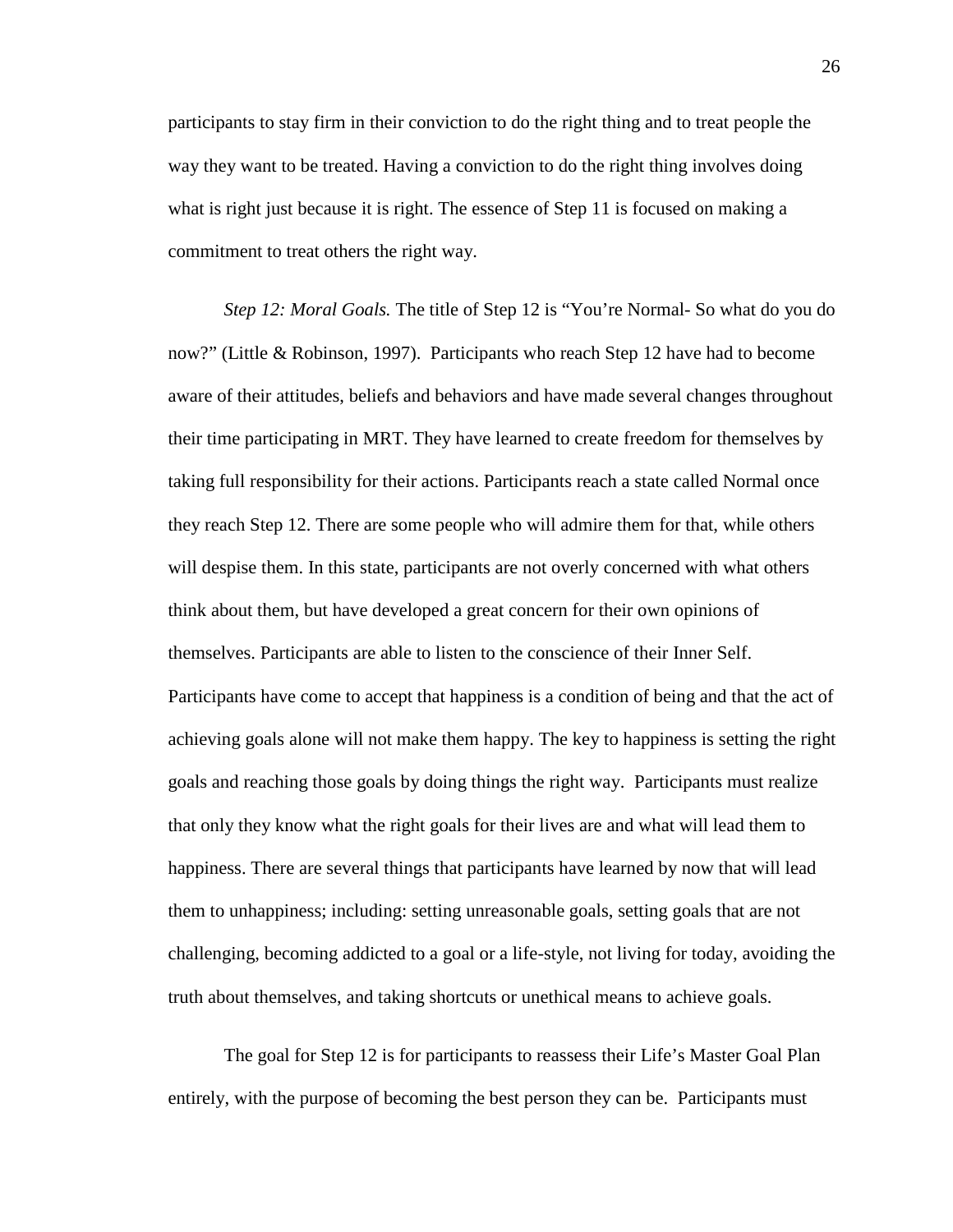constantly reevaluate their Master Goal Plan, and continue to set new goals for themselves. It is also important for participants to view setbacks as learning experiences and to never give up. Participants need to commit to actively telling the truth and being completely trustworthy. It is also important for participants to not allow others to drag them down. Finally, participants must allow their Inner Self to express their abilities and creative potential; so that they can add a positive element to the world they live in. The essence of Step 12 is for participants to realize that happiness depends on the goals they set for themselves and the things they do to achieve their goals.

*Steps 13-16* (Little & Robinson, 1997)*.* Steps 13 through 16 do not take place within the group, nor do they require homework. These steps are completely voluntary and provide and outline for individuals to continue to hold themselves accountable and to see the value in helping others. These steps involve a continued commitment to the changes that individuals have made in Step 1 through Step 12. These steps also require individuals to look beyond themselves and place an emphasis on having a positive impact on the world they live in. The goal of Step 13 is for individuals to continually reassess their behavior, attitudes and beliefs. The goal of Step 14 is for individuals to learn to place less emphasis on themselves and to expand their life's direction and goals into a project that involves the welfare of others. The goal of Step 15 is for individuals to help others to increase their ethics and morals and the goal of Step 16 is to constantly reassess the relationship between the individuals' Inner self and the who they have become.

### *Moral Reconation Therapy Research*

Research has been conducted evaluating Moral Reconation Therapy (MRT) within specific populations, including adult offenders, female offenders, juvenile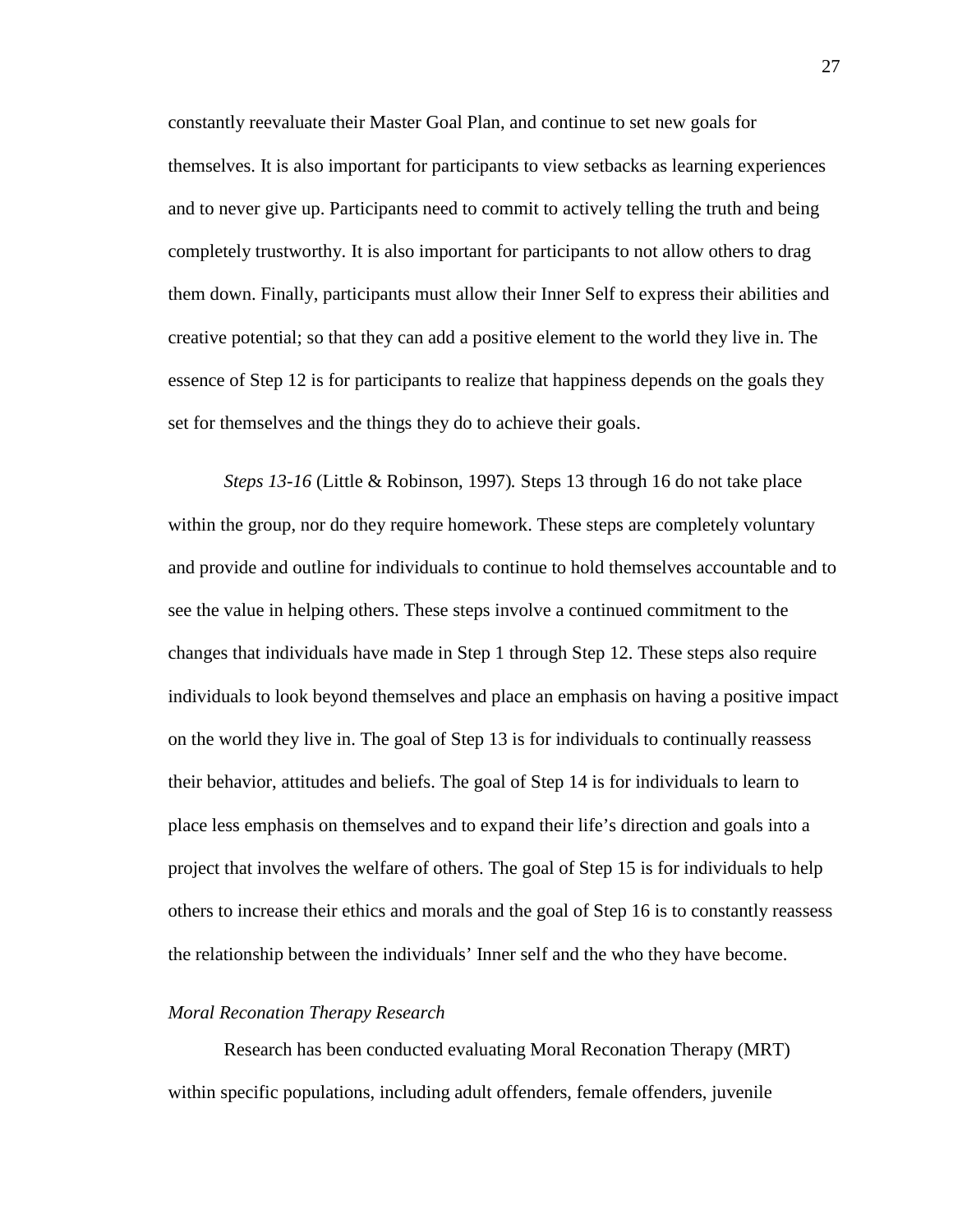offenders, substance-abusers, DWI offenders and individuals on probation and parole. Research has found that MRT has had a significant positive impact on over one million participants ("Moral Reconation Therapy," 2009). Adult offenders and juvenile offenders will be discussed in the sections below.

*Adult Offenders.* Moral Reconation Therapy (MRT) has been used in treating adult offenders more often than in any other population. Several studies have evaluated the effects of MRT; results have found MRT to reduce recidivism rates, increase moral reasoning in participants and produce positive changes, including decreased number of rule violations and disciplinary infractions, increased program completion and produce beneficial changes in personality variables (Black, 2000; Brame, MacKenzie, Waggoner & Robinson, 1996; Little & Robinson, 2006; Little, 2000; Wilson, Bouffard & Mackenzie, 2005). Studies on MRT have found it to be a highly cost-effective treatment for use with offenders. Research conducted by the Washington State Institute for Public Policy found MRT to have the highest cost-benefit for the treatment of adult offenders (Aos, Phipps, Barnoski & Lieb, 1999). The Substance Abuse and Mental Health Services Administration (SAMHSA) listed MRT as an evidence-based program effective in reducing recidivism among adult and juvenile offenders (SAMHSA, 2008).

A comprehensive review of MRT outcome research found that felony drug offenders who completed MRT showed significantly higher levels of moral reasoning as measured by Kohlberg's levels of moral reasoning upon completion of the program (Little, 2000). Other research has found that at a community corrections facility, MRT produces significantly lower numbers of disciplinary infractions in offenders after participating in MRT than prior to treatment (Black, 2000). MRT has also been shown to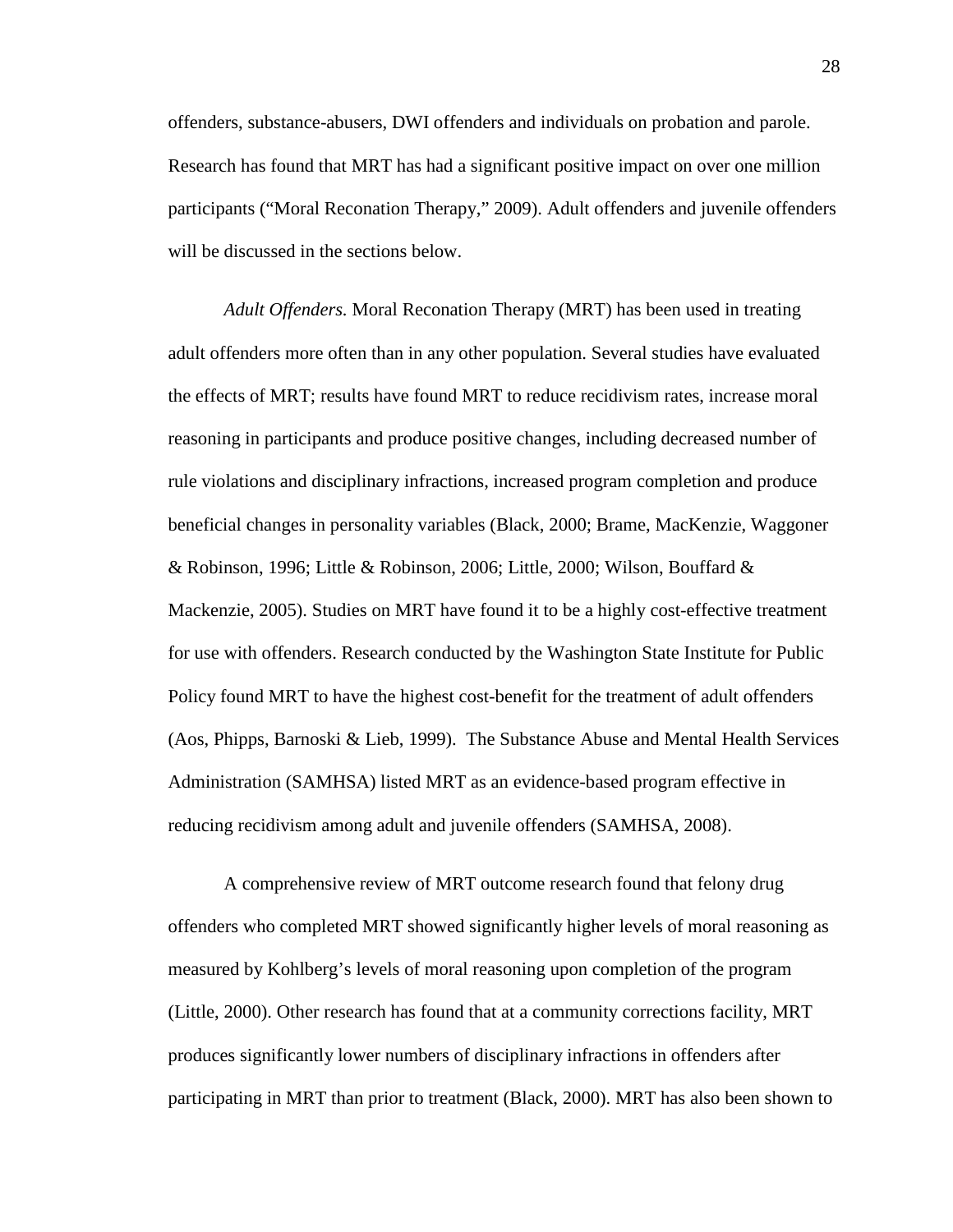produce significantly lower disciplinary infractions among offenders who are MRT completers as compared to offenders not receiving MRT treatment (Brame, MacKenzie, Waggoner & Robinson, 1996).

MRT has also been shown to have a significant impact on reducing recidivism rates among offenders; this is one of the most important and most researched outcomes in the treatment of offenders. A recent study demonstrated a significantly lower re-arrest rates (81% compared to 94%) and re-incarceration rates (61% compared to 82%) rates for offenders treated with MRT, when compared to non-treated offenders, twenty years after treatment (Little, Robinson, Burnette & Swan, 2010). A study measuring reincarceration rates among offenders, found that offenders treated with MRT had a reincarceration rate that was 75% lower than offenders not treated with MRT after one year of release and 25-35% lower 2 to 10 years after release (Little & Robinson, 2006).

A meta-analysis of recidivism rates for offenders found that 11% of the 3,373 MRT-treated offenders reoffended after one year compared to 37% of 12, 665 offenders not treated with MRT (Little, 2006). The recidivism rate for MRT-treated offenders after two years was 19% compared to 38% of the control group and after three years, the recidivism rate for MRT-treated offenders was 27% as compared to 40% seen in the control group. This research has found that MRT significantly reduces recidivism after one year and continues to have lasting effects after three years, when compared to nontreatment groups. The meta-analysis cites that many of the studies analyzed were "population studies," in which entire prison populations participated in MRT, other studies were classified as quasi-randomized and finally, some studies selected offenders indicated as being at the highest risk for recidivating. The data from the studies was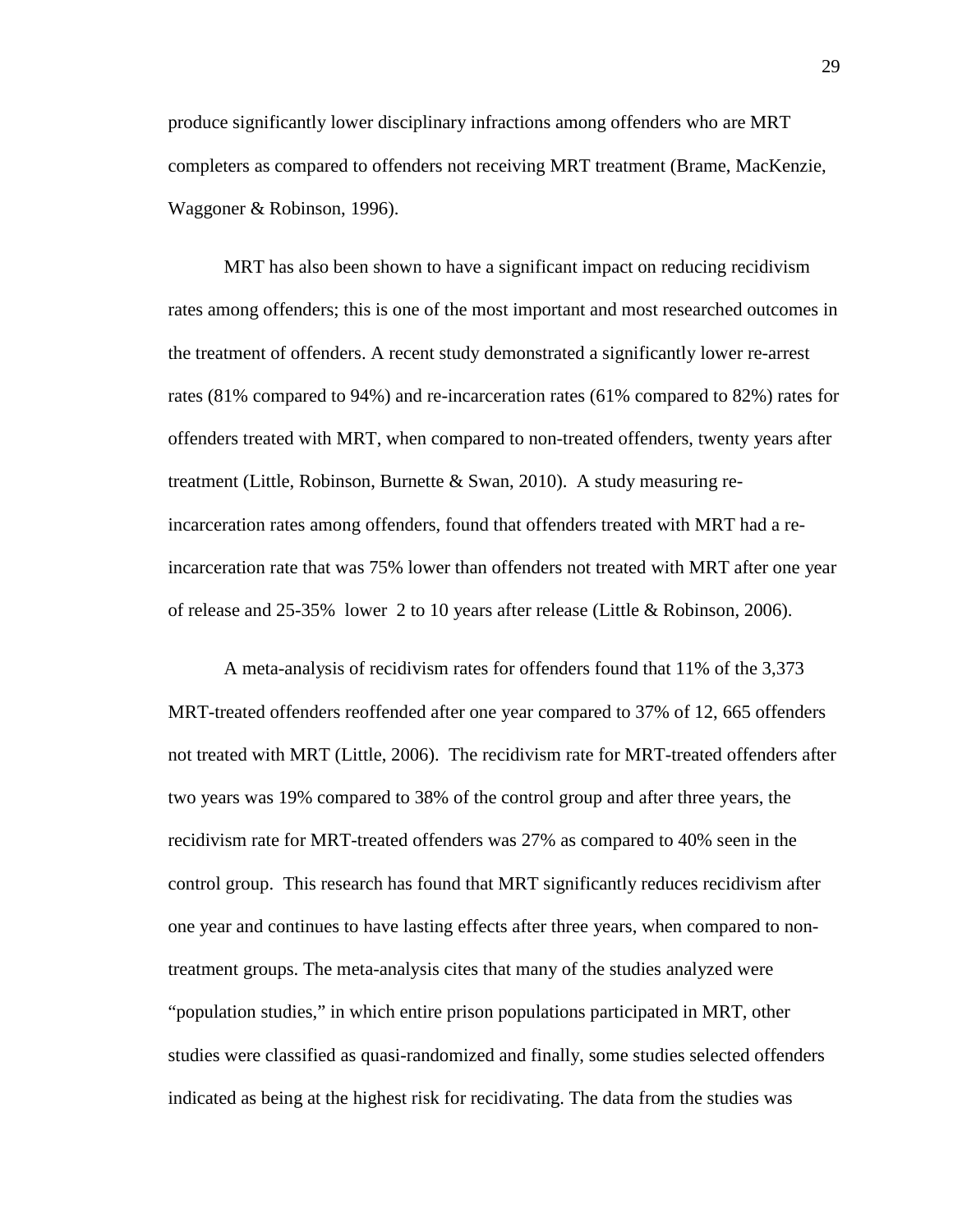found to be generally consistent, and the quality of the research was assumed to be similar.

Moral Reconation Therapy has also been used in the treatment of substance abusers. Research on the effectiveness of MRT on hospital-based substance abusers found that after completion of MRT, participant's Purpose in Life scores increased significantly and sensation seeking scores significantly decreased (Correctional Counseling, Inc., 1993). MRT completers have also been found to have significantly lower anger expression following participation in MRT than prior to completing the program (Miller & Hobler, 1996). MRT has also been shown to produce positive effects on personality variables such as self-esteem, life purpose and anger. Studies have found that following MRT completion among substance abusers, there are significant increases in self-esteem (Sandhu, 1998).

The effectiveness of MRT on female offenders has not been as extensively researched as the effects of MRT on male offenders. The Tennessee Prison for Women implemented the use of MRT in 1998. A study researched the effects of MRT using pretest and post-test measures and found that MRT produced several beneficial changes in the participants (Burnette, Prachniak, Leonard, Robinson, Swan & Little, 2005). Results from this study indicated that participants who completed MRT reported significantly more purpose in life, showed a significant shift from external locus of control to internal locus of control and reported increased social support from friends, family and significant others. Finally, participants were found to have significantly decreased levels of lower moral reasoning and significantly higher levels of higher moral reasoning. Recidivism data indicates significantly lower rates than national rates. Between 1998 and 2001, 579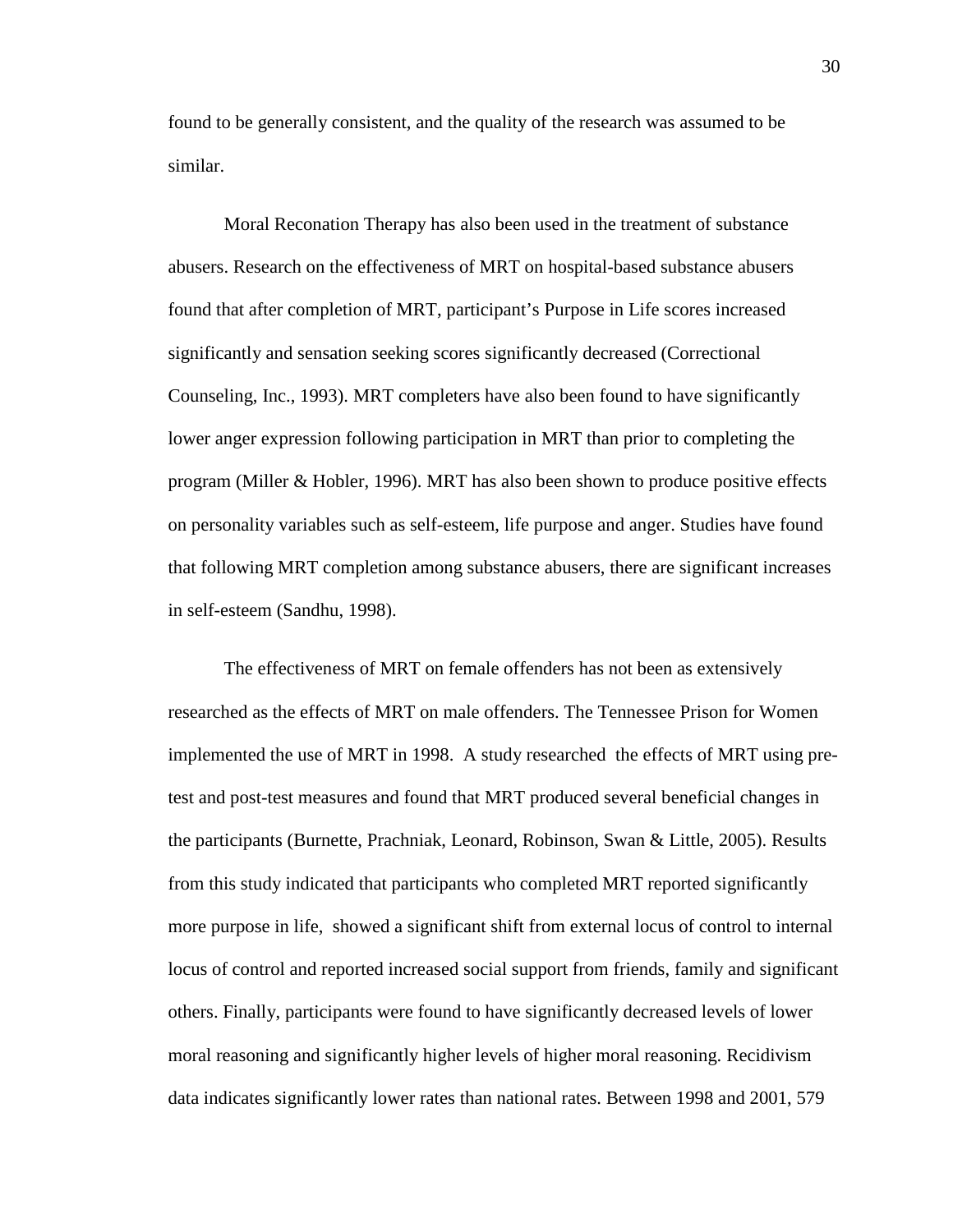program participants were released on parole, by 2005, 34.9% of participants had rearrested, after an average of 33 months since release. Between June 2002 and 2005, an additional 180 program participants were released on parole; 15.5% were found to have been rearrested, after an average of 21 months since release. It was also noted that the majority of re-arrests were for "technical violations," rather than new criminal charges. A study published by the Bureau of Justice Statistics in 2002, found the two-year recidivism rate for female offenders to be 49.9%. These results are consistent with previous MRT research, indicating significantly lower recidivism rates for program participants.

*Juvenile offenders.* MRT has been used for the treatment of juveniles in educational programs, boot camps, juvenile facilities and schools (Little, 2000). However, there is limited research on the use of MRT with juvenile offenders. One study evaluated the effects of MRT on juvenile offenders, in a therapeutic community program (Burnette, Swan, Robinson, Woods-Robinson & Little, 2003). The participants included thirty-three youth referred by the Department of Children's Services, due to persistent problems with the juvenile justice system, involving substance abuse. Participants were evaluated using pre-test and post-test measures, including the Prison Locus of Control (PLOC), the Life Purpose Questionnaire (LPQ), the Short Sensation Seeking Scale, (SSS) the Multidimensional Scale of Perceived Support, the Defining Issues Test (DIT) and the Problem Oriented Screening Instrument for Teenagers (POSIT). In this study the results of program completers were also contrasted with participants who dropped out of the MRT program. The Prison Locus of Control (PLOC) instrument was used to assess participants' locus of control and results found that program completers had a more internal locus of control, upon entering the program, than participants who eventually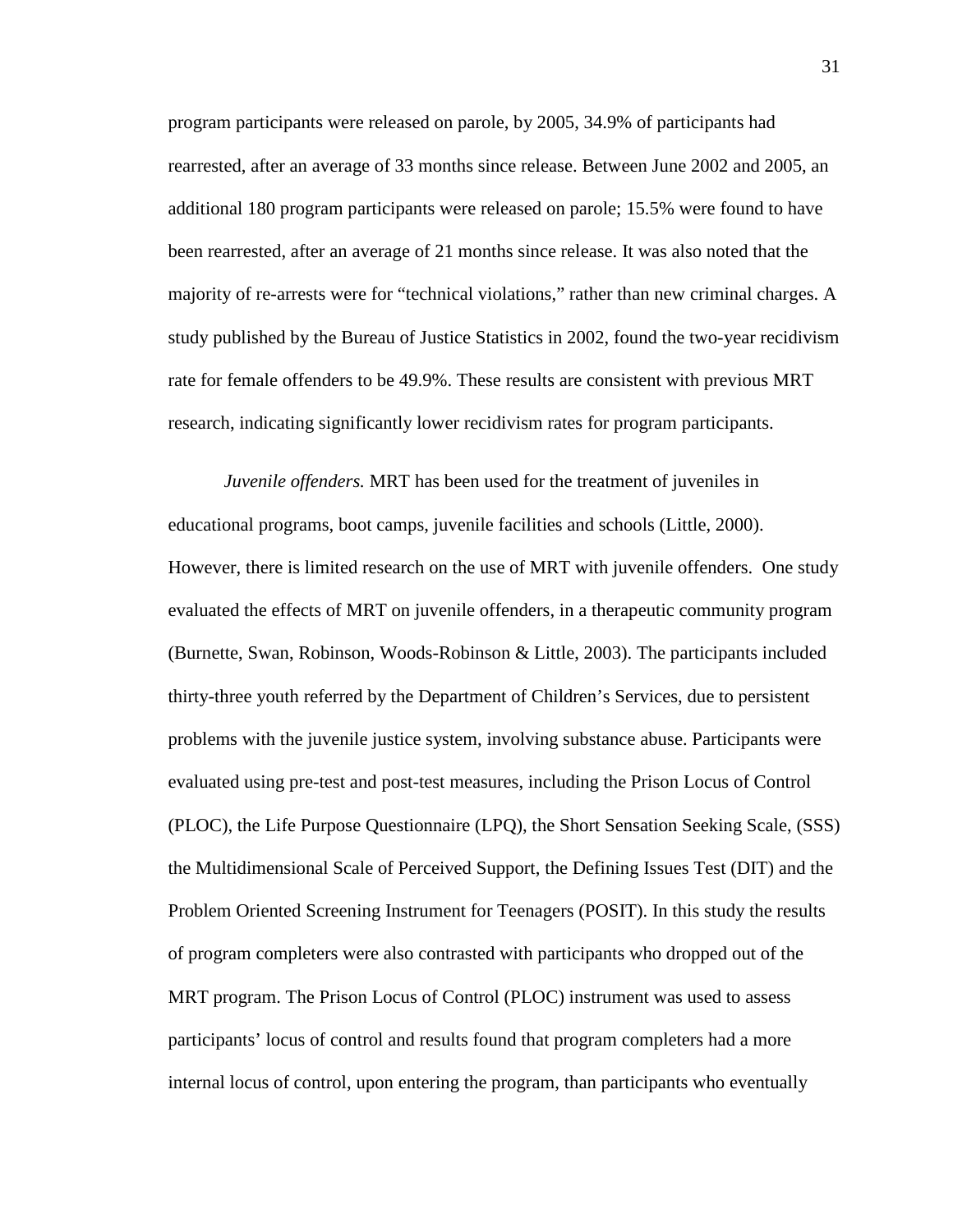dropped out of the program. However, results also indicated a positive shift in locus of control scores from pre-test to post-test, in both program completers and program dropouts, suggesting that program completion did not have a significant impact on participants' locus of control scores.

The Life Purpose Questionnaire was used to assess the degree to which an individual perceives meaning or purpose in his or her life. Participants with higher scores on the LPQ were more likely to remain in the program than participants with lower scores on the LPQ. Results also found that there were desirable but not significant increases in participants' scores on the LPQ from pre-test to post-test. The Short Sensation Seeking scale (SSS) was used to measure participants' risk-taking behaviors. Results from pre-test to post-test showed that participants and dropouts showed a slight decline in sensation seeking; however, these results were not significant and there were essentially no differences between the groups. The Multidimensional Scale of Perceived Social Support was used to assess the degree to which a participant believes they have support from friend, family and significant others. Participants had significant increases in support from family and significant others from pre-test to post-test, and the increases in support from friends approached significance.

The Defining Issues Test (DIT) was used to measure participant's levels of moral reasoning. There were no significant differences between pre-test and post-test measures or between program completers and dropouts. The Problem Oriented Screening Instrument for Teenagers (POSIT) is used to identify potential problem areas, such as mental health, substance abuse, family relations, peer relations and family skills. Participants reported high levels of problems upon entering the program and a significant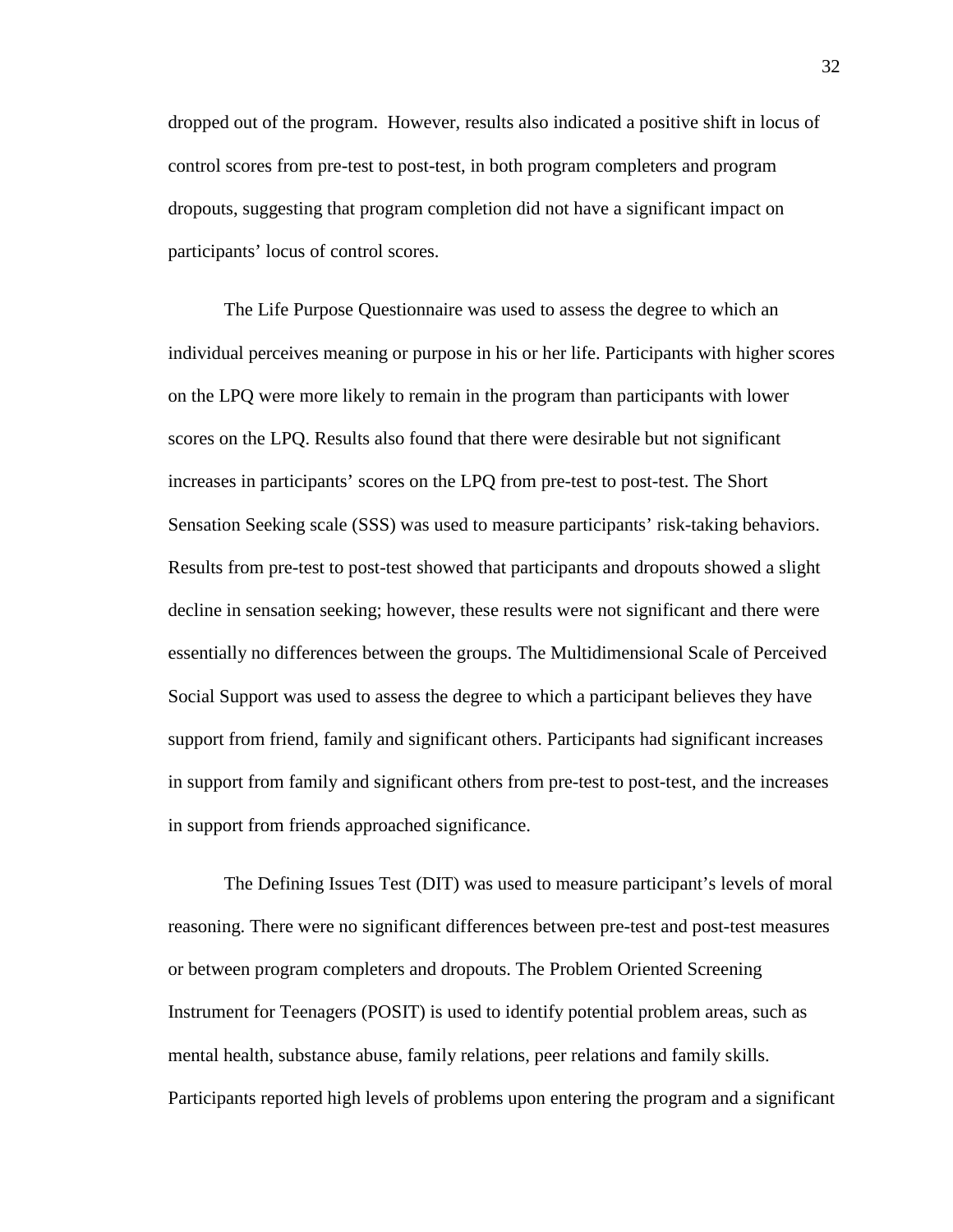decrease in problem areas upon completing the program. Results from this study indicate positive changes in locus of control, and increases in perceived social support from family and significant others. Recidivism data was not reported.

Overall, pre-test and post-test data indicate that MRT participants demonstrated a positive shift in each area assessed; however, only a few areas were found to be statistically significant. A significant decrease was found in Locus of Control scores for MRT participants, suggesting a more internal locus of control; the same was found to be true for program drop-outs (Burnette, et. al., 2003). It was suggested that MRT program participation, regardless of how limited, was associated with shifts toward a more internal locus of control. Pre-test to post-test comparisons indicate that MRT participants also had significantly higher levels of perceived support from family and friends, than program drop-outs. Finally, MRT participants pre-test scores indicated a high level of problems, as measured by the POSIT, and significant decreases were found across problem areas for MRT participants.

 Another study investigated the effects of MRT on juvenile offenders and found significant positive changes in the participants using pre-test and post-test measures, as well as lower recidivism rates than those found in published state rates (Burnette, Swan, Robinson, Woods-Robinson, Robinson & Little, 2004). Participants included twentythree juvenile offenders residing in a therapeutic community. Participants were evaluated using pre-test and post-test measures, including the Prison Locus of Control (PLOC), the Life Purpose Questionnaire (LPQ), the Short Sensation Seeking Scale, (SSS) the Multidimensional Scale of Perceived Support, the Defining Issues Test (DIT) and the Problem Oriented Screening Instrument for Teenagers (POSIT). Results indicated that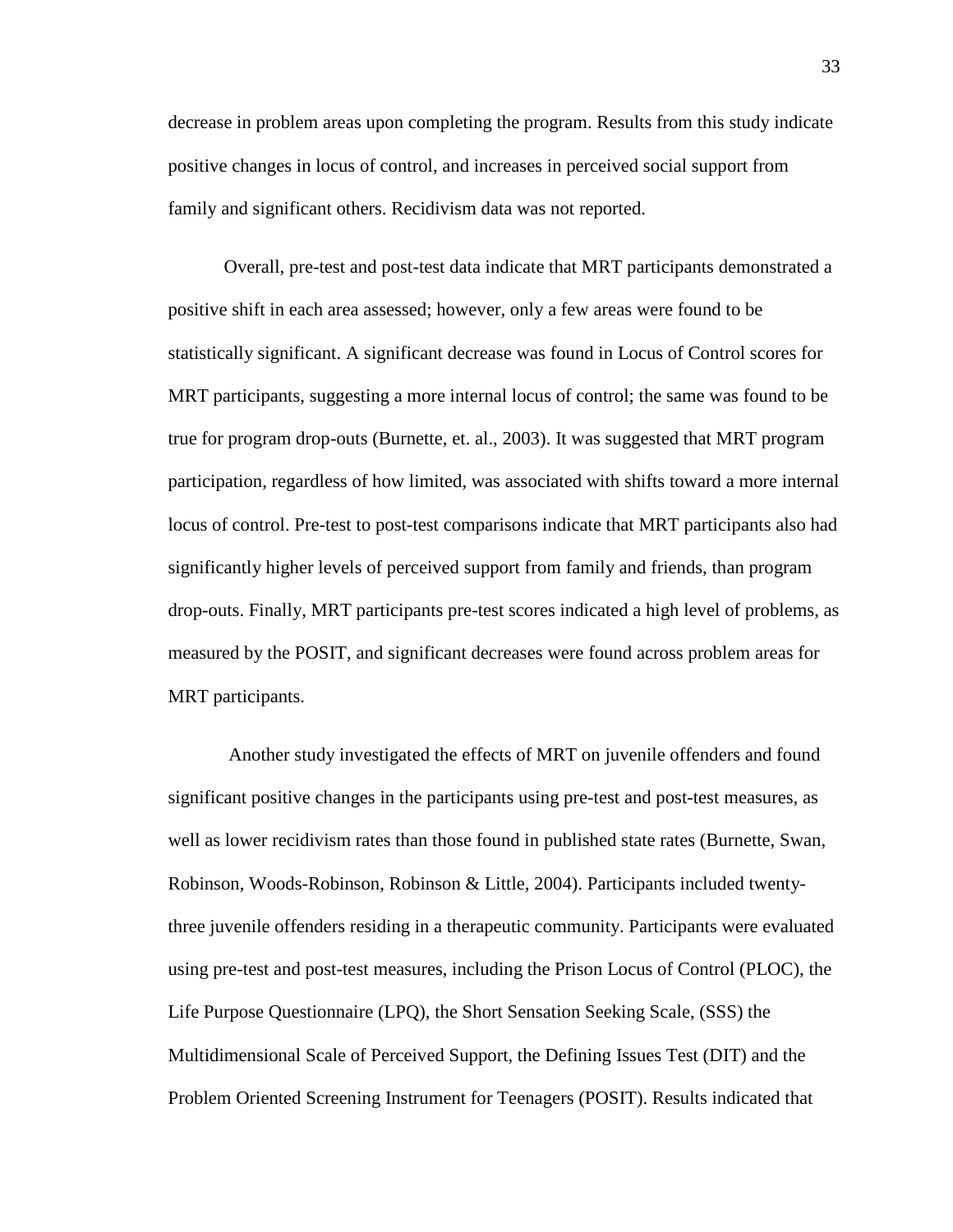following program completion participants had significantly decreased levels of sensation seeking, using the Short Sensation-Seeking Scale (SSS), and significantly fewer problems, such as problems in mental health, as measured by the Problem Oriented Screening Instrument for Teenagers (POSIT). Desired changes were also found on Scale 2 of the Defining Issues Test, measuring the lowest level of moral reasoning, in which a significant decrease was noted. The lowest level or moral reasoning, as measured by the Defining Issues Test, is associated an individual's belief that something is only wrong, when it is followed by a consequence, and that there are no other factors in determining whether an action is right or wrong. Results that approached significant levels of change included a shift from external locus of control to a more internal locus of control, and increases in levels of higher moral reasoning. Recidivism rates were found be significantly lower for program completers compared to state recidivism rates; after two years MRT program completers had a recidivism rate of 30.38% as compared to 44.4%, an average recidivism rate for five states. This study indicates the benefit of MRT to juvenile offenders. Limitations of this study include a small sample size and the lack of a control group.

*At-risk youth.* MRT has also been used with at-risk populations in schools (Schwann, 2002). Participants included 19 high school students, referred for being at high-risk of expulsion or failure, due to poor decision making or disciplinary infractions. Results from school-based MRT indicated a 46% reduction in the number of disciplinary referrals, a 67% reduction in the number of out-of-school suspensions and a 33% decrease in absenteeism, when compared to the 17 week period, prior to implementation of MRT.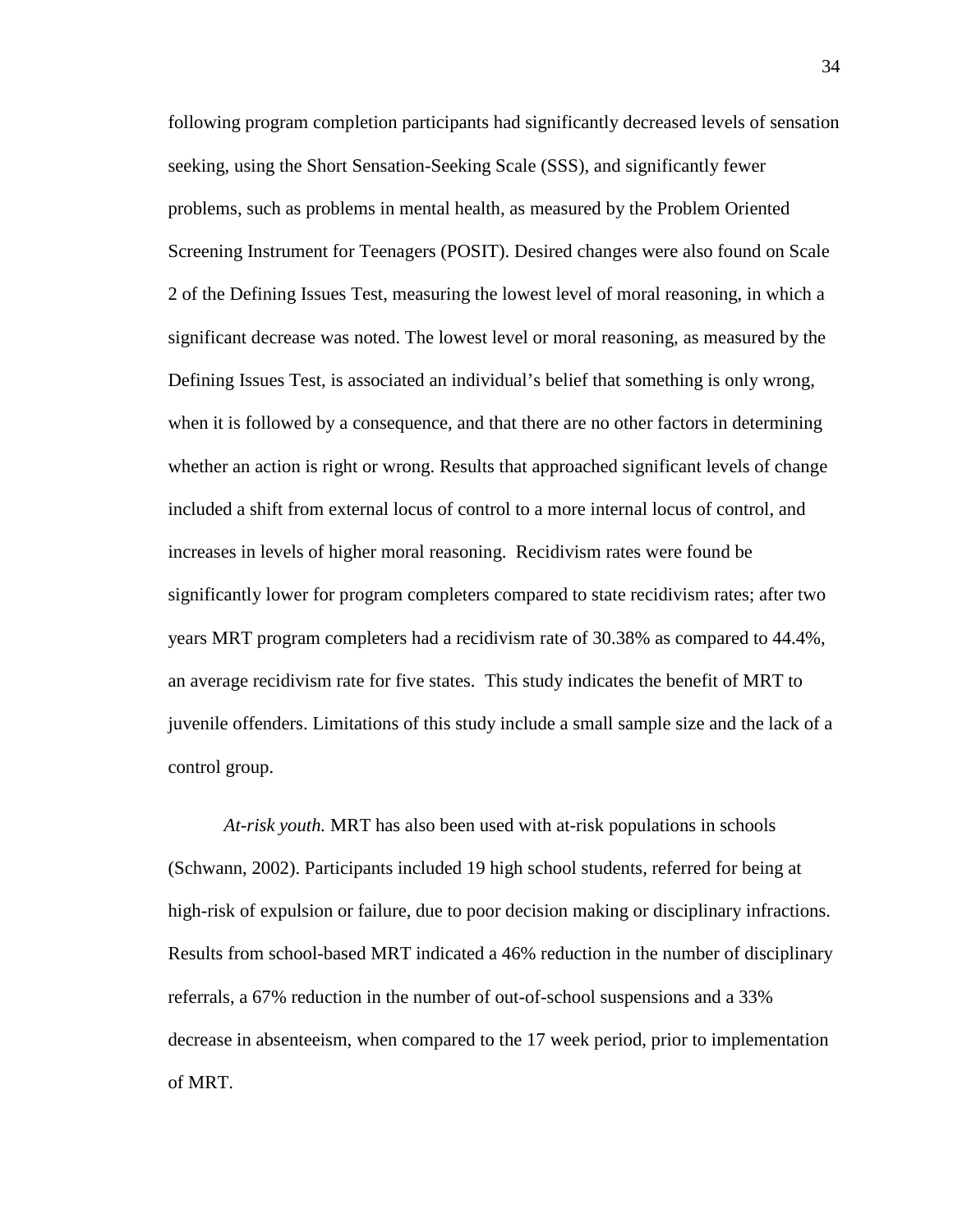### *Purpose of Research*

 Juvenile delinquency is a continuing problem. In 2009, there were over 1.5 juvenile arrests (Crime in the United States, 2010). There are two main approaches for addressing juvenile delinquency: punishment and rehabilitation and treatment. Although punishment has been the preferred option; rehabilitation and treatment have been found to be most effective in reducing recidivism (Hoge, et al., 2008). Many rehabilitation and treatment programs are based on the theories of cognitive behavioral therapy. Cognitive behavioral therapy focuses on teaching individuals to change maladaptive or dysfunctional thought patterns, into more constructive ones; changes in thoughts result in change in behavior. There are several cognitive behavioral treatment programs designed to teach youth ways to modify their behavior by changing their thought patterns; for example, the Anger Coping Program, Power Coping Program and Anger Replacement Training. These programs are very specific to addressing youth's anger, as the main contributor to the youth's problematic behavior. Moral Reconation Therapy, while similar in its basis on cognitive behavioral theory, focuses on addressing maladaptive thoughts associated with any variety of issues, rather than on one primary emotion, such as anger. MRT can help improve behavior on a variety of levels, specific to each participant's needs.

Several studies have researched the efficacy of Moral Reconation Therapy (MRT) with adult offenders (Black, 2000; Brame, MacKenzie, Waggoner & Robinson, 1996; Little, Robinson, Burnette & Swan, 2010; Little & Robinson, 2006; Little, 2000; Little, 2006; Wilson, Bouffard & Mackenzie, 2005). Results of these studies indicate that MRT is an effective treatment approach for reducing offender recidivism. Although there is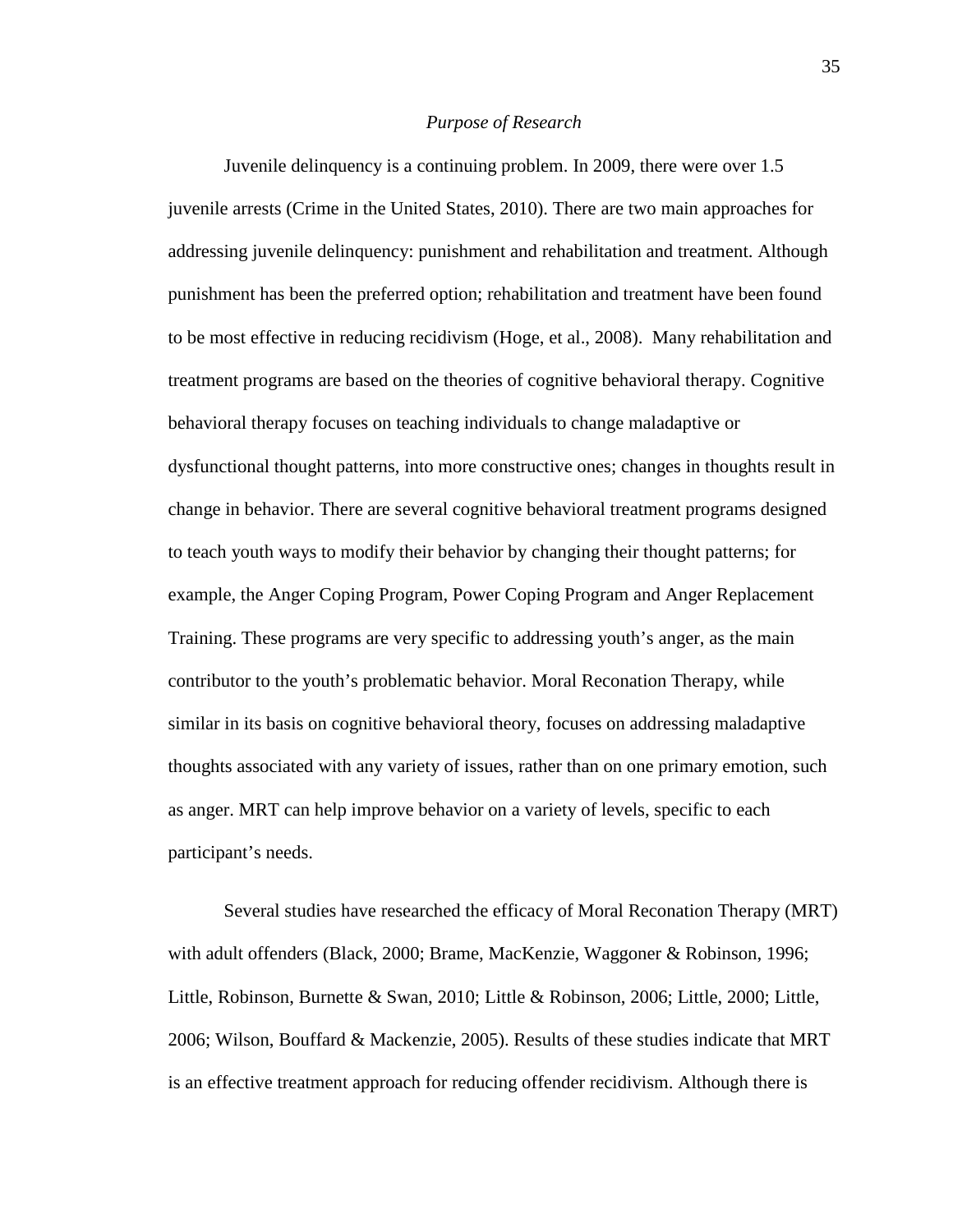limited research on the efficacy of MRT with juvenile populations, one study has demonstrated positive changes in participants' locus of control and perceived support from family and friends (Burnette, et al., 2003). Another study demonstrates significantly lower two-year recidivism rates for program completers, when compared to a five-state average (Burnette, et al., 2004). Additionally, statistically significant decreases were noted in three areas: sensation seeking, reported problems and on the lowest level of moral reasoning, all of which were desirable changes. MRT has also been implemented with at-risk youth in schools and produced significant reductions in disciplinary referrals, out-of-school suspensions and absenteeism (Schwann, 2002).

Very little research exists on the efficacy of MRT on at-risk youth, and currently no known research exists exploring the effects of MRT on adolescents in group homes. The use of MRT in group homes is relevant due to the convenience of incorporating MRT into existing programs, as well as the benefits seen in participants after program completion, both for the participants and the communities, in which they live. The use of MRT in a group home will be explored in this research. The hypotheses for this research are listed below.

1. It is hypothesized that there will be a significant difference between pre-test scores and post-test scores on the Locus of Control scale on the BASC-2; more specifically, it is hypothesized that post-test scores will be lower (suggesting a more internal locus of control) than pre-test scores. Furthermore, it is hypothesized that participants who complete Step 7 of MRT or higher will score lower on the Locus of Control scale than participants who complete Step 6 or less.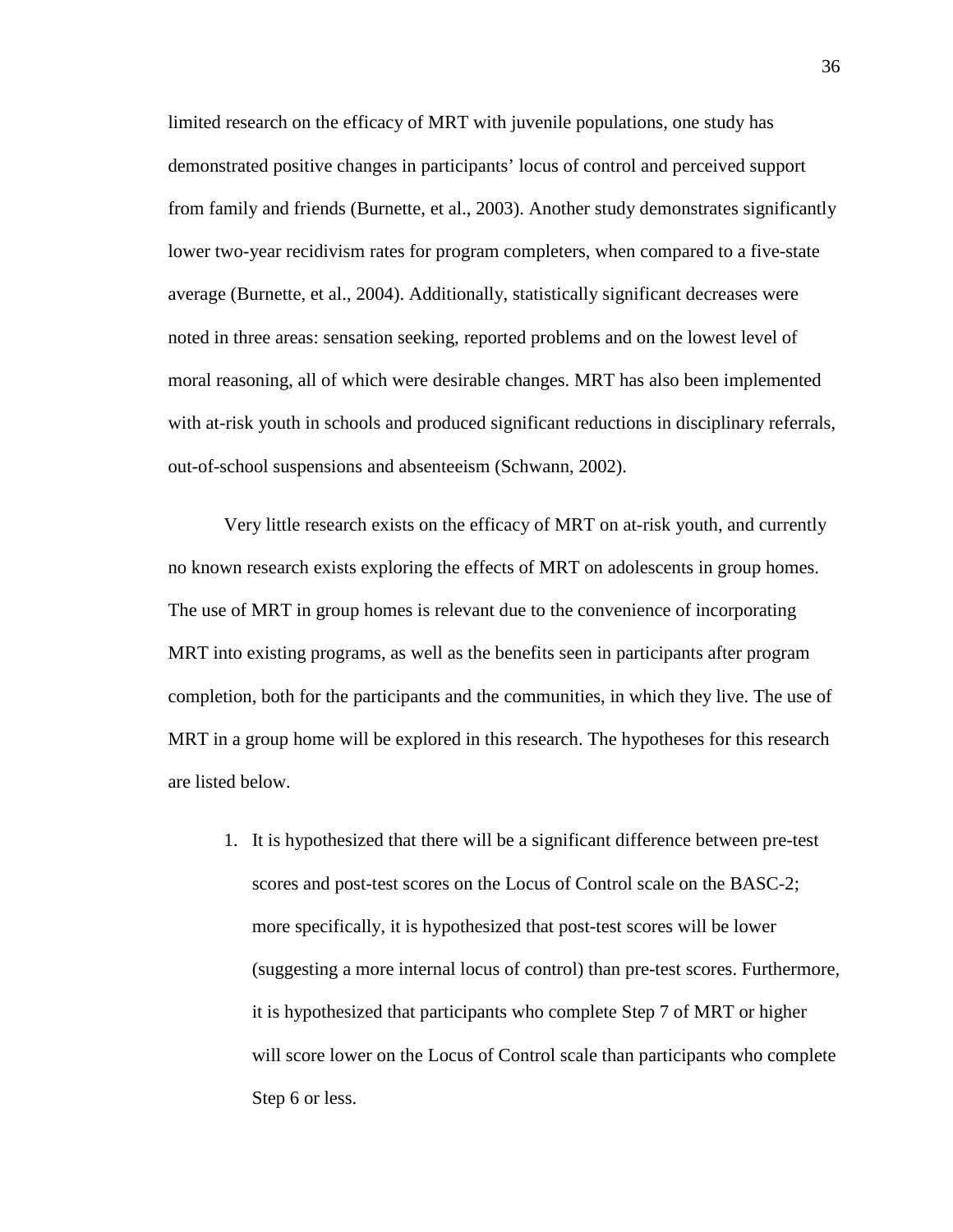- 2. It is hypothesized that there will be a significant difference between pre-test scores and post-test scores on the Social Stress scale on the BASC-2; more specifically, it is hypothesized that post-test scores will be lower (suggesting less clinical levels of social stress) than pre-test scores. Furthermore, it is hypothesized that participants who complete Step 7 of MRT or higher will score lower on the Social Stress scale than participants who complete Step 6 or less.
- 3. It is hypothesized that there will be a significant difference between pre-test scores and post-test scores on the Anxiety scale on the BASC-2; more specifically, it is hypothesized that post-test scores will be lower (suggesting less clinical levels of anxiety) than pre-test scores. Furthermore, it is hypothesized that participants who complete Step 7 of MRT or higher will score lower on the Anxiety scale than participants who complete Step 6 or less.
- 4. It is hypothesized that there will be a significant difference between pre-test scores and post-test scores on the Depression scale on the BASC-2; more specifically, it is hypothesized that post-test scores will be lower (suggesting less clinical levels of depression) than pre-test scores. Furthermore, it is hypothesized that participants who complete Step 7 of MRT or higher will score lower on the Depression scale than participants who complete Step 6 or less.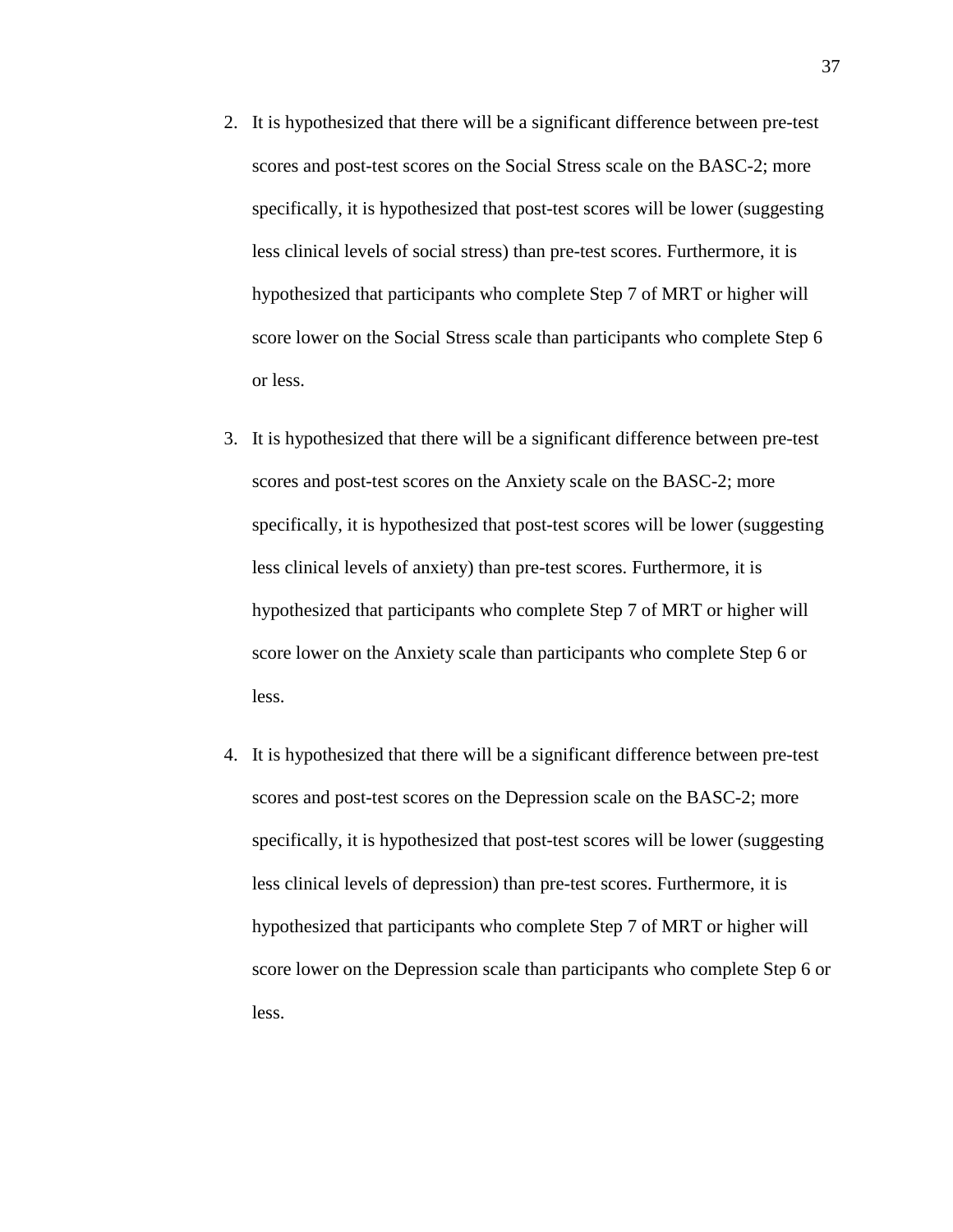- 5. It is hypothesized that there will be a significant difference between pre-test scores and post-test scores on the Sense of Inadequacy scale on the BASC-2; more specifically, it is hypothesized that post-test scores will be lower (suggesting a less clinical levels of sense of inadequacy) than pre-test scores. Furthermore, it is hypothesized that participants who complete Step 7 of MRT or higher will score lower on the Sense of Inadequacy scale than participants who complete Step 6 or less.
- 6. It is hypothesized that there will be a significant difference between pre-test scores and post-test scores on the Sensation Seeking scale on the BASC-2; more specifically, it is hypothesized that post-test scores will be lower (suggesting less clinical levels of sensation seeking) than pre-test scores. Furthermore, it is hypothesized that participants who complete Step 7 of MRT or higher will score lower on the Sensation Seeking scale than participants who complete Step 6 or less.
- 7. It is hypothesized that there will be a significant difference between pre-test scores and post-test scores on the Relations with Parents scale on the BASC-2; more specifically, it is hypothesized that post-test scores will be higher than pre-test scores. Furthermore, it is hypothesized that participants who complete Step 7 of MRT or higher will score higher (suggesting more adaptive levels of relations with parents) than participants who complete Step 6 or less.
- 8. It is hypothesized that there will be a significant difference between pre-test scores and post-test scores on the Interpersonal Relations scale on the BASC-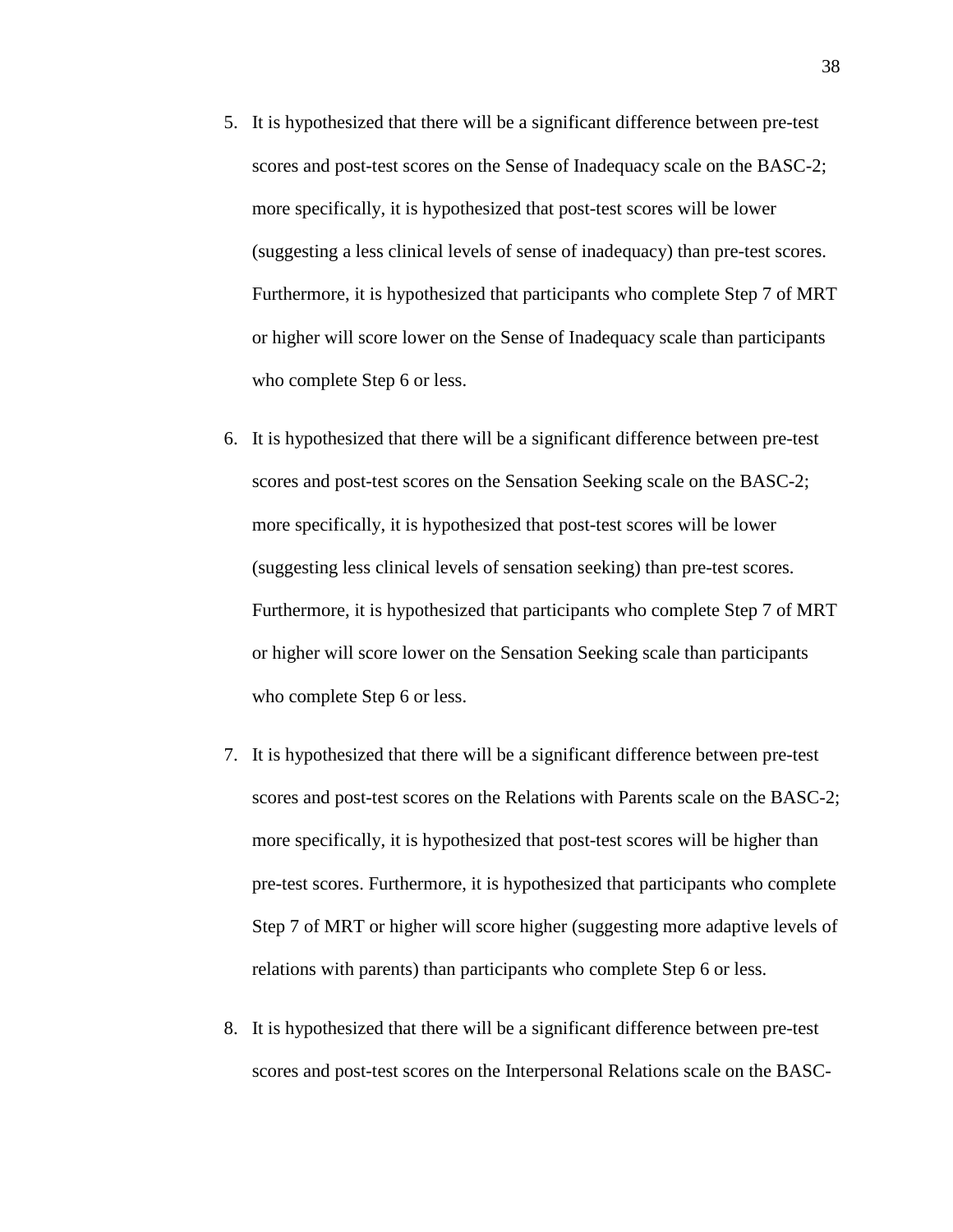2; more specifically, it is hypothesized that post-test scores will be higher than pre-test scores. Furthermore, it is hypothesized that participants who complete Step 7 of MRT or higher will score higher (suggesting more adaptive levels of interpersonal relations) than participants who complete Step 6 or less.

- 9. It is hypothesized that there will be a significant difference between pre-test scores and post-test scores on the Self-Esteem scale on the BASC-2; more specifically, it is hypothesized that post-test scores will be higher than pre-test scores. Furthermore, it is hypothesized that participants who complete Step 7 of MRT or higher will score higher (suggesting more adaptive levels of selfesteem) than participants who complete Step 6 or less.
- 10. It is hypothesized that there will be a significant difference between pre-test scores and post-test scores on the Self-Reliance scale on the BASC-2; more specifically, it is hypothesized that post-test scores will be higher than pre-test scores. Furthermore, it is hypothesized that participants who complete Step 7 of MRT or higher will score higher (suggesting more adaptive levels of selfreliance) than participants who complete Step 6 or less.
- 11. It is hypothesized that participants with higher family protective factors (dualparent household, post-secondary parent education, greater protective factors on the Family Disagreements questionnaire, no DSS involvement) will experience more positive changes, between pre-test and post-test scores as measured by BASC-2, than participants with higher family risk factors (single parent household, parent education of high school completion or less, greater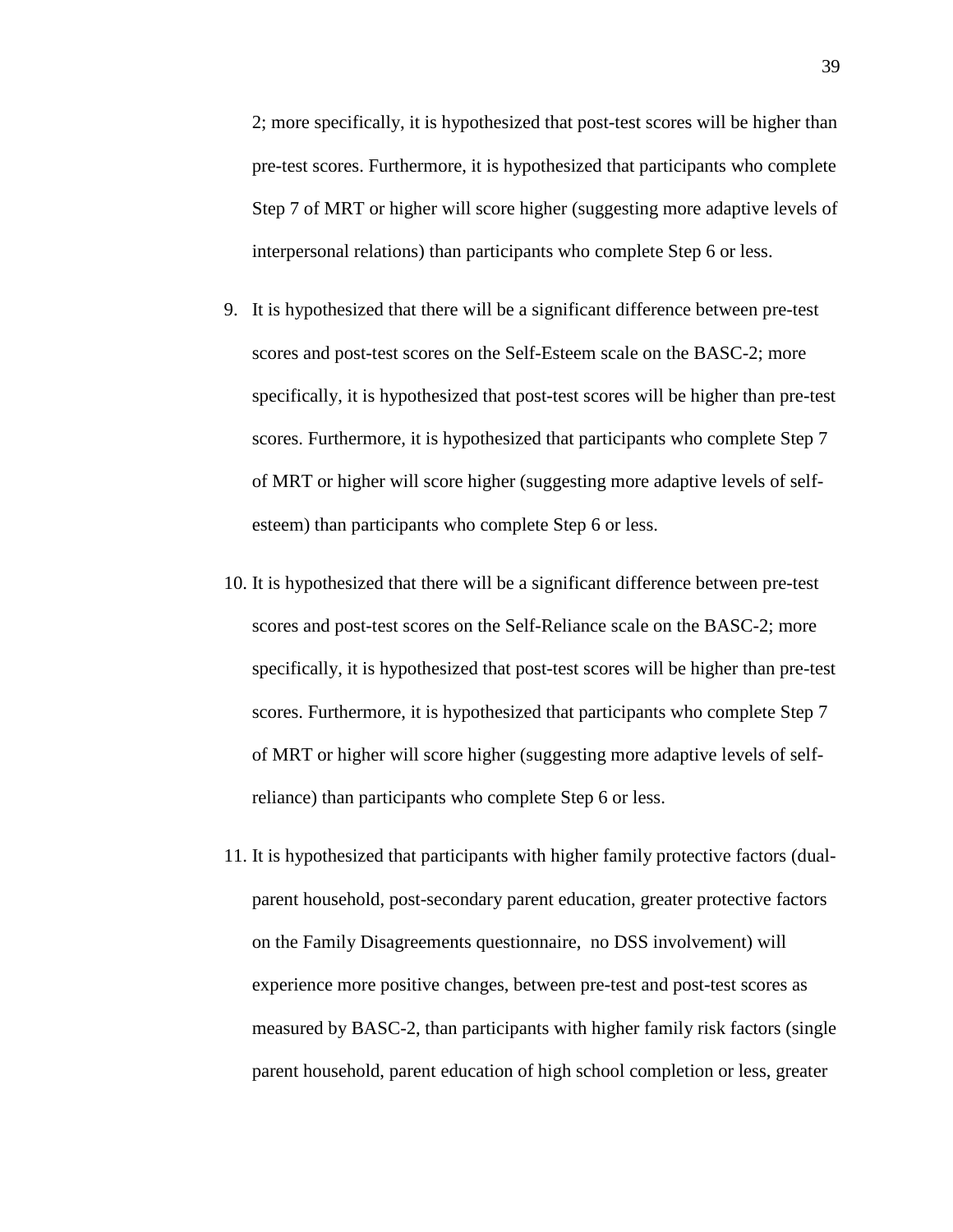risk factors on the Family Disagreements questionnaire, family history of drug use, excessive alcohol use, incarceration, and DSS custody status).

- 12. It is hypothesized that participants who committed a status or non-status offense will experience more significant levels of positive change, between pre-test and post-test scores measured by the BASC-2, than participants who did not commit a status or non-status offense.
- 13. It is hypothesized that MRT participants will have lower recidivism rates than the state and national averages for juvenile recidivism, additionally, it is hypothesized that participants who complete Step 7 or higher of MRT will have lower recidivism rates than participants who complete Step 6 or less of MRT.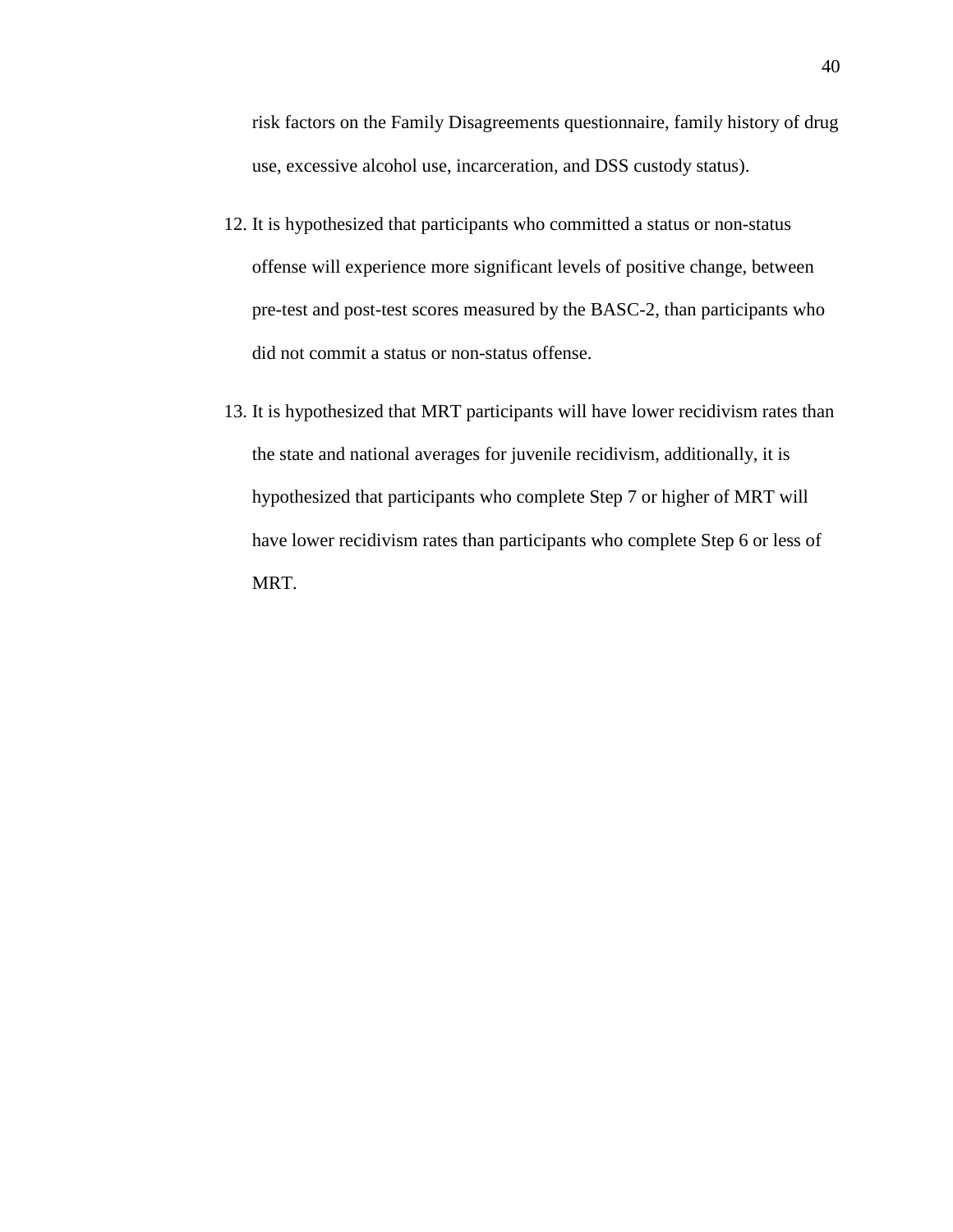### **Methods**

# *Participants*

The participants in this study included 15 adolescents, 2 males and 13 females, between the ages of 13 and 17, residing in a group home. The participants' ages ranged from 13 years old to 17 years old, with a mean age of 15.13 years old. The participants were placed in the group home by a court referral, court order, recommendation from a Juvenile Court Counselor, by the Department of Social Services or by the adolescent's parent or guardian. The demographic questionnaire found that 80% of participants identified themselves as Caucasian, with 6.7% indicating their race as Asian, 6.7% indicating their race as Hispanic and 6.6% identifying themselves as biracial.

The group home provided information regarding participants' involvement with the Department of Juvenile Justice. 40% of participants committed a status offense, 33.3% of participants did not commit an offense, 13.3% of participants committed a nonstatus offense and 13.4% of participants committed both a status and a non-status offense.

The group home also provided information regarding participants' involvement with the Department of Social Services. 73.3% of participants and their families did not have any involvement with the Department of Social Services; 13.3% of participants' families were identified as being under investigation by the Department of Social Services; 6.7% of participants' were identified as receiving service through DSS; and 6.7% of participants' were identified as receiving services through DSS and also currently under investigation.

Results from the demographic questionnaire found that 66.6% of participants indicated living in a single-parent household, 26.7% of participants indicated living with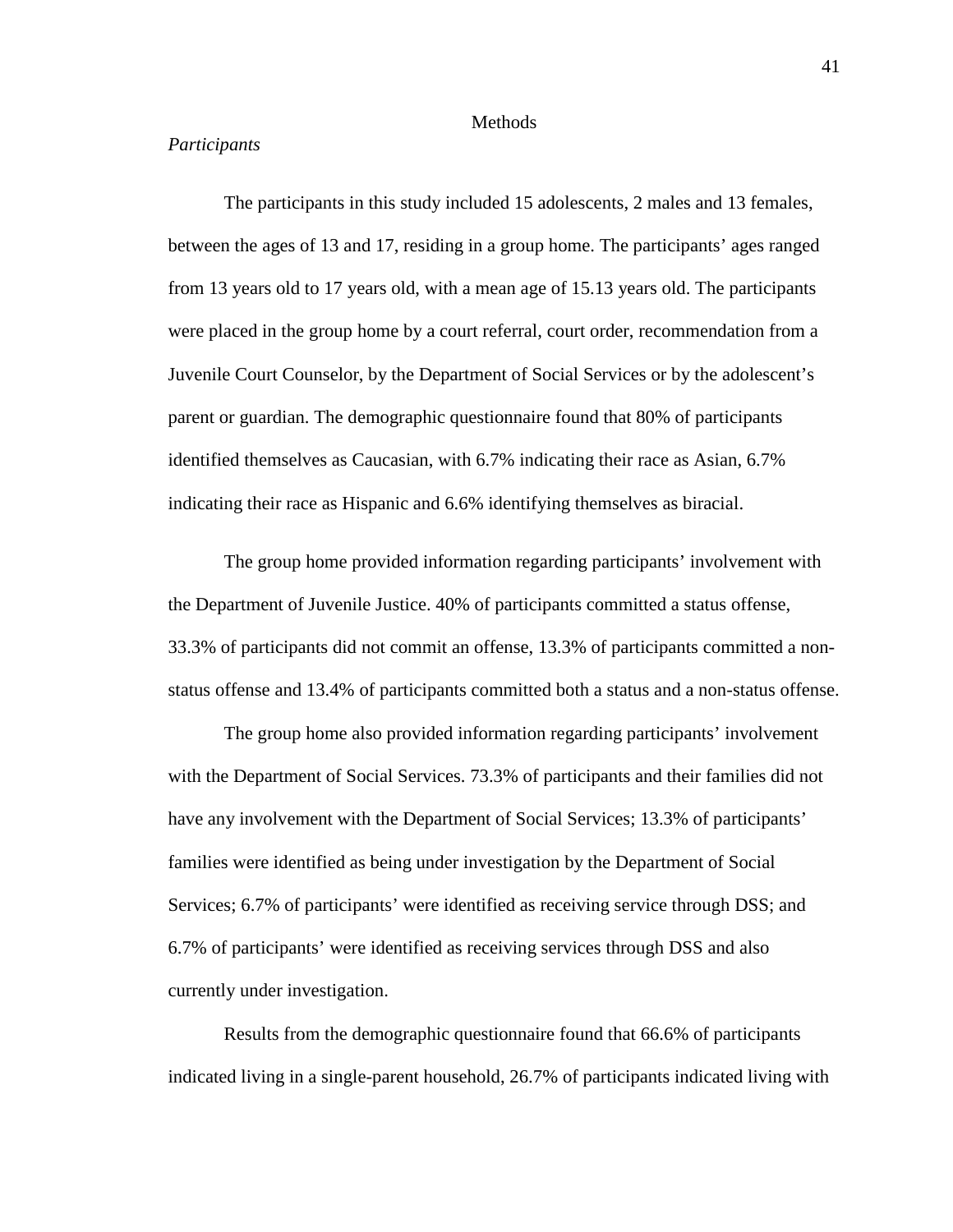both parents and 6.7% of participants indicated living with a family member other than his or her parents. Of the participants who indicated living in a single parent household, 40.0% of participants indicated their parents were divorced, 20% indicated that their parents had never been married and were no longer together and 6.7% indicated that their parents were never married, but are still together.

Results from the demographic questionnaire found that 84.6% of participants indicated that their father completed high school or less and 15.4% of participants indicated that their fathers received some training following high school completion. Results from the demographic questionnaire found that 53.3% of participants indicated that their mother completed high school or less, 13.3% of participants indicated that their mothers received some training following high school completion and 33.4% of participants indicated that their mothers completed some college courses or completed college.

Results from the demographic questionnaire found that 13.3% of participants indicated someone living in their household had recently been arrested, 13.3% of participants indicated that someone living in their household had recently had a drinking problem, 6.7% of participants indicated that someone living in their household was a drug user and 6.7% of participants identified someone living in their household as having multiple issues identified above. The remaining 40% of participants indicated that no one living in their household had recently been arrested, had a drinking problem or was a drug user.

Information provided by the group home indicated that 20.1% of participants spent 30 days or less in the program, 33.4% of participants spent between 31 and 60 days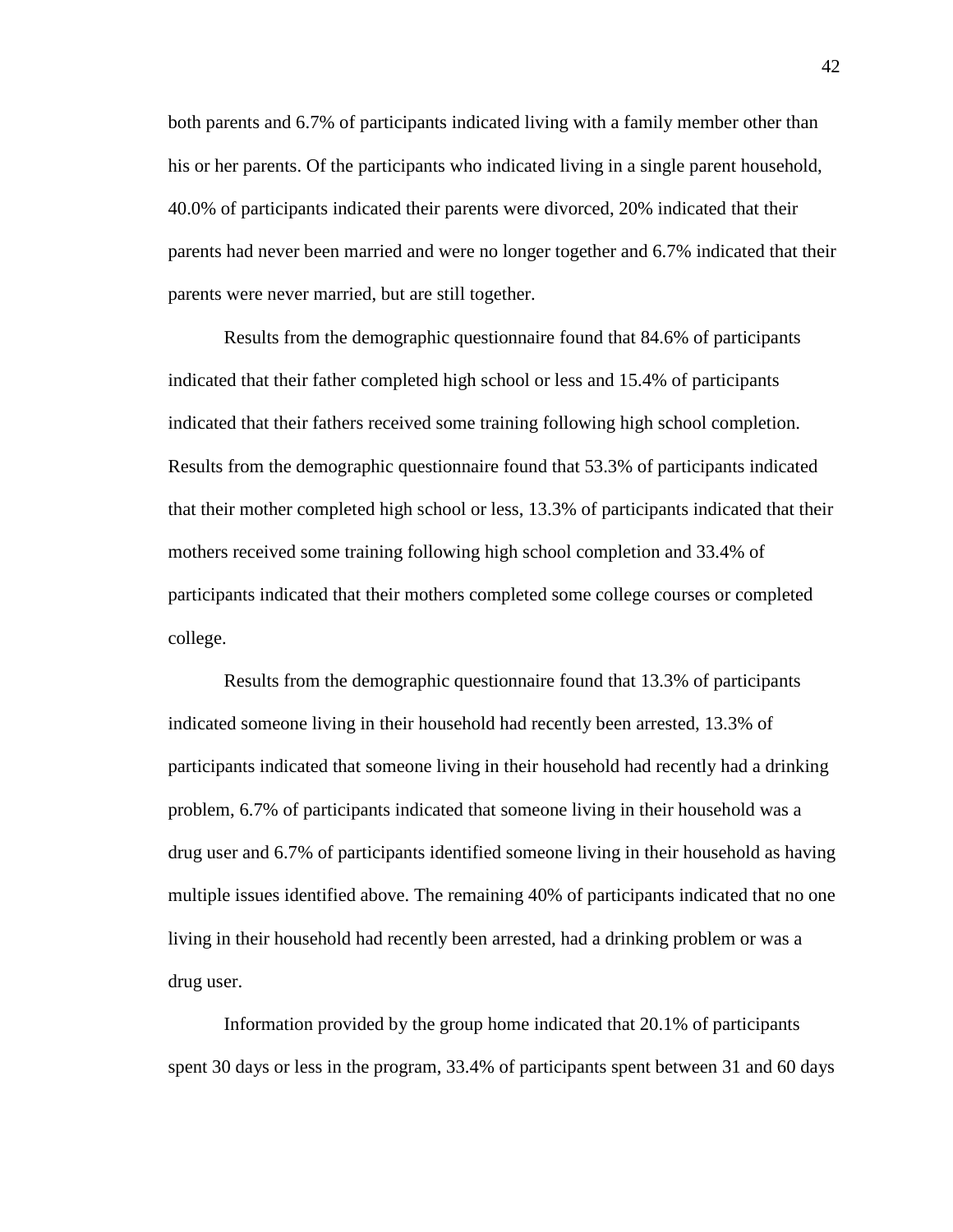in the program, 46.8% of participants spent 60 or more days in the program. The number of MRT steps completed ranged from 0 to 12; the mean number of MRT steps completed was 7.60. Participants participated in Moral Reconation Therapy (MRT) while residing in a therapeutic group home; MRT is an incorporated aspect of the program at the group home. Participation in MRT is not required while residing at the group home; however, it is strongly encouraged and participation is necessary to progress in the program.

*Program Overview.* The group home is located in a rural area in the Southeastern region of the United States. It can house up to nine youth at a time and serves as an emergency shelter for youth from seven surrounding counties. The structure of the program includes a point system and level system. Residents must earn points and complete assignments to reach the next level. A total of five levels exist: Orientation, Level A, Level B, Level C and Level D.

Upon intake into the facility, each new resident is placed on "orientation" for the first 48 hours. While on orientation, residents have very limited privileges. In order to move from orientation to Level A, residents must complete an assignment and successfully pass an "orientation group." Once residents reach Level A, they can begin earning points. Each resident earns points for doing basic things each day, such as going to school, completing chores, following the house rules, using appropriate communication, participating in weekly group meetings such as MRT, completion of weekly level-work, and completion of MRT steps. Residents may earn reduced points for not meeting daily/weekly expectations. In order to move up to the next level, residents must complete all the level-work; which is assigned to them by their case-coordinator. Level-work is designed to focus on issues that were specified by either the resident or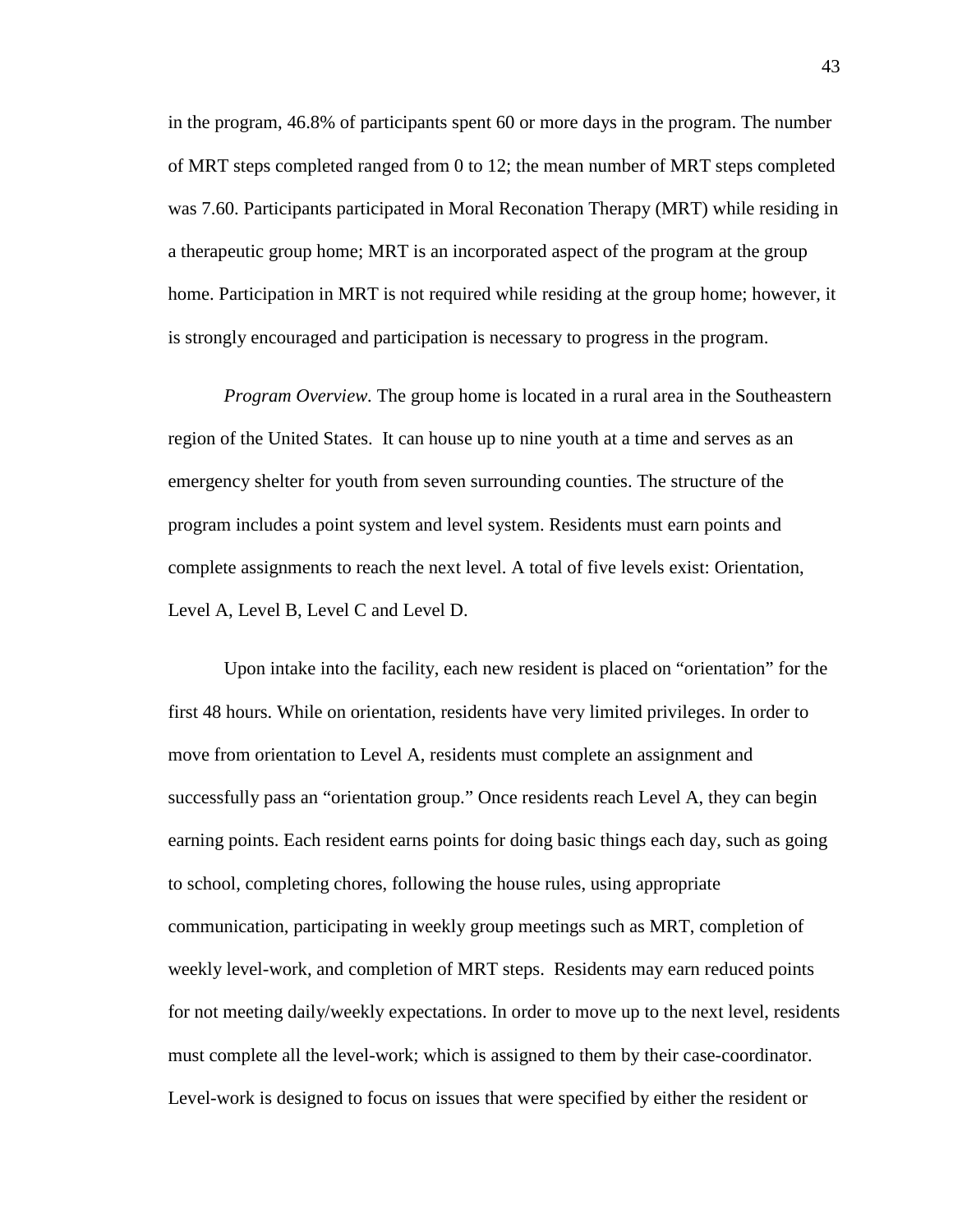parent/guardian upon intake. Residents must also earn a minimum number of points to be promoted to the next level. Privileges increase as residents move up the level system.

Once a resident reaches Level D, he or she is expected to be a positive role model for the other residents. Residents on Level D no longer have to earn points and are automatically granted weekend visits home, contingent on good behavior. Residents on Level D are also allowed more freedom than residents who are on Level A, B or C. If residents do not maintain Level D appropriate behavior, they may be dropped back to Level C.

## *Measures*

Each participant completed a demographics form, the *Children's Perception of Interparental Conflict Scale* (CPIC; Grych, Seid & Fincham, 1992) and the *Behavior Assessment System for Children, Second Edition* (BASC-2; Reynolds & Kamphaus, 2004). Information about each measure will be discussed in the following section.

*Demographics Form.* The demographics form was used to determine age, ethnicity, sex, family structure, parent's education level, parent's occupation, and drug and alcohol use within the family. Information obtained from the demographics form was used to analyze whether familial factors, including parental marital status, education level, impacted participant's pre-test to post-test scores on the BASC-2. See Appendix A for a copy of the demographics form.

*Children's Perception of Interparental Conflict Scale (CPIC)*. The Children's Perception of Interparental Conflict Scale (referred to as Family Disagreements) was developed to assess children's views on several aspects of martial conflict (Grych et al.,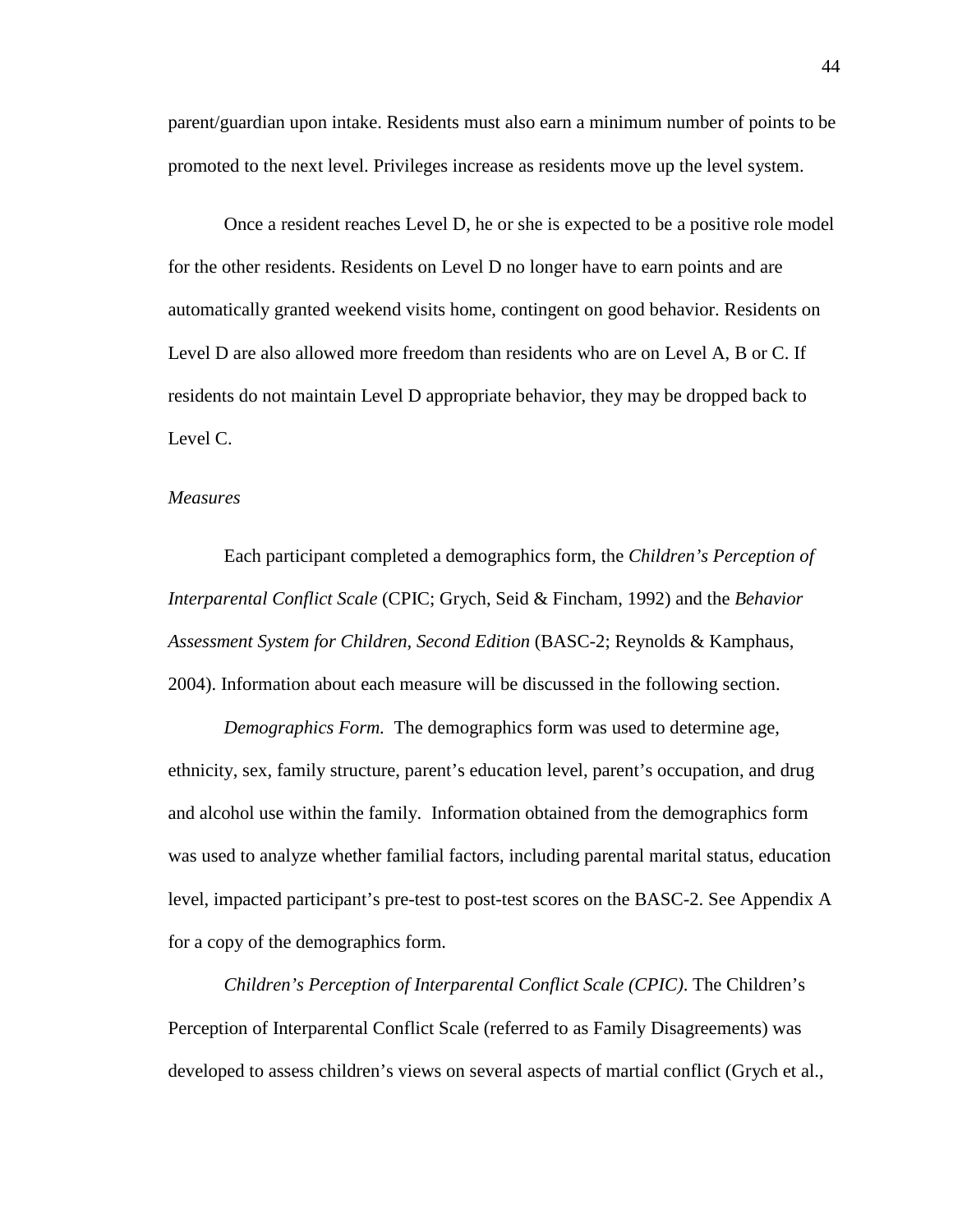1992). The CPIC includes 49 items; each item requires the participant to respond with one of the following statements: "True," "Sometime True," or "False." The CPIC includes nine subscales; six of which are designed to measure different aspects of marital conflict: Frequency, Intensity, Content, Perceived Threat, Self-Blame, Triangulation, Resolution, Coping Efficacy and Stability. Three factor analytically derived subscales include: Conflict Properties, Threat, and Self-Blame. Two samples of children between the ages of 9 and 12 years old were used in the development of the CPIC, Sample 1 ( $N =$ 222) and Sample 2 ( $N = 144$ ).

Reliability was measured using internal consistency and test-retest measures (Grych et al., 1992). Results indicated good internal consistency; coefficient alphas for Sample 1 and Sample 2, respectively, are as follows: Conflict Properties, .90 and .89; Threat, .83 and .83; Self-Blame, .78 and .84. An acceptable level of test-retest reliability was found, with coefficient alphas as follows: Conflict Properties, .70; Threat, .68, and Self-Blame, .76, derived from 44 children from Sample 2, two weeks later. Validity was measured by comparing children's ratings on the CPIC with parent-rated measures of marital conflict and inter-spousal aggression. The Conflict Properties scale was found to be most strongly associated with parent measures, with correlation coefficients ranging from .30 and .39. Threat and Self-Blame were not found to be closely associated with parent measures, with correlation coefficients ranging from .06 and .26. See Appendix B for a copy of the CPIC (labeled Family Disagreements).

*Behavior Assessment System for Children, Second Edition.* The *Behavior Assessment System for Children*, *Second Edition* (BASC-2; Reynolds & Kamphaus, 2004) was designed to assess the behavioral and emotional functioning of children and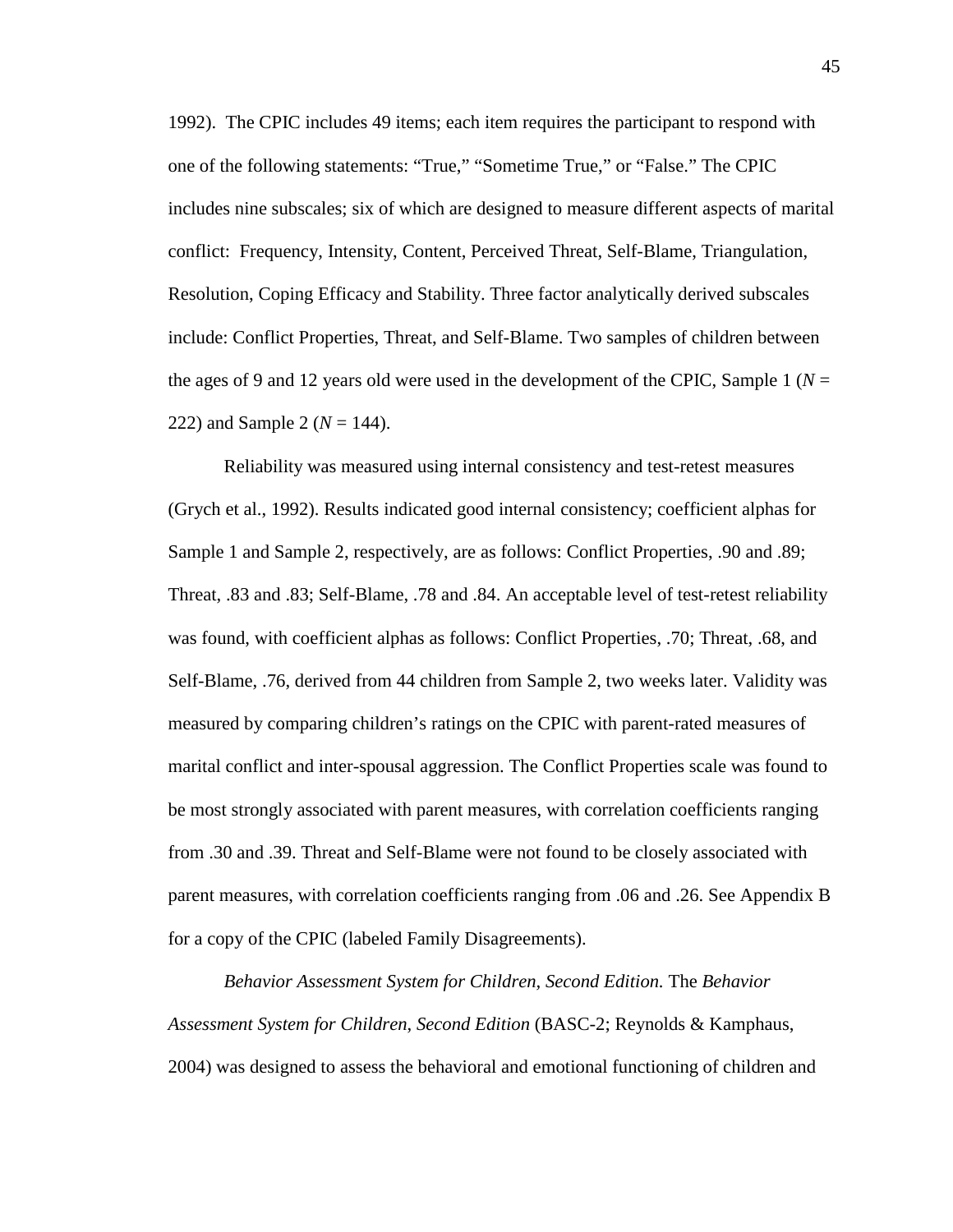adolescents between the ages of 2 and 25. The instrument includes three separate forms: a Parent form, a Teacher form, and a Self-Report form. For the purpose of this study the Self-report form for adolescents (SRP-A) was used. The age range for the SRP-A is 12 to 21 years old. The SRP-A has 176 items; the first 69 items require a True/False response, the remaining items are responded to on a 4 point scale, in which the participant responds to the given statement with: "Almost Always," "Often," "Sometimes" or "Never".

The BASC-2 (SRP-A) includes twelve Clinical scales: Attention Problems, Attitude to School, Attitude to Teachers, Atypicality, Anxiety, Depression, Hyperactivity, Locus of Control, Sensation Seeking, Sense of Inadequacy, Social Stress, and Somatization. The BASC-2 (SRP-A) also includes four Adaptive scales; Interpersonal Relations, Relations with Parents, Self-Esteem and Self-Reliance. The BASC-2 provides several validity scales; Consistency Index, F Scale, L Scale, Response Patterned and the V Index. These validity scores can be used to interpret the respondent's tendency to be overly negative, the respondent's tendency to be inconsistent in their rating, or the respondent's tendency to respond in some type of pattern.

The BASC-2 provides raw scores, confidence intervals, standard errors of measurement, and charts for converting raw scores into T-scores and percentile ranks (Reynolds & Kamphaus, 2004). The BASC-2 (SRP-A) used General norm samples and Clinical norm samples, in which, sex and aged based norms were developed. The internal reliability of individual scales on the BASC-2 (SRP) is high with median values near .80, on the clinical and adaptive scales, for both the general and clinical norm samples. The Cronbach alpha for males and females from the general norm sample is .82 for ages 12 to14, and .79 for ages 15-18. The Cronbach alpha for males and females from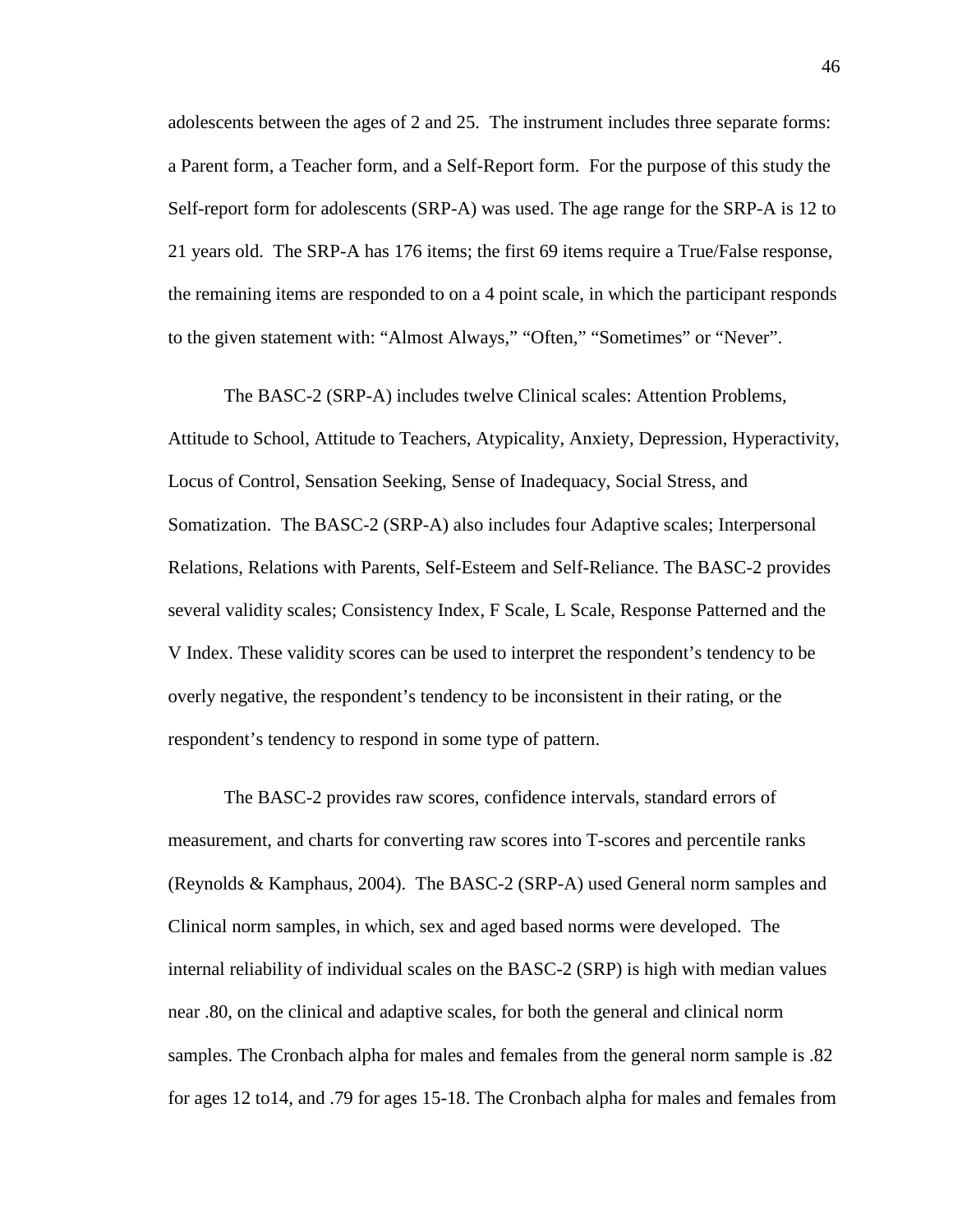the clinical norm sample is .82 for ages 12-18. The median test-retest reliability for individual scales on the SRP-A was .75.

## *Procedure*

Informed consent was obtained from each participant's parent or legal guardian, before the questionnaires were completed (See Appendix C). Informed assent was also obtained from the participants (See Appendix D). Upon intake at the group home, participants completed a short demographic survey, the *Children's Perception of Inter-Parental Conflict Scale* (CPIC) and the *Behavior Assessment System for Children, Second Edition* Self-report form (BASC-2, SRP; Reynolds & Kamphaus, 2004), along with the standard forms required upon intake to the group home. Confidentiality for each participant was maintained; each participant was assigned a participant number, which was placed on the demographics form, Family Disagreements questionnaire (CPIC) and the BASC-2. A database was set up by the researcher, for the group home staff to match each participant with the respective participant number. The researcher did not have access to the database, once identifying information had been added. A copy of the information in the database, excluding identifying participant information, was sent to the researcher once the study was complete. Before discharge from each group home, each participant completed the BASC-2 again, in addition to the standard discharge forms required by the group home. In addition to the questionnaires, the group home also tracked the number of MRT Steps completed by each participant.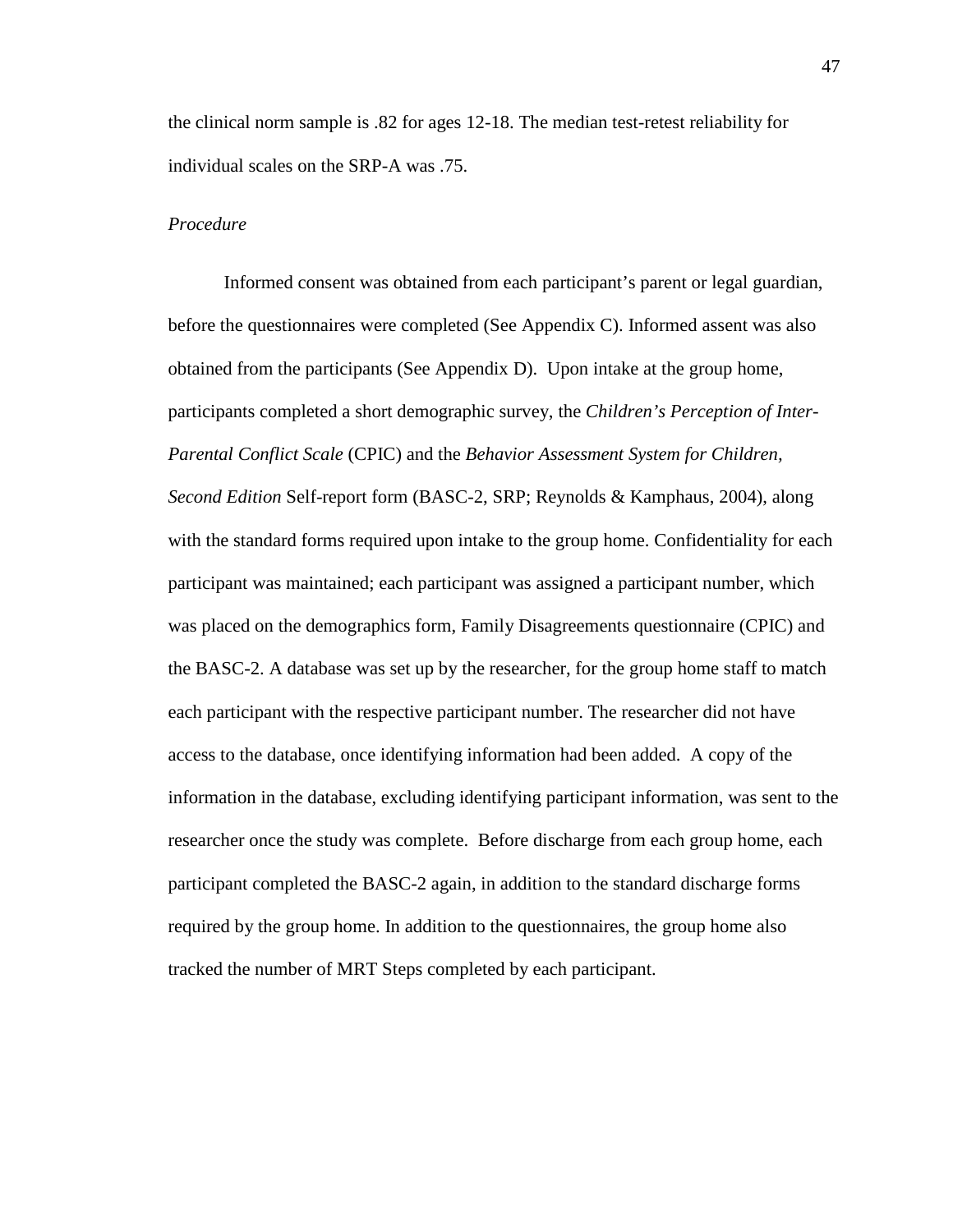### Results

A series of paired-samples t-tests were conducted to determine whether significant changes occurred between the pre-test and post-test conditions, on the following BASC-2 scales: Locus of Control, Social Stress, Anxiety, Depression, Sense of Inadequacy, Sensation Seeking, Relations with Parents, Interpersonal Relations, Self-Esteem and Self-Reliance, see Table 1. Additional analyses were conducted to determine if significant differences existed between participants who completed Step 6 or less of MRT and those who completed Step 7 or more of MRT, see Table 2.

*Locus of Control.* There was a statistically significant  $[t(14) = 3.29, p = .005$ (two-tailed)] decrease on the Locus of Control scale from pre-test  $(M = 60.27, SD =$ 12.22) to post-test  $(M = 51.13, SD = 10.88)$ . The mean decrease on the Locus of Control scale was 9.13 with a 95% confidence interval ranging from 3.18 to 15.09. The eta squared statistic (.44) indicates a large effect size. For individuals who completed Step 6 or less of MRT, no statistically significant differences were found between pre-test and post-test scores.

For individuals who completed Step 7 or higher of MRT, there was a statistically significant [t (9) = 2.68, p = .025 (two-tailed)] decrease on the Locus of Control scale from pre-test ( $M = 61.20$ ,  $SD = 3.25$ ) to post-test ( $M = 52.00$ ,  $SD = 3.84$ ). The mean decrease on the Locus of Control scale was 9.20 with a 95% confidence interval ranging from 1.46 to 16.93. The eta squared statistic (.44) indicates a large effect size.

*Social Stress.* The decrease on the Social Stress scale, from pre-test (M = 52.47,  $SD = 12.42$ ) to post-test (M = 47.53, SD = 9.85), was not found to be statistically significant  $[t(14) = 1.36, p = .197$  (two-tailed)]. No significant differences existed when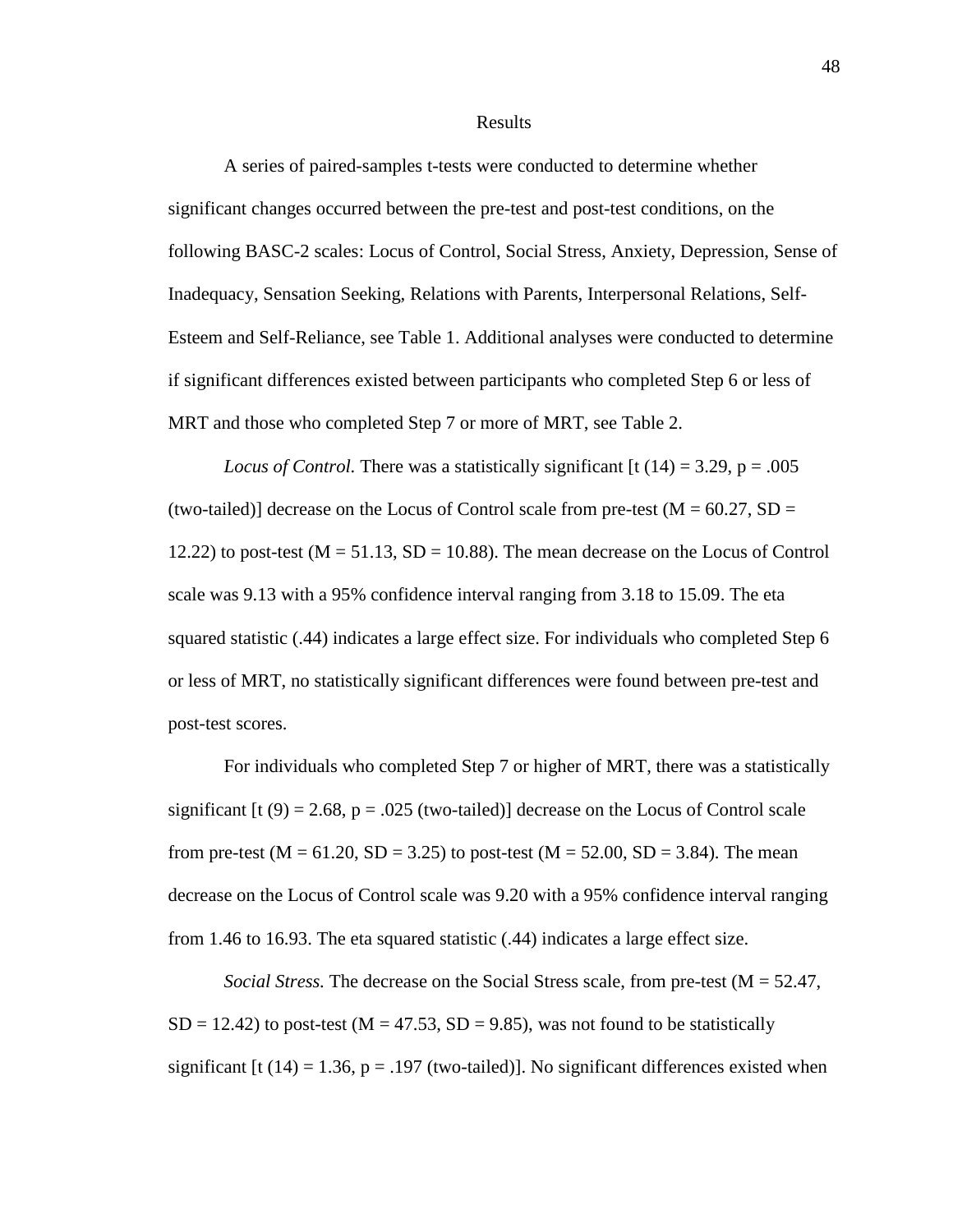comparing pre-test and post-test scores of individuals who completed 6 MRT steps or less and individuals who completed 7 MRT steps or more.

*Anxiety.* The decrease on the Anxiety scale, from pre-test ( $M = 53.00$ , SD = 10.51) to post-test ( $M = 47.80$ ,  $SD = 10.03$ ), was not found to be statistically significant [t  $(14) = 1.52$ ,  $p = .151$  (two-tailed)]. No significant differences existed when comparing pre-test and post-test scores of individuals who completed 6 MRT steps or less and individuals who completed 7 MRT steps or more.

*Depression.* There was a statistically significant  $[t(14) = 2.63, p = .020$  (twotailed)] decrease on the Depression scale from pre-test  $(M = 57.80, SD = 15.34)$  to posttest ( $M = 48.00$ ,  $SD = 10.23$ ). The mean decrease on the Depression scale was 9.80 with a 95% confidence interval ranging from 1.80 to 17.80. The eta squared statistic (.33) indicates a large effect size. No significant differences existed when comparing pre-test and post-test scores of individuals who completed 6 MRT steps or less and individuals who completed 7 MRT steps or more.

*Sense of Inadequacy.* The decrease on the Sense of Inadequacy scale, from pretest (M = 55.27, SD = 14.19) to post-test (M = 50.07, SD = 12.27), was not found to be statistically significant [t (14) = 2.02,  $p = .063$  (two-tailed)]. For individuals who completed step 6 or less of MRT, there was a statistically significant decrease on the Sense of Inadequacy scale from pre-test  $(M = 57.00, SD = 7.56)$  to post-test  $(M = 44.00,$  $SD = 3.85$ , t (4) = 3.16, p = .034 (two-tailed). The mean decrease on the Sense of Inadequacy scale was 13.00 with a 95% confidence interval ranging from 1.59 to 24.41. The eta squared statistic (.53) indicates a large effect size. No statistically significant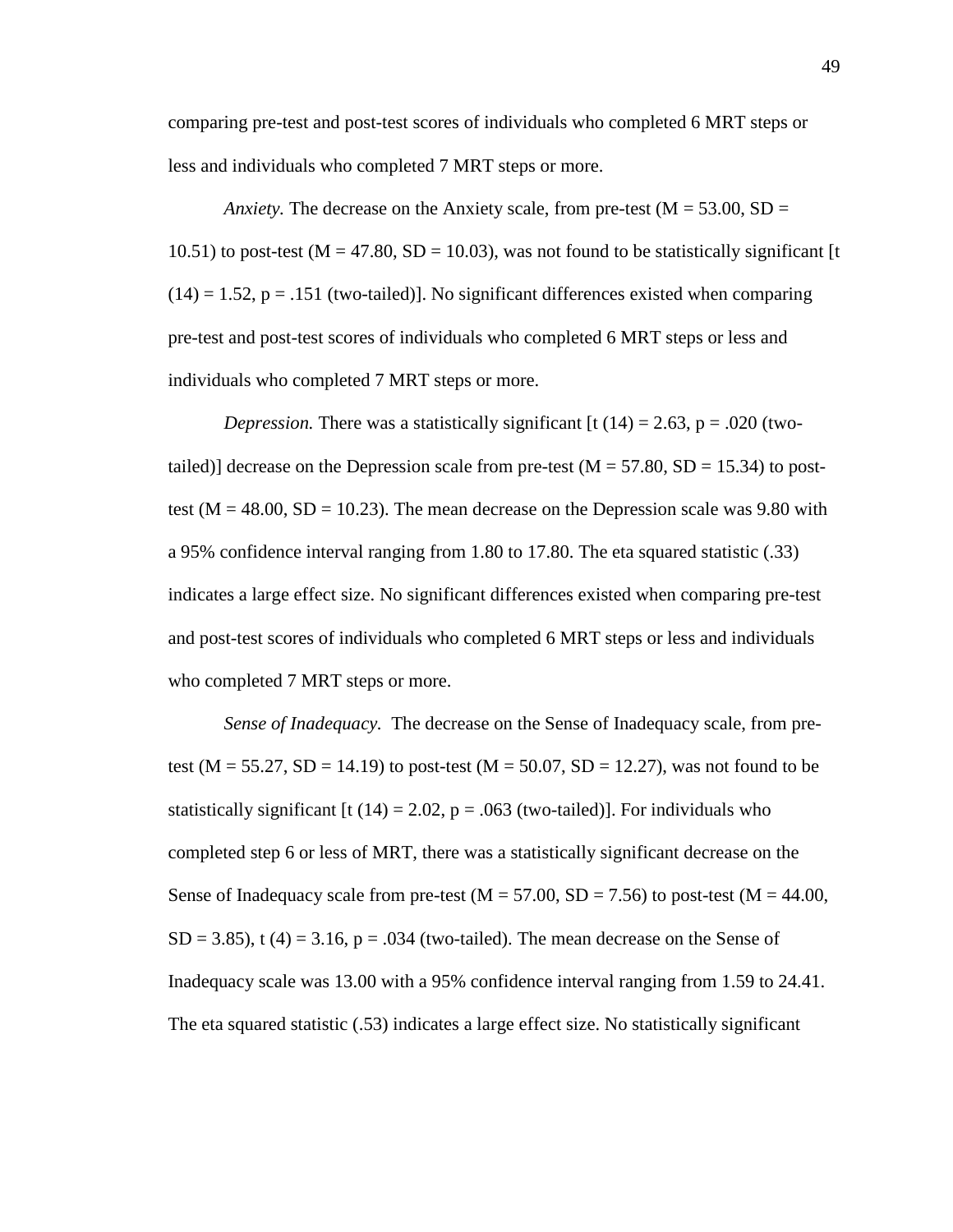differences were found between pre-test and post-test scores for individuals who completed Step 7 or higher of MRT.

*Sensation Seeking.* The difference on the Sensation Seeking scale, from pre-test  $(M = 50.47, SD = 7.16)$  to post-test  $(M = 50.67, SD = 8.18)$ , was not found to be statistically significant  $[t (14) = -0.13, p = .896$  (two-tailed)]. No significant differences existed when comparing pre-test and post-test scores of individuals who completed 6 MRT steps or less and individuals who completed 7 MRT steps or more.

*Relations with Parents.* There was a statistically significant  $[t(14) = -2.80, p =$ .039 (two-tailed)] increase on the Relations with Parents scale from pre-test ( $M = 42.47$ ,  $SD = 3.51$ ) to post-test (M = 46.53, SD = 3.20), The mean increase on the Relations with Parents scale was -4.07 with a 95% confidence interval ranging from -7.90 to -0.24. The eta squared statistic (.36) indicates a large effect size. For individuals who completed Step 6 or less of MRT, no statistically significant differences were found between pre-test and post-test scores.

For individuals who completed step 7 or higher of MRT, there was a statistically significant [t (9) = -2.34, p = .044 (two-tailed)] increase on the Relations with Parents scale from pre-test ( $M = 38.90$ ,  $SD = 12.89$ ) to post-test ( $M = 44.50$ ,  $SD = 13.11$ ), The mean increase on the Relations with Parents scale was -5.60 with a 95% confidence interval ranging from -11.01 to -0.19. The eta squared statistic (.41) indicates a large effect size.

*Interpersonal Relations.* The increase on the Interpersonal Relations scale, from pre-test ( $M = 49.20$ ,  $SD = 11.92$ ) to post-test ( $M = 50.93$ ,  $SD = 12.49$ ), was not found to be statistically significant [t (14) = -0.64, p = .536 (two-tailed)]. No significant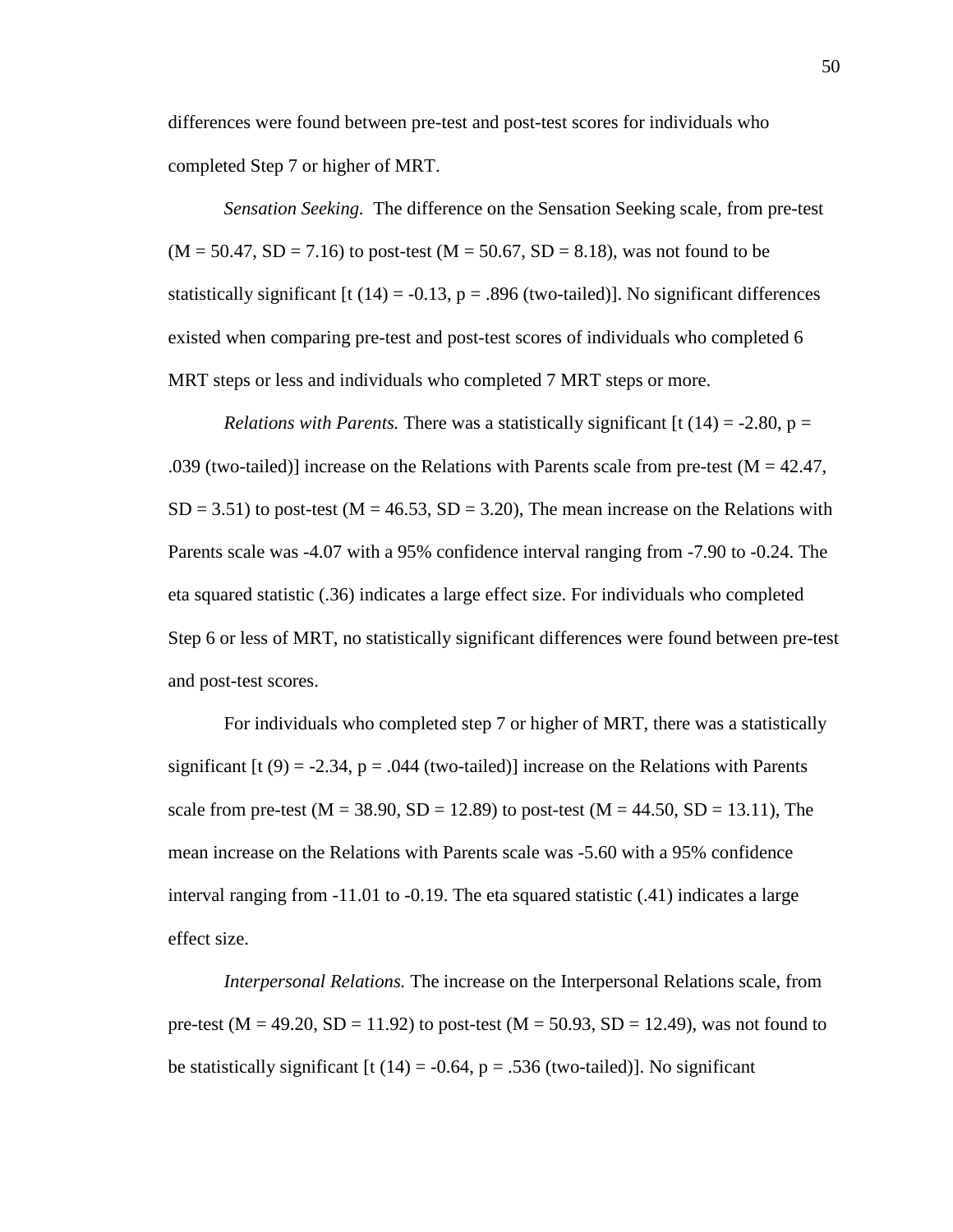differences existed when comparing pre-test and post-test scores of individuals who completed 6 MRT steps or less and individuals who completed 7 MRT steps or more.

*Self-Esteem.* The increase on the Self-Esteem scale, from pre-test  $(M = 44.27, SD$  $= 14.03$ ) to post-test (M = 50.10, SD = 11.01), was not found to be statistically [t (14) = -1.62, p = .129 (two-tailed)]. No significant differences existed when comparing pre-test and post-test scores of individuals who completed 6 MRT steps or less and individuals who completed 7 MRT steps or more.

*Self-Reliance.* The increase on the Self-Reliance scale, from pre-test ( $M = 47.13$ ,  $SD = 10.46$ ) to post-test (M = 49.60, SD = 10.03), was not found to be statistically significant [t (14) = -0.92, p = .375 (two-tailed)]. For individuals who completed step 6 or less of MRT, there was a statistically significant  $[t (4) = -4.35, p = .012$  (two-tailed)] increase on the Self-Reliance scale from pre-test  $(M= 44.20, SD= 3.79)$  to post-test  $(M=$ 51.40, SD= 4.01). The mean increase on the Self-Reliance scale was -7.20 with a 95% confidence interval ranging from -11.80 to -2.60. The eta squared statistic (.83) indicates a large effect size. No statistically significant differences were found between pre-test and post-test scores for individuals who completed Step 7 or higher of MRT.

| $\cup$ refunction and the contract of the contract $\cup$ . The contract of the contract of the contract of the contract of the contract of the contract of the contract of the contract of the contract of the contract of the c |          |       |         |         |    |         |     |
|-----------------------------------------------------------------------------------------------------------------------------------------------------------------------------------------------------------------------------------|----------|-------|---------|---------|----|---------|-----|
| <b>BASC-2 Scale</b>                                                                                                                                                                                                               | Pre-test | Post- | Δ       | t       | df | p       | η   |
|                                                                                                                                                                                                                                   |          | test  |         |         |    |         |     |
| Locus of Control                                                                                                                                                                                                                  | 60.27    | 51.13 | 9.13    | 3.29    | 14 | $.005*$ | .44 |
| <b>Social Stress</b>                                                                                                                                                                                                              | 52.47    | 47.53 | 4.93    | 1.36    | 14 | .197    |     |
| Anxiety                                                                                                                                                                                                                           | 53.00    | 47.80 | 5.20    | 1.52    | 14 | .151    |     |
| Depression                                                                                                                                                                                                                        | 57.80    | 48.00 | 9.80    | 2.63    | 14 | $.020*$ | .33 |
| Sense of Inadequacy                                                                                                                                                                                                               | 55.27    | 50.07 | 5.20    | 2.02    | 14 | .063    |     |
| <b>Sensation Seeking</b>                                                                                                                                                                                                          | 50.47    | 50.67 | $-0.20$ | $-0.13$ | 14 | .896    |     |
| <b>Relations with Parents</b>                                                                                                                                                                                                     | 42.47    | 46.53 | $-4.07$ | $-2.28$ | 14 | $.039*$ | .36 |
| <b>Interpersonal Relations</b>                                                                                                                                                                                                    | 49.20    | 50.93 | $-1.73$ | $-0.64$ | 14 | .536    |     |
| Self-Esteem                                                                                                                                                                                                                       | 44.07    | 50.20 | $-6.13$ | $-1.62$ | 14 | .129    |     |
| Self-Reliance                                                                                                                                                                                                                     | 47.13    | 49.60 | $-2.47$ | $-917$  | 14 | .375    |     |

*Overall Pre-test and Post-test BASC-2 Results*

*\*p < .05, two-tailed* 

Table 1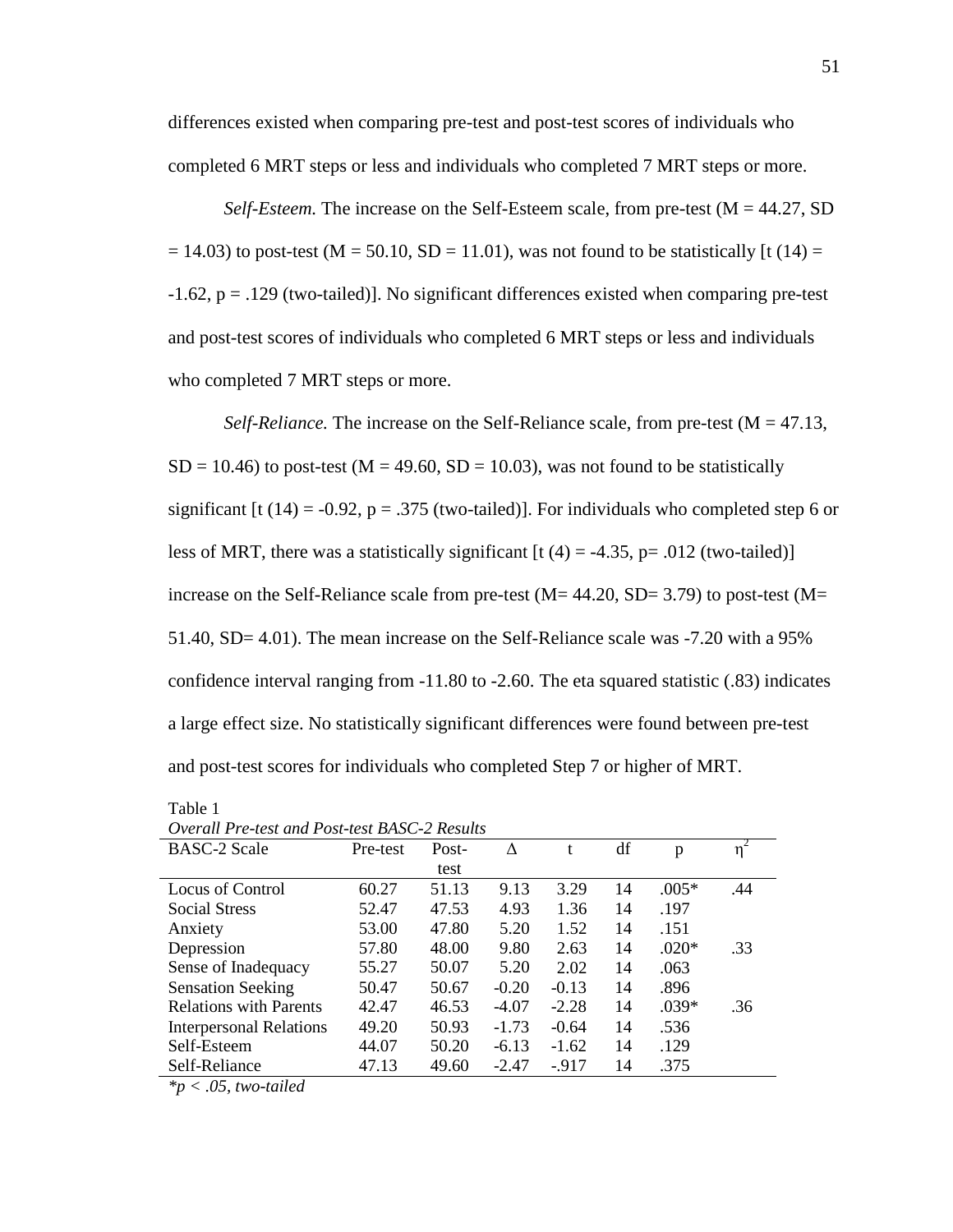| 6 MRT Steps Completed or Less<br>Locus of Control<br>58.40<br><b>Social Stress</b><br>52.80 | test<br>49.40<br>45.80<br>43.20 | 9.00<br>7.00<br>10.00 | 1.69<br>1.45 | 4 | .167    |     |
|---------------------------------------------------------------------------------------------|---------------------------------|-----------------------|--------------|---|---------|-----|
|                                                                                             |                                 |                       |              |   |         |     |
|                                                                                             |                                 |                       |              |   |         |     |
|                                                                                             |                                 |                       |              |   |         |     |
|                                                                                             |                                 |                       |              | 4 | .220    |     |
| 53.20<br>Anxiety                                                                            |                                 |                       | 2.22         | 4 | .091    |     |
| 58.20<br>Depression                                                                         | 44.80                           | 13.40                 | 1.73         | 4 | .159    |     |
| Sense of Inadequacy<br>57.00                                                                | 44.00                           | 13.00                 | 3.16         | 4 | $.034*$ | .53 |
| <b>Sensation Seeking</b><br>47.40                                                           | 49.20                           | $-1.80$               | $-5.80$      | 4 | .593    |     |
| <b>Relation with Parents</b><br>49.60                                                       | 50.60                           | $-1.00$               | $-0.49$      | 4 | .651    |     |
| <b>Interpersonal Relations</b><br>49.60                                                     | 55.40                           | $-5.80$               | $-1.94$      | 4 | .124    |     |
| Self-Esteem<br>44.20                                                                        | 55.80                           | $-11.60$              | $-1.57$      | 4 | .191    |     |
| Self-Reliance<br>44.20                                                                      | 51.40                           | 7.20                  | $-4.35$      | 4 | $.012*$ | .83 |
| 7 or more MRT Steps Completed                                                               |                                 |                       |              |   |         |     |
| Locus of Control<br>61.20                                                                   | 51.00                           | 9.20                  | 2.69         | 9 | $.025*$ | .44 |
| <b>Social Stress</b><br>52.30                                                               | 48.40                           | 3.90                  | .773         | 9 | .459    |     |
| Anxiety<br>52.90                                                                            | 50.10                           | 2.80                  | .612         | 9 | .556    |     |
| Depression<br>57.60                                                                         | 49.60                           | 8.00                  | 1.88         | 9 | .092    |     |
| Sense of Inadequacy<br>54.40                                                                | 53.10                           | 1.30                  | .504         | 9 | .626    |     |
| <b>Sensation Seeking</b><br>52.00                                                           | 51.40                           | 0.60                  | .349         | 9 | .735    |     |
| <b>Relation with Parents</b><br>38.90                                                       | 44.50                           | $-5.60$               | $-2.34$      | 9 | $.044*$ | .41 |
| <b>Interpersonal Relations</b><br>49.00                                                     | 48.70                           | 0.30                  | 0.08         | 9 | .938    |     |
| Self-Esteem<br>44.00                                                                        | 47.40                           | $-3.40$               | $-0.78$      | 9 | .456    |     |
| Self-Reliance<br>48.60                                                                      | 48.70                           | $-1.00$               | 8.49         | 9 | .980    |     |

Table 2 *Pre-test and Post-test BASC-2 Results by MRT Steps Completed*

*\*p < .05, two-tailed* 

In order to determine whether statistically significant correlations exist between the demographic variables, including type of offense committed, level of DSS involvement, parental marital status, father's level of education, mother's level of education and report of recent family problems, Pearson's correlation coefficient was computed, see Table 3. No significant correlations were found between these variables.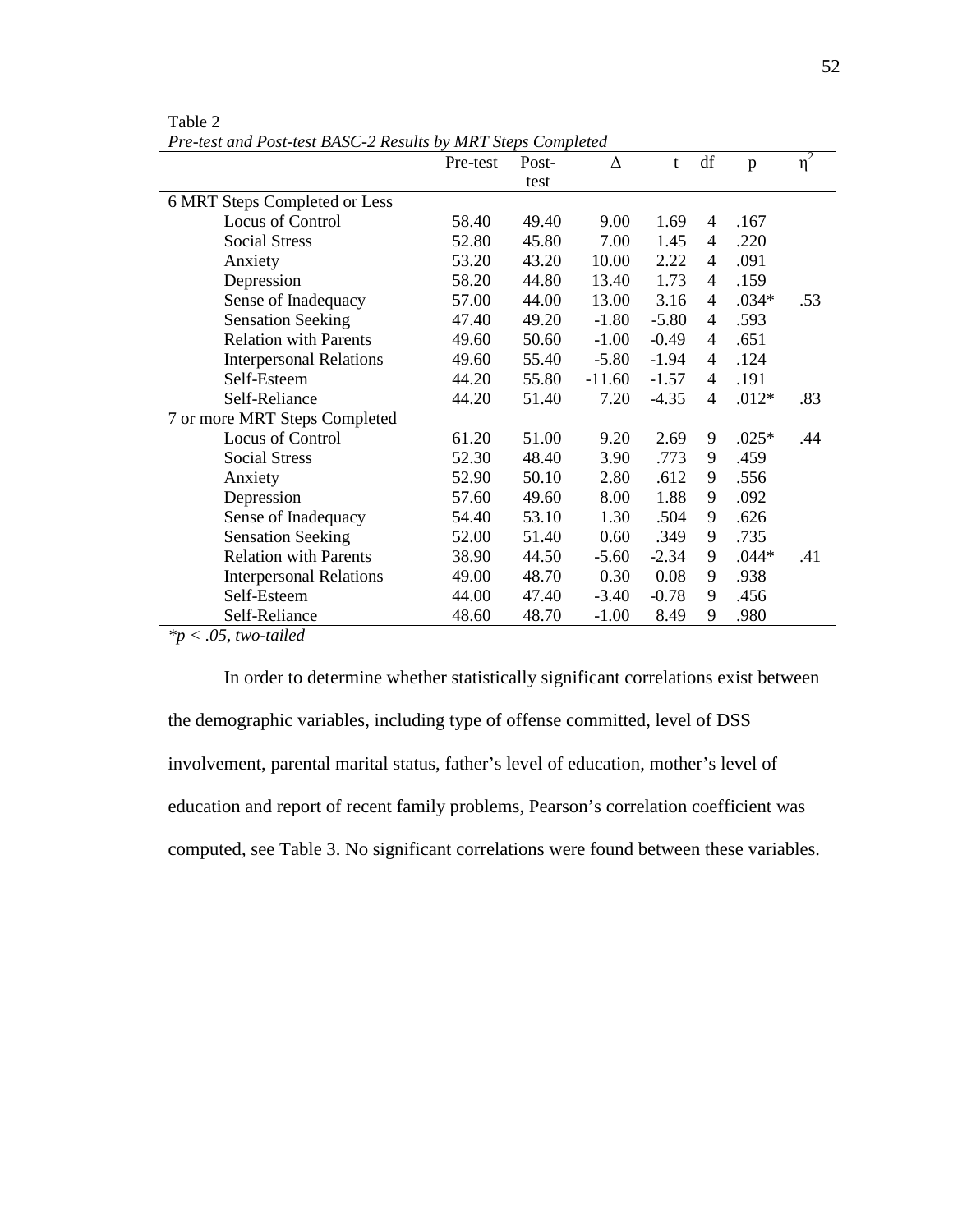|                            | <b>DSS</b>  | Parental      | Father's  | Mother's  | Family   |
|----------------------------|-------------|---------------|-----------|-----------|----------|
|                            | Involvement | Marital       | Education | Education | Problems |
|                            |             | <b>Status</b> |           |           |          |
| Offense                    | .378        | .086          | .341      | $-.193$   | .115     |
| Committed                  |             |               |           |           |          |
| <b>DSS</b>                 |             | $-.216$       | .286      | $-.148$   | .536     |
| Involvement                |             |               |           |           |          |
| Parental Marital           |             |               | $-.312$   | .156      | $-.360$  |
| <b>Status</b>              |             |               |           |           |          |
| Father's                   |             |               |           | .274      | .000     |
| Education                  |             |               |           |           |          |
| Mother's                   |             |               |           |           | -.447    |
| Education                  |             |               |           |           |          |
| * $p < .05$ , ** $p < .01$ |             |               |           |           |          |

Table 3 *Pearson Correlation Matrix among Demographic Variables*

*Offense.* In order to evaluate whether differences existed between pre-test and post-test scores, based on type of offense committed, a one-way mixed model ANOVA was planned; however, due to the small sample size, this analysis was not appropriate. Thus, a paired-samples t-test was conducted, see Table 4; although this does not allow for comparison of groups, it does provide data regarding pre-test and post-test differences, based on groups. For individuals who did not commit an offense, there was a statistically significant  $[t (4) = 7.38, p = .002$  (two-tailed)] decrease on the Anxiety scale from pretest (M = 57.80, SD = 3.65) to post-test (M = 47.00, SD = 3.65). The mean decrease on the Anxiety scale was 10.80 with a 95% confidence interval ranging from 6.74 to 14.86. The eta squared statistic (.94) indicates a large effect size.

For individuals who did not commit an offense, there was also a statistically significant [t (4) = 3.33, p = .029 (two-tailed)] decrease on the Locus of Control scale from pre-test ( $M = 61.40$ ,  $SD = 5.96$ ) to post-test ( $M = 47.00$ ,  $SD = 3.96$ ), The mean decrease on the Locus of Control scale was 14.40 with a 95% confidence interval ranging from 2.41 to 26.39. The eta squared statistic (.73) indicates a large effect size.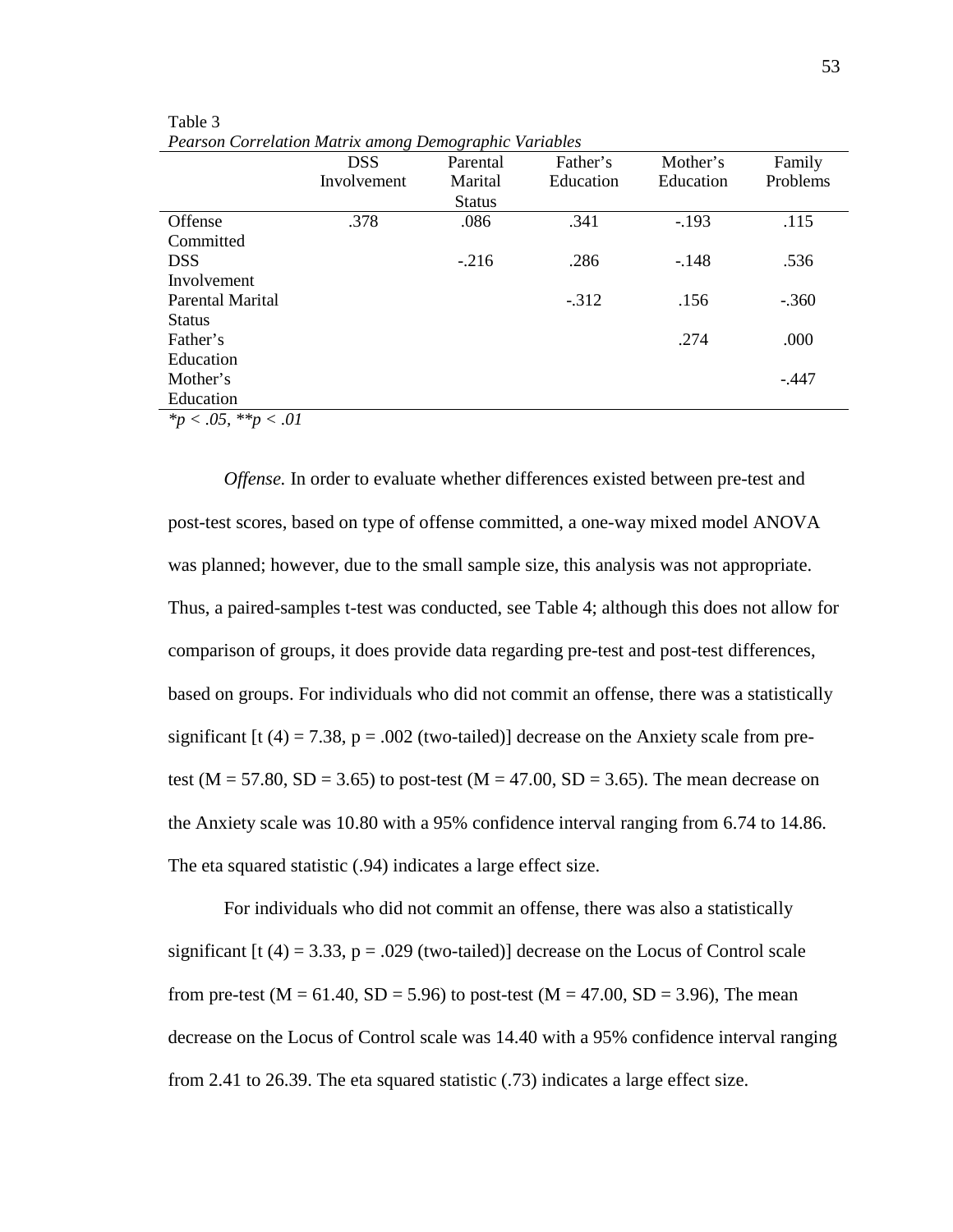For individuals who committed both a status and a non-status offense, there was a statistically significant decrease on the Locus of Control scale from pre-test ( $M = 70.00$ ,  $SD = 14.14$ ) to post-test (M = 47.50, SD = 13.44), t (1) = 45.00, p = .014 (two-tailed). The mean decrease on the Locus of Control scale was 22.50 with a 95% confidence interval ranging from 16.15 to 28.85. The eta squared statistic (1.00) indicates a large effect size. No other statistically significant changes occurred between pre-test and posttest scores, based on offense committed.

*Parent marital status*. In order to evaluate whether differences existed between pre-test and post-test scores, based on the participants' parental marital status, a one-way mixed model ANOVA was planned; however, due to the small sample size, this analysis was not appropriate. Thus, a paired-samples t-test was conducted, see Table 5; although this does not allow for comparison of groups, it does provide data regarding pre-test and post-test differences, based on groups. For individuals who indicated that parental divorce, there was a statistically significant decrease on the Locus of Control scale from pre-test (M= 65.00, SD= 14.52) to post-test (M= 52.00, SD= 12.12), t (5) = 2.91, p= .034 (two-tailed). The mean decrease on the Anxiety scale was 13.00 with a 95% confidence interval ranging from 1.50 to 24.50. The eta squared statistic (.94) indicates a large effect size. No other statistically significant changes occurred between pre-test and post-test scores, based on parent marital status.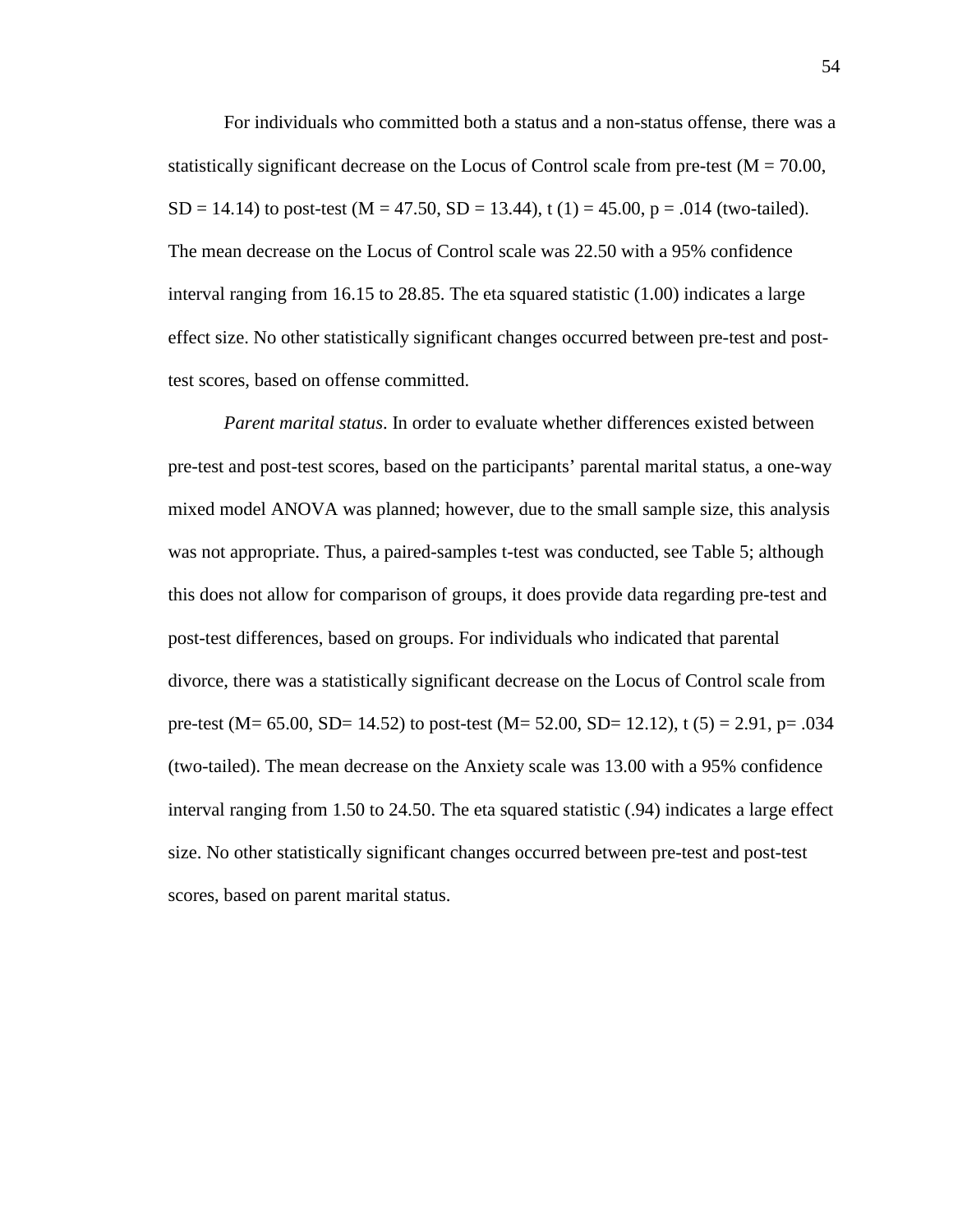Table 4 *Pre-test and post-test BASC-2 results, by offense*

|                       |                                | Pre-test | Post- | $\Delta$ | t       | df             | p       | $\eta^2$ |
|-----------------------|--------------------------------|----------|-------|----------|---------|----------------|---------|----------|
|                       |                                |          | test  |          |         |                |         |          |
|                       | No offense committed           |          |       |          |         |                |         |          |
|                       | Locus of Control               | 61.40    | 47.00 | 14.40    | 3.34    | 4              | $.029*$ | .73      |
|                       | <b>Social Stress</b>           | 51.00    | 43.80 | 7.20     | 1.42    | $\overline{4}$ | .229    |          |
|                       | Anxiety                        | 57.80    | 47.00 | 10.80    | 7.38    | 4              | $.002*$ | .94      |
|                       | Depression                     | 60.20    | 44.60 | 15.60    | 2.76    | 4              | .051    |          |
|                       | Sense of Inadequacy            | 52.00    | 42.60 | 9.40     | 2.70    | 4              | .086    |          |
|                       | <b>Sensation Seeking</b>       | 47.00    | 47.40 | $-0.40$  | $-0.18$ | 4              | .868    |          |
|                       | <b>Relation with Parents</b>   | 38.60    | 46.80 | $-8.20$  | $-1.87$ | 4              | .135    |          |
|                       | <b>Interpersonal Relations</b> | 53.60    | 52.80 | 0.80     | .483    | 4              | .654    |          |
|                       | Self-Esteem                    | 41.60    | 52.40 | $-10.80$ | $-2.08$ | $\overline{4}$ | .106    |          |
|                       | Self-Reliance                  | 48.20    | 51.40 | $-3.20$  | $-1.23$ | $\overline{4}$ | .285    |          |
| <b>Status offense</b> |                                |          |       |          |         |                |         |          |
|                       | Locus of Control               | 52.75    | 50.75 | 2.00     | 0.42    | 3              | .705    |          |
|                       | <b>Social Stress</b>           | 45.25    | 46.00 | $-0.75$  | $-0.21$ | 3              | .850    |          |
|                       | Anxiety                        | 46.25    | 47.00 | $-0.75$  | $-0.47$ | 3              | .671    |          |
|                       | Depression                     | 48.00    | 51.25 | $-3.25$  | $-1.07$ | 3              | .363    |          |
|                       | Sense of Inadequacy            | 47.75    | 52.00 | $-4.25$  | $-1.80$ | 3              | .169    |          |
|                       | <b>Sensation Seeking</b>       | 52.25    | 48.75 | 3.50     | 1.22    | 3              | .310    |          |
|                       | <b>Relation with Parents</b>   | 43.50    | 46.00 | $-2.50$  | $-1.04$ | 3              | .374    |          |
|                       | <b>Interpersonal Relations</b> | 48.50    | 50.25 | $-1.75$  | $-0.39$ | 3              | .720    |          |
|                       | Self-Esteem                    | 52.00    | 49.25 | 2.25     | 0.56    | 3              | .614    |          |
|                       | Self-Reliance                  | 49.75    | 45.50 | 4.25     | .055    | 3              | .622    |          |
| Non-status offense    |                                |          |       |          |         |                |         |          |
|                       | Locus of Control               | 61.50    | 58.50 | 3.00     | 0.96    | 3              | .409    |          |
|                       | <b>Social Stress</b>           | 53.75    | 56.00 | $-2.25$  | $-0.30$ | 3              | .781    |          |
|                       | Anxiety                        | 48.75    | 55.50 | $-6.75$  | $-1.00$ | 3              | .393    |          |
|                       | Depression                     | 56.25    | 51.25 | 5.00     | 1.07    | 3              | .363    |          |
|                       | Sense of Inadequacy            | 63.75    | 58.50 | 5.25     | 0.99    | 3              | .396    |          |
|                       | <b>Sensation Seeking</b>       | 50.75    | 53.00 | $-2.25$  | $-0.57$ | 3              | .610    |          |
|                       | <b>Relation with Parents</b>   | 45.00    | 47.50 | $-2.50$  | $-1.04$ | 3              | .374    |          |
|                       | <b>Interpersonal Relations</b> | 48.75    | 45.50 | 3.25     | 0.48    | 3              | .667    |          |
|                       | Self-Esteem                    | 47.25    | 43.50 | 3.75     | 0.90    | 3              | .433    |          |
|                       | Self-Reliance                  | 41.25    | 50.50 | $-9.25$  | $-2.13$ | 3              | .123    |          |
|                       | Non-Status and Status offense  |          |       |          |         |                |         |          |
|                       | Locus of Control               | 70.00    | 47.50 | 22.50    | 45.00   | $\mathbf{1}$   | $.014*$ | 1.00     |
|                       | <b>Social Stress</b>           | 68.00    | 43.00 | 25.00    | 2.08    | $\mathbf{1}$   | .285    |          |
|                       | Anxiety                        | 63.00    | 36.00 | 27.00    | 9.00    | $\mathbf{1}$   | .070    |          |
|                       | Depression                     | 74.50    | 43.50 | 31.00    | 5.17    | $\mathbf{1}$   | .122    |          |
|                       | Sense of Inadequacy            | 61.50    | 48.00 | 13.50    | 2.46    | $\mathbf{1}$   | .246    |          |
|                       | <b>Sensation Seeking</b>       | 55.00    | 58.00 | $-3.00$  | $-3.00$ | $\mathbf{1}$   | .205    |          |
|                       | <b>Relation with Parents</b>   | 45.00    | 45.00 | 0.00     | 0.00    | $\mathbf{1}$   | 1.00    |          |
|                       | <b>Interpersonal Relations</b> | 40.50    | 58.50 | $-18.00$ | $-3.60$ | $\mathbf{1}$   | .172    |          |
|                       | Self-Esteem                    | 28.00    | 59.00 | $-31.00$ | $-5.17$ | $\mathbf{1}$   | .122    |          |
|                       | Self-Reliance                  | 51.00    | 51.50 | $-0.50$  | $-0.09$ | 1              | .942    |          |

*\*p < .05, two-tailed*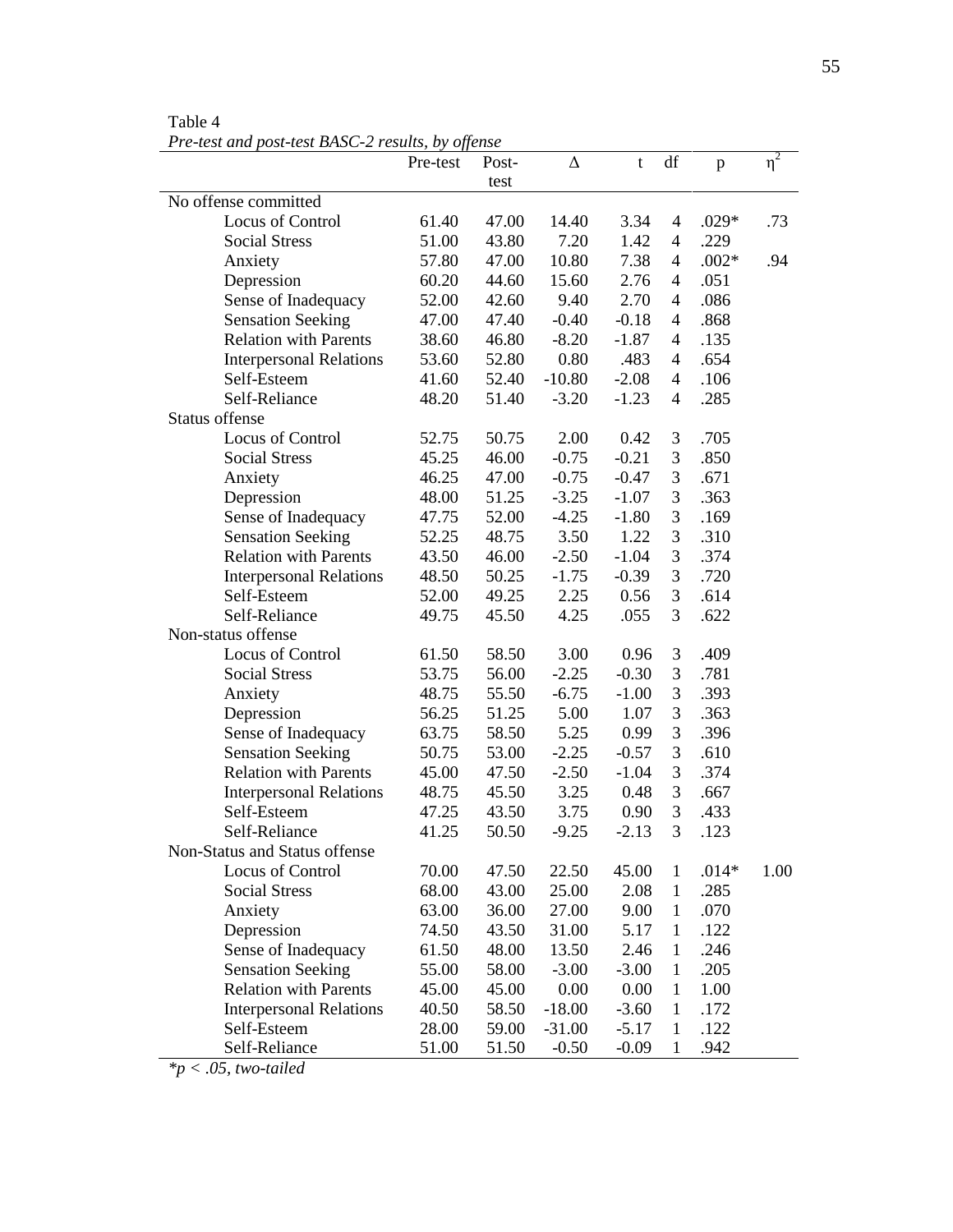| т агент магнатышая. Тте-тем ини розг-тем DASC-2 темпя | Pre-test | Post- | Δ       | t       | df             | $\, {\bf p}$ | $\eta^2$ |
|-------------------------------------------------------|----------|-------|---------|---------|----------------|--------------|----------|
|                                                       |          | test  |         |         |                |              |          |
| Married                                               |          |       |         |         |                |              |          |
| Locus of Control                                      | 55.75    | 47.00 | 8.75    | 1.90    | 3              | .154         |          |
| <b>Social Stress</b>                                  | 49.75    | 44.25 | 5.50    | 0.93    | 3              | .421         |          |
| Anxiety                                               | 50.50    | 42.75 | 7.75    | 2.62    | 3              | .079         |          |
| Depression                                            | 51.50    | 44.50 | 7.00    | 1.05    | 3              | .373         |          |
| Sense of Inadequacy                                   | 54.75    | 43.75 | 11.00   | 2.09    | 3              | .128         |          |
| <b>Sensation Seeking</b>                              | 49.75    | 48.00 | 1.75    | 0.34    | 3              | .759         |          |
| <b>Relation with Parents</b>                          | 49.25    | 53.25 | $-4.00$ | $-1.37$ | 3              | .264         |          |
| <b>Interpersonal Relations</b>                        | 51.50    | 55.50 | $-4.00$ | $-1.30$ | 3              | .285         |          |
| Self-Esteem                                           | 52.00    | 58.00 | $-6.00$ | $-1.34$ | 3              | .274         |          |
| Self-Reliance                                         | 46.50    | 47.75 | $-1.25$ | $-0.17$ | 3              | .876         |          |
| Divorced                                              |          |       |         |         |                |              |          |
| Locus of Control                                      | 65.00    | 52.00 | 13.00   | 2.91    | $\mathfrak{S}$ | $.034*$      | .94      |
| <b>Social Stress</b>                                  | 49.83    | 49.83 | 0.00    | 0.00    | 5              | 1.00         |          |
| Anxiety                                               | 52.33    | 49.67 | 2.67    | 0.37    | 5              | .725         |          |
| Depression                                            | 59.33    | 46.50 | 12.83   | 1.86    | 5              | .122         |          |
| Sense of Inadequacy                                   | 58.00    | 52.83 | 5.17    | 1.05    | 5              | .342         |          |
| <b>Sensation Seeking</b>                              | 50.00    | 49.83 | 0.17    | 0.11    | 5              | .917         |          |
| <b>Relation with Parents</b>                          | 36.83    | 42.17 | $-5.33$ | $-1.30$ | 5              | .250         |          |
| <b>Interpersonal Relations</b>                        | 52.50    | 49.67 | 2.83    | 0.58    | 5              | .588         |          |
| Self-Esteem                                           | 39.67    | 48.83 | $-9.17$ | $-1.14$ | 5              | .308         |          |
| Self-Reliance                                         | 46.00    | 50.83 | $-4.83$ | $-1.02$ | 5              | .356         |          |
| Never married or other                                |          |       |         |         |                |              |          |
| Locus of Control                                      | 58.20    | 53.40 | 4.80    | 0.89    | 4              | .423         |          |
| <b>Social Stress</b>                                  | 57.80    | 47.40 | 10.40   | 1.51    | 4              | .206         |          |
| Anxiety                                               | 55.80    | 49.60 | 6.20    | 1.01    | $\overline{4}$ | .370         |          |
| Depression                                            | 61.00    | 52.60 | 8.40    | 1.28    | 4              | .269         |          |
| Sense of Inadequacy                                   | 52.40    | 51.80 | 0.60    | 0.28    | $\overline{4}$ | .793         |          |
| <b>Sensation Seeking</b>                              | 51.60    | 53.80 | $-2.20$ | $-1.41$ | $\overline{4}$ | .232         |          |
| <b>Relation with Parents</b>                          | 43.80    | 46.40 | $-2.60$ | $-1.77$ | $\overline{4}$ | .152         |          |
| <b>Interpersonal Relations</b>                        | 43.40    | 48.80 | $-5.40$ | $-1.06$ | $\overline{4}$ | .349         |          |
| Self-Esteem                                           | 43.00    | 45.60 | $-2.60$ | $-0.44$ | $\overline{4}$ | .686         |          |
| Self-Reliance                                         | 49.00    | 49.60 | $-0.60$ | $-0.23$ | 4              | .830         |          |

Table 5 *Parent Marital Status: Pre-test and post-test BASC-2 results*

*\*p < .05, two-tailed*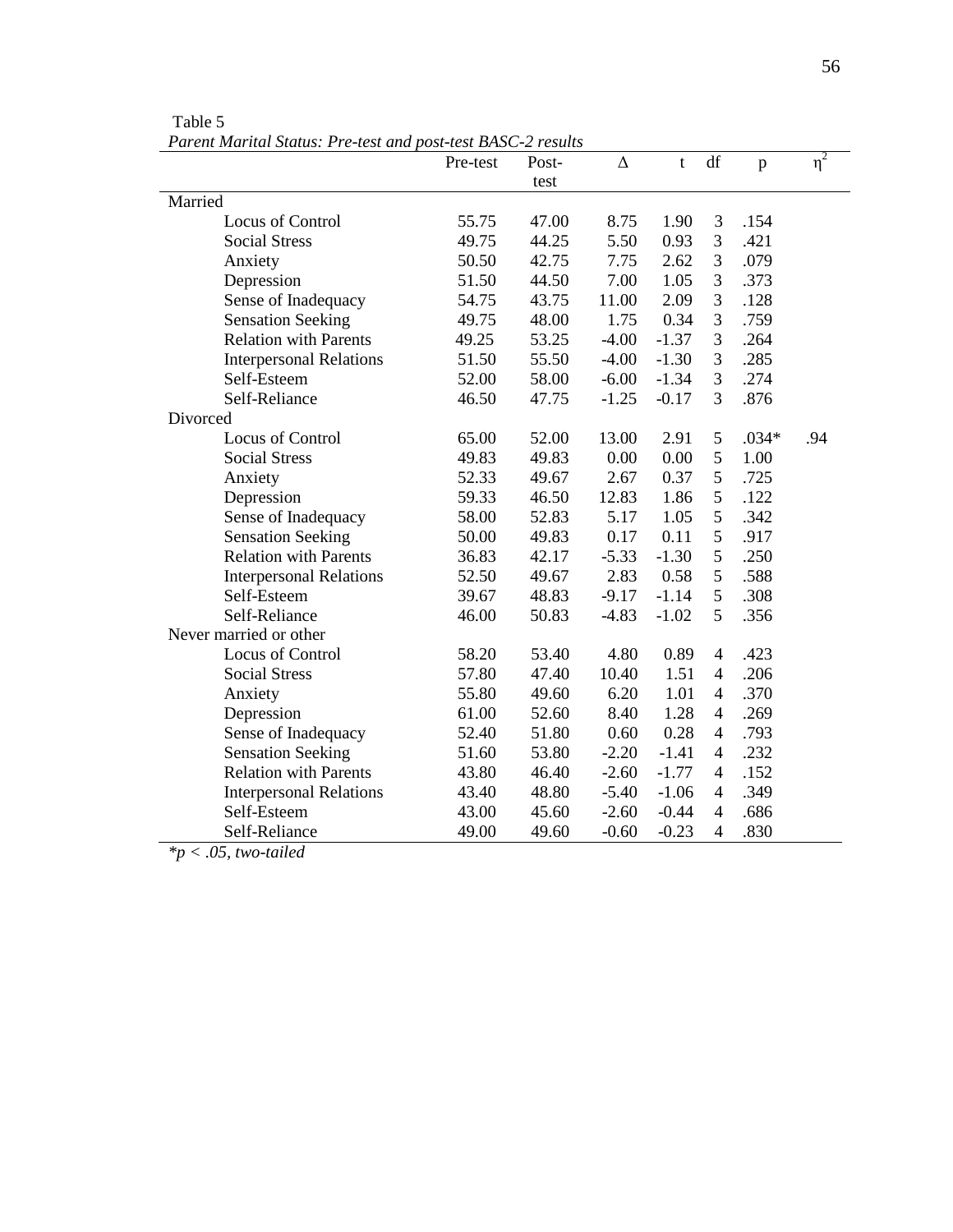*Parents level of education.* In order to evaluate whether differences existed between pre-test and post-test scores, based on type of offense committed, a one-way mixed model ANOVA was planned; however, due to the small sample size, this analysis was not appropriate. Thus, paired-samples t-tests were conducted, see Table 6 and Table 7; although this does not allow for comparison of groups, it does provide data regarding pre-test and post-test differences, based on groups. No significant differences were found between pre-test and post-test scores, based on parental education levels.

|                                    | Pre-test | Post- | Δ       | T       | df | p    | $\eta^2$ |
|------------------------------------|----------|-------|---------|---------|----|------|----------|
|                                    |          | test  |         |         |    |      |          |
| Some high school, did not graduate |          |       |         |         |    |      |          |
| Locus of Control                   | 59.56    | 50.89 | 8.67    | 2.22    | 8  | .057 |          |
| <b>Social Stress</b>               | 51.89    | 47.67 | 4.22    | 0.76    | 8  | .468 |          |
| Anxiety                            | 52.22    | 49.33 | 2.89    | 0.57    | 8  | .585 |          |
| Depression                         | 54.44    | 48.33 | 6.11    | 1.35    | 8  | .215 |          |
| Sense of Inadequacy                | 56.78    | 52.00 | 4.78    | 1.41    | 8  | .197 |          |
| <b>Sensation Seeking</b>           | 53.67    | 53.11 | 0.56    | 0.25    | 8  | .806 |          |
| <b>Relation with Parents</b>       | 41.22    | 46.22 | $-5.00$ | $-1.84$ | 8  | .103 |          |
| <b>Interpersonal Relations</b>     | 50.22    | 51.22 | $-1.00$ | $-0.23$ | 8  | .822 |          |
| Self-Esteem                        | 48.11    | 51.11 | $-3.00$ | $-0.62$ | 8  | .555 |          |
| Self-Reliance                      | 49.33    | 51.44 | $-2.11$ | $-0.50$ | 8  | .630 |          |
| High school graduate, no college   |          |       |         |         |    |      |          |
| Locus of Control                   | 54.25    | 48.00 | 6.25    | 1.27    | 3  | .295 |          |
| <b>Social Stress</b>               | 47.25    | 43.75 | 3.50    | 0.56    | 3  | .617 |          |
| Anxiety                            | 51.50    | 44.25 | 7.25    | 2.02    | 3  | .137 |          |
| Depression                         | 53.75    | 44.75 | 9.00    | 1.40    | 3  | .255 |          |
| Sense of Inadequacy                | 48.00    | 44.00 | 4.00    | 0.75    | 3  | .506 |          |
| <b>Sensation Seeking</b>           | 46.25    | 46.25 | 0.00    | 0.00    | 3  | 1.00 |          |
| <b>Relation with Parents</b>       | 49.00    | 52.75 | $-3.75$ | $-1.35$ | 3  | .270 |          |
| <b>Interpersonal Relations</b>     | 53.00    | 55.50 | $-2.50$ | $-1.51$ | 3  | .229 |          |
| Self-Esteem                        | 45.75    | 53.25 | $-7.50$ | $-1.80$ | 3  | .170 |          |
| Self-Reliance                      | 46.50    | 49.50 | $-3.00$ | $-0.70$ | 3  | .532 |          |

Table 6

*Father's level of education: Pre-test and post-test BASC-2 results*

*\*p < .05*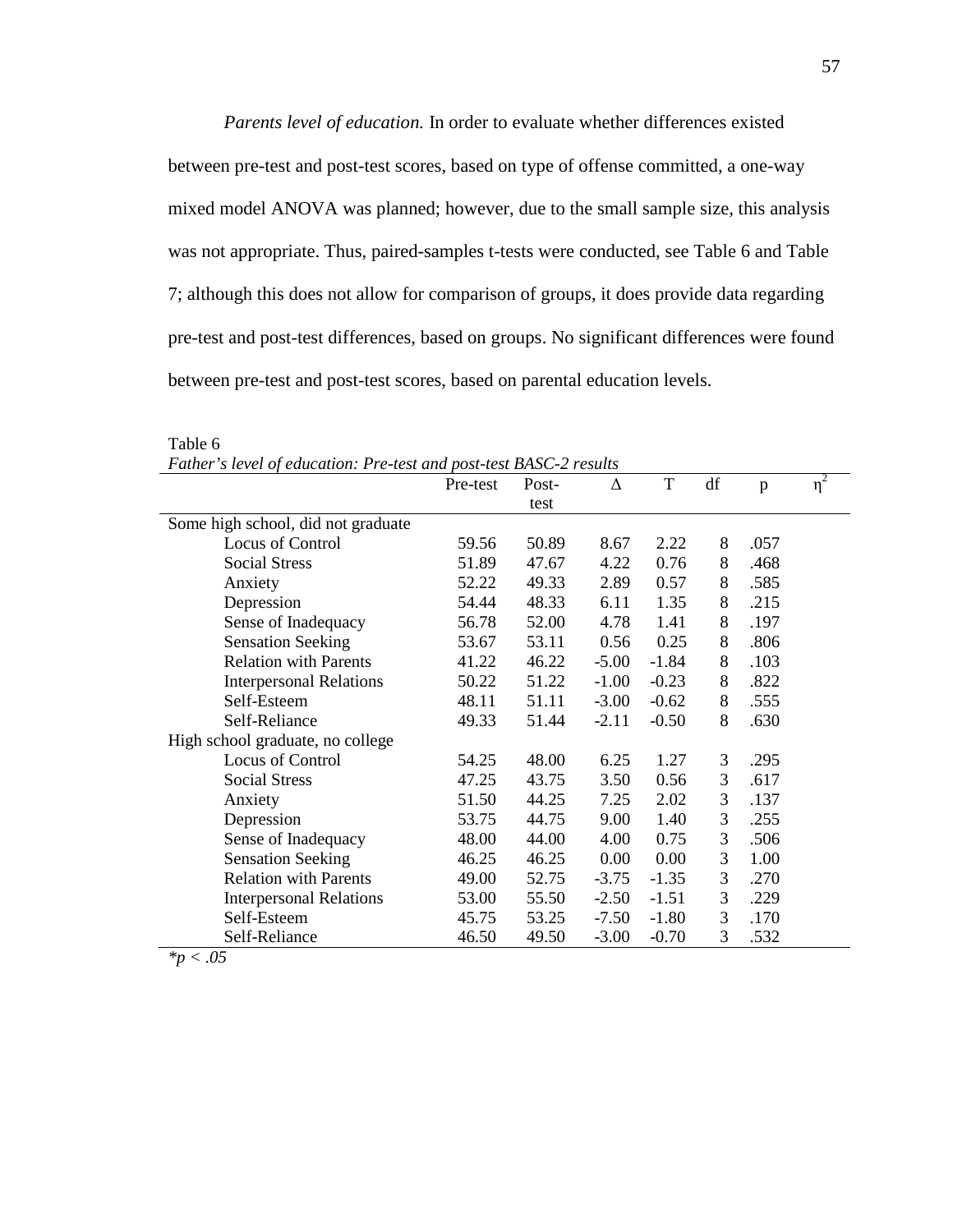|                                    | Pre-test | Post- | Δ        | t       | df             | $\, {\bf p}$ | $\eta^2$ |
|------------------------------------|----------|-------|----------|---------|----------------|--------------|----------|
|                                    |          | test  |          |         |                |              |          |
| Some high school, did not graduate |          |       |          |         |                |              |          |
| Locus of Control                   | 63.60    | 51.40 | 12.20    | 1.84    | $\overline{4}$ | .140         |          |
| <b>Social Stress</b>               | 58.40    | 45.80 | 12.60    | 1.92    | $\overline{4}$ | .128         |          |
| Anxiety                            | 61.60    | 48.00 | 13.60    | 2.27    | $\overline{4}$ | .086         |          |
| Depression                         | 63.80    | 50.20 | 13.60    | 1.64    | $\overline{4}$ | .176         |          |
| Sense of Inadequacy                | 57.40    | 50.60 | 6.80     | 1.49    | $\overline{4}$ | .210         |          |
| <b>Sensation Seeking</b>           | 52.40    | 55.00 | $-2.60$  | $-1.77$ | $\overline{4}$ | .152         |          |
| <b>Relation with Parents</b>       | 39.60    | 46.00 | $-6.40$  | $-1.36$ | $\overline{4}$ | .246         |          |
| <b>Interpersonal Relations</b>     | 45.40    | 53.20 | $-7.80$  | $-1.50$ | $\overline{4}$ | .209         |          |
| Self-Esteem                        | 39.40    | 51.40 | $-12.00$ | $-1.43$ | $\overline{4}$ | .226         |          |
| Self-Reliance                      | 49.60    | 49.80 | $-0.20$  | $-0.70$ | $\overline{4}$ | .947         |          |
| High school graduate, no college   |          |       |          |         |                |              |          |
| Locus of Control                   | 49.60    | 45.40 | 4.20     | 1.47    | $\overline{4}$ | .215         |          |
| <b>Social Stress</b>               | 44.00    | 46.20 | $-2.20$  | $-0.80$ | $\overline{4}$ | .471         |          |
| Anxiety                            | 46.60    | 44.20 | 2.40     | 1.08    | $\overline{4}$ | .342         |          |
| Depression                         | 43.60    | 43.40 | 0.20     | 0.25    | $\overline{4}$ | .815         |          |
| Sense of Inadequacy                | 49.40    | 47.20 | 2.20     | 0.42    | $\overline{4}$ | .700         |          |
| <b>Sensation Seeking</b>           | 51.20    | 51.20 | 0.00     | 0.00    | $\overline{4}$ | 1.00         |          |
| <b>Relation with Parents</b>       | 50.80    | 52.40 | $-1.60$  | $-0.78$ | $\overline{4}$ | .481         |          |
| <b>Interpersonal Relations</b>     | 54.80    | 56.80 | $-2.00$  | $-0.52$ | $\overline{4}$ | .632         |          |
| Self-Esteem                        | 55.80    | 57.00 | $-1.20$  | $-0.47$ | $\overline{4}$ | .663         |          |
| Self-Reliance                      | 49.00    | 51.00 | $-2.00$  | $-0.28$ | $\overline{4}$ | .791         |          |
| Some college or college graduate   |          |       |          |         |                |              |          |
| Locus of Control                   | 66.75    | 55.75 | 11.00    | 1.94    | $\mathfrak{Z}$ | .148         |          |
| <b>Social Stress</b>               | 51.50    | 48.25 | 3.25     | 0.33    | 3              | .766         |          |
| Anxiety                            | 49.00    | 49.25 | $-0.25$  | $-0.03$ | 3              | .981         |          |
| Depression                         | 63.00    | 48.25 | 14.75    | 1.78    | 3              | .173         |          |
| Sense of Inadequacy                | 58.00    | 49.75 | 8.25     | 1.67    | 3              | .193         |          |
| <b>Sensation Seeking</b>           | 49.75    | 46.25 | 3.50     | 1.73    | 3              | .182         |          |
| <b>Relation with Parents</b>       | 38.75    | 43.25 | $-4.50$  | 1.73    | 3              | .182         |          |
| <b>Interpersonal Relations</b>     | 51.25    | 47.00 | 4.25     | 0.80    | 3              | .481         |          |
| Self-Esteem                        | 40.00    | 47.00 | $-7.00$  | $-0.72$ | 3              | .522         |          |
| Self-Reliance                      | 45.25    | 51.75 | $-6.50$  | $-1.37$ | 3              | .263         |          |
| $*p$ < .05                         |          |       |          |         |                |              |          |

Table 7

*Mother's level of education: Pre-test and post-test BASC-2 results*

*Recent family problems.* In order to evaluate whether differences existed between pre-test and post-test scores, based on participants' report of recent family problems, a one-way mixed model ANOVA was planned; however, due to the small sample size, this analysis was not appropriate. Thus, paired-samples t-tests were conducted, see Table 8; although this does not allow for comparison of groups, it does provide data regarding pre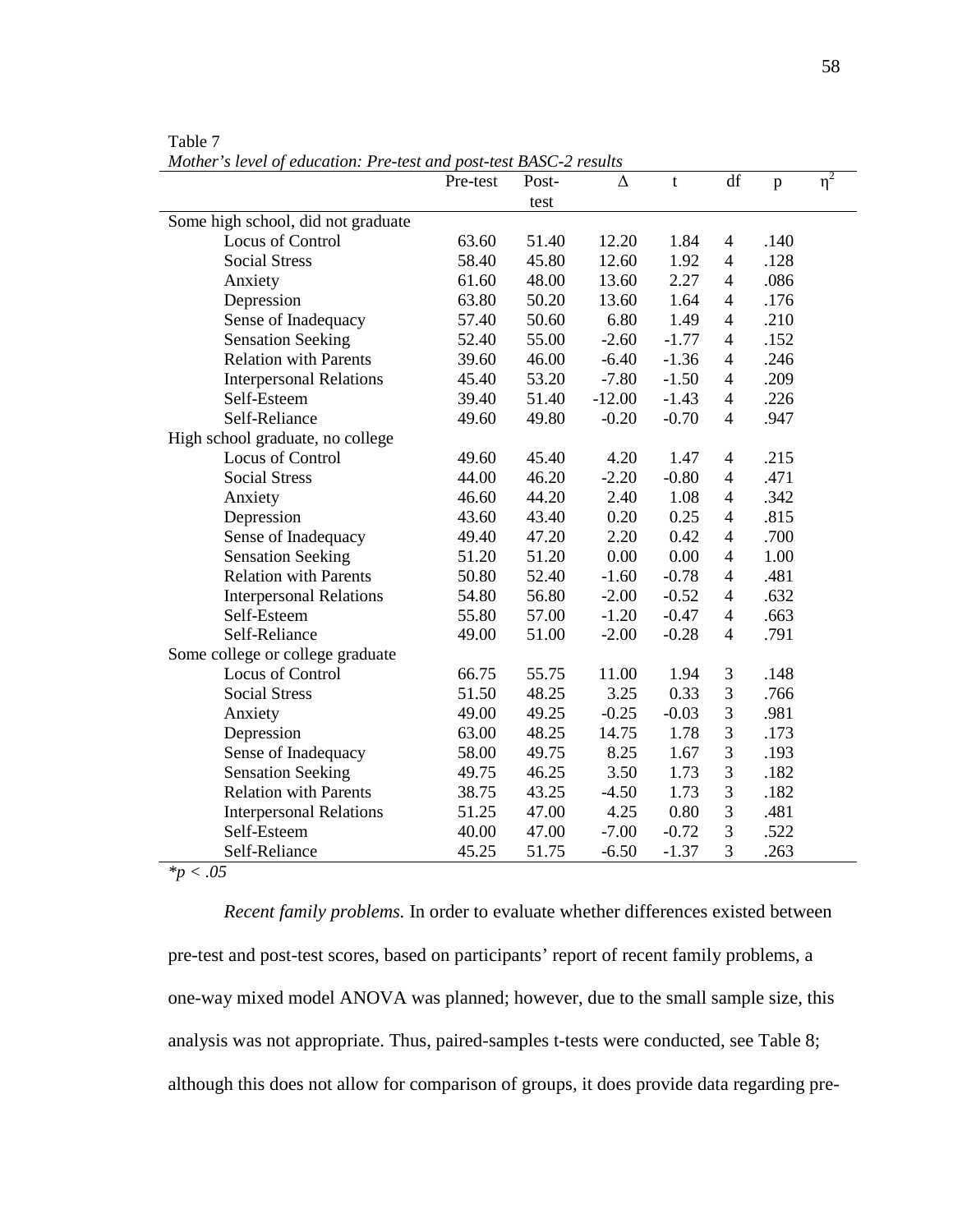test and post-test differences, based on groups. For individuals who did not report recent family problems (including arrests, drug use, drinking problems), there was a statistically significant decrease on the Locus of Control scale from pre-test  $(M = 62.89, SD = 4.02)$  to post-test (M= 52.11, SD= 3.49), t (8) = 3.288, p= .011 (two-tailed). The mean increase on the Locus of Control scale was 10.78 with a 95% confidence interval ranging from 3.22 to 18.34. The eta squared statistic (.57) indicates a large effect size. No other statistically significant changes existed from pre-test to post-test scores, for individuals who reported no recent family problems. No statistically significant changes existed from pre-test to post-test scores, for individuals reported recent family problems (including arrests, drug use, drinking problems).

Table 8

*Recent family problems: Pre-test and post-test BASC-2 results*

|                                       | Pre-test | Post- | Δ       | t       | df | p       | $\eta^2$ |
|---------------------------------------|----------|-------|---------|---------|----|---------|----------|
|                                       |          | test  |         |         |    |         |          |
| None reported                         |          |       |         |         |    |         |          |
| Locus of Control                      | 62.89    | 52.11 | 10.78   | 3.29    | 8  | $.011*$ | .57      |
| <b>Social Stress</b>                  | 52.00    | 49.33 | 2.67    | 0.59    | 8  | .571    |          |
| Anxiety                               | 51.89    | 49.22 | 2.67    | 0.56    | 8  | .589    |          |
| Depression                            | 57.44    | 47.33 | 10.11   | 2.13    | 8  | .066    |          |
| Sense of Inadequacy                   | 59.11    | 52.78 | 6.33    | 1.60    | 8  | .149    |          |
| <b>Sensation Seeking</b>              | 49.67    | 49.22 | 0.44    | 0.18    | 8  | .859    |          |
| <b>Relation with Parents</b>          | 39.89    | 45.56 | $-5.67$ | $-2.03$ | 8  | .077    |          |
| <b>Interpersonal Relations</b>        | 50.11    | 49.33 | 0.78    | 0.21    | 8  | .838    |          |
| Self-Esteem                           | 42.78    | 48.33 | $-5.56$ | $-1.10$ | 8  | .304    |          |
| Self-Reliance                         | 44.11    | 47.00 | $-2.89$ | $-0.68$ | 8  | .515    |          |
| Recent drug/alcohol use and/or arrest |          |       |         |         |    |         |          |
| Locus of Control                      | 56.33    | 49.67 | 6.67    | 1.31    | 5  | .249    |          |
| <b>Social Stress</b>                  | 53.17    | 44.83 | 8.33    | 1.32    | 5  | .245    |          |
| Anxiety                               | 54.67    | 45.67 | 9.00    | 1.86    | 5  | .122    |          |
| Depression                            | 58.33    | 49.00 | 9.33    | 1.42    | 5  | .214    |          |
| Sense of Inadequacy                   | 49.50    | 46.00 | 3.50    | 1.26    | 5  | .263    |          |
| <b>Sensation Seeking</b>              | 51.67    | 52.83 | $-1.17$ | $-0.91$ | 5  | .402    |          |
| <b>Relation with Parents</b>          | 46.33    | 48.00 | $-1.67$ | $-1.27$ | 5  | .259    |          |
| <b>Interpersonal Relations</b>        | 47.83    | 53.33 | $-5.50$ | $-1.42$ | 5  | .214    |          |
| Self-Esteem                           | 46.00    | 53.00 | $-7.00$ | $-1.12$ | 5  | .315    |          |
| Self-Reliance                         | 51.67    | 53.50 | $-1.83$ | $-0.67$ | 5  | .531    |          |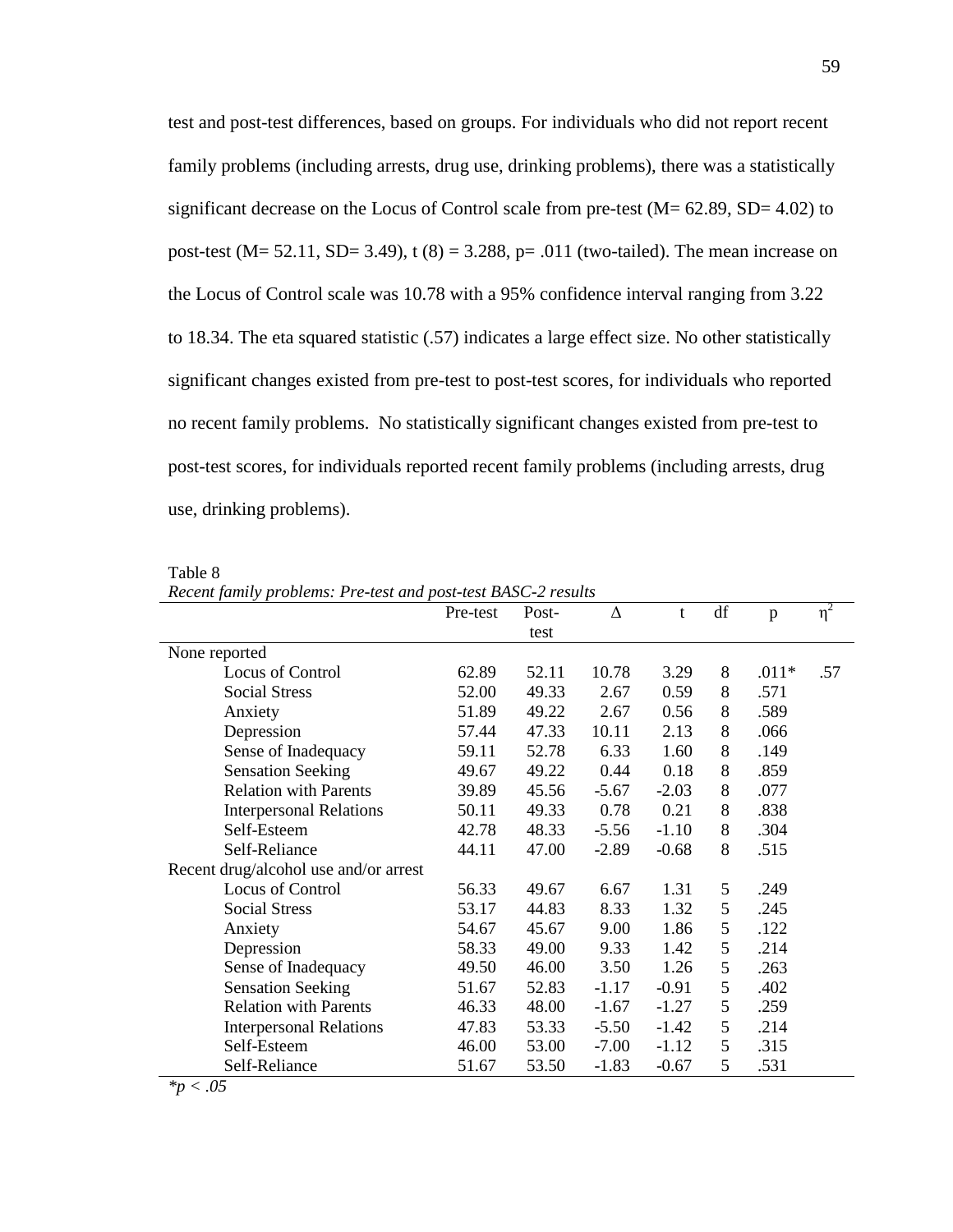*Family disagreement ratings.* In order to evaluate the internal consistency of the Family Risk Factors and the Family Protective Factors, a Cronbach alpha was calculated. Relative internal consistency was found for each, with Cronbach alphas of .79 and .72, respectively. In order to determine whether significant correlations existed between participants' scores on the CPIC and pre-test BASC-2 scores and CPIC scores and posttest BASC-2 scores, Pearson's correlation coefficient was calculated. Statistically significant correlations were found between BASC-2 pre-test scores and CPIC scores. Statistically significant correlations were found on the CPIC Content and Coping scales, see Table 9. A moderate positive correlation  $(r = .612, p = .026)$  was found between participants' ratings on the CPIC Content scale and the pre-test BASC-2 Depression scale, suggesting that as the content of parents' arguments intensified, so did participants' ratings of depressive symptoms. A moderate negative correlation  $(r = -.664, p = .013)$ was found between participants' ratings on the CPIC Content scale and the pre-test BASC-2 Relations with Parents scale, suggesting that as the content of parents' arguments intensified, lower ratings of positive relations with parents were reported. A moderate negative correlation  $(r = -.575, p = .040)$  was found between participants' ratings on the CPIC Content scale and the pre-test BASC-2 Interpersonal Relations scale, suggesting that as the content of parents' arguments intensified, lower ratings of positive relations with others were reported.

A moderate negative correlation ( $r = -.645$ ,  $p = .017$ ) was found between participants' ratings on the CPIC Coping scale and the pre-test BASC-2 Locus of Control scale, suggesting that participants' who indicated positive coping skills also indicated a more internal locus of control. A moderate negative correlation (*r* = -.586, *p* = .035) was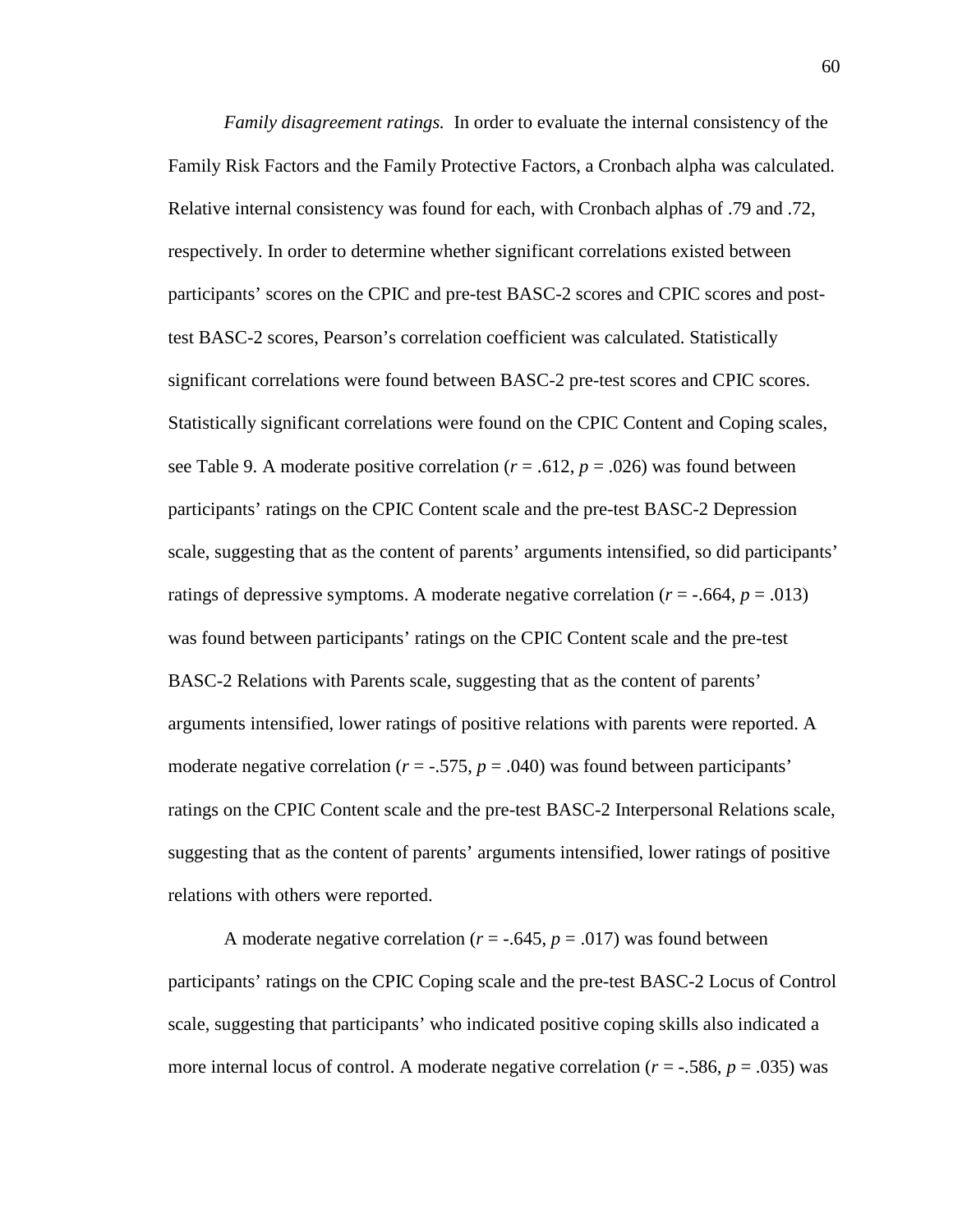found between participants' ratings on the CPIC Coping scale and the pre-test BASC-2 Depression scale, suggesting that participants' who indicated positive coping skills also indicated fewer depressive symptoms. A moderate positive correlation  $(r = .585, p =$ .036) was found between participants' ratings on the CPIC Coping scale and the pre-test BASC-2 Interpersonal Relations scale, suggesting that participants who indicated positive coping skills also reported higher ratings of positive relations with others.

Statistically significant correlations were found between BASC-2 post-test scores and CPIC scores. Statistically significant correlations were found on the following CPIC scales: Frequency, Content, Perceived Threat, Triangulation and Coping, see Table 10. A moderate positive correlation  $(r = .603, p = .029)$  was found between participants' ratings on the CPIC Frequency scale and the post-test BASC-2 Anxiety scale, suggesting that as the frequency of parents' arguments intensified, so did participants' ratings of anxious symptoms. A moderate negative correlation  $(r = -0.721, p = .005)$  was found between participants' ratings on the CPIC Frequency scale and the post-test BASC-2 Self-Esteem scale, suggesting that as the frequency of parents' arguments intensified, lower ratings of self-esteem were reported.

A moderate positive correlation ( $r = .600$ ,  $p = .030$ ) was found between participants' ratings on the CPIC Content scale and the post-test BASC-2 Depression scale, suggesting that as the content of parents' arguments intensified, so did participants' ratings of depressive symptoms. This finding is highly consistent with the correlation coefficient found between the CPIC Content scale and the pre-test BASC-2 Depression scale. A moderate negative correlation  $(r = -0.783, p = 0.002)$  was found between participants' ratings on the CPIC Content scale and the post-test BASC-2 Relations with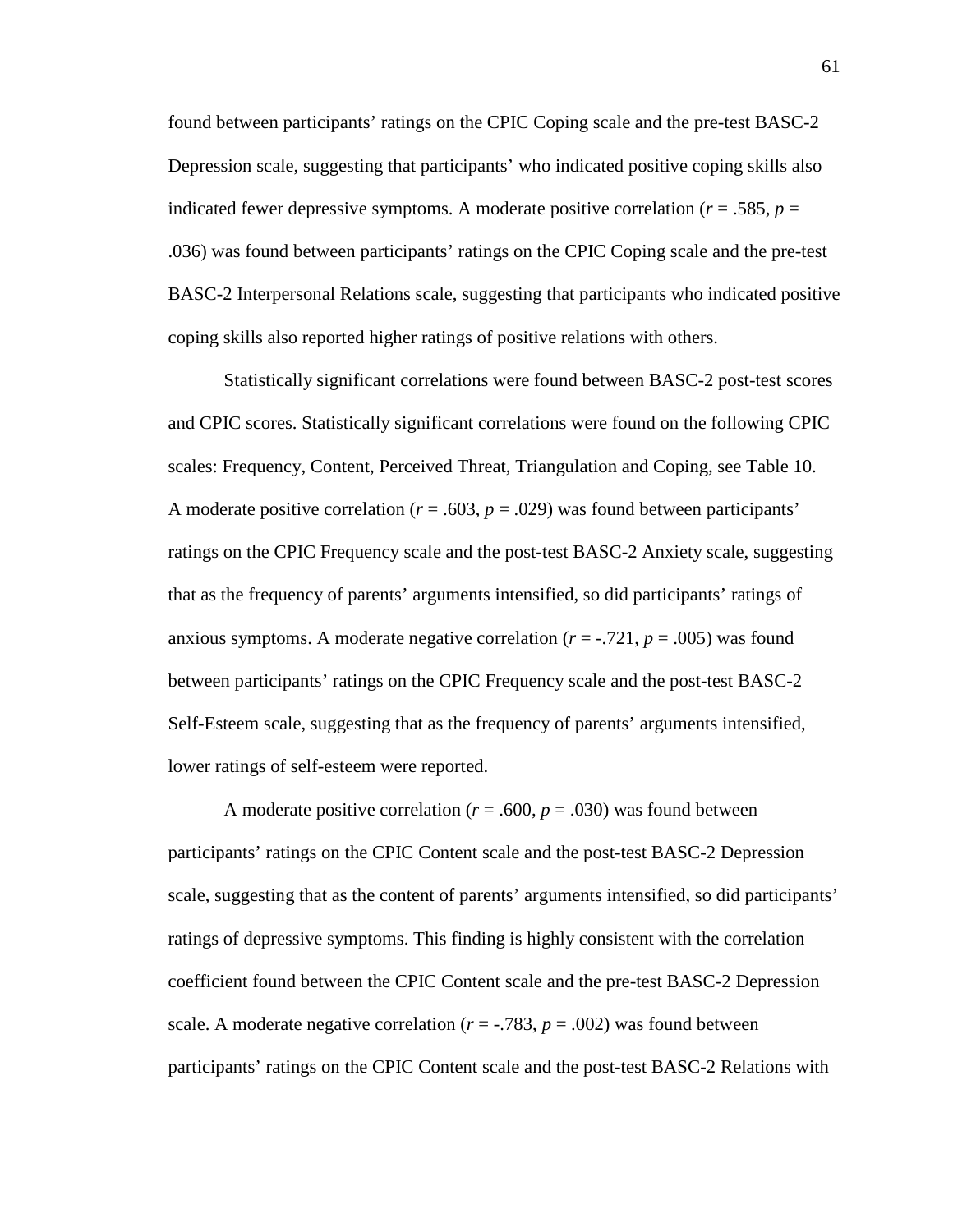Parents scale, suggesting that as the content of parents' arguments intensified, lower ratings of positive relations with parents were reported. This finding is highly consistent with the correlation coefficient found between the CPIC Content scale and the pre-test BASC-2 Relations with Parents scale. A moderate negative correlation  $(r = -0.730, p = 0.730)$ .005) was found between participants' ratings on the CPIC Content scale and the post-test BASC-2 Interpersonal Relations scale, suggesting that as the content of parents' arguments intensified, lower ratings of positive relations with others were reported. This finding is highly consistent with the correlation coefficient found between the CPIC Content scale and the pre-test BASC-2 Interpersonal Relations scale.

Moderate positive correlations were found between participants' ratings on the CPIC Perceived Threat scale and the post-test BASC-2 Locus of Control (*r* = .650, *p* = .016), Anxiety (*r* = .609, *p* = .027) and Depression (*r* = .612, *p* = .026) scales, suggesting that as the participants' ratings of perceived threat intensified, increased levels of external locus of control, anxiety and depression were reported. A moderate negative correlation  $(r = -.580, p = .038)$  was found between participants' ratings on the CPIC Triangulation scale and the post-test BASC-2 Self-Esteem scale, suggesting higher ratings of triangulation were associated with lower ratings of self-esteem. A moderate negative correlation  $(r = -.632, p = .020)$  was found between participants' ratings on the CPIC Coping scale and the post-test BASC-2 Locus of Control scale, suggesting that participants who indicated positive coping skills also indicated a more internal locus of control. This finding is highly consistent with the correlation coefficient found between the CPIC Coping scale and the pre-test BASC-2 Locus of Control scale. A moderate positive correlation ( $r = .643$ ,  $p = .018$ ) was found between participants' ratings on the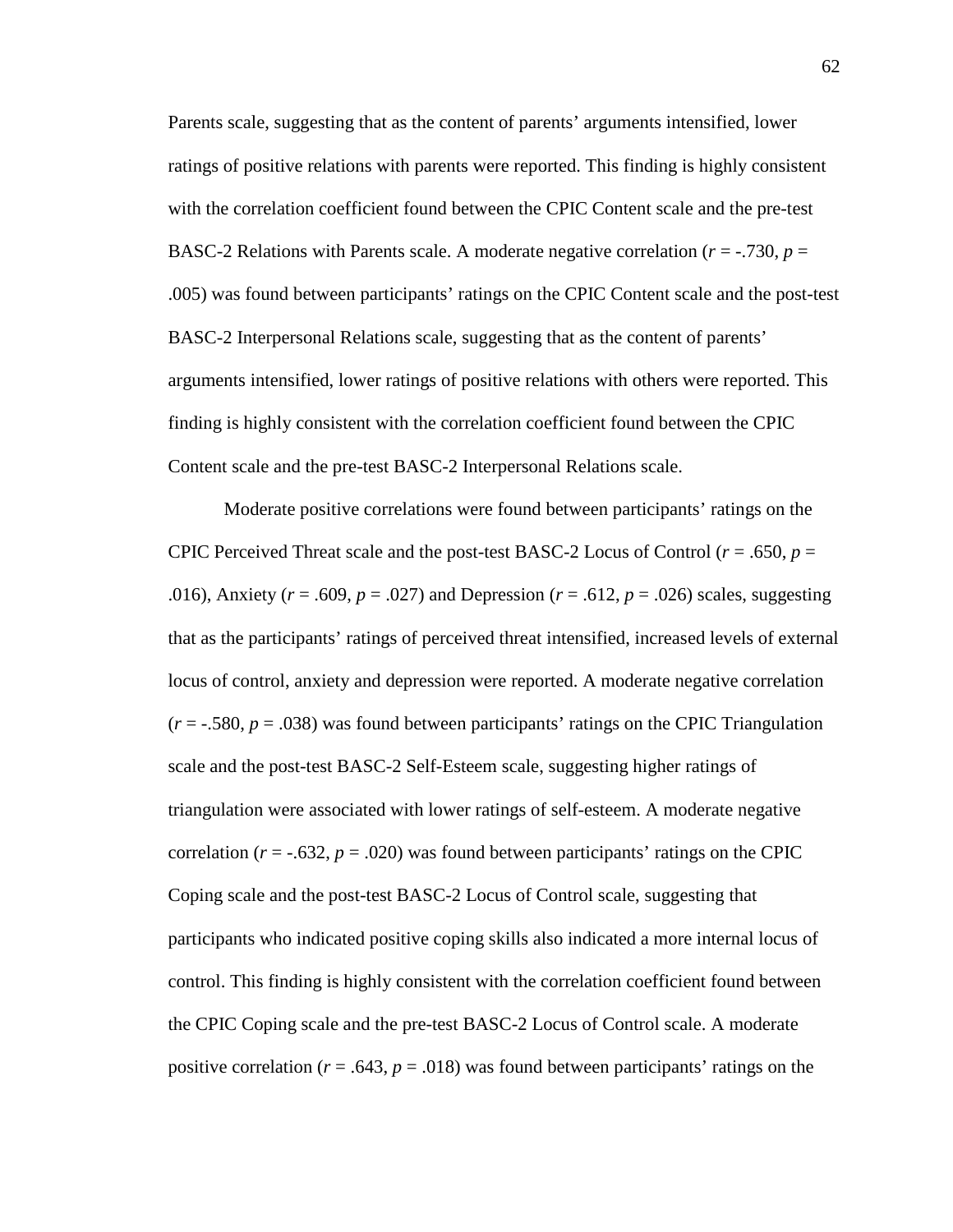CPIC Coping scale and the post-test BASC-2 Relations with Parents scale, suggesting that participants who indicated positive coping skills also reported higher ratings of positive relations parents.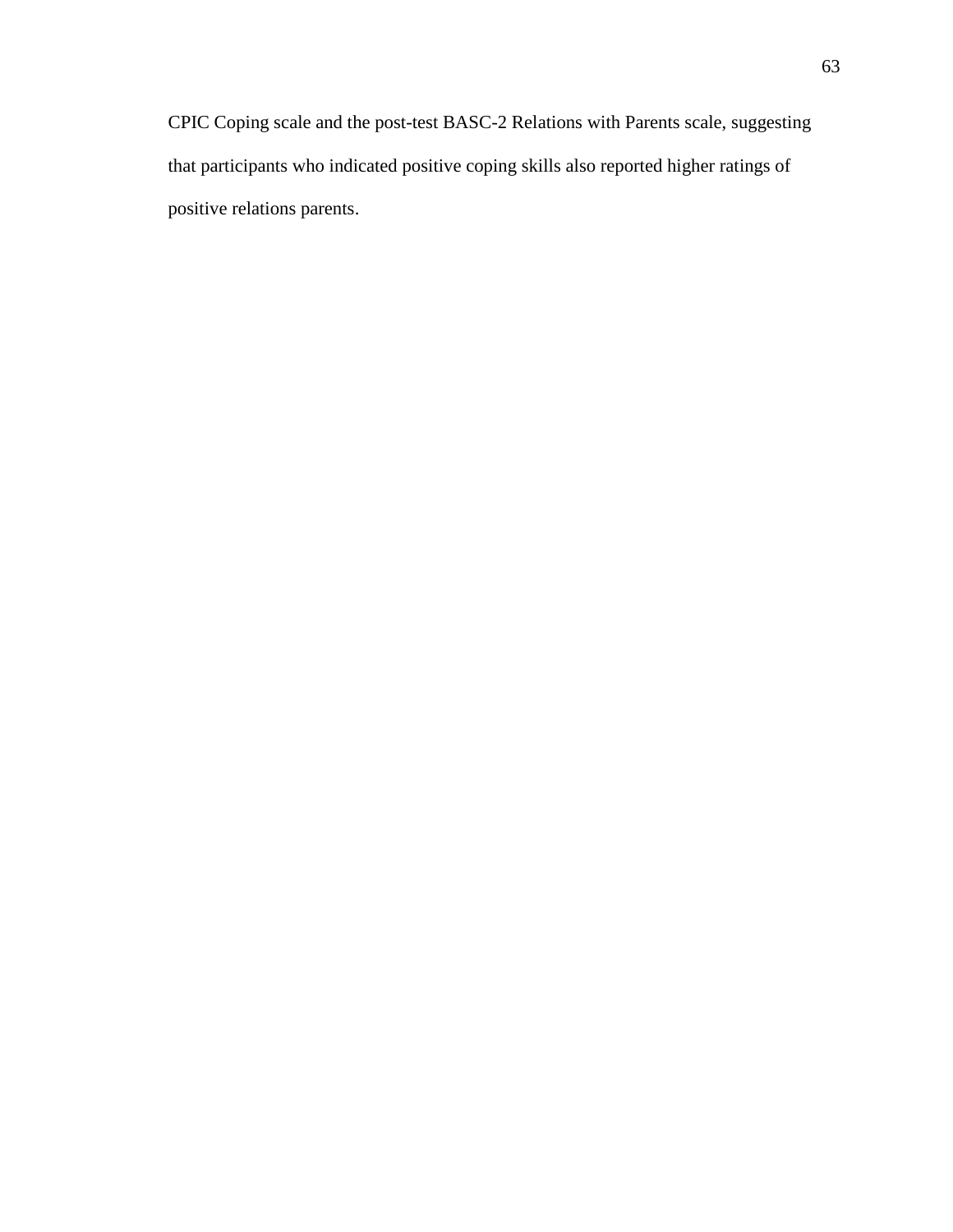|                                              | Frequency | Intensity | Content  | Perceived<br>Threat | Self-<br>Blame | Triangulation | Resolution | Coping   | Stability |
|----------------------------------------------|-----------|-----------|----------|---------------------|----------------|---------------|------------|----------|-----------|
| Locus of Control                             | .299      | .249      | .482     | .066                | .259           | $-.262$       | $-.211$    | $-.645*$ | $-.100$   |
| <b>Social Stress</b>                         | $-120$    | $-114$    | .425     | .073                | .155           | $-.237$       | $-0.015$   | $-417$   | $-.141$   |
| Anxiety                                      | $-.039$   | $-.265$   | .171     | .087                | .215           | $-.217$       | $-0.012$   | $-478$   | $-.131$   |
| Depression                                   | .211      | $-.277$   | $.612*$  | .117                | .297           | $-.215$       | $-.211$    | $-.586*$ | $-.227$   |
| Sense of<br>Inadequacy                       | .035      | $-.004$   | .262     | .087                | $-.063$        | $-.251$       | .006       | $-.390$  | .104      |
| <b>Sensation Seeking</b>                     | $-175$    | .020      | $-.128$  | .087                | $-.078$        | .124          | $-.090$    | $-.047$  | $-.329$   |
| Relations with<br>Parents                    | .551      | $-.203$   | $-.664*$ | $-.259$             | $-467$         | $-.039$       | .294       | $.585*$  | .340      |
| Interpersonal<br>Relations                   | .073      | .065      | $-.575*$ | $-.222$             | $-.243$        | $-.043$       | $-0.018$   | .197     | .145      |
| Self-Esteem                                  | $-144$    | $-144$    | $-.343$  | .165                | $-.225$        | .266          | .123       | .437     | $-.140$   |
| Self-Reliance<br>$x_{22}$ / 05 $x_{23}$ / 01 | $-.231$   | $-.229$   | $-.389$  | $-.241$             | .192           | .041          | $-0.014$   | .184     | $-.088$   |

Table 9 *Pearson Correlation Matrix among CPIC Scores and BASC-2 Pre-test Scores*

*\*p < .05, \*\*p <.01*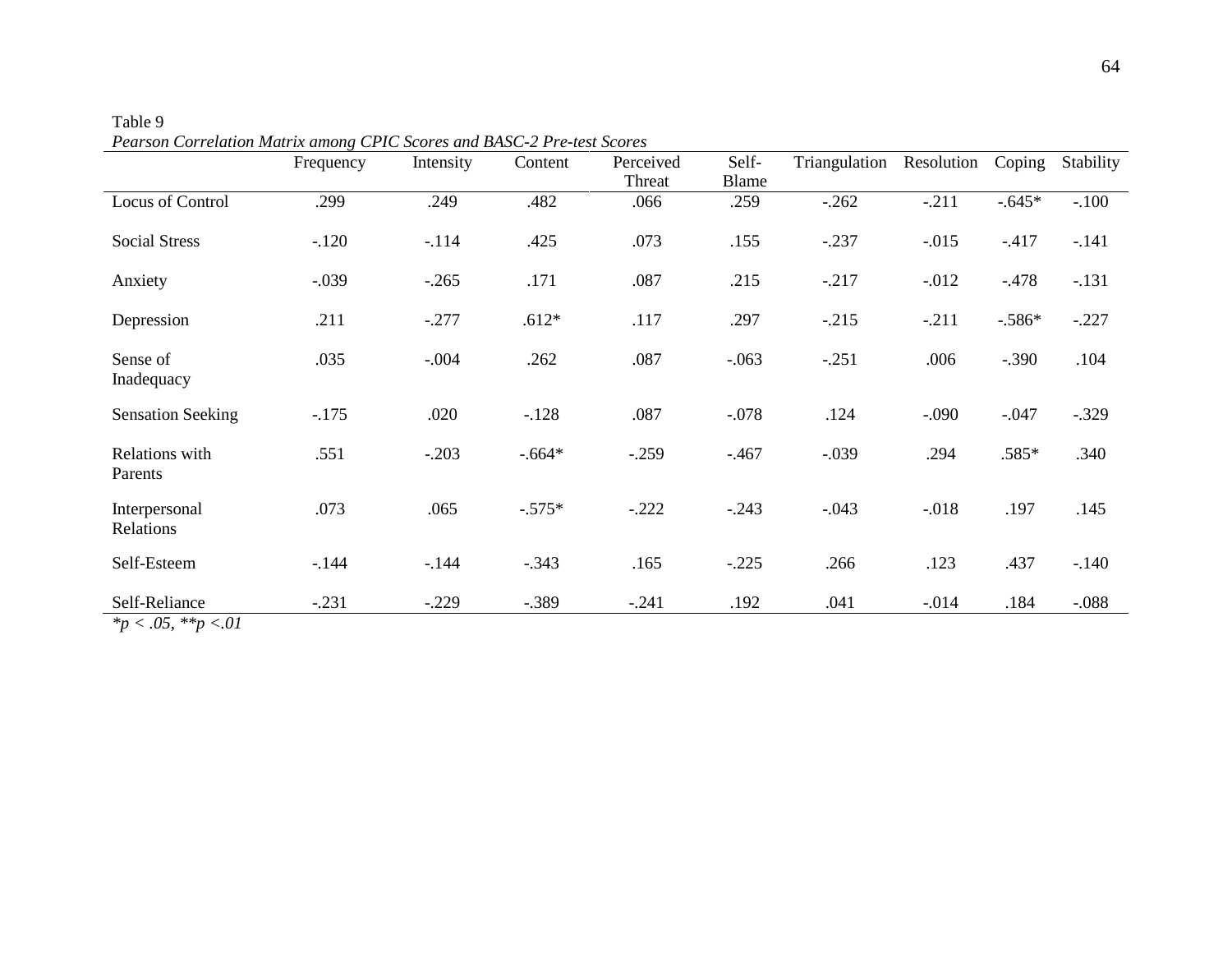|                                     | Frequency | Intensity | Content   | Perceived<br>Threat | Self-<br>Blame | Triangulation | Resolution | Coping   | Stability |
|-------------------------------------|-----------|-----------|-----------|---------------------|----------------|---------------|------------|----------|-----------|
| Locus of Control                    | .508      | .553      | .469      | $.650*$             | .046           | .318          | $-.508$    | $-.632*$ | $-132$    |
| <b>Social Stress</b>                | .341      | .417      | .324      | .529                | $-.102$        | .041          | $-316$     | $-.490$  | .080      |
| Anxiety                             | $.603*$   | .337      | .312      | $.609*$             | .100           | .364          | $-.492$    | $-.544$  | $-.086$   |
| Depression                          | .366      | .244      | $.600*$   | $.612*$             | .273           | .435          | $-0.319$   | $-.360$  | $-.277$   |
| Sense of<br>Inadequacy              | .250      | .248      | .342      | .368                | $-.054$        | .215          | $-183$     | $-.281$  | .103      |
| <b>Sensation Seeking</b>            | $-.217$   | .034      | $-.317$   | .270                | $-.314$        | .010          | $-.209$    | $-.354$  | $-.322$   |
| Relations with<br>Parents           | $-.444$   | $-.318$   | $-783**$  | $-.338$             | $-473$         | .050          | .376       | $.643*$  | .329      |
| Interpersonal<br>Relations          | $-.487$   | $-.308$   | $-.730**$ | $-.313$             | $-.343$        | $-.225$       | $-.257$    | .232     | .219      |
| Self-Esteem                         | $-.712**$ | $-.509$   | $-.552$   | $-.383$             | $-.195$        | $-.580*$      | .503       | .309     | .082      |
| Self-Reliance<br>$*$ / 05 ** · / 01 | .089      | .365      | $-.287$   | .082                | $-.331$        | $-.006$       | $-413$     | $-.190$  | $-.400$   |

Table 10 *Pearson Correlation Matrix among CPIC scores and BASC-2 Post-test Scores*

*\*p < .05*, *\*\* p < .01*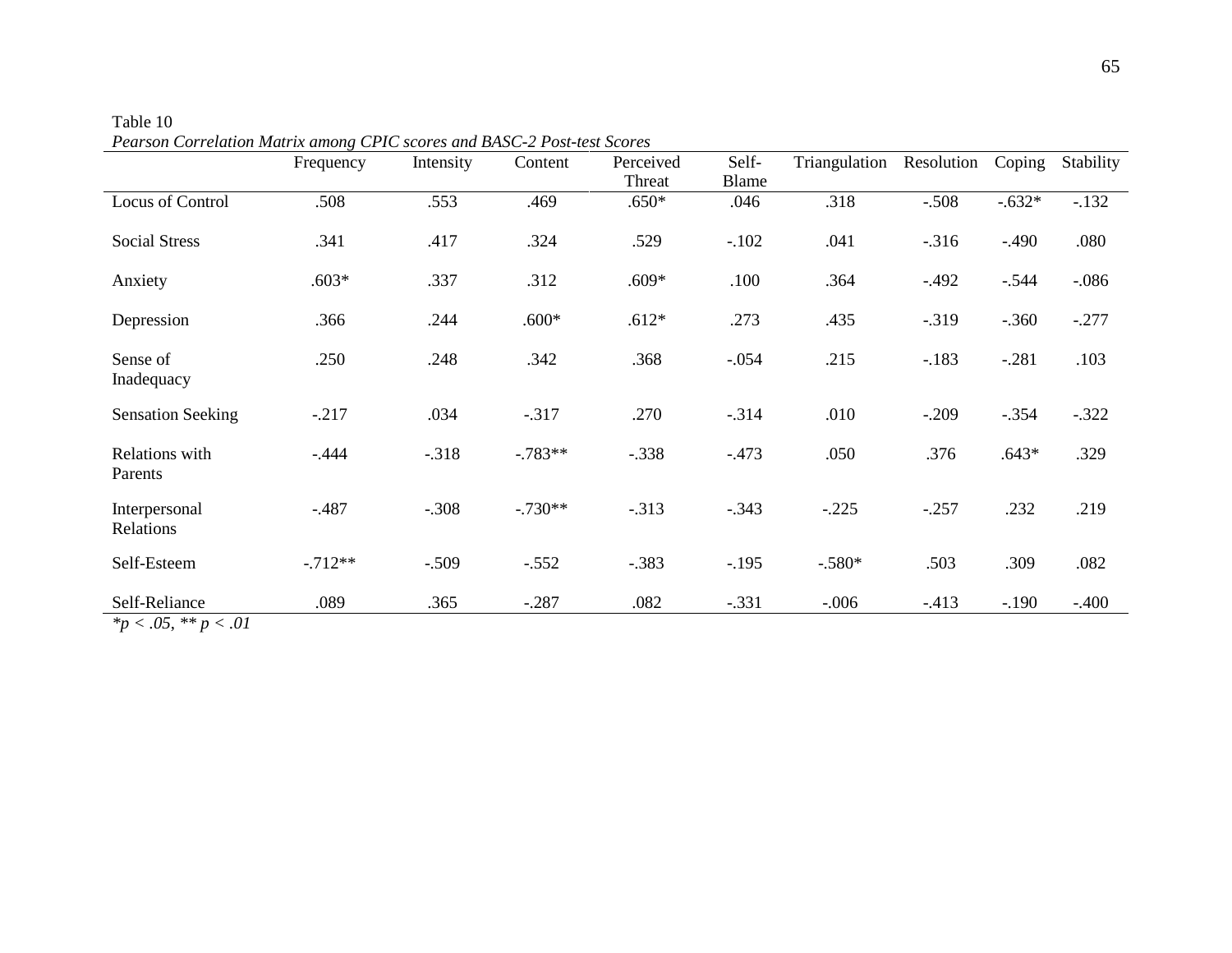In order to evaluate whether differences existed between pre-test and post-test scores, based on participants' ratings of higher family risk factors or higher family protective factors, calculated using scores from the Children's Perspective of Interparental Conflict Scale (CPIC), a paired-samples t-test was conducted, see Table 11. For individuals who indicated high levels of family conflict on the Family Disagreements questionnaire (by providing high ratings in the areas of frequency, intensity, content, perceived threat, self-blame and triangulation), no statistically significant changes existed between pre-test and post-test scores on scales from the BASC-2.

For individuals who indicated low levels of family conflict and high scores on the Resolution, Coping Efficacy and Stability (Family Protective Factors) scales of the Family Disagreements questionnaire, there was a statistically significant decrease on the Locus of Control scale from pre-test ( $M = 57.43$ , SD = 4.57) to post-test ( $M = 46.00$ , SD  $= 3.40$ ), t (6)  $= 2.622$ ,  $p = .039$  (two-tailed). The mean decrease on the Locus of Control scale was 11.43 with a 95% confidence interval ranging from 0.77 to 22.09. The eta squared statistic (.53) indicates a large effect size.

For individuals who indicated high Family Protective Factors, there was a statistically significant decrease on the Anxiety scale from pre-test ( $M = 54.71$ ,  $SD =$ 4.32) to post-test (M = 43.03, SD = 4.06), t (6) = 2.54, p = .044 (two-tailed). The mean decrease on the Anxiety scale was 11.29 with a 95% confidence interval ranging from 0.41 to 22.16. The eta squared statistic (.52) indicates a large effect size.

For individuals who indicated high Family Protective Factors, there was a statistically significant decrease on the Sense of Inadequacy scale from pre-test ( $M =$ 56.14, SD = 5.57) to post-test (M = 47.14, SD = 3.21), t (6) = 2.558, p = .043 (two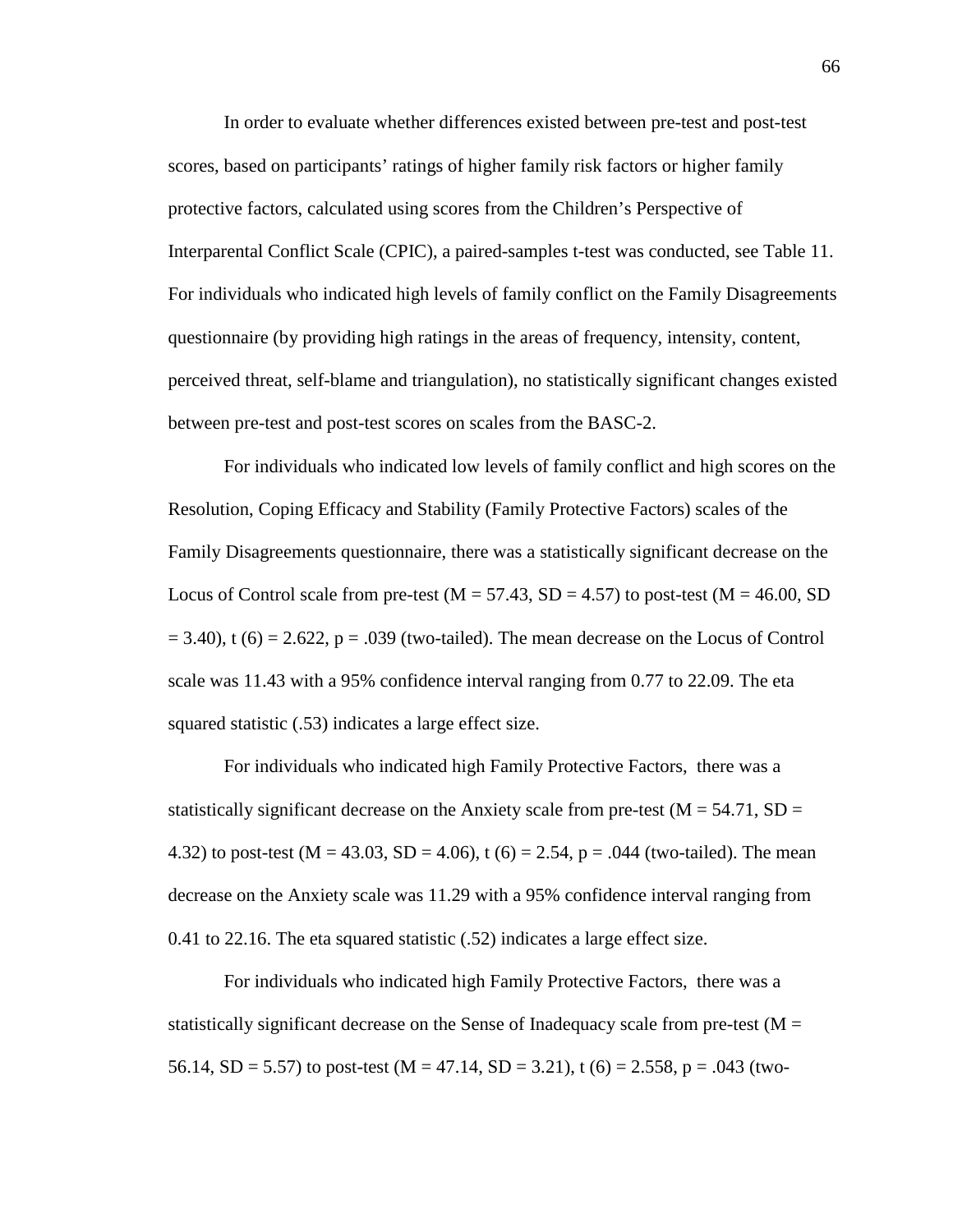tailed). The mean decrease on the Sense of Inadequacy scale was 9.00 with a 95% confidence interval ranging from 0.39 to 17.61. The eta squared statistic (.52) indicates a large effect size. No other statistically significant changes occurred between pre-test and post-test scores, based on Family Disagreement ratings.

|                                   | Family Disagreement Factors: Pre-test and post-test BASC-2 results |       |          |         |    |              |          |  |  |  |  |  |
|-----------------------------------|--------------------------------------------------------------------|-------|----------|---------|----|--------------|----------|--|--|--|--|--|
|                                   | Pre-                                                               | Post- | Δ        | t       | df | $\mathbf{p}$ | $\eta^2$ |  |  |  |  |  |
|                                   | test                                                               | test  |          |         |    |              |          |  |  |  |  |  |
| Greater family risk factors       |                                                                    |       |          |         |    |              |          |  |  |  |  |  |
| Locus of Control                  | 63.83                                                              | 57.67 | 6.17     | 1.25    | 5  | .266         |          |  |  |  |  |  |
| <b>Social Stress</b>              | 52.17                                                              | 49.33 | 2.83     | 0.44    | 5  | .676         |          |  |  |  |  |  |
| Anxiety                           | 51.83                                                              | 51.50 | 0.33     | 0.05    | 5  | .959         |          |  |  |  |  |  |
| Depression                        | 62.17                                                              | 52.83 | 9.33     | 1.37    | 5  | .229         |          |  |  |  |  |  |
| Sense of Inadequacy               | 55.50                                                              | 51.17 | 4.33     | 1.09    | 5  | .327         |          |  |  |  |  |  |
| <b>Sensation Seeking</b>          | 50.67                                                              | 49.17 | 1.50     | 7.00    | 5  | .515         |          |  |  |  |  |  |
| <b>Relation with Parents</b>      | 38.67                                                              | 43.00 | $-4.33$  | $-2.23$ | 5  | .076         |          |  |  |  |  |  |
| <b>Interpersonal Relations</b>    | 48.17                                                              | 47.00 | 1.17     | 0.29    | 5  | .787         |          |  |  |  |  |  |
| Self-Esteem                       | 43.17                                                              | 46.67 | $-3.50$  | $-0.52$ | 5  | .625         |          |  |  |  |  |  |
| Self-Reliance                     | 46.17                                                              | 51.00 | $-4.83$  | $-1.35$ | 5  | .236         |          |  |  |  |  |  |
| Greater family protective factors |                                                                    |       |          |         |    |              |          |  |  |  |  |  |
| Locus of Control                  | 57.43                                                              | 46.00 | 11.43    | 2.62    | 6  | .039*        | .53      |  |  |  |  |  |
| <b>Social Stress</b>              | 52.14                                                              | 43.71 | 8.43     | 1.59    | 6  | .163         |          |  |  |  |  |  |
| Anxiety                           | 54.71                                                              | 43.43 | 11.29    | 2.54    | 6  | $.044*$      | .52      |  |  |  |  |  |
| Depression                        | 53.00                                                              | 43.00 | 10.00    | 1.74    | 6  | .132         |          |  |  |  |  |  |
| Sense of Inadequacy               | 56.14                                                              | 47.14 | 9.00     | 2.56    | 6  | $.043*$      | .52      |  |  |  |  |  |
| <b>Sensation Seeking</b>          | 51.43                                                              | 52.57 | $-1.14$  | $-0.43$ | 6  | .685         |          |  |  |  |  |  |
| <b>Relation with Parents</b>      | 50.29                                                              | 54.43 | $-4.14$  | $-1.14$ | 6  | .297         |          |  |  |  |  |  |
| <b>Interpersonal Relations</b>    | 51.71                                                              | 58.71 | $-7.00$  | $-1.82$ | 6  | .119         |          |  |  |  |  |  |
| Self-Esteem                       | 45.71                                                              | 57.14 | $-11.43$ | $-2.14$ | 6  | .076         |          |  |  |  |  |  |
| Self-Reliance                     | 50.43                                                              | 49.14 | 1.29     | 0.30    | 6  | .776         |          |  |  |  |  |  |

Table 11

*\*p < .05* 

*Length of time in program.* In order to determine whether a statistically significant correlation existed between the length of time participants spent in the program and the number of MRT steps completed, Pearson's correlation coefficient (*r)* was computed. The correlation was calculated by keeping the variables continuous; results indicated that the length of time spent in the program and the number of MRT steps completed were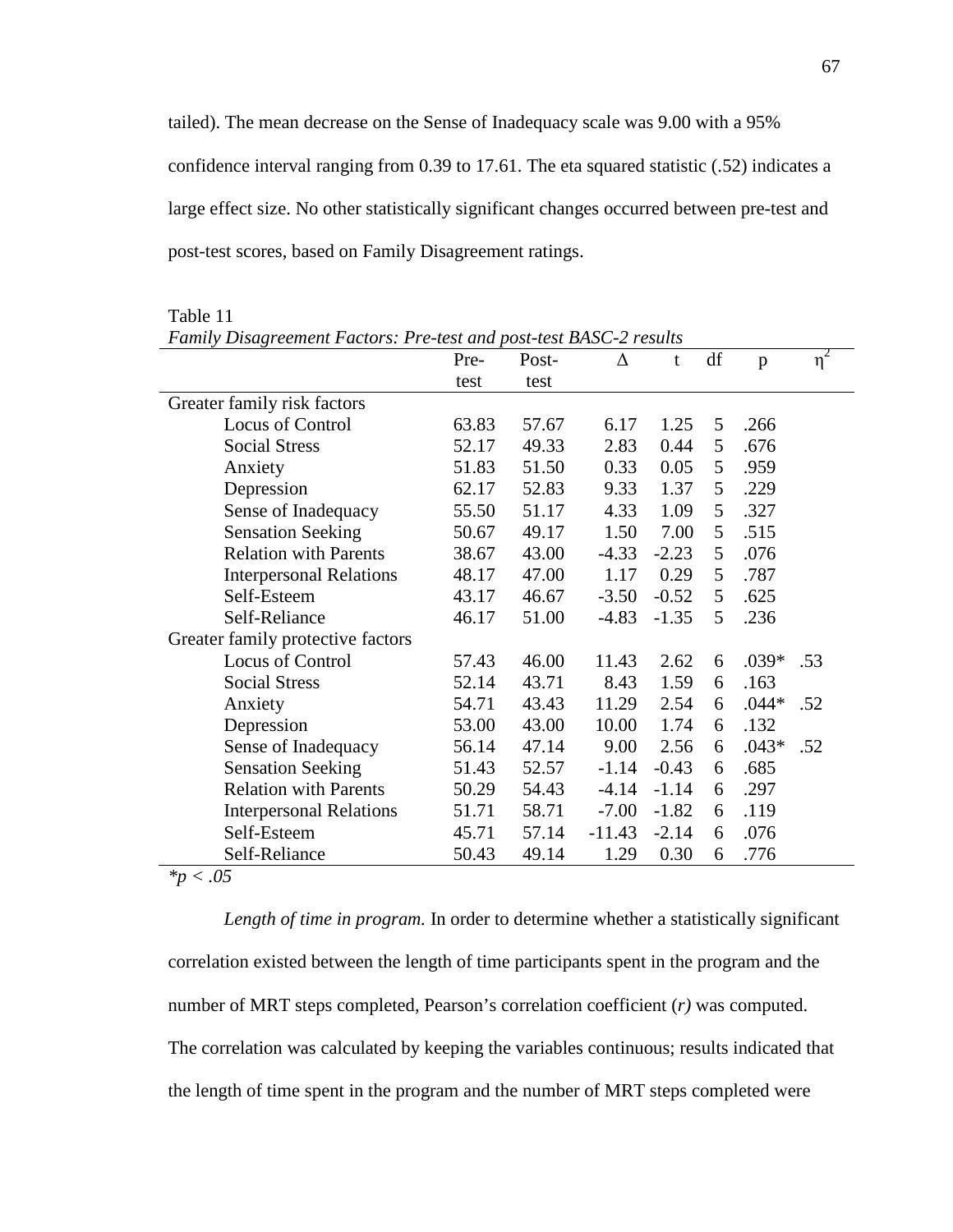found to be highly correlated,  $r = .802$ ,  $p = .000$  (two-tailed). Categorical variables were then created for length of time in the program (30 days or less, 31 to 60 days, 60 days or more), and number of MRT steps completed (6 or less, 7 or more). Of the 15 participants, 5 completed Step 6 of MRT or less, two of whom spent between 31 and 60 days in the program; ten participants completed Step 7 of MRT or higher, three of whom spent between 31 and 60 days in the program. Seven of the ten participants, who completed Step 7 of MRT or higher, spent 61 or more days in the program. While the length of time spent in the program and number of MRT steps completed are highly correlated, upon further examination, the number of participants who spent between 31 and 60 days in the program, completed Step 6 or less of MRT or Step 7 or higher of MRT in similar quantities. Additionally, seven of the fifteen participants spent 61 or more days in the program, all of whom completed Step 7 or MRT or higher, yet no statistically significant changes from pre-test to post-test were found.

In order to evaluate whether differences existed between pre-test and post-test scores, based on the length of time the participant spent in the program, a one-way mixed model ANOVA was planned; however, due to the small sample size, this analysis was not appropriate. Thus, a paired-samples t-test was conducted, see Table 12; although this does not allow for comparison of groups, it does provide data regarding pre-test and posttest differences, based on groups. For individuals who spent between 31 and 60 days in the program, there was a statistically significant decrease on the Locus of Control scale from pre-test (M = 65.60, SD = 4.43) to post-test (M = 45.80, SD = 3.63), t (4) = 8.733, p = .001 (two-tailed). The mean increase on the Locus of Control scale was 19.80 with a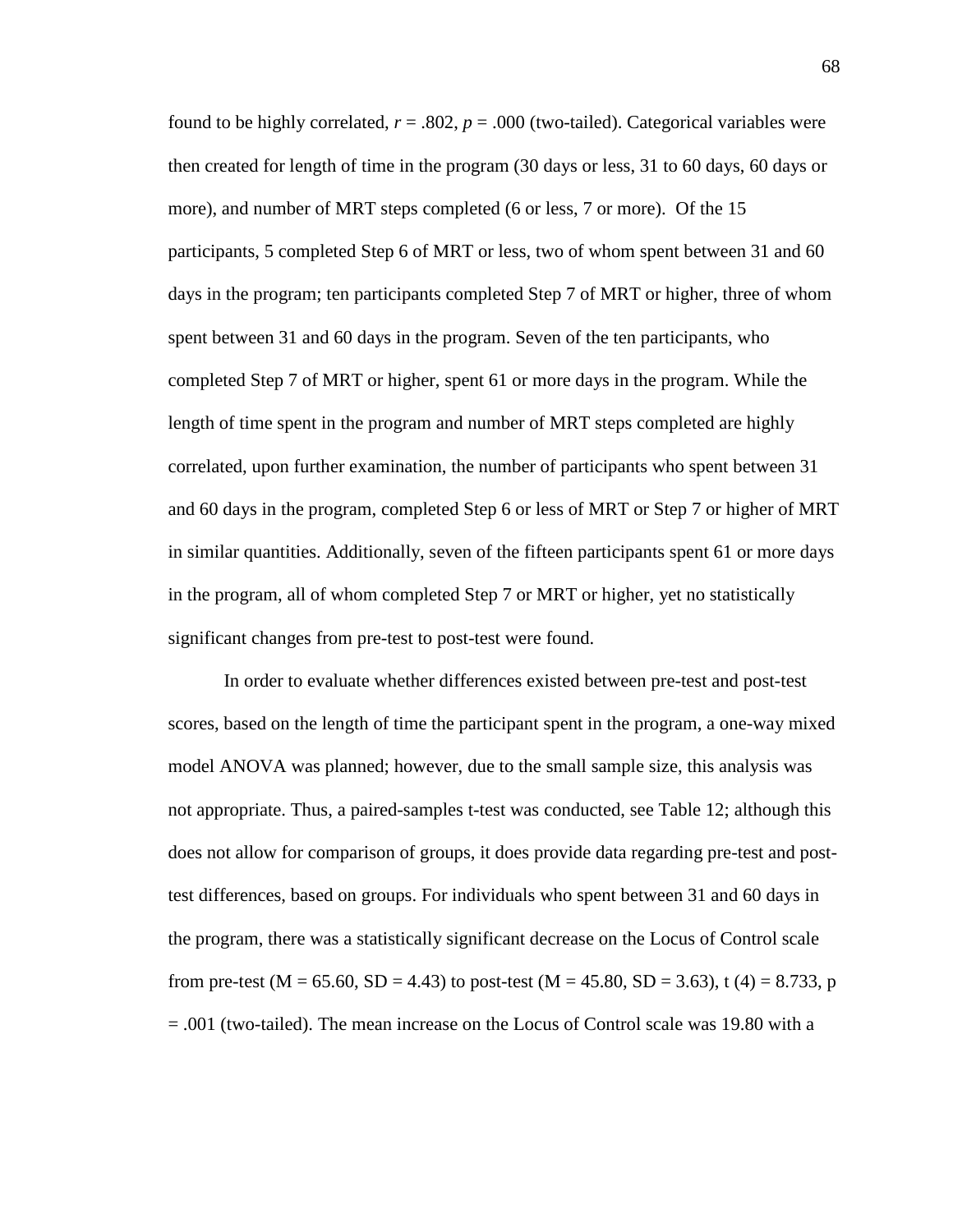95% confidence interval ranging from 13.51 to 26.10. The eta squared statistic (.95) indicates a large effect size.

For individuals who spent between 31 and 60 days in the program, there was a statistically significant decrease on the Anxiety scale from pre-test ( $M = 57.80$ ,  $SD =$ 5.19) to post-test (M = 41.00, SD = 4.06), t (4) = 3.637, p = .022 (two-tailed). The mean increase on the Anxiety scale was 16.80 with a 95% confidence interval ranging from 3.97 to 29.63. The eta squared statistic (.77) indicates a large effect size.

For individuals who spent between 31 and 60 days in the program, there was a statistically significant decrease on the Depression scale from pre-test ( $M = 62.04$ ,  $SD =$ 8.03) to post-test (M = 43.00, SD = 1.64), t (4) = 2.855, p = .046 (two-tailed). The mean increase on the Depression scale was 19.40 with a 95% confidence interval ranging from 0.54 to 38.26. The eta squared statistic (.67) indicates a large effect size.

For individuals who spent between 31 and 60 days in the program, there was a statistically significant decrease on the Sense of Inadequacy scale from pre-test ( $M =$ 56.80, SD = 5.48) to post-test (M= 44.80, SD= 2.89), t (4) = 3.315, p = .030 (two-tailed). The mean increase on the Sense of Inadequacy scale was 12.00 with a 95% confidence interval ranging from 1.95 to 22.05. The eta squared statistic (.73) indicates a large effect size.

No other statistically significant changes existed from pre-test to post-test scores, for individuals who spent between 31 and 60 days in the program. No statistically significant changes existed from pre-test to post-test scores, for individuals who spent 30 days or less in the program. No statistically significant changes existed from pre-test to post-test scores, for individuals who spent 61 or more days in the program.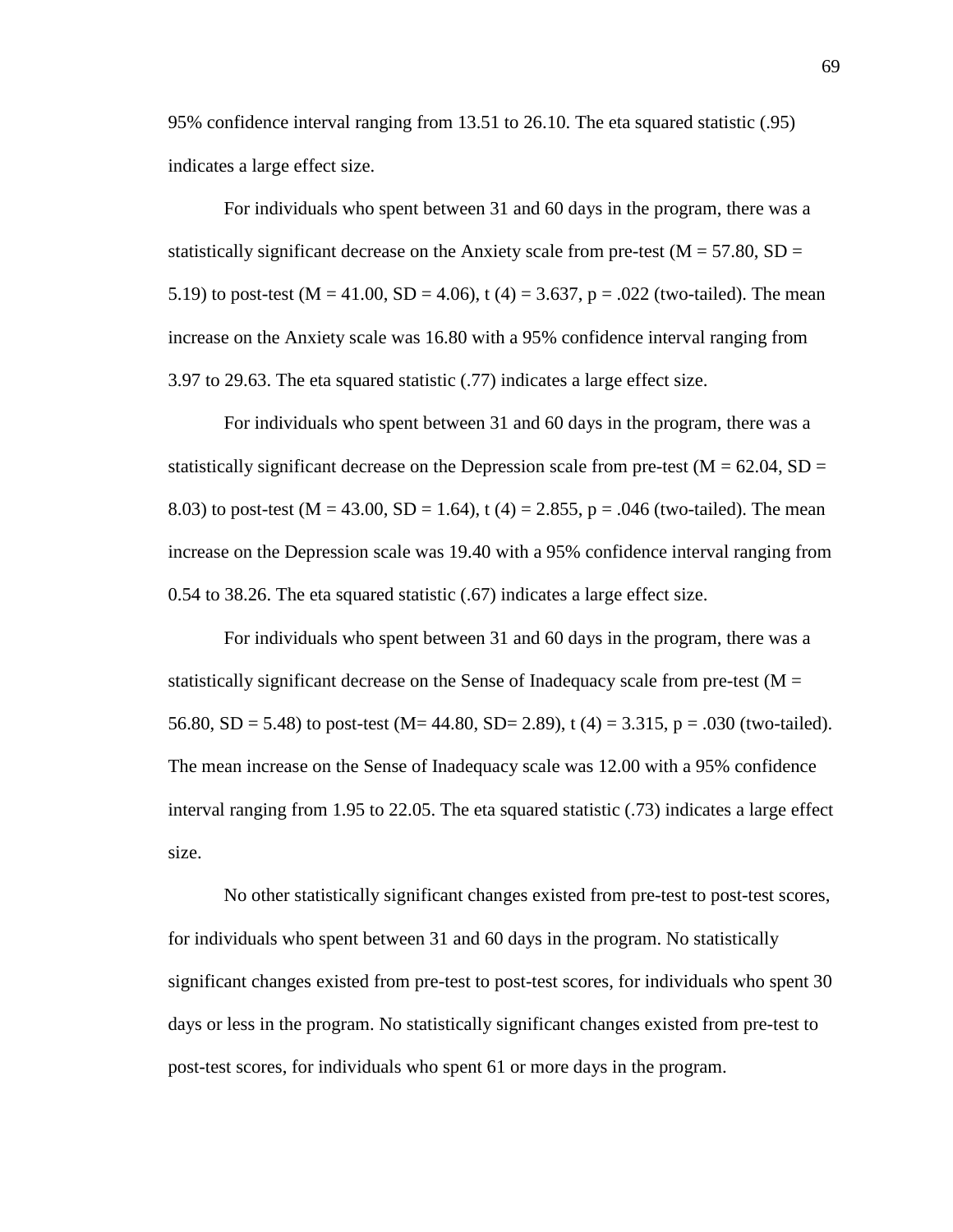Pre-test Posttest ∆ t df p η  $\eta^2$ 30 days or less in program Locus of Control 47.00 46.33 0.67 0.25 2 .826 Social Stress **46.67** 46.67 0.00 0.00 2 1.00 Anxiety 49.00 45.33 3.67 1.12 2 .380 Depression 44.33 44.33 1.00 1.73 2 .225 Sense of Inadequacy 53.00 44.00 9.00 1.49 2 .274 Sensation Seeking 49.33 53.33 -4.00 -1.00 2 .423 Relation with Parents 59.00 58.33 0.67 1.00 2 .423 Interpersonal Relations 54.67 59.00 -4.33 -1.00 2 .423 Self-Esteem 57.67 58.33 -0.67 -0.27 2 .802<br>Self-Reliance 47.33 56.33 -9.00 -4.32 2 .050 Self-Reliance 47.33 56.33 -9.00 -4.32 2 .050 31 to 60 days in program Locus of Control 65.60 45.80 19.80 8.73 4 .001\* .95 Social Stress 56.60 40.00 16.60 2.75 4 .051 Anxiety 57.80 41.00 16.80 3.64 4 .022\* .77 Depression 62.40 43.00 19.40 2.86 4 .046\* .67 Sense of Inadequacy 56.80 44.80 12.00 3.32 4 .030\* .73 Sensation Seeking 52.00 49.80 2.20 0.71 4 .518 Relation with Parents 40.60 49.00 -8.40 -1.89 4 .131 Interpersonal Relations 49.40 55.80 -6.40 -1.22 4 .290 Self-Esteem 37.60 54.80 -17.20 -2.56 4 .062 Self-Reliance 50.80 47.00 3.80 0.84 4 .447 61 days or more in program Locus of Control 62.14 57.00 5.14 1.39 6 .215 Social Stress 52.00 53.29 -1.29 -0.27 6 .799 Anxiety 51.29 53.71 -2.43 -0.53 6 .616 Depression 60.29 53.57 6.71 1.24 6 .263 Sense of Inadequacy  $55.14$   $56.43$   $-1.29$   $-0.45$  6 .669 Sensation Seeking 49.86 50.14 -0.29 -0.71 6 .870 Relation with Parents 36.71 39.71 -3.00 -1.91 6 .105 Interpersonal Relations 46.71 44.00 2.71 0.70 6 .511 Self-Esteem 42.86 43.43 -0.57 -0.11 6 .918 Self-Reliance 44.43 48.57 -4.14 -0.99 6 .363

Table 12

*Time in program: Pre-test and post-test BASC-2 results*

*\*p < .05* 

*Recidivism.* In the current study, ten participants (66.7%) committed an offense (status, non-status or both) prior to intake into the program. Of the 10 participants, recidivism data was available for 8 participants, with length of time since leaving the group home ranging from 6 months to 14 months.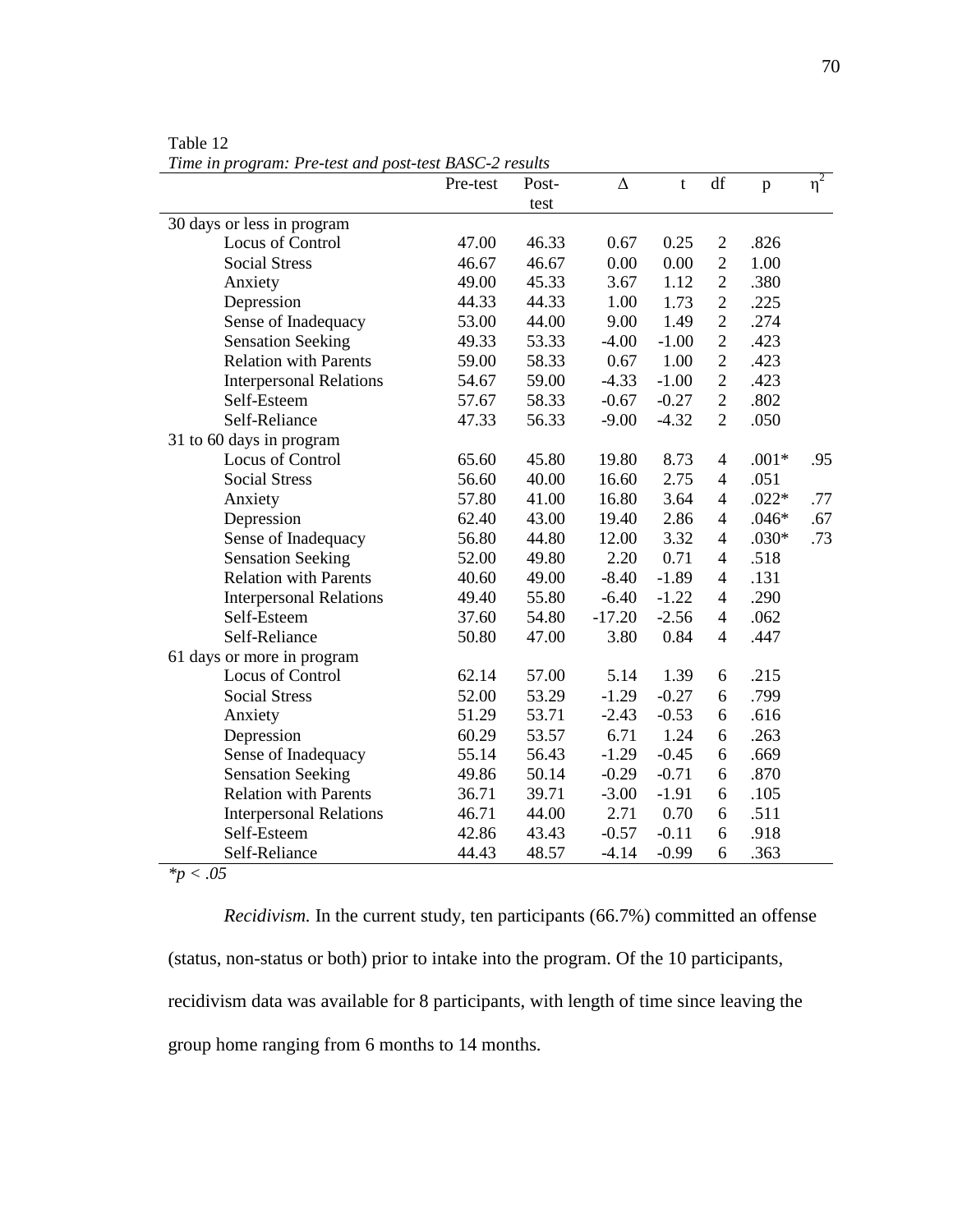Of the ten offenders in this study, four committed a status offense prior to intake into the program. Recidivism data was available for all four participants; ten months or more after leaving the program, recidivism data indicates that none of the four participants had reoffended.

Of the ten offenders in this study, six committed a non-status or a non-status and a status offense, prior to intake into the program. Recidivism data was available for four of six of the participants, ranging from 6 months to 10 months. After four months, three out of four participants had not reoffended.

Of the ten offenders in this study, three completed Step 6 or less of MRT and seven completed Step 7 or MRT or higher; participants who completed Step 6 of MRT or less did not reoffend. One individual who completed Step 7 or higher or MRT reoffended.

Recidivism data was available for 80% of individuals with involvement with the Department of Juvenile Justice. The 6 to14 month recidivism rate for participants was 12.5%. The North Carolina Sentencing and Policy Advisory Committee (2011) reported recidivism rates on juveniles between July 1, 2006 and June 30, 2007. The sample included 6,639 juveniles. 71.1% of the juveniles committed minor offenses, similar to the offenses committed by participants in the current study. The overall recidivism rate for juveniles who had committed a minor offense was found to be 54.5%, with an average of 11 months until the first recidivistic event. The results of a Chi Square Goodness of Fit analysis indicate that the recidivism rates in the current study are significantly lower than those reported by the North Carolina Sentencing and Policy Advisory Committee,  $X^2$  (1,  $N=8$ ) = 4.50,  $p = .034$ .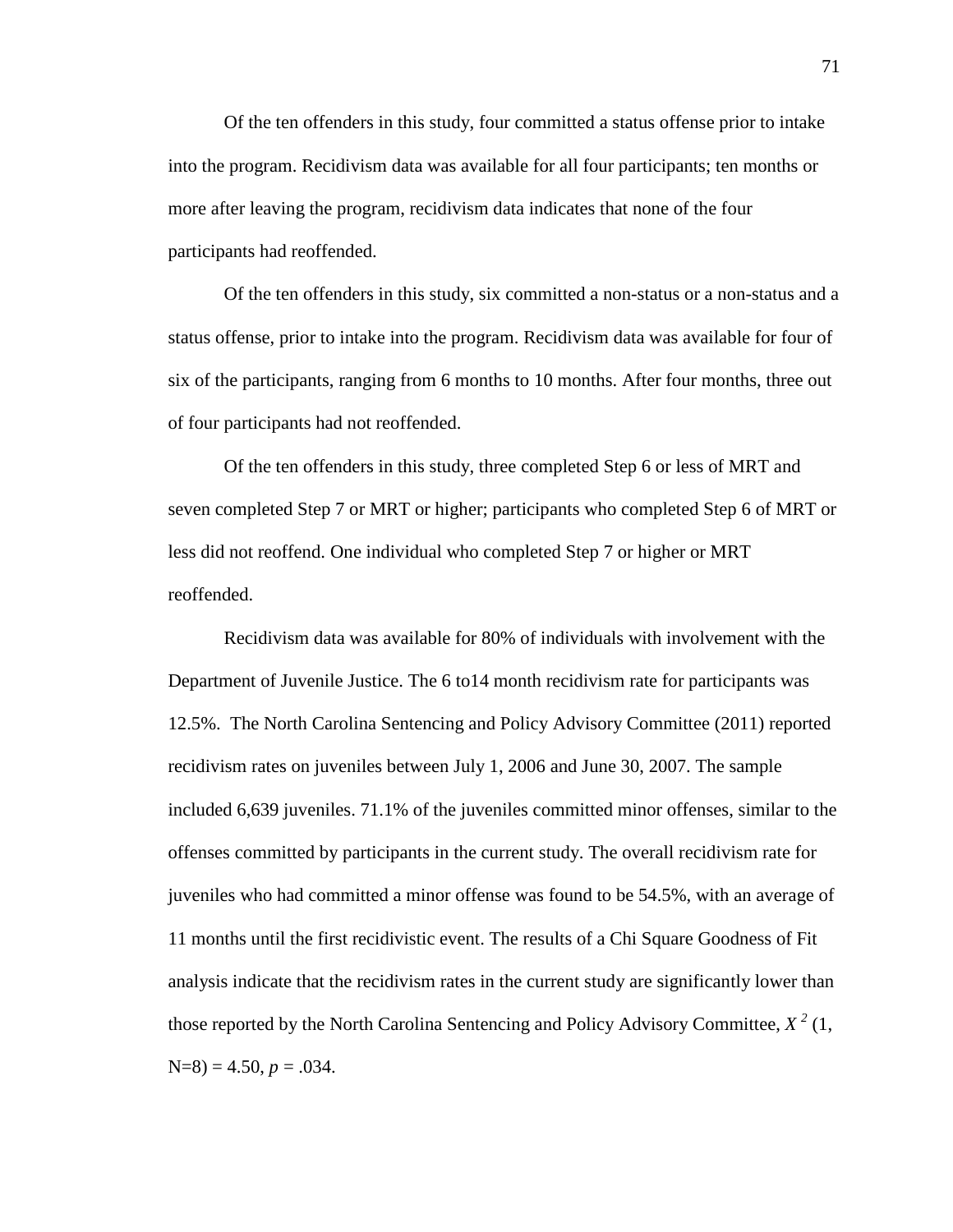### **Discussion**

Juvenile delinquency is a current and ongoing concern; however, cognitive behavioral therapies have been found to teach offenders how to change their thought patterns, in order to change behaviors; changed thoughts and behaviors are likely to lead to reduced deviant or criminal behavior (Hoge, et al., 2008). Several cognitive behavioral therapies have been found to be effective in treating offenders; Moral Reconation Therapy is one such therapy. Research on the effects of MRT on juvenile offenders has suggested positive changes in the areas of locus of control, perceived support from family and friends, sensation seeking, reported problems, moral reasoning, in addition to reduced recidivism rates (Burnette, et al., 2003; Burnette, et al., 2004). The current study explored the effects of MRT in previously researched areas, as well as additional areas. The current study evaluated the effects on MRT on a variety of areas, as measured by the BASC-2.

### *Hypothesis One*

The first hypothesis, pertaining to Locus of Control, was confirmed, in that participants' ratings indicated a more internal locus of control, from pre-test to post-test. While comparisons between individuals that completed step 7 or higher and those that completed fewer than step 7 could not be directly compared, the results indicated participants who completed Step 7 of MRT or higher demonstrated more significant results than participants who completed Step 6 or less of MRT. The positive change in locus of control was consistent with previous research on the effects of MRT on juvenile offenders. MRT participants appear to feel more in control of their choices and lives, following MRT, than they did prior to MRT. Participants demonstrated positive changes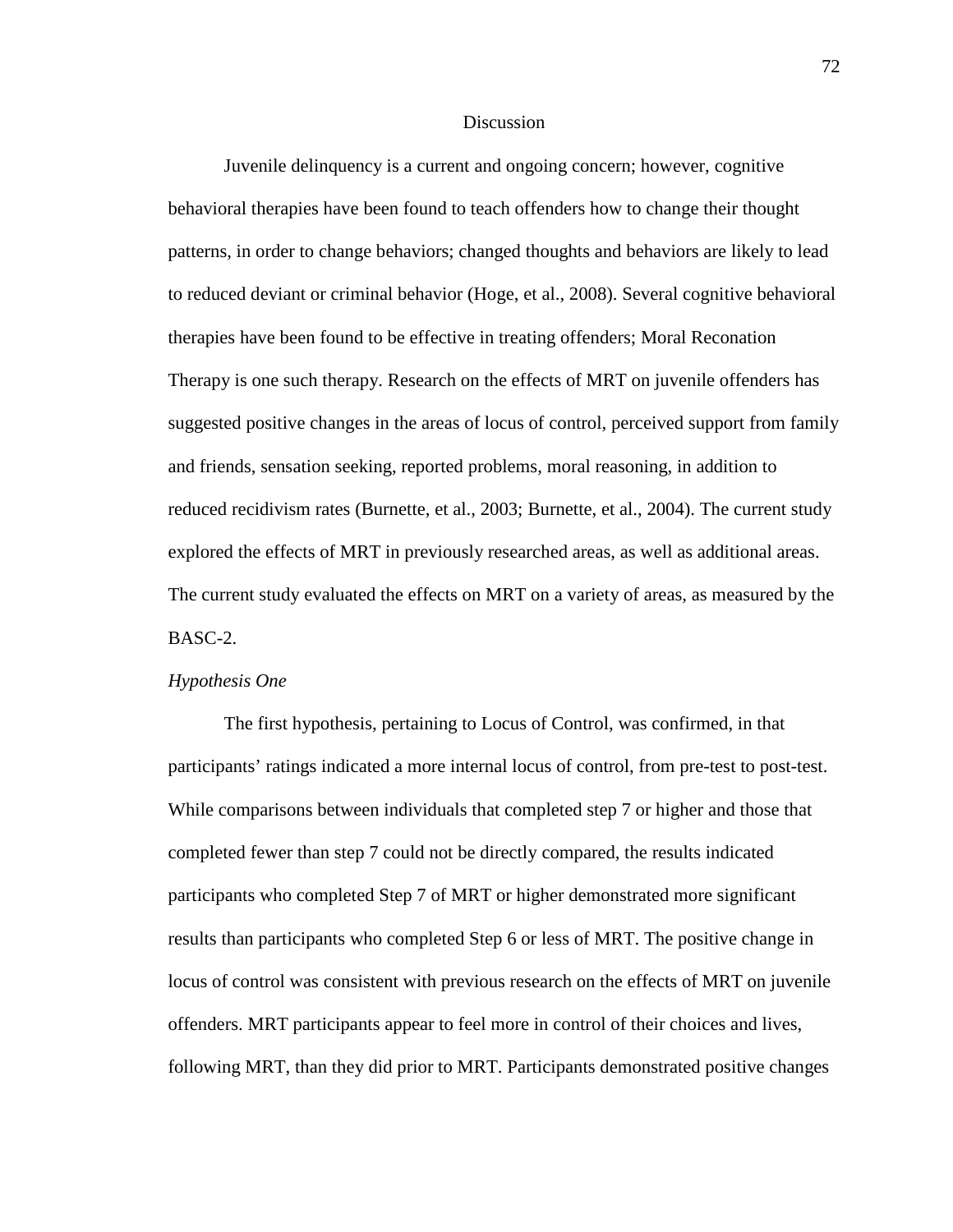in the area of Locus of Control, under the following conditions: if a status and non-status offense were committed, or no offense at all; if parents were divorced; had higher protective factors (as measured by the CPIC); if time spent in the program was between 31 and 60 days, or if no recent family problems were reported.

#### *Hypothesis Two*

 The hypothesis pertaining to changes from pre-test to post-test scores, in the area of Social Stress, was not confirmed. No significant changes were noted from pre-test to post-test, in any condition.

## *Hypothesis Three*

The hypothesis pertaining to changes from pre-test to post-test, in the area of Anxiety, was confirmed, only when participants had not committed an offense, had higher protective family factors (as measured by the CPIC) or spent between 31 and 60 days in the program, but did not necessarily complete Step 7 of MRT or higher.

### *Hypothesis Four*

The hypothesis pertaining to changes from pre-test to post-test scores, in the area of Depression, was confirmed, only when participants spent between 31 and 60 days in the program, but did not necessarily complete Step 7 of MRT or higher.

#### *Hypothesis Five*

The hypothesis pertaining to changes from pre-test to post-test scores, in the area of Sense of Inadequacy, was confirmed, only when participants had higher protective family factors or spent between 31 and 60 days in the program, but did not necessarily complete Step 7 of MRT or higher. The changes in the areas of Anxiety, Depression and Sense of Inadequacy are consistent with previous research, indicating MRT participants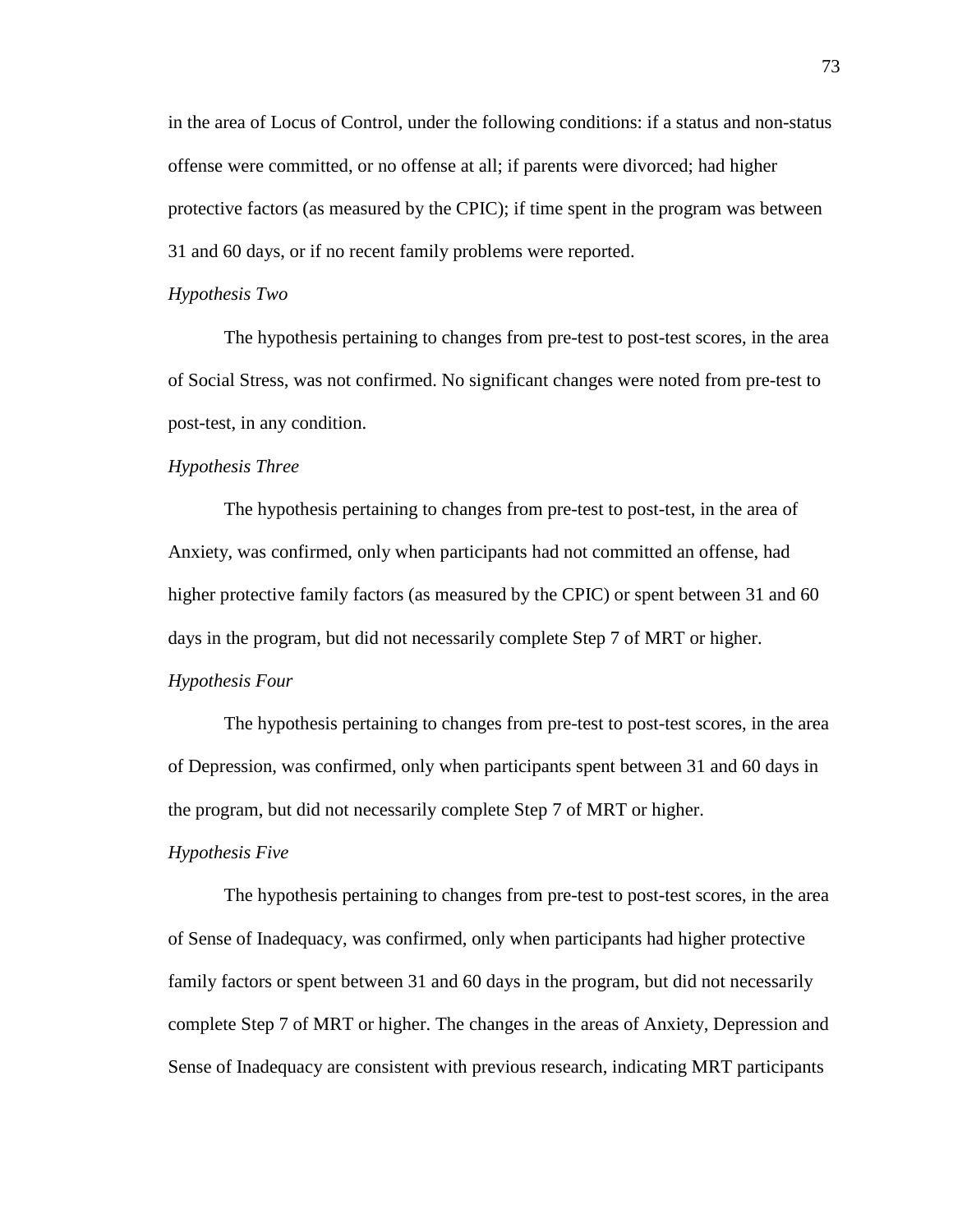report fewer problems following MRT, than prior to MRT (Burnette, et al., 2003; Burnette, et al., 2004).

#### *Hypothesis Six*

 The hypothesis pertaining to changes from pre-test to post-test scores, in the area of Sensation Seeking was not confirmed. Scores on the Sensation Seeking scale essentially remained the same from pre-test to post-test, under each varying condition. *Hypotheses Seven, Eight, Nine and Ten*

In evaluating the hypothesis related to the adaptive scales on the BASC-2, the hypothesis pertaining to changes from pre-test to post-test on the Relations with Parents scale was confirmed, only when participants had completed Step 7 or higher of MRT. This is consistent with previous research that indicates that following program completion, MRT participants report higher levels of perceived family support (Burnette, et al., 2003). The hypotheses pertaining to changes from pre-test to post-test, in the areas of Self-Reliance was confirmed, but only when participants completed Step 6 of MRT or less. The hypotheses pertaining to changes from pre-test to post-test, in the areas of Interpersonal Relations and Self-Esteem were not confirmed; no significant changes were found between pre-test to post-test in any of the measured conditions.

#### *Hypothesis Eleven*

 The hypothesis pertaining to familial risk and protective factors was partially confirmed. For participants who indicated parental divorce, there was a positive shift in the area of Locus of Control. No significant changes were found based on parental level of education. A positive shift was also noted in the area of Locus of Control, for participants who indicated no recent family problems. With regards to participants who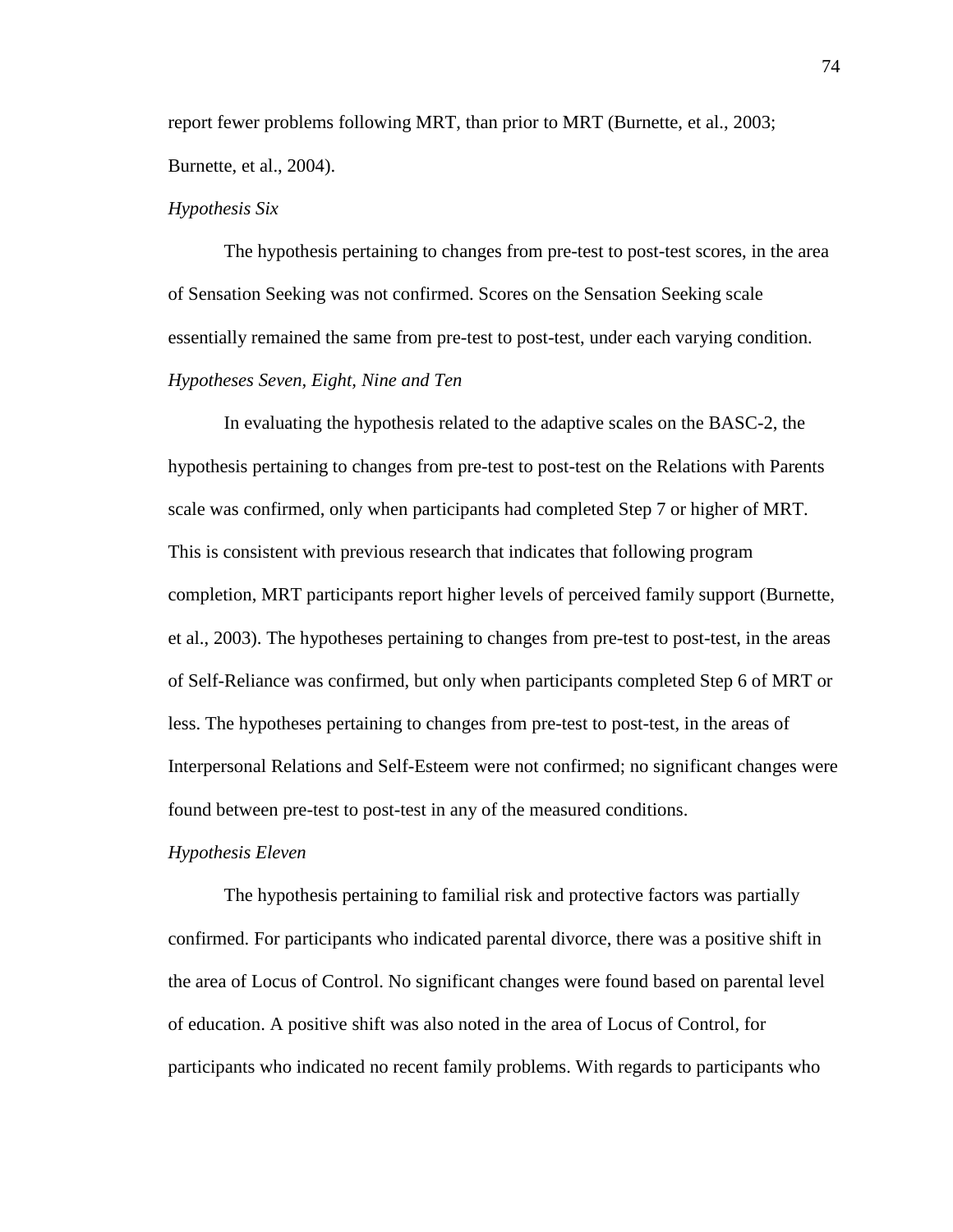indicated greater protective family factors (as measured by the CPIC), the hypothesis was confirmed. Participants with greater protective family factors were found to have experienced statistically significant positive changes in the areas of Locus of Control, Anxiety and Sense of Inadequacy.

#### *Hypothesis Twelve*

 The hypothesis pertaining to benefits to offenders over non-offenders was partially confirmed. Participants who had committed both a status and non-status offense demonstrated a decrease on the Locus of Control scale. Participants who had not committed an offense also demonstrated decreases on the Locus of Control and Anxiety scales.

#### *Hypothesis Thirteen*

 The hypothesis pertaining to recidivism rates was confirmed, in that MRT participants had significantly lower recidivism rates than the state average for juvenile offenders who had committed minor offenses. It should be noted that recidivism rates for this study were calculated with time since leaving the program ranging from 6 to 16 months and the average length of time until a recidivistic event for the state average was found to be 11 months.

#### *Overall Results*

Overall results of this study indicate that participants experienced significant changes between pre-test and post-test scores, in the areas of Locus of Control, Depression and Relations with Parents. Significant changes between pre-test and post-test scores on the Locus of Control scale was seen in individuals who completed Step 7 of MRT or higher; committed both a status and a non-status offense or who did not commit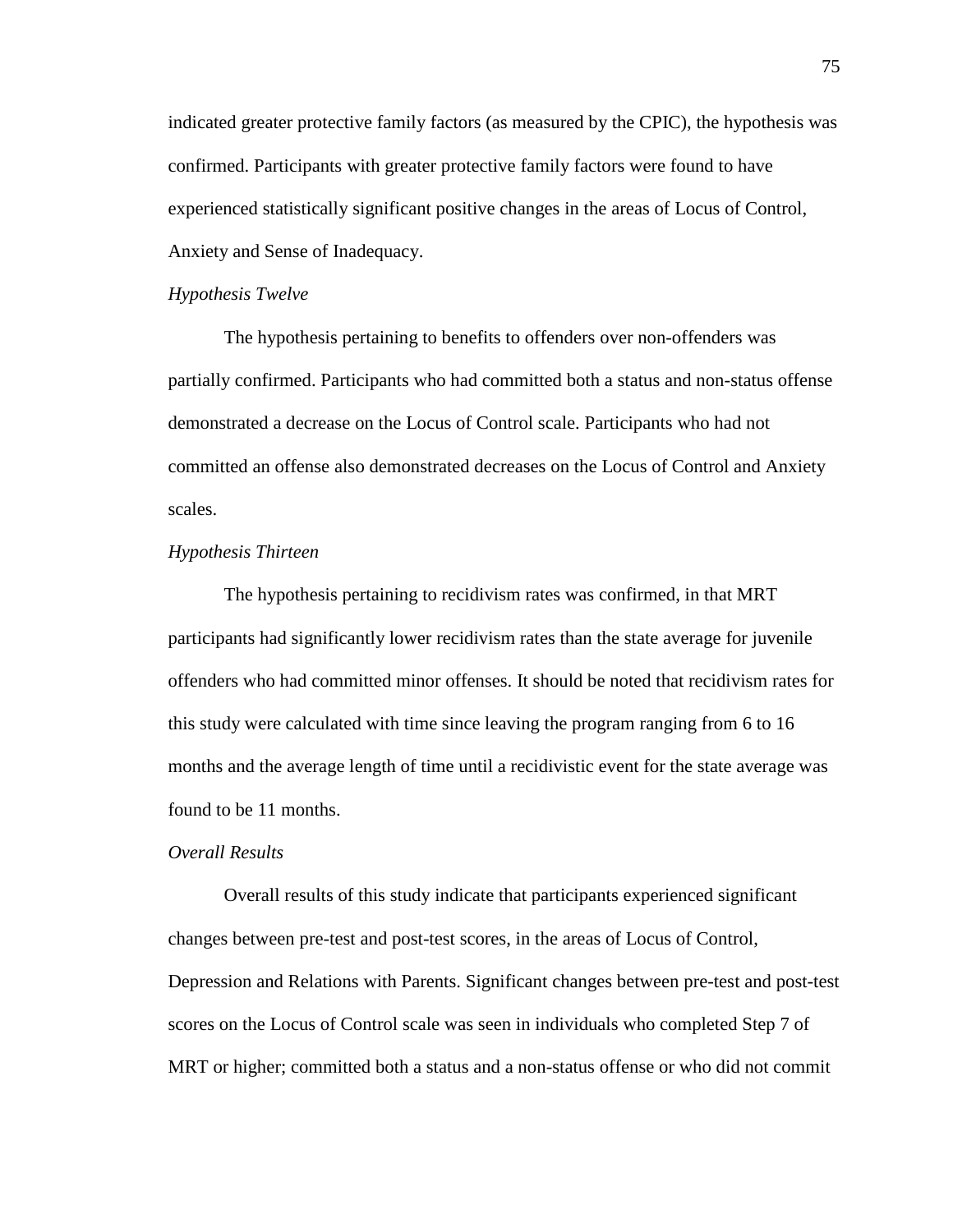any offense at all; indicated parental divorce, indicated greater family protective factors on the CPIC, reported no recent family problems and spent between 31 and 60 days in the program, at the group home. Participants who committed a status and non-status offense had the highest pre-test scores on the Locus of Control scale, indicating an external locus of control; post-test scores on the Locus of Control scale were found to be lower than post-test scores from the overall sample.

The research on MRT indicates that individuals experience the most significant changes once Step 7 is complete. However, the current study has found that significant changes existed for participants who completed Step 6 or less, in the areas of Sense of Inadequacy and Self-Reliance. When comparing pre-test scores for participants who completed Step 6 or less to participants who completed Step 7 or more, participants who completed Step 6 or less had more clinical scores on the Sense of Inadequacy and Self-Reliance scales, but demonstrated more positive changes than participants who completed Step 7 or more. Participants who completed Step 7 or more of MRT, demonstrated a significant increase on the Relation with Parents scale; however, both pre-test and post-test scores were lower (less adaptive) than the pre-test scores of participants who completed Step 6 or lower.

Significant changes were seen between pre-test and post-test scores, in the area of Anxiety, for participants who had not committed an offense (status or non-status), prior to intake into the program. For participants with greater protective scores on the CPIC, significant changes were found on the Anxiety scale and the Sense of Inadequacy scale. For participants who spent between 31 and 60 days in the program at the group home,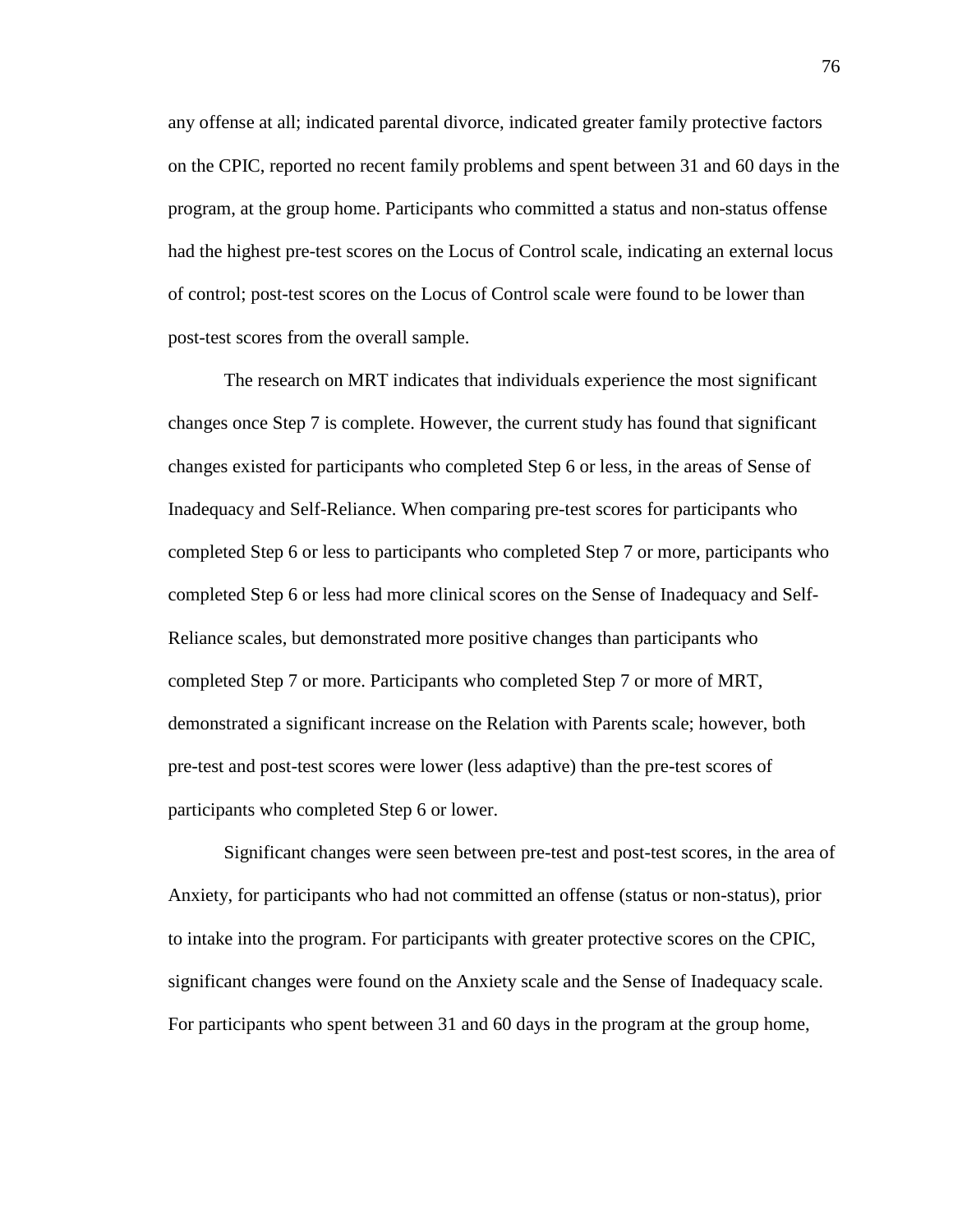significant pre-test and post-test changes were found on the Anxiety, Depression and Sense of Inadequacy scales.

No statistically significant changes were found between pre-test and post-test scores on the Social Stress scale of the BASC-2. Although a decrease was found between pre-test (52.47) and post-test (47.53) scores, the change was not statistically significant. It should be noted that both pre-test and post-test were within the acceptable level and were not indicated as areas of concern. However, results indicate that participants likely felt slightly less tension or stress in their personal relationships following program completion.

No significant changes were found between pre-test and post-test scores on the Sensation Seeking scale of the BASC-2; in fact, pre-test and post-test scores were found to be nearly identical. It should be noted that the pre-test (50.47) and post-test (50.67) scores were not rated as areas of concern. Burnette et al. (2004) found significant positive changes in the area of sensation seeking; it is likely that the pre-test scores were rated as areas of concern and that following treatment, the scores were found to be in the acceptable range. The participants in the Burnette et al. (2004) study were reported to have had substance abuse issues, which is often highly associated with maladaptive sensation seeking behaviors. The participants in the current study entered the program with acceptable levels of sensation seeking behaviors, and therefore, maintained appropriate levels of these behaviors throughout their stay in the group home.

No significant changes were found between pre-test and post-test scores on the Interpersonal Relations scale of the BASC-2. Pre-test (49.20) and post-test (50.93) scores were rated in the acceptable range, suggesting no concern. There was a slight increase

77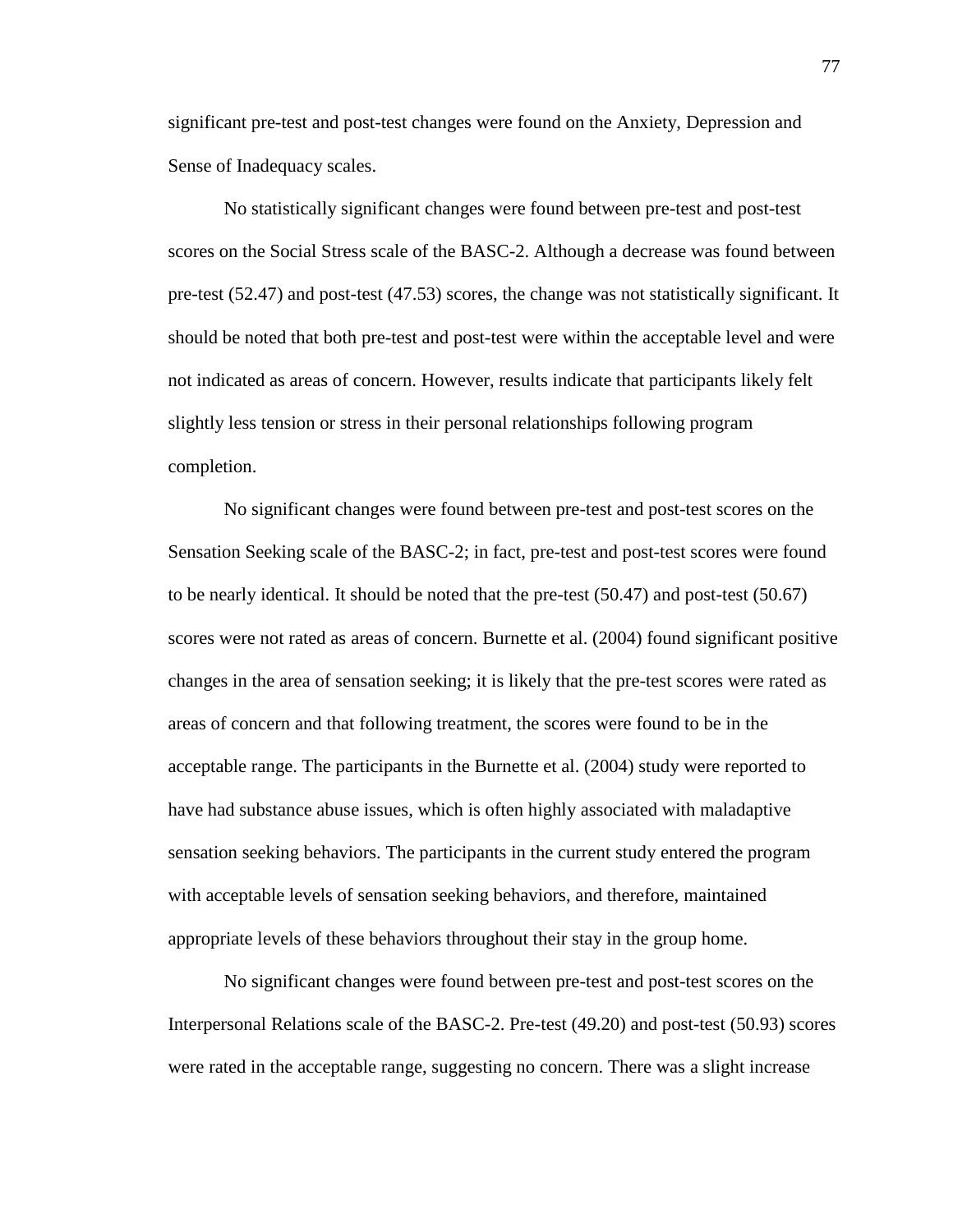from pre-test to post-test; however, the change was not found to be statistically significant. No significant changes were found between pre-test and post-test scores on the Self-Esteem scale of the BASC-2. Pre-test (44.07) and post-test (50.20) scores were rated in the acceptable range, suggesting no concern. Pre-test and post-test scores indicate that the participants in this study entered the program with healthy levels of interpersonal skills and feelings of self-esteem. Participants left the program with more adaptive levels in each of these areas; however, these changes were not found to be statistically significant.

Overall, it does appear that many of the participants in this study experienced positive changes, as indicated by pre-test and post-test scores on the BASC-2. The most significant change seen was in the area of Locus of Control. This change can be beneficial in reducing recidivism, as participants are more aware of how the choices they make, impact the outcomes of situations. The change in Locus of Control appears to be highly correlated with the principles taught in Moral Reconation Therapy (MRT). Participants who completed Step 7 or higher of MRT showed more significant changes on the Locus of Control scale; significant changes were also seen on the Relations with Parents scale. Significant changes were also noted on other BASC-2 scales, including: Anxiety, Depression, Sense of Inadequacy, Relations with Parents and Self-Reliance. However, the changes varied significantly based on several factors, including CPIC scores, parental marital status, length of time spent in the program, type of offense committed and history of family problems. The recidivism data available also indicated a significantly lower rate for program participants, than for juvenile offenders who had committed minor offenses, as reported by the state.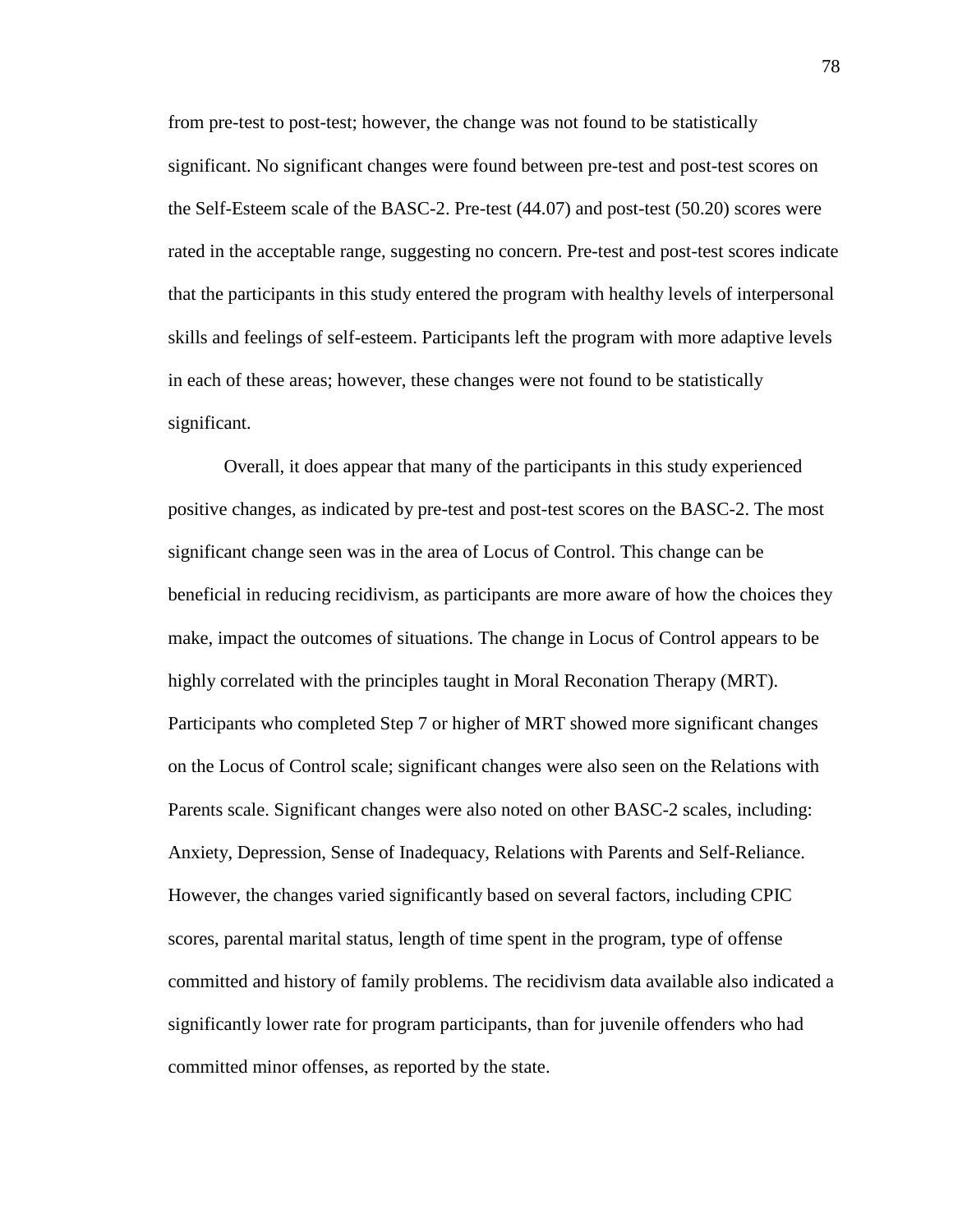### *Limitations*

 The sample size of this study is the greatest limitation, with only 15 participants, it is important to take the sample size into account when interpreting significant results from this study. The sample did not include an equal number of males and females. The sample also included participants with varying levels of involvement with the Department of Juvenile Justice and the Department of Social Services. Additionally, previous research evaluating the effects of MRT on juveniles has focused on juveniles incarcerated for substance abuse. The current study is exploratory in nature, in the evaluation of MRT on juveniles residing in a therapeutic group home, for juveniles who have committed a status offense, non-status offense or no offense at all.

 It is also difficult to determine whether the changes, between pre-test and post-test scores, are a direct result of the individual's participation in MRT or if the changes are impacted by other factors, such as the program at the group home. A control group was needed in order control for other factors that may have impacted outcomes, such as program participation at the group home. A group home with similar demographics and programming would have been ideal in this study, to function as a control group.

It should be noted that the participants in this study willingly completed the pretest and post-test questionnaires. It should also be noted that the group home reported that there were a few adolescents in the program who were unwilling to complete the questionnaires. Therefore, it appears that the participants in this study could be described as compliant, compared to adolescents in the group home who chose not to participate. This may help explain why nearly each of the pre-test BASC-2 scales was rated in the acceptable range. It is possible that the adolescents who did not participate may have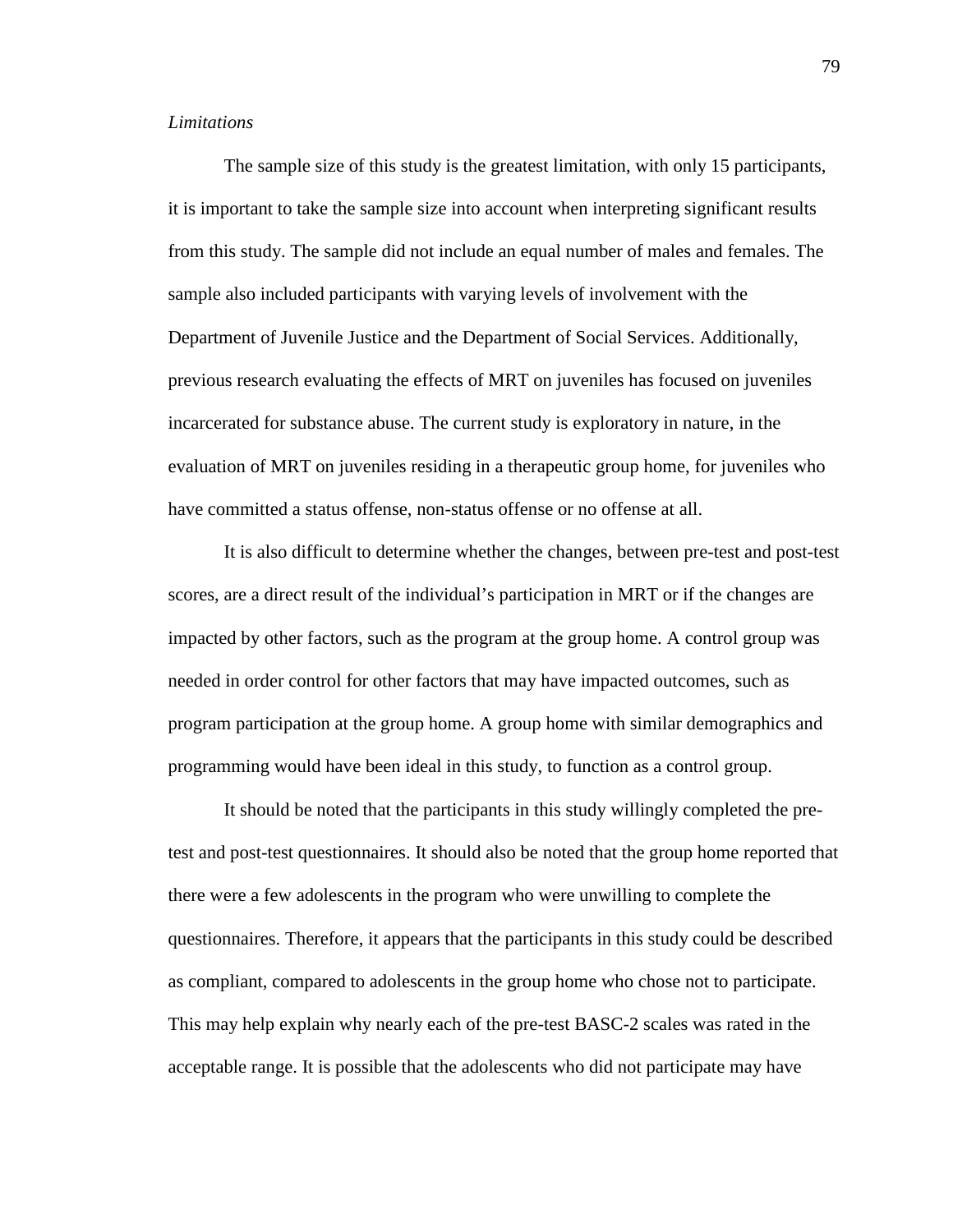rated any number of BASC-2 scales in the "At-Risk" or "Clinically Significant" range. It is also possible that the adolescents who chose not to participate in this study experienced significant positive changes during their time in the program, while participating in MRT. It is unclear if participation in pre-test and post-test questionnaires was optional for participants in previous studies (Burnette et al., 2003; Burnette et al., 2004); it is suspected that if participation was optional, then incentives for study participation were offered.

Another limitation is the fidelity, in which MRT was administered and completed by participants, is also unknown. Another limitation of the study is that recidivism data was not available for all participants. Additionally, the recidivism data available ranged from 4 months to 14 months.

#### *Directions for Future Research*

Future research should further explore the effects of MRT on adolescents in group home settings, utilizing control groups, to provide additional measures of reliability. Future research should also continue to look at the effects of MRT on participant recidivism, in order to determine whether the implementation of MRT within a group home setting is a cost-effective, evidence-based treatment option. Other areas for future research may include analysis between variables, including type of offense committed, family factors (e.g. parents' marital status, level of education, and parent-child relationship), along with individual factors, as these variables may significantly impact the outcome of a study, and provide areas of focus for future interventions. Future research may include conducting studies on juvenile males and females, independently, as the effect of MRT has been studied on adult male and female offenders; however, the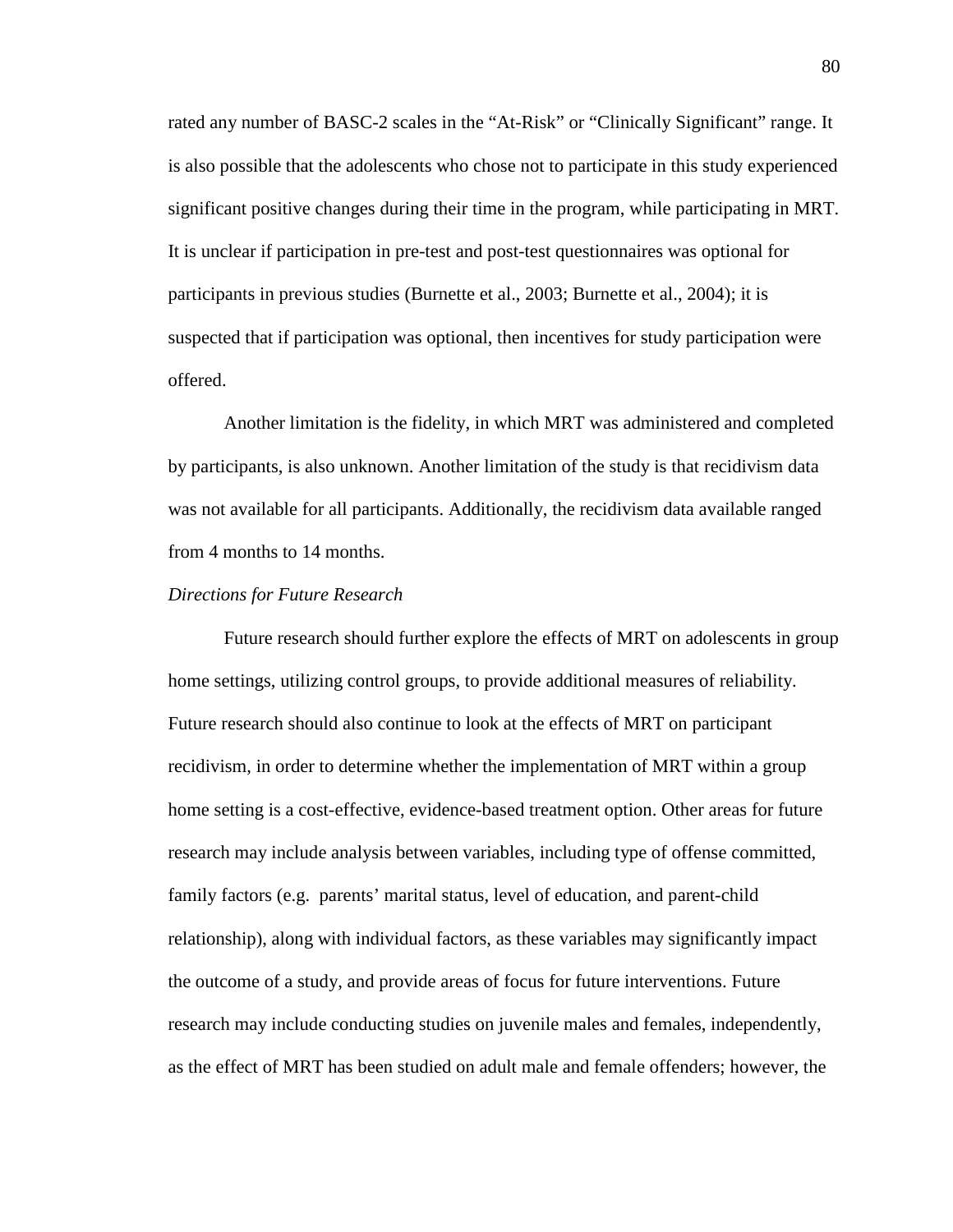majority of current research on juveniles consists primarily of male participants. As such, future research may also include studies specifically analyzing the effects of MRT on atrisk juvenile females or female juvenile offenders.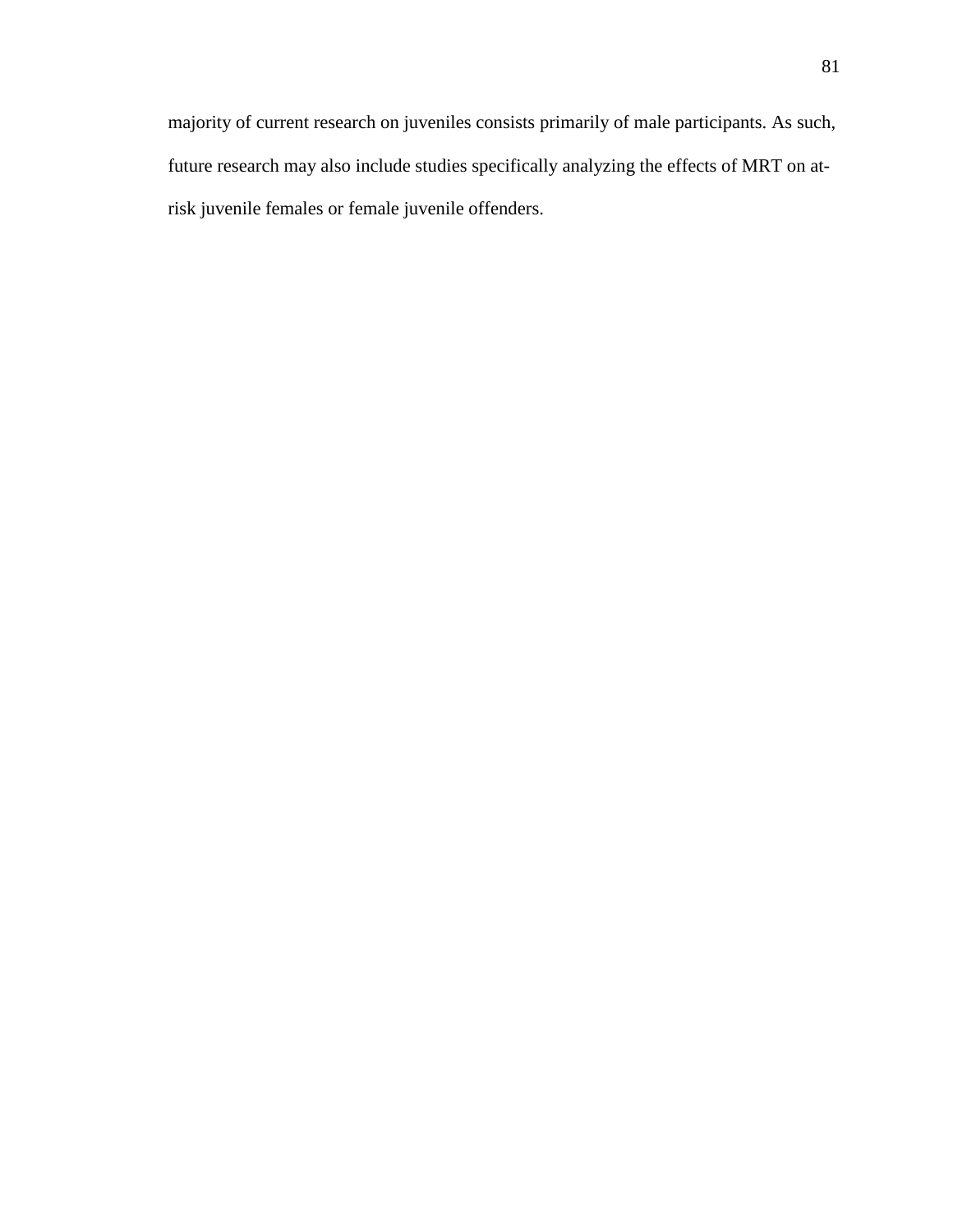#### References

- Aos, S., Phipps, P., Barnoski, R., & Lieb, R. (2001). *The comparative costs and benefits of programs to reduce crime* (Washington State Institute for Public Policy). Olympia, WA.
- Baer, R. A. (2003). Mindfulness training as a clinical intervention: A conceptual and empirical review. *Clinical Psychology: Science and Practice, 10*(2), 125-143. doi:10.1093/clipsy/bpg015
- Beck, A. T. (1976). *Cognitive Therapy and Emotional Disorders.* New York: International Universities Press.
- Bell, A. C., & D'Zurilla, T. J. (2009). Problem-solving therapy for depression: A metaanalysis. *Clinical Psychology Review, 29*(4), 348-353. doi:10.1016/j.cpr.2009.02.003
- Bieling, P. J., McCabe, R. E., & Antony, M. M. (2006). *Cognitive-Behavioral Therapy in Groups*. New York: The Guilford P.
- Black, A. (2000). Redesigned programming pays off at the Jefferson County, Texas Restitution Center. *Cognitive-Behavioral Treatment Review*, *9*(1), 10-10.
- Bohlmeijer, E. T., Fledderus, M., Rokx, T. A. J. J., & Pieterse, M. E. (2011). Efficacy of an early intervention based on acceptance and commitment therapy for adults with depressive symptomatology: Evaluation in a randomized controlled trial. *Behaviour Research & Therapy, 49*(1), 62-67. doi:10.1016/j.brat.2010.10.003
- Bowers, W. A., & Andersen, A. E. (2007). Cognitive-behavior therapy with eating disorders: The role of medications in treatment. *Journal of Cognitive Psychotherapy, 21*(1), 16-27.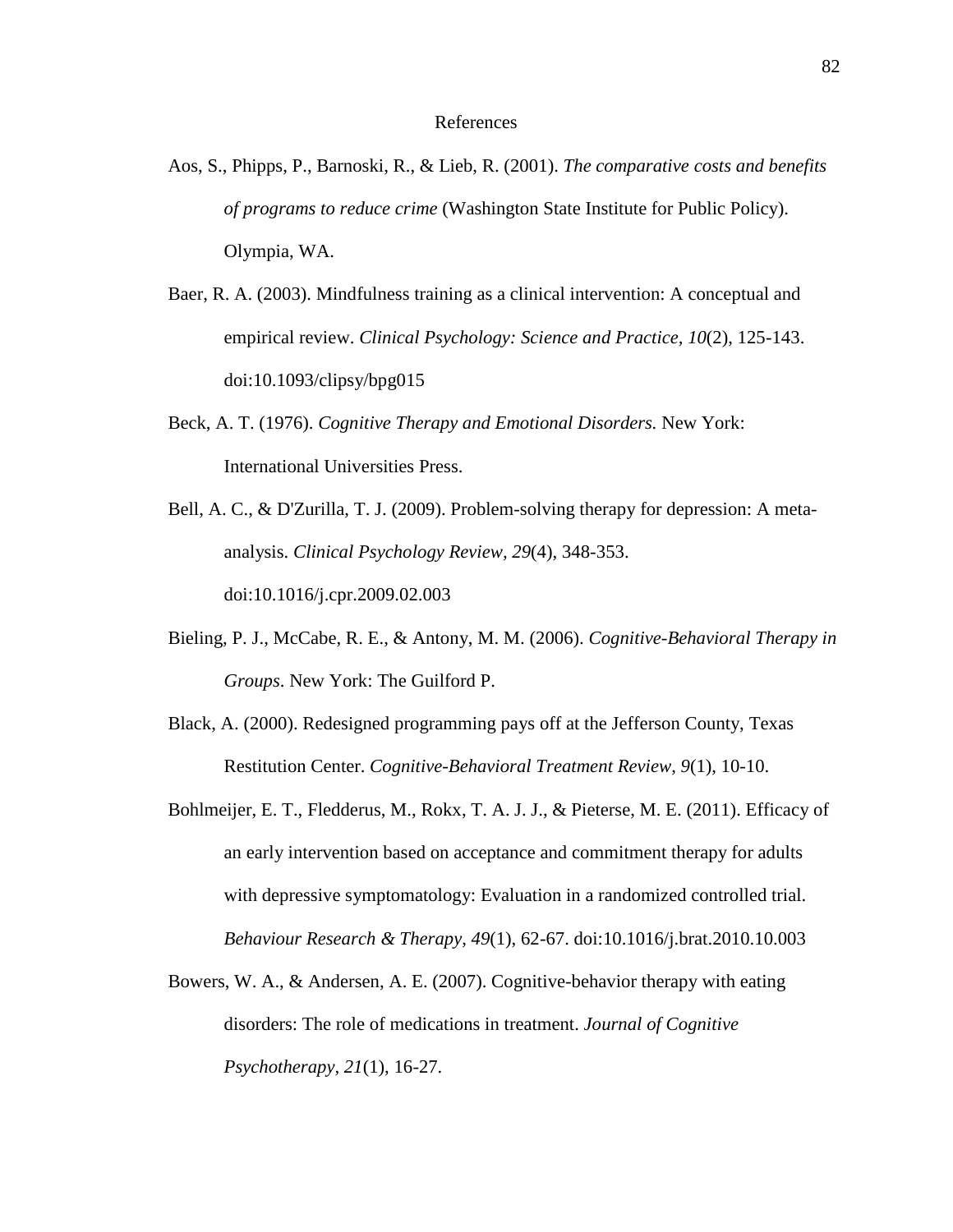- Bowers, W. A., & Ansher, L. S. (2008). The effectiveness of cognitive behavioral therapy on changing eating disorder symptoms and psychopathology of 32 anorexia nervosa patients at hospital discharge and one year follow-up. *Annals of Clinical Psychiatry, 20*(2), 79-86. doi:10.1080/10401230802017068
- Brame, R., MacKenzie, D. L., Waggoner, A. R., & Robinson, K. D. (1996). *Moral reconation therapy and problem behavior in the Oklahoma Department of Corrections*. National Institute of Justice.
- Burnette, K. D., Prachniak, K. J., Leonard, A., Robinson, K. D., & Swan, E. S. (2005). Effects of Moral Reconation Therapy on female felony offenders in a prisonbased therapeutic community. *Cognitive Behavioral Treatment Review*, *14*(3), 1- 4.
- Burnette, K. D., Swan, E. S., Robinson, K. D., Woods-Robinson, M., & Little, G. L. (2003). Effects of MRT on male juvenile offenders participating in a therapeutic community program. *Cognitive Behavioral Treatment Review*, *12*(2), 2-5.
- Burnette, K. D., Swan, E. S., Robinson, K. D., Woods-Robinson, M., Robinson, K. D., & Little, G. L. (2004). Treating youthful offenders with Moral Reconation Therapy: A recidivism and pre-posttest analysis. *Cognitive Behavioral Treatment Review*, *13*(3/4), 14-15.
- Cohen, R. S., Simpson, K. L., & Bride, B. E. (2004). Treating anorexia nervosa and bulimia nervosa. *Journal of Evidence-Based Social Work, 1*(1), 27. doi:10.1300/J394v01n01•03
- Correctional Counseling, Inc. (1993). MRT results on hospital-based substance abusers. *Cognitive Behavioral Treatment Review*, *2*(1), 3.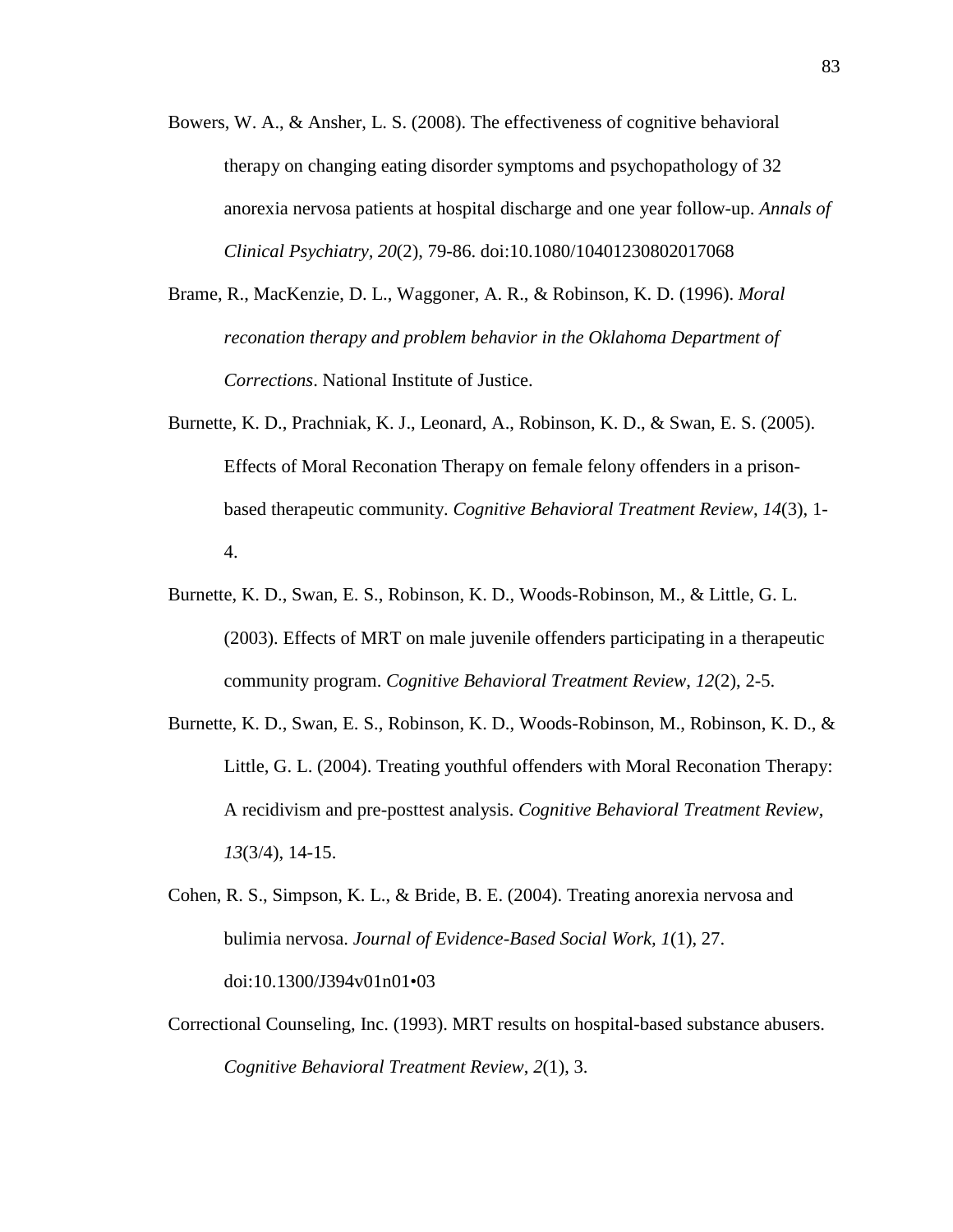- *Crime in the United States, 2009*. (2010). United States Department of Justice, Federal Bureau of Investigation. Retrieved July 8, 2011, from http://www.fbi.gov/ucr/09cius.htm.
- David-Ferdon, C., & Kaslow, N. J. (2008). Evidence-based psychosocial treatments for child and adolescent depression. *Journal of Clinical Child and Adolescent Psychology, 37*(1), 62-104.
- Deblinger, E., Mannarino, A. P., Cohen, J. A., Runyon, M. K., & Steer, R. A. (2011). Trauma-focused cognitive behavioral therapy for children: Impact of the trauma narrative and treatment length. *Depression and Anxiety, 28*(1), 67-75. doi:10.1002/da.20744
- Dozois, D. J. A., Bieling, P. J., Patelis-Siotis, I., Hoar, L., Chudzik, S., McCabe, K., & Westra, H. A. (2009). Changes in self-schema structure in cognitive therapy for major depressive disorder: A randomized clinical trial. *Journal of Consulting and Clinical Psychology, 77*(6), 1078-1088.
- Farrell, L. J., Schlup, B., & Boschen, M. J. (2010). Cognitive–behavioral treatment of childhood obsessive–compulsive disorder in community-based clinical practice: Clinical significance and benchmarking against efficacy. *Behaviour Research and Therapy, 48*(5), 409-417. doi:10.1016/j.brat.2010.01.004
- Feather, J. S., & Ronan, K. R. (2006). Trauma-focused cognitive-behavioural therapy for abused children with posttraumatic stress disorder: A pilot study. *New Zealand Journal of Psychology, 35*(3), 132-145.
- Flanagan, R., Allen, K., & Henry, D. J. (2010). The impact of anger management treatment and rational emotive behavior therapy in a public school setting on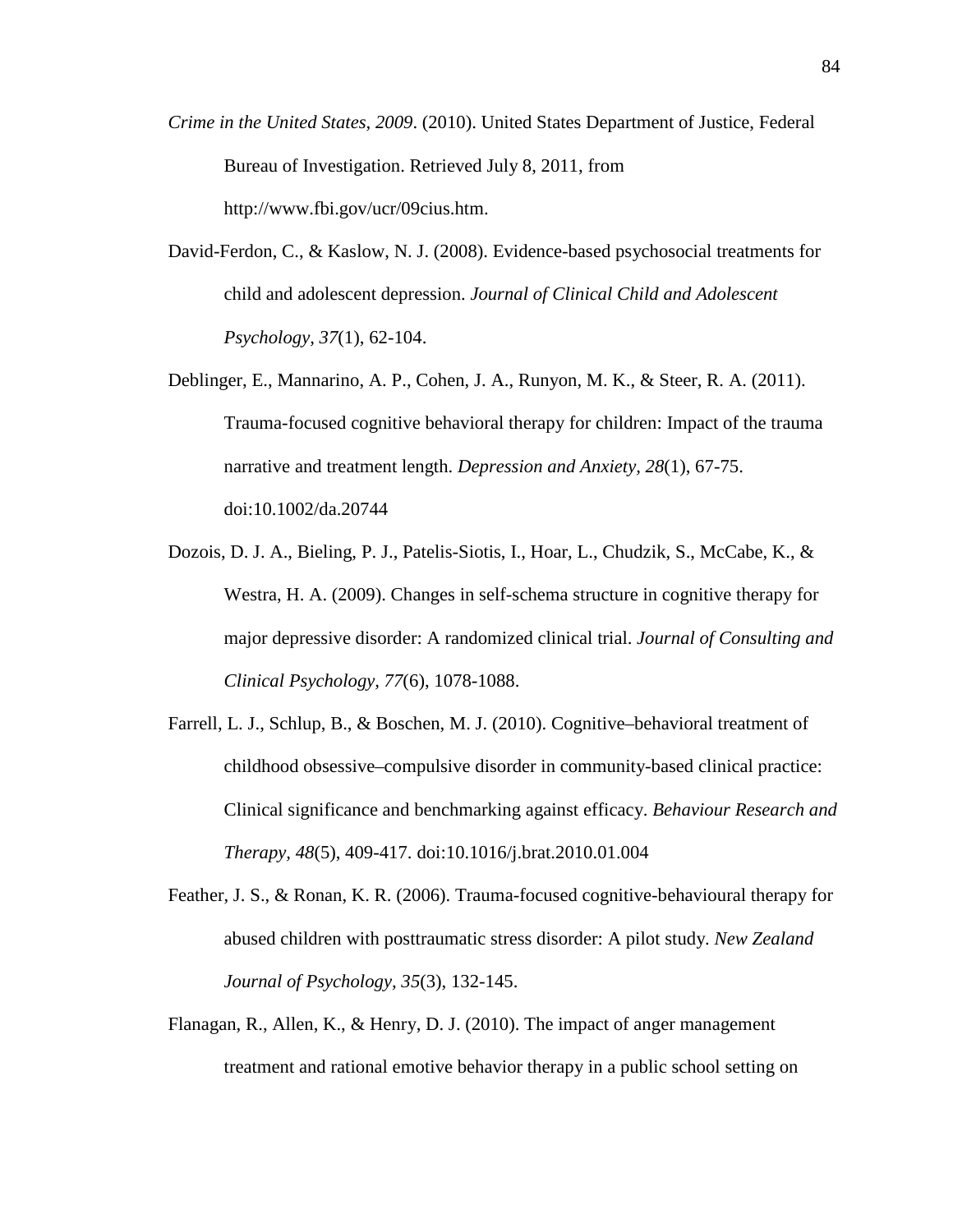social skills, anger management, and depression. *Rational Living, 28*(2), 87-99. doi:10.1007/s10942-009-0102-4

- Flanagan, R., Povall, L., Dellino, M., & Byrne, L. (1998). A comparison of problem solving with and without rational emotive behavior therapy to improve children's social skills. *Journal of Rational-Emotive & Cognitive Behavior Therapy, 16*(2), 125-134. doi:10.1023/A:1024986327879
- Forman, E. M., Herbert, J. D., Moitra, E., Yeomans, P. D., & Geller, P. A. (2007). A randomized controlled effectiveness trial of acceptance and commitment therapy and cognitive therapy for anxiety and depression. *Behavior Modification, 31*(6), 772-799.
- Fuller, J. R., DiGiuseppe, R., O'Leary, S., Fountain, T., & Lang, C. (2010). An open trial of a comprehensive anger treatment program on an outpatient sample. *Behavioural & Cognitive Psychotherapy, 38*(4), 485-490. doi:10.1017/S1352465810000019
- Gaynor, S. T., Weersing, V. R., Kolko, D. J., Birmaher, B., Heo, J., & Brent, D. A. (2003). The prevalence and impact of large sudden improvements during adolescent therapy for depression: A comparison across cognitive-behavioral, family, and supportive therapy. *Journal of Consulting and Clinical Psychology, 71*(2), 386-393. doi:10.1037/0022-006X.71.2.386
- Glick, B., & Goldstein, A. P. (1987). Aggression replacement training. *Journal of Counseling & Development, 65*(7), 356.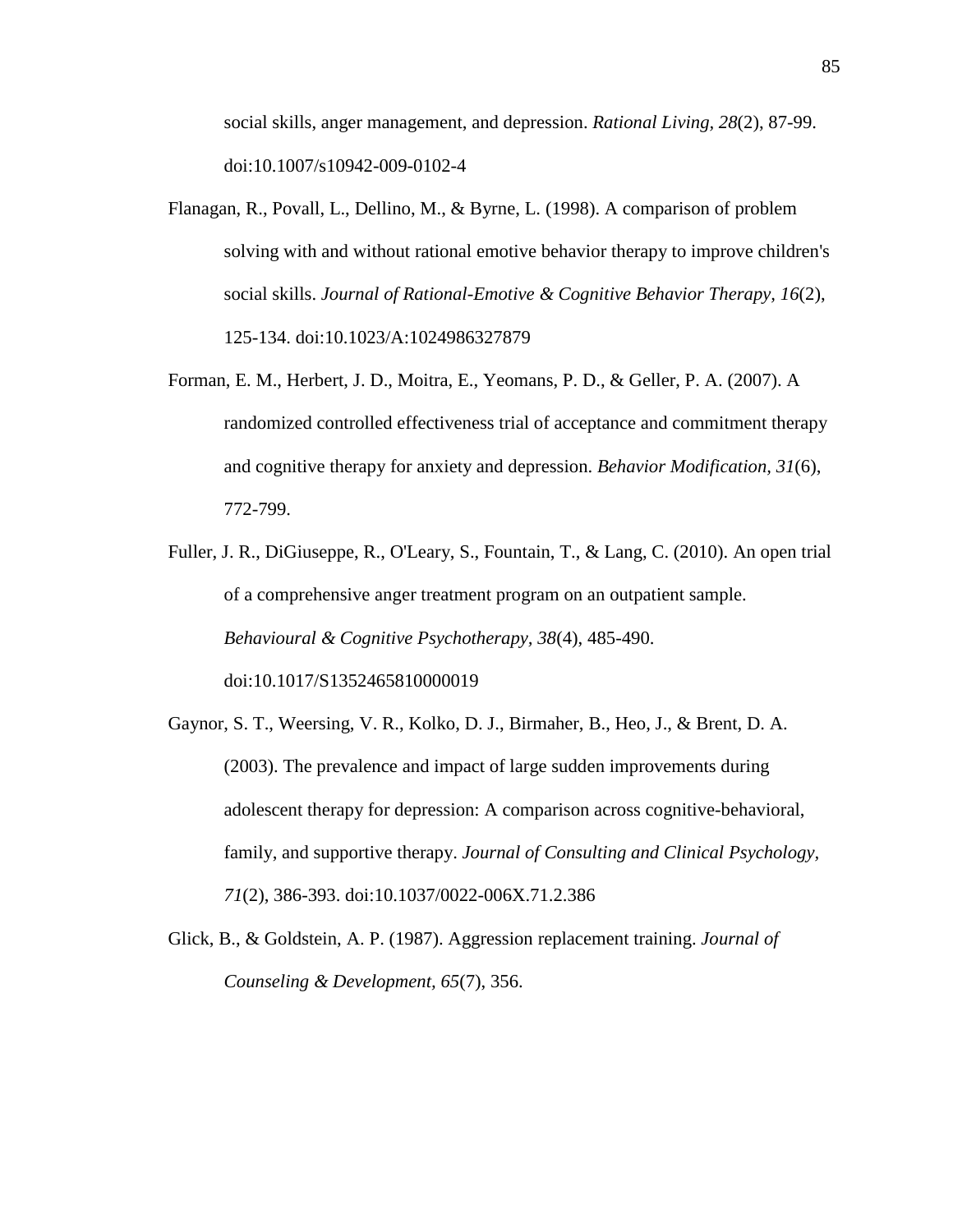- Grych, J. H., Seid, M., & Fincham, F. D., (1992). Assessing marital conflict from the child's perspective: the Children's Perception of Interparental Conflict Scale. *Child Development, 63*(3), 558-572.
- Hinton, W. J., Sheperis, C., & Sims, P. (2003). Family-based approaches to juvenile delinquency: A review of literature. *The Family Journal, 11*(2), 167-173.
- Hobler, B. (1999). Correctional education: Now and in the future. *Journal of Correctional Education*, *50*(3), 102-105.
- Hoge, R. D., Guerra, N. G., & Boxer, P. (Eds.). (2008). *Treating the Juvenile Offender*. Minneapolis: Guilford Publications, Incorporated.
- Holmqvist, R., Hill, T., & Lang, A. (2009). Effects of aggression replacement training in young offender institutions. *International Journal of Offender Therapy and Comparative Criminology, 53*(1), 74-92.
- Juarascio, A. S., Forman, E. M., & Herbert, J. D. (2010). Acceptance and commitment therapy versus cognitive therapy for the treatment of comorbid eating pathology. *Behavior Modification, 34*(2), 175-190. doi:10.1177/0145445510363472
- *Juvenile Offenders and Victims: 2006 National Report*. (2006). Retrieved February 23, 2009, from http://www.ojjdp.ncjrs.gov/ojstatbb/nr2006/index.html
- Kendall, P. C., Hudson, J. L., Gosch, E., Flannery-Schroeder, E., & Suveg, C. (2008). Cognitive-behavioral therapy for anxiety disordered youth: A randomized clinical trial evaluating child and family modalities. *Journal of Consulting and Clinical Psychology, 76*(2), 282-297. doi:10.1037/0022-006X.76.2.282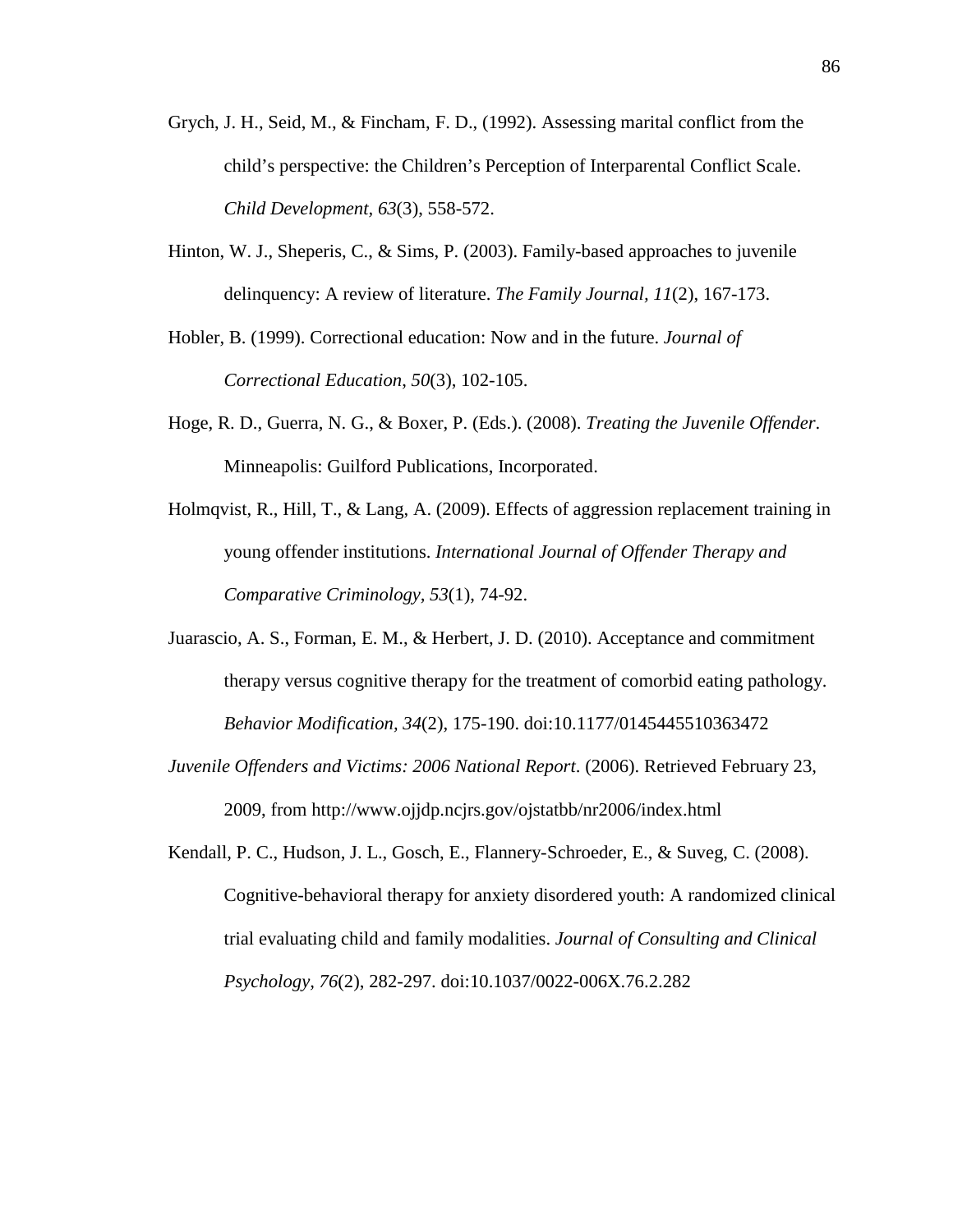- Klietz, S. J., Borduin, C. M., & Shaeffer, C. M. (2010). Cost-benefit analysis of multisystemic therapy with serious and violent juvenile offenders. *Journal of Family Psychology, 24* (5), 657-666.
- Krueger, S. (1997). Five-year recidivism study of MRT-treated offenders in a county jail. *Cognitive Behavioral Treatment Review*, *6*(3/4), 3-3.
- Lange, A., Richard, R., Gest, A., Vries, M. D., & Lodder, L. (1998). The effects of positive self-instruction: A controlled trial. *Cognitive Therapy & Research, 22*(3), 225-236.
- Little, G. L., Robinson, K. D., Burnette, K.D., & Swan, E. S. (2010). Twenty-year recidivism results for MRT-treated offenders. *Cognitive Behavioral Treatment Review*, *19*(1), 1-5.
- Little, G. L., & Robinson, K. D. (1997). *Juvenile MRT How to Escape Your Prison: A Moral Reconation Therapy Workbook*. Memphis, TN: Eagle Wing Books, Incorporated.
- Little, G. L., & Robinson, K. D. (2006). Recidivism outcome research on Moral Reconation Therapy in prison-based therapeutic communities: A comprehensive review. *Cognitive Behavioral Treatment Review*, *15*(2), 14-17.
- Little, G. L. (2000). Cognitive-behavioral treatment of offenders: A comprehensive review of MRT outcome research. *Addictive Behaviors Treatment Review*, *2*(1), 12-21.
- Little, G. L. (2006). Review of one-to-three-year recidivism of felony offenders treated with MRT in prison settings. *Cognitive Behavioral Treatment Review*, *15*(1), 1-3.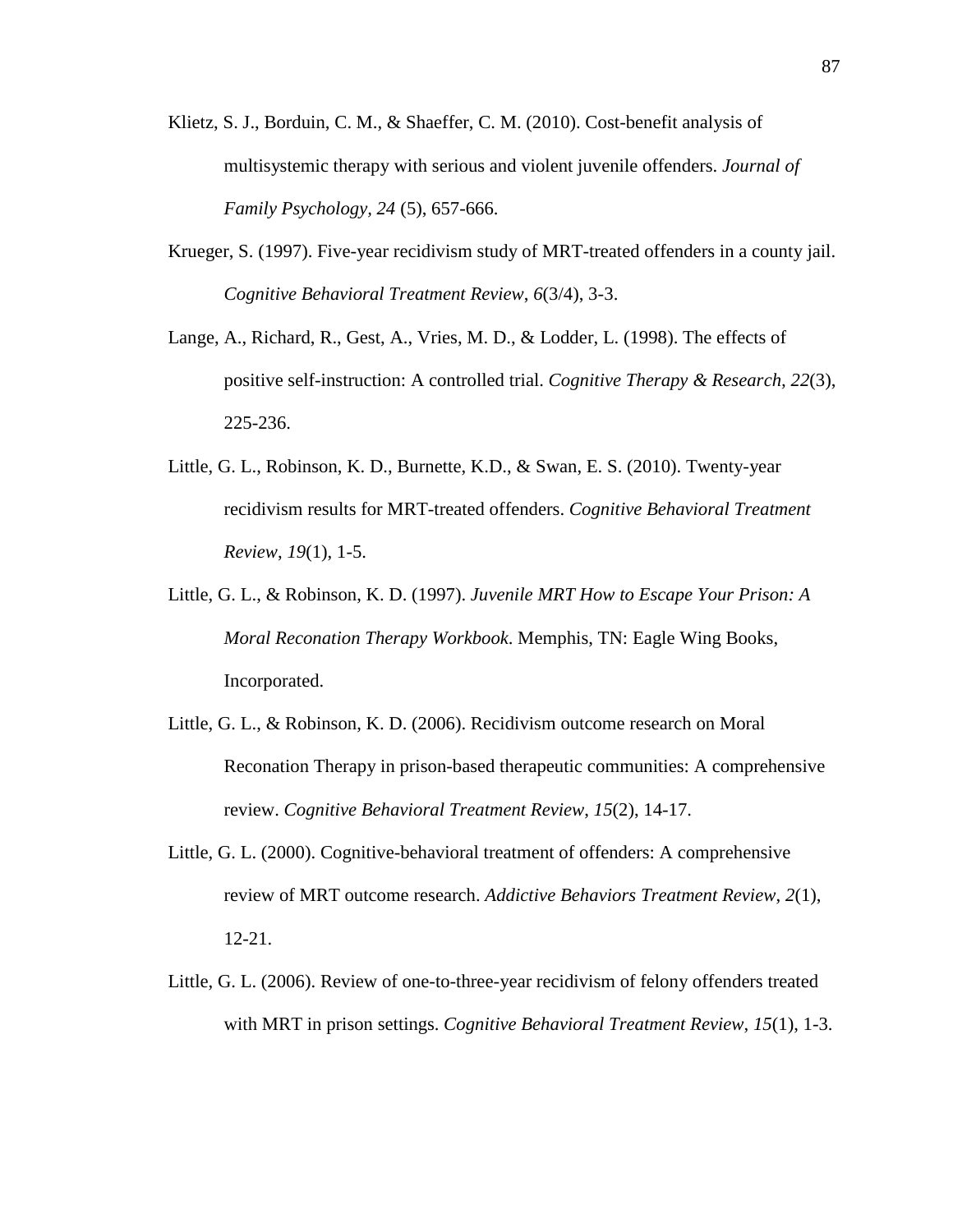- Lochman, J. E. (1992). Cognitive-behavioral intervention with aggressive boys: Threeyear follow-up and preventive effects. *Journal of Consulting and Clinical Psychology, 60*(3), 426-432. doi:10.1037/0022-006X.60.3.426
- Lochman, J. E., Burch, P. R., Curry, J. F., & Lampron, L. B. (1984). Treatment and generalization effects of cognitive–behavioral and goal-setting interventions with aggressive boys. *Journal of Consulting and Clinical Psychology, 52*(5), 915-916. doi:10.1037/0022-006X.52.5.915
- Lochman, J. E., & Curry, J. F. (1986). Effects of social problem-solving training and selfinstruction training with aggressive boys. *Journal of Clinical Child Psychology, 15*(2), 159.
- Lochman, J. E., Curry, J. F., Dane, H., & Ellis, M. (2001). The anger coping program: An empirically-supported treatment for aggressive children. *Residential Treatment for Children & Youth, 18*(3), 63-73.
- Lochman, J. E., & Wells, K. C. (2002). The coping power program at the middle-school transition: Universal and indicated prevention effects. *Psychology of Addictive Behaviors, 16*(4), S40-S54. doi:10.1037/0893-164X.16.4S.S40
- Lochman, J. E., & Wells, K. C. (2004). The coping power program for preadolescent aggressive boys and their parents: Outcome effects at the 1-year follow-up. *Journal of Consulting and Clinical Psychology, 72*(4), 571-578. doi:10.1037/0022-006X.72.4.571
- Martin, G., & Pear, J. (2005). *Behavior modification what it is and how to do it*. Upper Saddle River, N.J: Prentice Hall.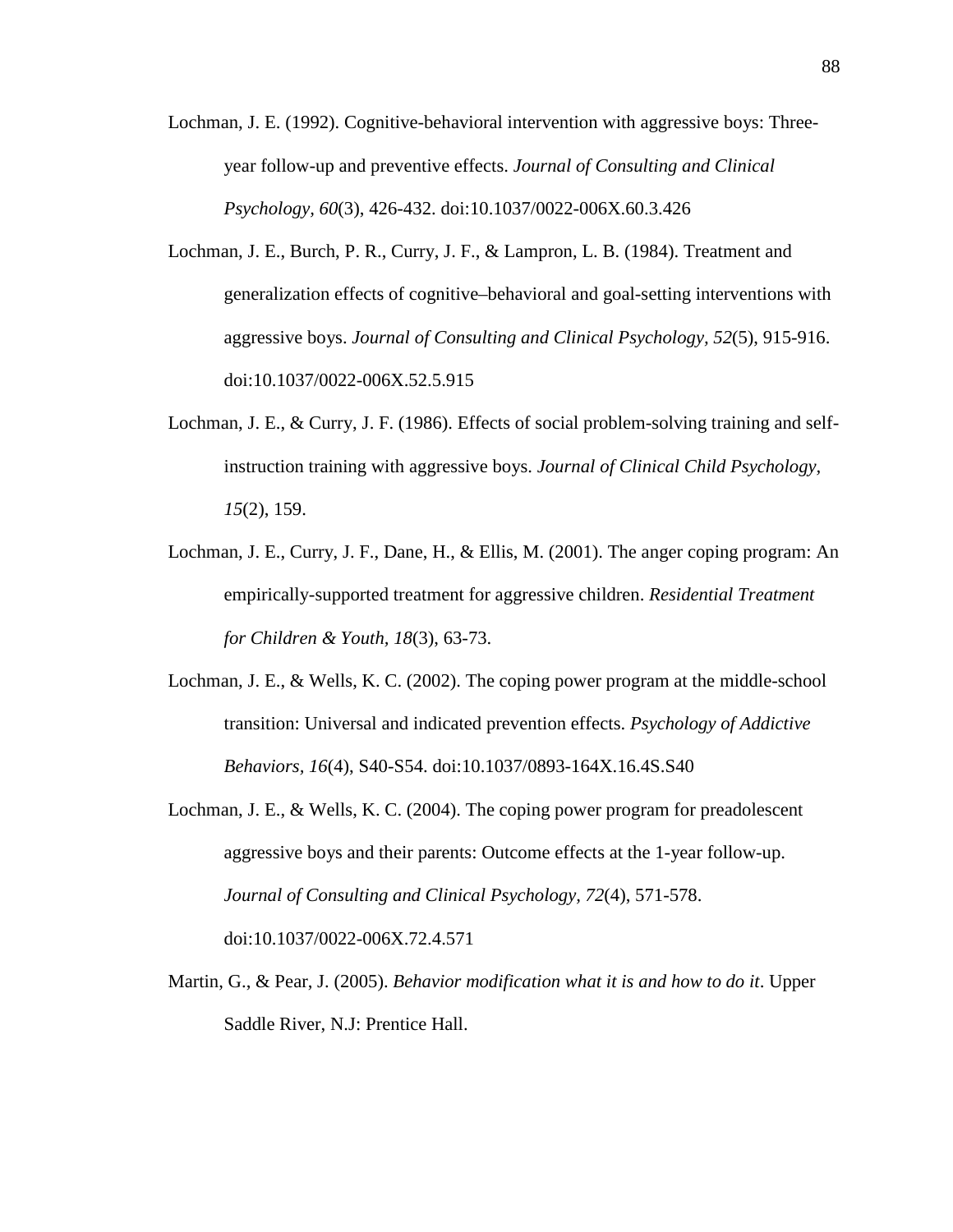- Masters, R. E. (2003). *Counseling Criminal Justice Offenders*. Minneapolis: SAGE Publications, Incorporated.
- Meichenbaum, D. H., & Goodman, J. (1971). Training impulsive children to talk to themselves: A means of developing self-control. *Journal of Abnormal Psychology, 77*(2), 115-126. doi:10.1037/h0030773
- Milkman, H., & Wanberg, K. (2007). *Cognitive behavioral treatment: A review and discussion for corrections professionals* (United States of America, United States Department of Justice, National Institute of Corrections).
- Miller, M. L., & Hobler, B. (1996). Delaware life skills program: reduces inmate recidivism. *Corrections Today*, *58*(5), 114-117.
- *Moral Reconation Therapy*. (2009). Retrieved January 13, 2009, from http://www.moralreconation-therapy.com
- Moral Reconation Therapy. (2008, May). In *SAMHSA's national registry of evidencebased programs and practices*. Retrieved February 17, 2009, from http://www.nrepp.samhsa.gov/programfulldetails.asp?PROGRAM\_ID=181
- Mueser, K. T., Rosenberg, S. D., Xie, H., Jankowski, M. K., Bolton, E. E., Lu, W., et al. (2008). A randomized controlled trial of cognitive behavioral treatment for posttraumatic stress disorder in severe mental illness. *Journal of Consulting and Clinical Psychology*, *76*(2), 259-271.
- North Carolina Sentencing and Policy Advisory Commission (2011). *Juvenile recidivism study: FY 2006-2007juvenile sample.* Retrieved July 10, 2011, from http://worldcat.org/oclc/727359675/viewonline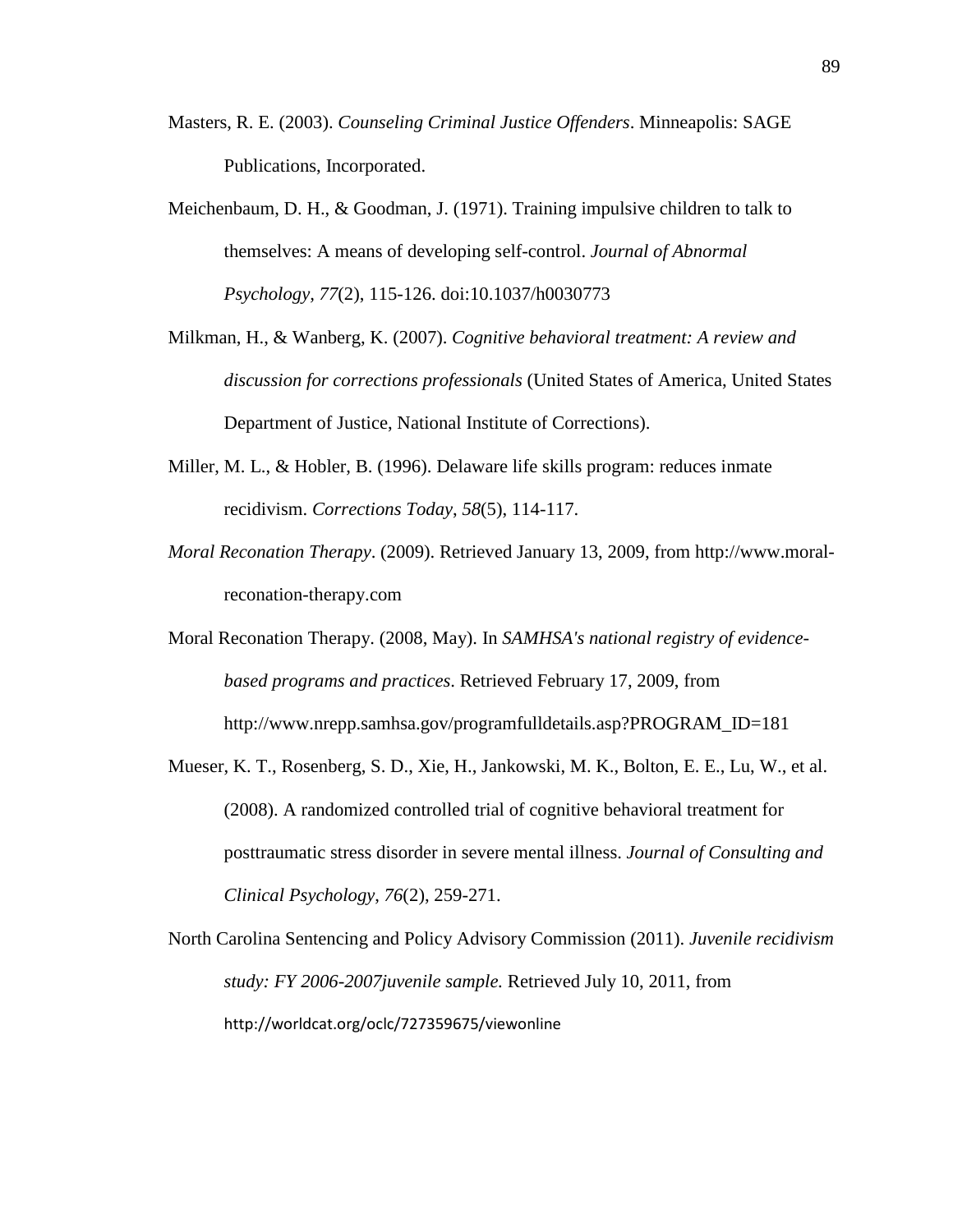- Nugent, W. R., Bruley, C., & Allen, P. (1999). The effects of aggression replacement training on male and female antisocial behavior in a runaway shelter. *Research on Social Work Practice, 9*(4), 466.
- Pace, T. M., & Dixon, D. N. (1993). Changes in depressive self-schemata and depressive symptoms following cognitive therapy. *Journal of Counseling Psychology, 40*(3), 288-294. doi:10.1037/0022-0167.40.3.288
- Parrish, B. P., Cohen, L. H., Gunthert, K. C., Butler, A. C., Laurenceau, J., & Beck, J. S. (2009). Effects of cognitive therapy for depression on daily stress-related variables. *Behaviour Research and Therapy, 47*(5), 444-448. doi:10.1016/j.brat.2009.02.005
- Reinecke, M. A., Dattilio, F. M., & Freeman, A. (Eds.). (2003). *Cognitive therapy with children and adolescents a casebook for clinical practice*. New York: Guilford P.
- Robertson, A. A., Grimes, P. W., & Rogers, K. E. (2001). A short-run cost-benefit analysis of community-based interventions for juvenile offenders. *Crime & Delinquency, 47*(2), 265-284. doi:10.1177/0011128701047002006
- Saavedra, L. M., Silverman, W. K., Morgan-Lopez, A., & Kurtines, W. M. (2010). Cognitive behavioral treatment for childhood anxiety disorders: Long-term effects on anxiety and secondary disorders in young adulthood. *Journal of Child Psychology and Psychiatry, 51*(8), 924-934.
- Sandhu, H. S. (1998). Drug offender treatment at the Bill Johnson Correctional Center in Alva, OK. *Cognitive Behavioral Treatment Review*, *7*(2), 1-7.
- Schwann, B. (2002). School-based MRT: Signs of success in a rural Louisiana high school. *Cognitive-Behavioral Treatment Review*, *11*(1/2), 1-3.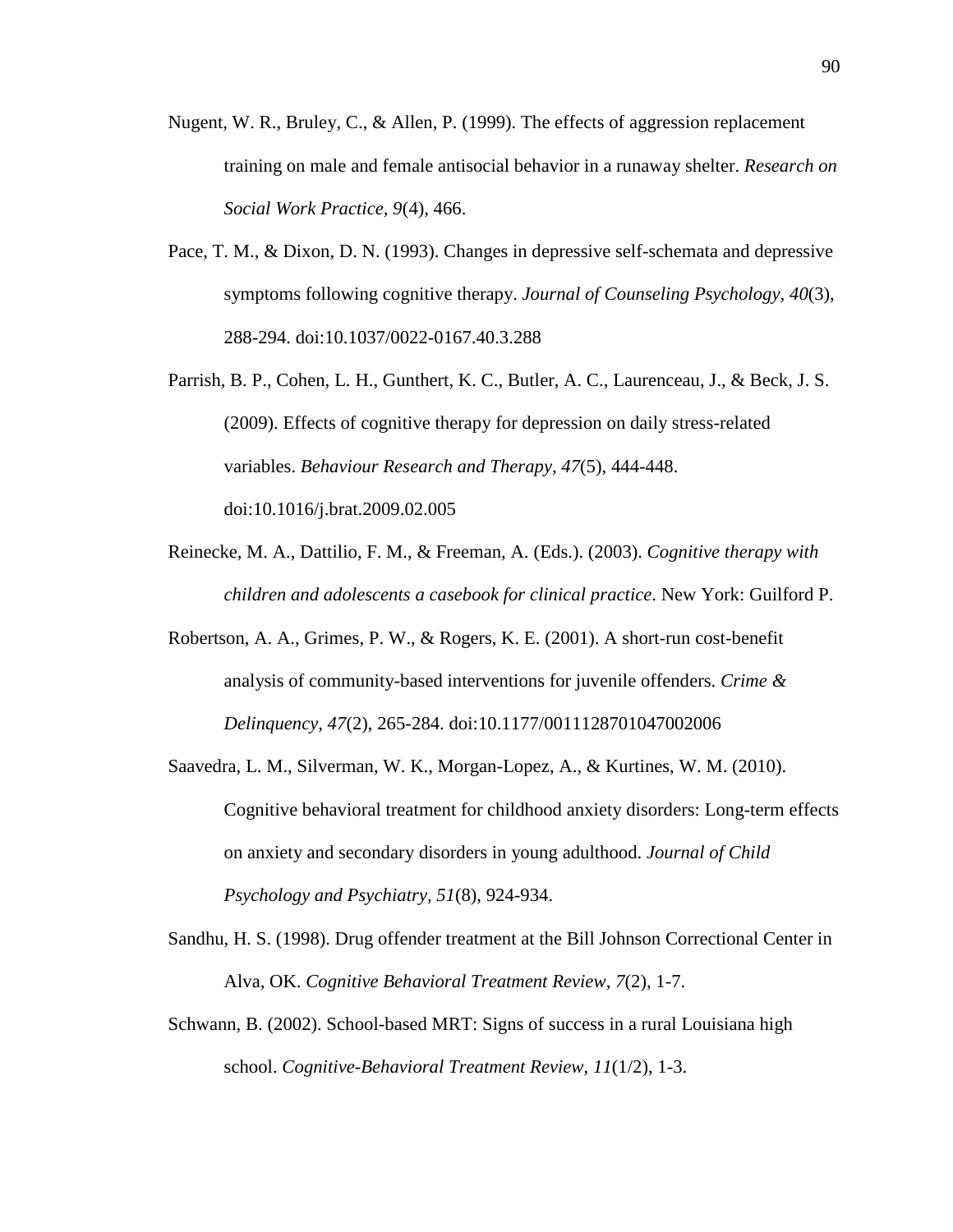- Shirk, S. R., Kaplinski, H., & Gudmundsen, G. (2009). School-based cognitivebehavioral therapy for adolescent depression: A benchmarking study. *Journal of Emotional and Behavioral Disorders, 17*(2), 106-117.
- Sloane, H. N., Endo, G. T., Hawkes, T. W., & Jenson, W. R. (1991). Reducing children's interrupting through self-instructional parent training materials. *Education & Treatment of Children, 14*(1), 38-52.
- Szentagotai, A., David, D., Lupu, V., & Cosman, D. (2008). Rational emotive behavior therapy versus cognitive therapy versus pharmacotherapy in the treatment of major depressive disorder: Mechanisms of change analysis. *Psychotherapy: Theory, Research, Practice, Training, 45*(4), 523-538. doi:10.1037/a0014332
- Twohig, M. P., Hayes, S. C., Plumb, J. C., Pruitt, L. D., Collins, A. B., Hazlett-Stevens, H., & Woidneck, M. R. (2010). A randomized clinical trial of acceptance and commitment therapy versus progressive relaxation training for obsessivecompulsive disorder. *Journal of Consulting & Clinical Psychology, 78*(5), 705- 716. doi:10.1037/a0020508
- Whittal, M. L., Robichaud, M., Thordarson, D. S., & McLean, P. D. (2008). Group and individual treatment of obsessive-compulsive disorder using cognitive therapy and exposure plus response prevention: A 2-year follow-up of two randomized trials. *Journal of Consulting and Clinical Psychology, 76*(6), 1003-1014.
- Wilde, J. (2008). Rational-emotive behavioral interventions for children with anxiety problems. *Journal of Cognitive & Behavioral Psychotherapies, 8*(1), 133-141.
- Williams, T. I., Salkovskis, P. M., Forrester, L., Turner, S., White, H., & Allsopp, M. A. (2010). A randomised controlled trial of cognitive behavioural treatment for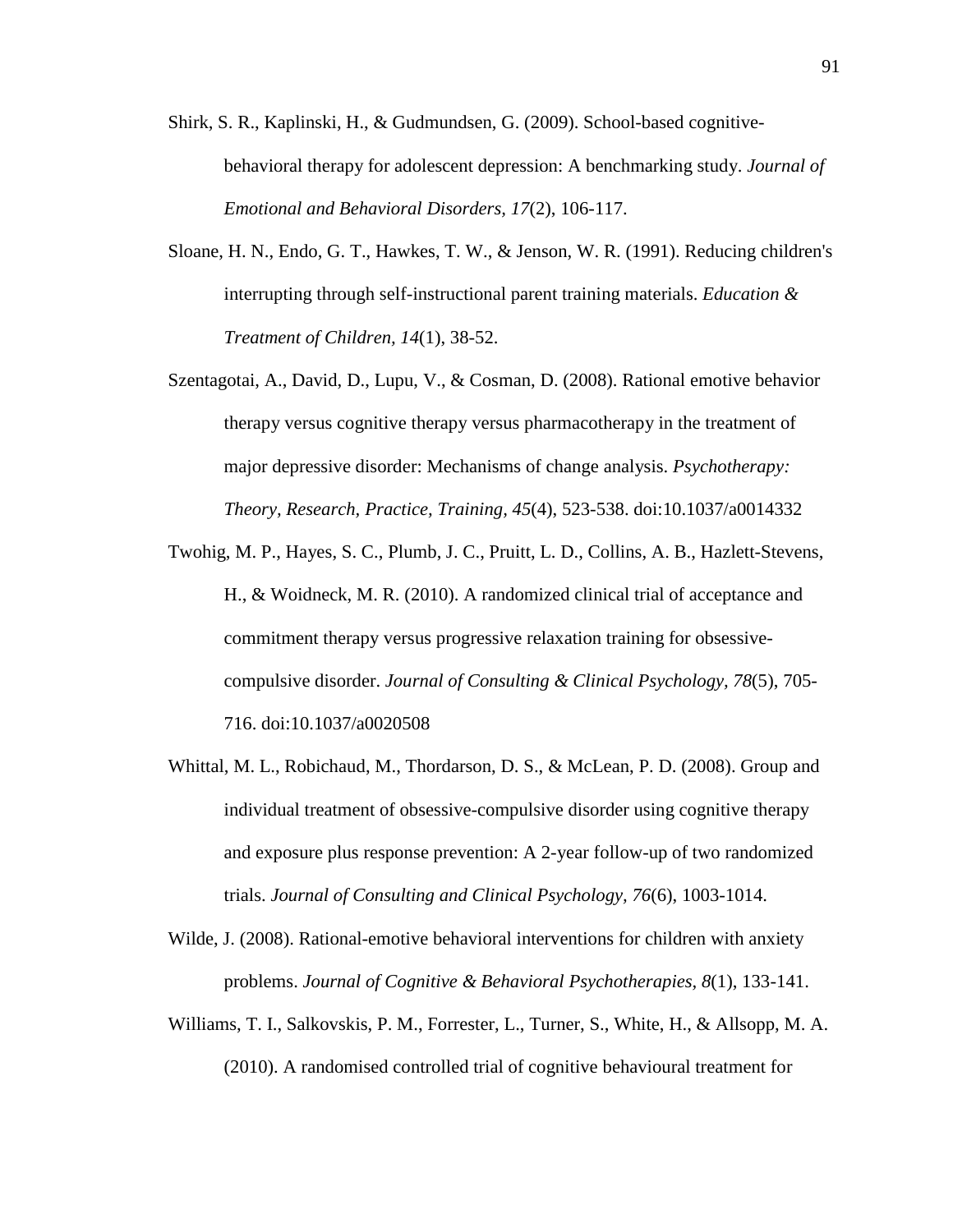obsessive compulsive disorder in children and adolescents. *European Child & Adolescent Psychiatry, 19*(5), 449-456. doi:10.1007/s00787-009-0077-9

Wilson, D. B., Bouffard, L. A., & MacKenzie, D. L., (2005). A quantitative review of structured, group-oriented, cognitive-behavioral programs for offenders. *Criminal Justice and Behavior,* 32(2), 172-204.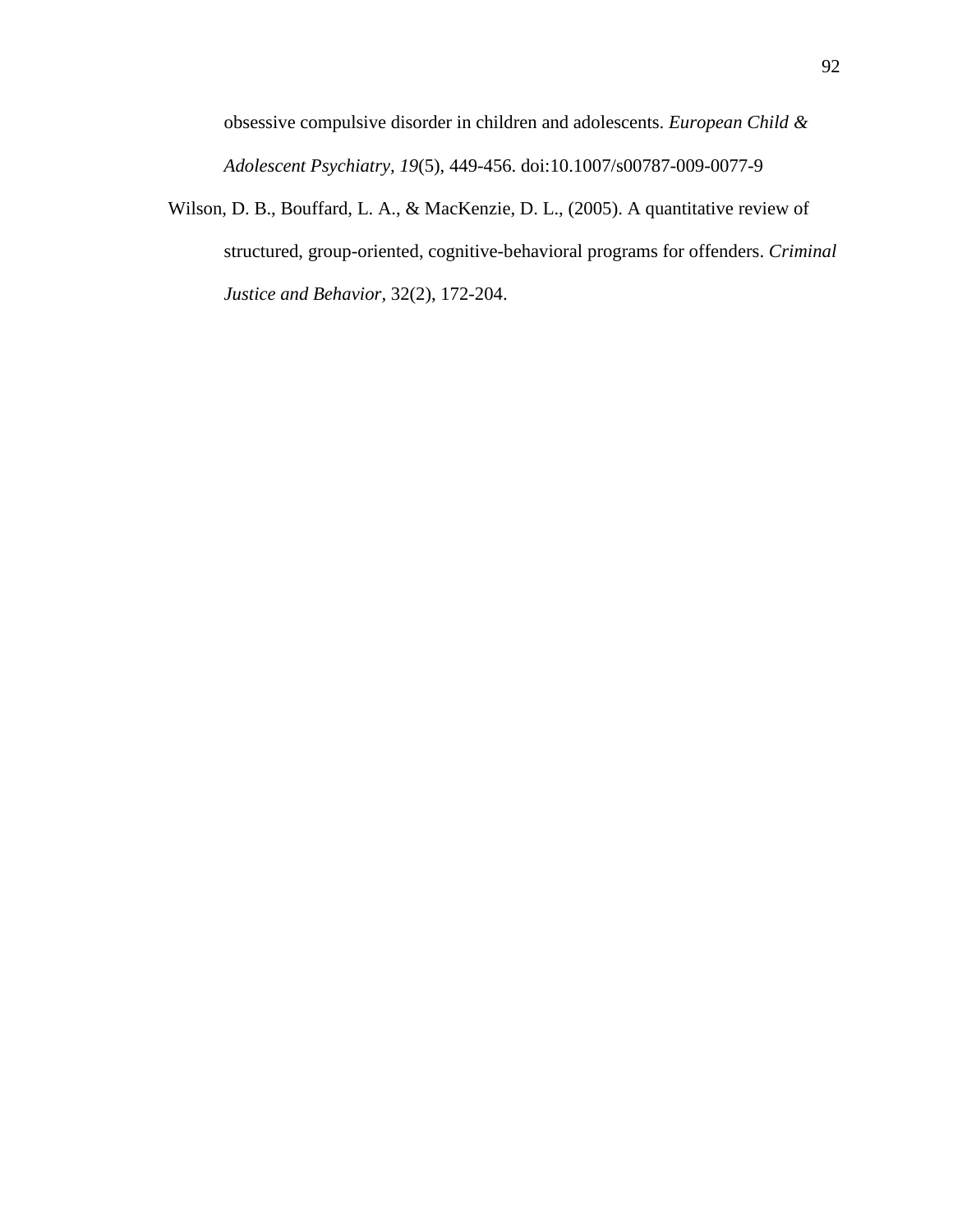## Appendix A

## Demographic Questionnaire

Some questions about you:

- 1. Age:\_\_\_\_\_\_\_\_\_\_\_\_
- 2. Sex (circle one):
	- a. Male
	- b. Female
- 3. Race (circle one): Asian Black Hispanic Native American White Other
- 4. Grade \_\_\_\_\_\_\_\_\_\_\_\_
- 5. Whose idea was it for you to come here? (please circle one)
	- a. Mine
	- b. Parents/Legal guardian
	- c. Juvenile Court counselor recommended it
	- d. Court Referral/Court Order
	- e. Other: \_\_\_\_\_\_\_\_\_\_\_\_\_\_\_\_\_\_\_\_\_\_\_\_\_\_\_\_\_\_\_\_\_\_\_\_\_\_\_\_\_\_\_\_\_\_\_\_\_\_\_\_\_
- 6. Why are you are you currently placed in this program? (please circle one)
	- a. I committed a non-status offense (simple assault, vandalism, drug abuse violations)
	- b. I committed a status offense (truancy, runaway, ungovernable/uncorrigible)
	- c. I keep getting in trouble, so my parent/Juvenile Court Counselor/other thought this would be a good idea.
	- d. I don't get along with my family (or a member of my family). We fight a lot.

\_\_\_\_\_\_\_\_\_\_\_\_\_\_\_\_\_\_\_\_\_\_\_\_\_\_\_\_\_\_\_\_\_\_\_\_\_\_\_\_\_\_\_\_\_\_\_\_\_\_\_\_\_\_\_\_\_\_\_\_

- e. I cannot be in my home because of some type of abuse.
- f. Other (*explanation optional*)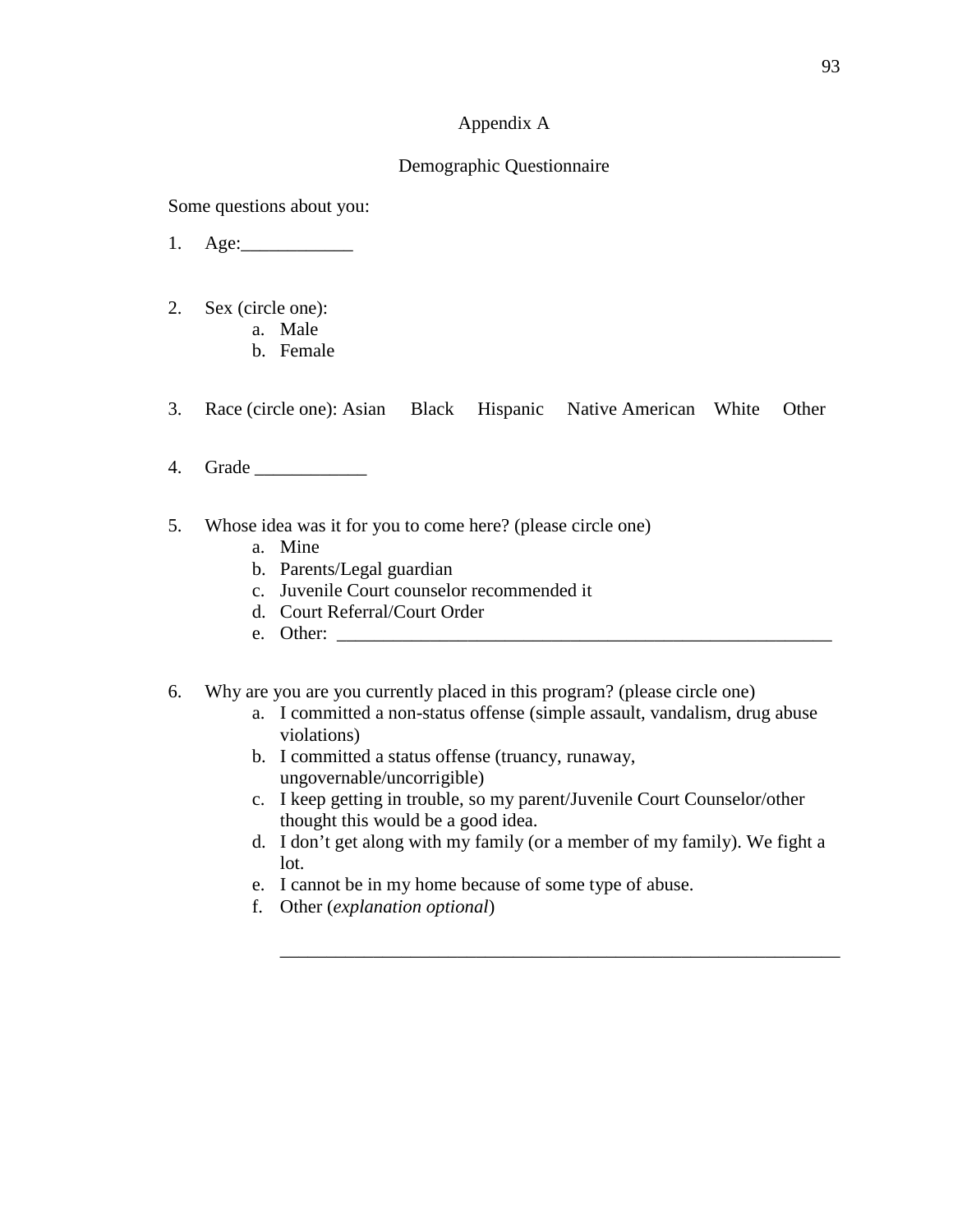- 7. How far do you plan to pursue your education? (circle the answer that best fits)
	- a. Graduate high school
	- b. Associates degree from community college
	- c. Vocational degree
	- d. Some education at a university level but no degree
	- e. Bachelors degree from a university
	- f. Masters degree
	- g. Doctorate degree

Some questions about your family:

- 8. Are you parents…
	- a. Married
	- b. Divorced
	- c. They were never married, but still together
	- d. They were never married, not together
- 9. Before you came here, who were you living with? (circle all that apply)
	- a. Mother (biological or adoptive)
	- b. Father (biological or adoptive)
	- c. Siblings
	- d. Step-mother
	- e. Step-father
	- f. Grandparents
	- g. Aunt/Uncle
	- h. Other family
	- i. Friends
	- i. Other:
- 10. Has anyone living in your household (circled above) recently… (circle all that apply)
	- a. Been arrested
	- b. Been in jail/prison
	- c. Used drugs
	- d. Had a drinking problem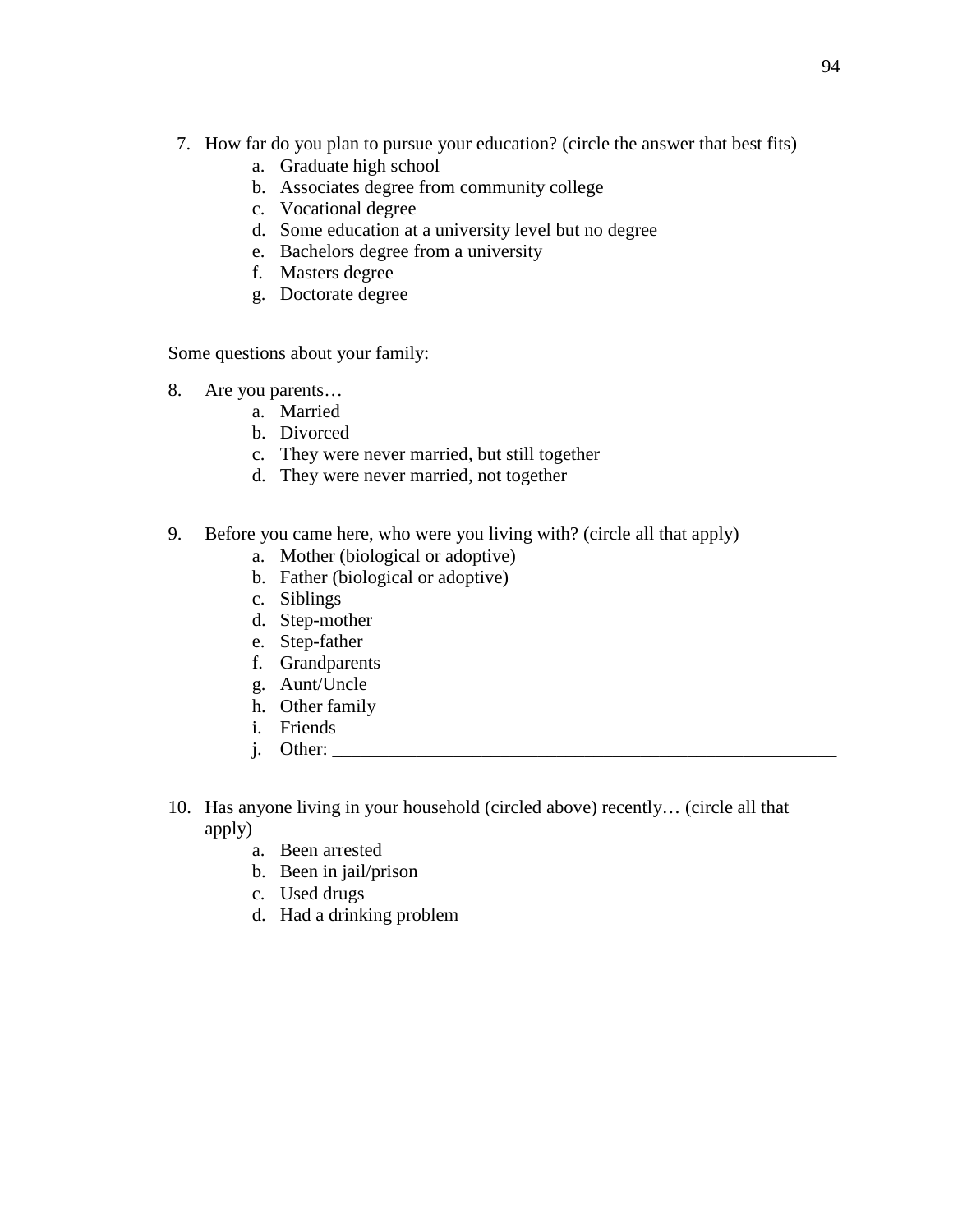| Mother         | Father         | 11. What was the highest level of education attained by your parents? (circle one) |
|----------------|----------------|------------------------------------------------------------------------------------|
| 1              | 1              | Some grade school                                                                  |
| 2              | 2              | Completed grade school                                                             |
| 3              | 3              | Some high school                                                                   |
| $\overline{4}$ | $\overline{4}$ | Completed high school                                                              |
| 5              | 5              | High school $\&$ some training but not college                                     |
| 6              | 6              | Some college                                                                       |
| 7              | 7              | College                                                                            |
| 8              | 8              | Some graduate work                                                                 |
| 9              | 9              | Graduate degree (M.D., Ph.D., M.A.)                                                |

12. What is/was your father's occupation? \_\_\_\_\_\_\_\_\_\_\_\_\_\_\_\_\_\_\_\_\_\_\_\_\_\_\_\_\_

13. What is/was your mother's occupation? \_\_\_\_\_\_\_\_\_\_\_\_\_\_\_\_\_\_\_\_\_\_\_\_\_\_\_\_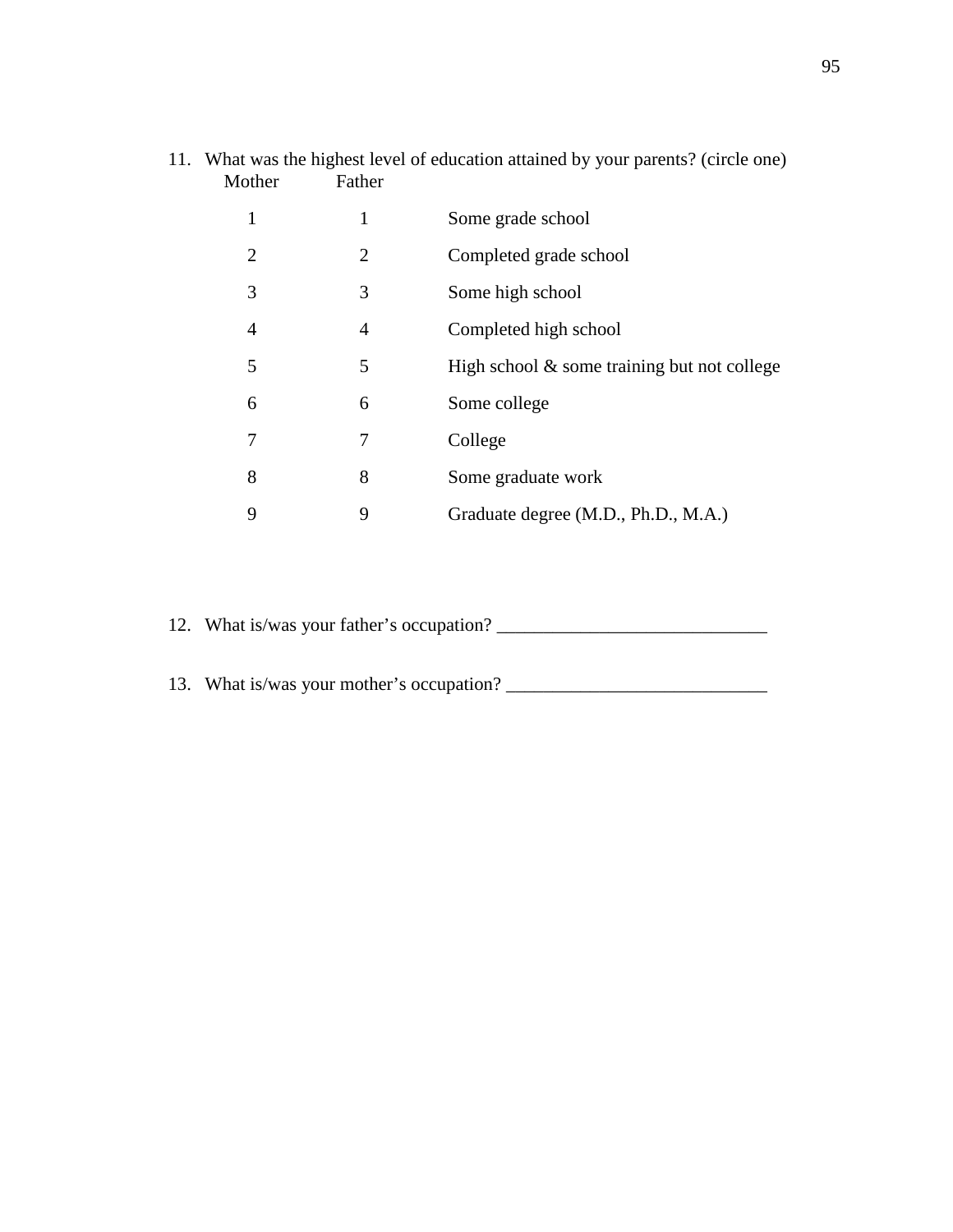## Appendix B

## **Family Disagreements**

| I live with                                 |
|---------------------------------------------|
| both my mom and my dad                      |
| only one of my parents                      |
| another relative (e.g., grand-mother, aunt) |

In every family there are times when the parents don't get along. When their parents argue or disagree, kids can feel a lot of different ways. We would like to know what kind of feelings you have when your parents have arguments or disagreements. If your parents don't live together in the same house with you, think about times that they are together when they don't agree or about times when both of your parents lived in the same house, when you answer these questions.

## **T = True ST = Sort of True F = False Please circle the response that best describes each situation.**

| 1. I never see my parents arguing or disagreeing.                        |           |                                                       |  |  |  |
|--------------------------------------------------------------------------|-----------|-------------------------------------------------------|--|--|--|
| T                                                                        | <b>ST</b> | F                                                     |  |  |  |
| 2. When my parents have an argument they usually work it out.            |           |                                                       |  |  |  |
| Т                                                                        | <b>ST</b> | F                                                     |  |  |  |
| 3. My parents often get into arguments about things I do at school.      |           |                                                       |  |  |  |
| T                                                                        | <b>ST</b> | F                                                     |  |  |  |
| 4. My parents get really mad when they argue.                            |           |                                                       |  |  |  |
| Т                                                                        | <b>ST</b> | F                                                     |  |  |  |
| 5. When my parents argue I can do something to make myself feel better.  |           |                                                       |  |  |  |
| Т                                                                        | ST        | $\mathbf F$                                           |  |  |  |
| 6. I get scared when my parents argue.                                   |           |                                                       |  |  |  |
| T                                                                        | <b>ST</b> | $\mathbf{F}$                                          |  |  |  |
|                                                                          |           | 7. I feel caught in the middle when my parents argue. |  |  |  |
| Т                                                                        | <b>ST</b> | F                                                     |  |  |  |
|                                                                          |           | 8. I'm not to blame when my parents have arguments.   |  |  |  |
| T                                                                        | <b>ST</b> | F                                                     |  |  |  |
| 9. They may not think I know it, but my parents argue or disagree a lot. |           |                                                       |  |  |  |
| T                                                                        | <b>ST</b> | F                                                     |  |  |  |
| 10. Even after my parents stop arguing they stay mad at each other.      |           |                                                       |  |  |  |
| т                                                                        | <b>ST</b> | F                                                     |  |  |  |
| 11. My parents have arguments because they are not happy together.       |           |                                                       |  |  |  |
| T                                                                        | <b>ST</b> | F                                                     |  |  |  |
| 12. When my parents have a disagreement they discuss it quietly.         |           |                                                       |  |  |  |
| T                                                                        | <b>ST</b> | F                                                     |  |  |  |
| 13. I don't know what to do when my parents have arguments.              |           |                                                       |  |  |  |
| T                                                                        | <b>ST</b> | F                                                     |  |  |  |
| 14. My parents are often mean to each other even when I'm around.        |           |                                                       |  |  |  |
| T                                                                        | <b>ST</b> | F                                                     |  |  |  |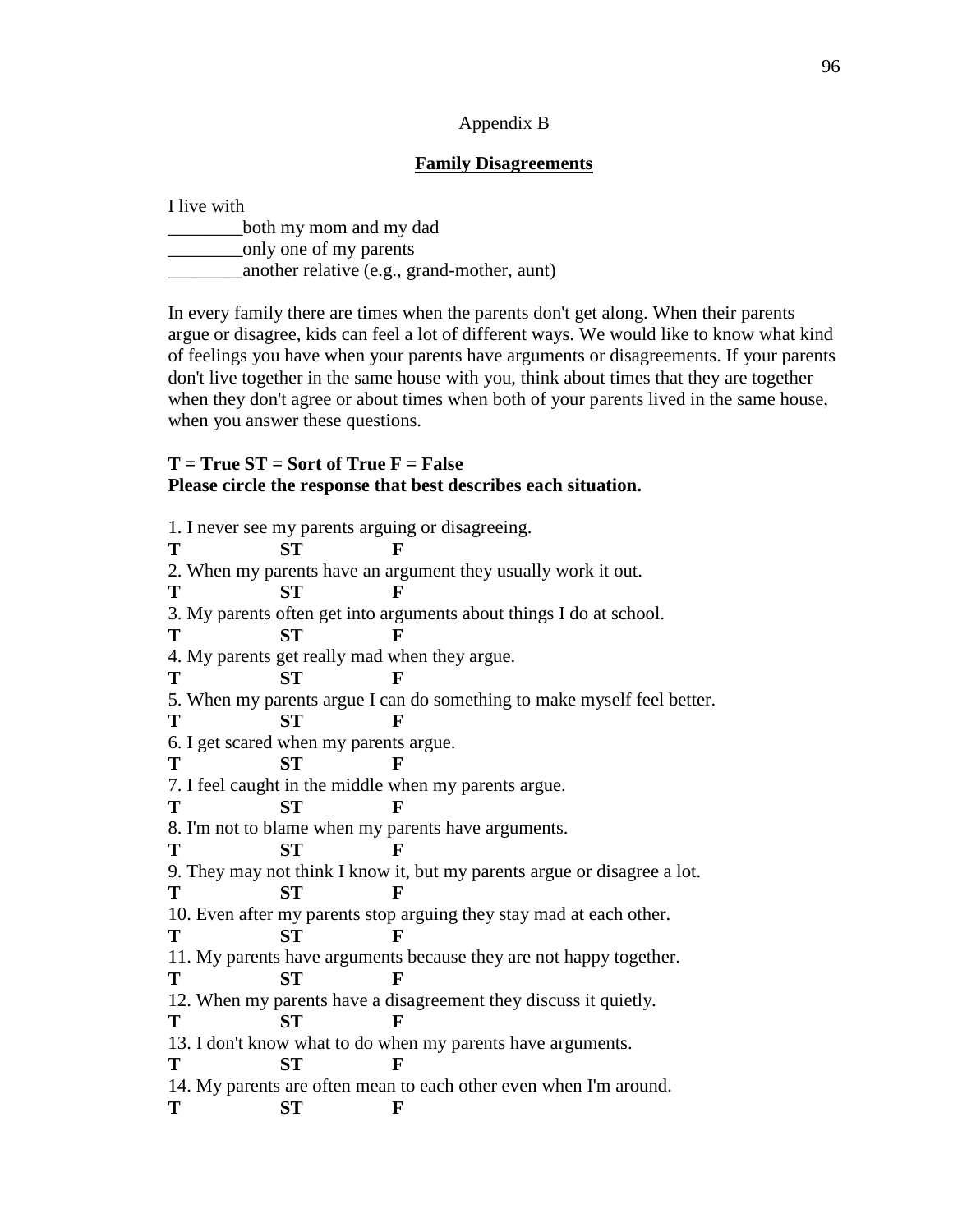15. When my parents argue I worry about what will happen to me. **T ST F** 16. I don't feel like I have to take sides when my parents have a disagreement. **T ST F** 17. It's usually my fault when my parents argue. **T ST F** 18. I often see my parents arguing. **T ST F** 19. When my parents disagree about something, they usually come up with a solution. **T ST F** 20. My parents' arguments are usually about something I did. **T ST F** 21. The reasons my parents argue never change. **T ST F** 22. When my parents have an argument they say mean things to each other. **T ST F** 23. When my parents argue or disagree I can usually help make things better. **T ST F** 24. When my parents argue I'm afraid that some-thing bad will happen. **T ST F** 25. My mom wants me to be on her side when she and my dad argue. **T ST F** 26. Even if they don't say it, I know I'm to blame when my parents argue. **T ST F** 27. My parents hardly ever argue. **T ST F** 28. When my parents argue they usually make up right away. **T ST F** 29. My parents usually argue or disagree because of things that I do. **T ST F** 30. My parents argue because they don't really love each other. **T ST F** 31. When my parents have an argument they yell a lot. **T ST F** 32. When my parents argue there's nothing I can do to stop them. **T ST F** 33. When my parents argue I worry that one of them will get hurt. **T ST F** 34. I feel like I have to take sides when my parents have a disagreement. **T ST F** 35. My parents often nag and complain about each other around the house. **T ST F** 36. My parents hardly ever yell when they have a disagreement. **T ST F** 37. My parents often get into arguments when I do something wrong. **T ST F**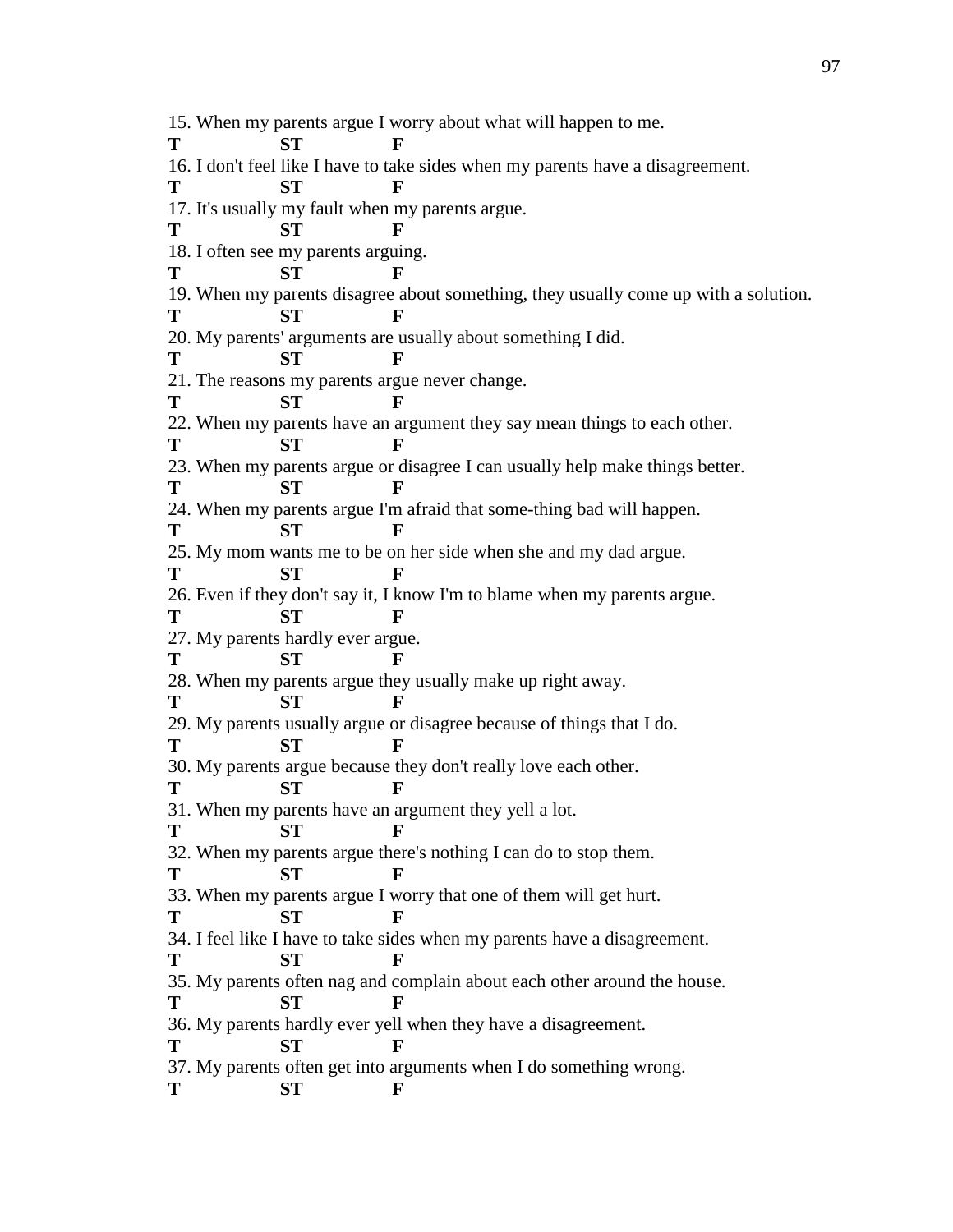38. My parents have broken or thrown things during an argument. **T ST F** 39. After my parents stop arguing, they are friendly toward each other. **T ST F** 40. When my parents argue I'm afraid that they will yell at me too. **T ST F** 41. My parents blame me when they have arguments. **T ST F** 42. My dad wants me to be on his side when he and my mom argue. **T ST F** 43. My parents have pushed or shoved each other during an argument. **T ST F** 44. When my parents argue or disagree there's nothing I can do to make myself feel better. **T ST F** 45. When my parents argue I worry that they might get divorced. **T ST F** 46. My parents still act mean after they have had an argument. **T ST F** 47. My parents have arguments because they don't know how to get along. **T ST F** 48. Usually it's not my fault when my parents have arguments. **T ST F** 49. When my parents argue they don't listen to anything. **T ST F**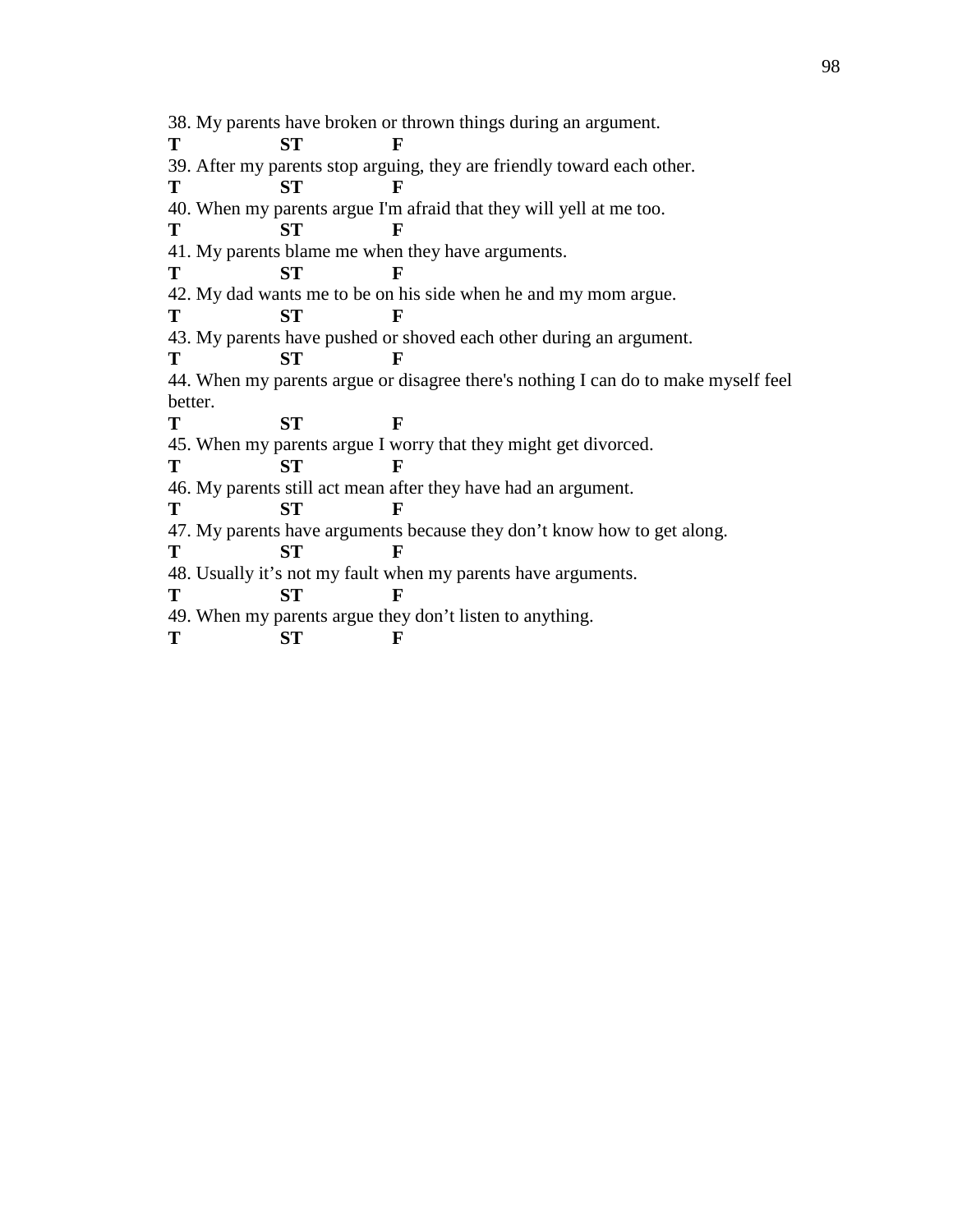## Appendix C

# Consent Form

The purpose of this research project is to measure internal changes that occur in individuals during their time in this program. If you choose to allow your child (or minor under your custody) to participate, he/she will complete a questionnaire and demographics survey upon intake and discharge from the program. The entire exercise will last approximately 60 minutes each time.

Please be aware that you may discontinue your child's voluntary participation at any time without penalty. Your child's individual responses will be kept strictly confidential he/she will be assigned a "participant number," and the data will be recorded only by it. Your data, combined with others, will provide information regarding internal changes that may occur within your child during his/her time in this program.

This research project is by Ashley Evans and is being conducted under the direction of Dr. Candace Boan-Lenzo of the Psychology Department and it has received the approval of Western Carolina University's Institutional Review Board (IRB). If you have any questions about your child's participation or about the study in general, you may contact me directly at (864) 350-5976 or ajevans1@catamount.wcu.edu. You may also contact Dr. Candace Boan-Lenzo (227-3451 or cboan@email.wcu.edu) or the chair of the IRB (227-3323) with questions.

# CONSENT:

I, \_\_\_\_\_\_\_\_\_\_\_\_\_\_\_\_\_\_\_\_\_, state that I agree to allow my child (or minor under my custody) \_\_\_\_\_\_\_\_\_\_\_\_\_\_\_\_\_\_\_\_\_\_\_\_\_\_\_\_, to participate in a research study being conducted by Ashley Evans and directed by Dr. Candace Boan-Lenzo of the Psychology Department. I acknowledge that the researcher has informed me of the purpose of the study; that my child's participation is voluntary; that I may withdraw my child from participation at any time without penalty; and that all data will remain strictly confidential. The researcher has agreed to answer any of my questions about the research that could influence my decision to participate. I understand that my child will be filling out several surveys. I understand that the study involves no risk to my child. I understand that I will receive a copy of the consent form. I freely and voluntarily consent to allow my child (or minor under my custody) participate in the research project.

Signature of Parent or Legal Guardian Date

Signature of Investigator Date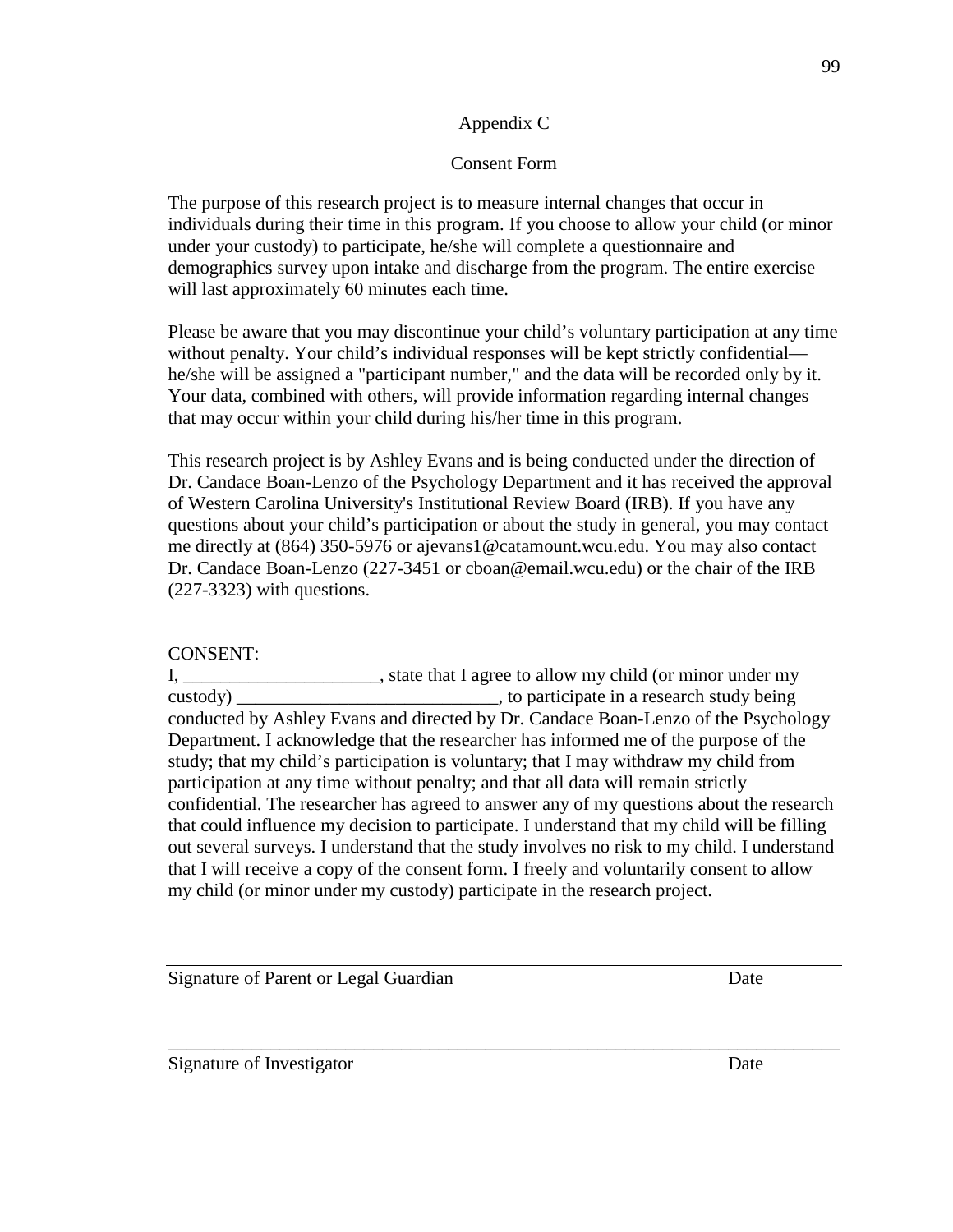Further research may be conducted in order to evaluate recidivism rates of youth who have participated in this program. This research would be conducted in cooperation with the Department of Juvenile Justice (DJJ) and this agency. By signing below, I am giving permission for the researcher to access my child's (or minor under my custody) activity in the legal system as tracked by the DJJ. The information obtained in this research would be strictly confidential, in which the same participant number will be used from the current research and the researcher will not have access to any identify information. The information further research would seek to obtain would include information such as the occurrence of an offense, when the offense occurred (relative to the individual's discharge from this program) and the severity of the offense.

| Signature of Parent or Legal Guardian | Date |
|---------------------------------------|------|
|                                       |      |
|                                       |      |
| Signature of Investigator             | Date |

If you would like to receive an overall summary of the results at the

conclusion of the study, write your name and email address here:

\_\_\_\_\_\_\_\_\_\_\_\_\_\_\_\_\_\_\_\_\_\_\_\_\_\_\_\_\_\_\_\_\_\_\_\_\_\_\_\_\_\_\_\_\_\_\_\_\_\_\_\_\_\_\_\_\_\_\_\_\_\_\_\_\_\_\_\_\_\_\_\_